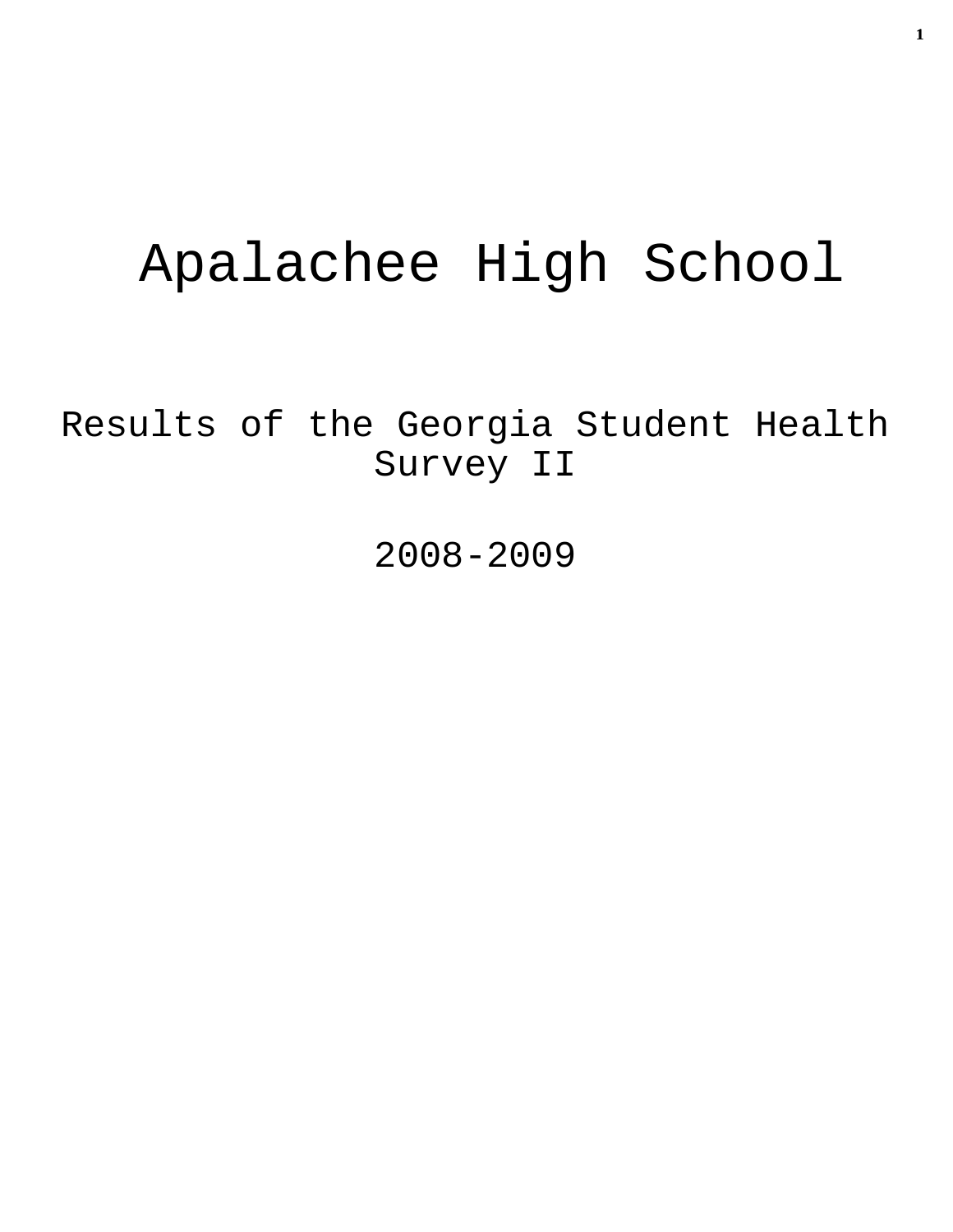# *Demographics* **2**

| Grade                    |     |  |  |
|--------------------------|-----|--|--|
| <b>Grade   Frequency</b> |     |  |  |
| 10                       | 142 |  |  |
| 12                       | 160 |  |  |

| Frequency      | <b>Table of Gender by Grade</b> |              |             |              |  |  |
|----------------|---------------------------------|--------------|-------------|--------------|--|--|
| <b>Col Pct</b> |                                 | Grade(Grade) |             |              |  |  |
|                | Gender(Gender)                  | 10           | 12          | <b>Total</b> |  |  |
|                | <b>Female</b>                   | 71<br>50.00  | 92<br>57.50 | 163          |  |  |
|                | <b>Male</b>                     | 71<br>50.00  | 68<br>42.50 | 139          |  |  |
|                | <b>Total</b>                    | 142          | 160         | 302          |  |  |

| <b>Frequency</b> |  |
|------------------|--|
| Col Pct          |  |

| <b>Table of Ethnicity by Grade</b> |              |             |              |  |  |  |
|------------------------------------|--------------|-------------|--------------|--|--|--|
|                                    | Grade(Grade) |             |              |  |  |  |
| <b>Ethnicity</b> (Ethnicity)       | 10           | 12          | <b>Total</b> |  |  |  |
| <b>Black</b>                       | 22<br>15.49  | 30<br>18.75 | 52           |  |  |  |
| <b>Hispanic</b>                    | 10<br>7.04   | 17<br>10.63 | 27           |  |  |  |
| <b>White</b>                       | 93<br>65.49  | 97<br>60.63 | 190          |  |  |  |
| <b>Asian</b>                       | 11<br>7.75   | 11<br>6.88  | 22           |  |  |  |
| <b>Other</b>                       | 6<br>4.23    | 5<br>3.13   | 11           |  |  |  |
| <b>Total</b>                       | 142          | 160         | 302          |  |  |  |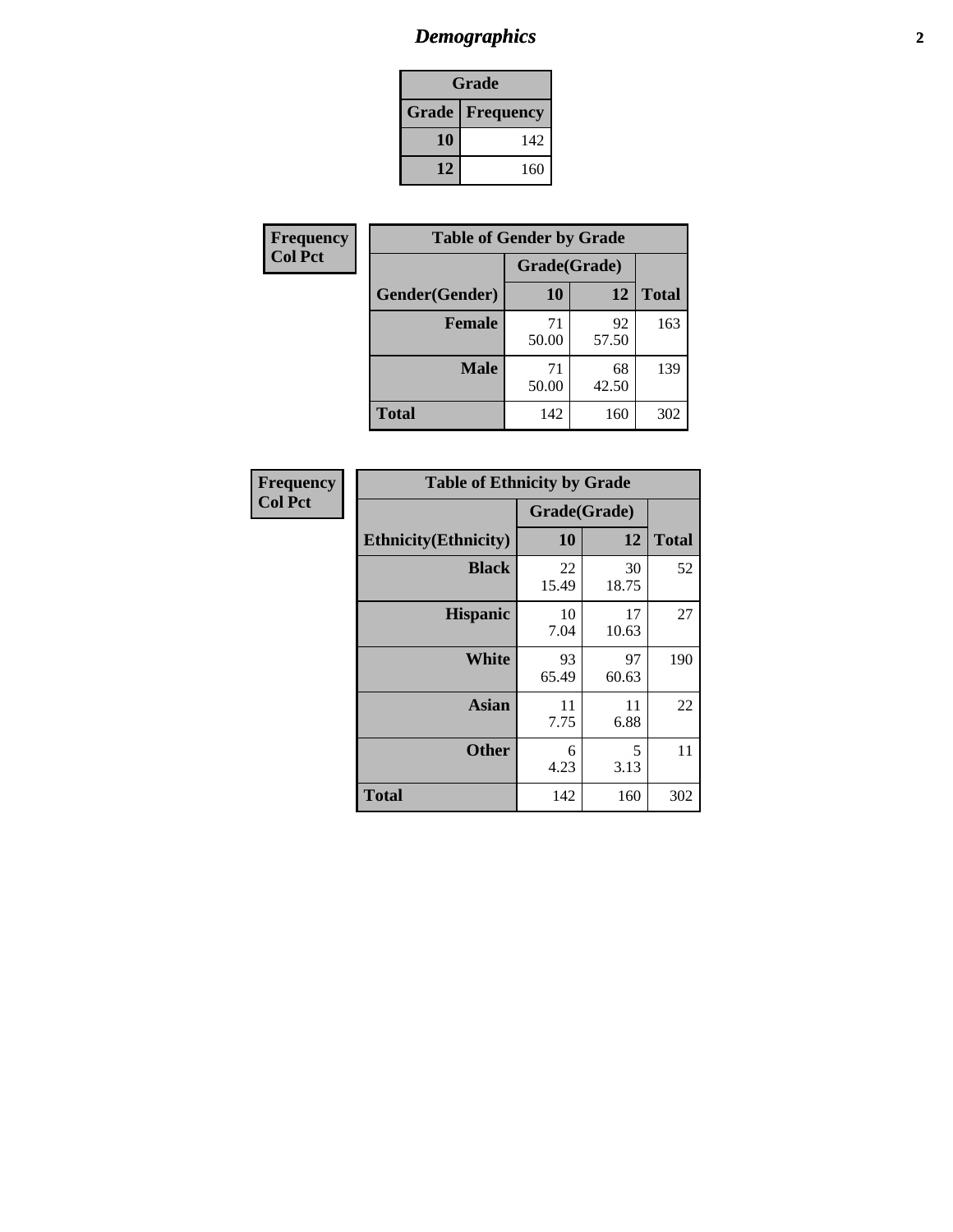### *Title IV, Part A, Schedule A* **3** *Goal 1: Ensure that all schools are drug-free Baseline Data: Year 2008-2009 Prevalence of Drug Use*

| Frequency<br><b>Col Pct</b> | <b>Table of AlcoholAlt by Grade</b> |              |              |              |  |
|-----------------------------|-------------------------------------|--------------|--------------|--------------|--|
|                             | AlcoholAlt(Alcohol                  | Grade(Grade) |              |              |  |
|                             | use, past 30 days)                  | <b>10</b>    | 12           | <b>Total</b> |  |
|                             | Yes                                 | 34<br>23.94  | 43<br>26.88  | 77           |  |
|                             | N <sub>0</sub>                      | 108<br>76.06 | 117<br>73.13 | 225          |  |
|                             | Total                               | 142          | 160          | 302          |  |

| Frequency<br><b>Col Pct</b> | <b>Table of TobaccoAny by Grade</b> |              |              |              |  |  |
|-----------------------------|-------------------------------------|--------------|--------------|--------------|--|--|
|                             | TobaccoAny(Tobacco                  | Grade(Grade) |              |              |  |  |
|                             | use, past 30 days)                  | 10           | 12           | <b>Total</b> |  |  |
|                             | <b>Yes</b>                          | 29<br>20.42  | 43<br>26.88  | 72           |  |  |
|                             | N <sub>0</sub>                      | 113<br>79.58 | 117<br>73.13 | 230          |  |  |
|                             | <b>Total</b>                        | 142          | 160          | 302          |  |  |

| Frequency<br><b>Col Pct</b> | <b>Table of MarijuanaAlt by Grade</b> |              |              |              |  |
|-----------------------------|---------------------------------------|--------------|--------------|--------------|--|
|                             | MarijuanaAlt(Marijuana                | Grade(Grade) |              |              |  |
|                             | use, past 30 days)                    | <b>10</b>    | 12           | <b>Total</b> |  |
|                             | Yes                                   | 24<br>16.90  | 16<br>10.00  | 40           |  |
|                             | N <sub>0</sub>                        | 118<br>83.10 | 144<br>90.00 | 262          |  |
|                             | <b>Total</b>                          | 142          | 160          | 302          |  |

| Frequency      | <b>Table of OtherDrugAny by Grade</b>  |              |              |              |  |
|----------------|----------------------------------------|--------------|--------------|--------------|--|
| <b>Col Pct</b> | <b>OtherDrugAny(Other</b><br>drug use, | Grade(Grade) |              |              |  |
|                | past 30 days)                          | 10           | 12           | <b>Total</b> |  |
|                | Yes                                    | 9<br>6.34    | 16<br>10.00  | 25           |  |
|                | N <sub>0</sub>                         | 133<br>93.66 | 144<br>90.00 | 277          |  |
|                | <b>Total</b>                           | 142          | 160          | 302          |  |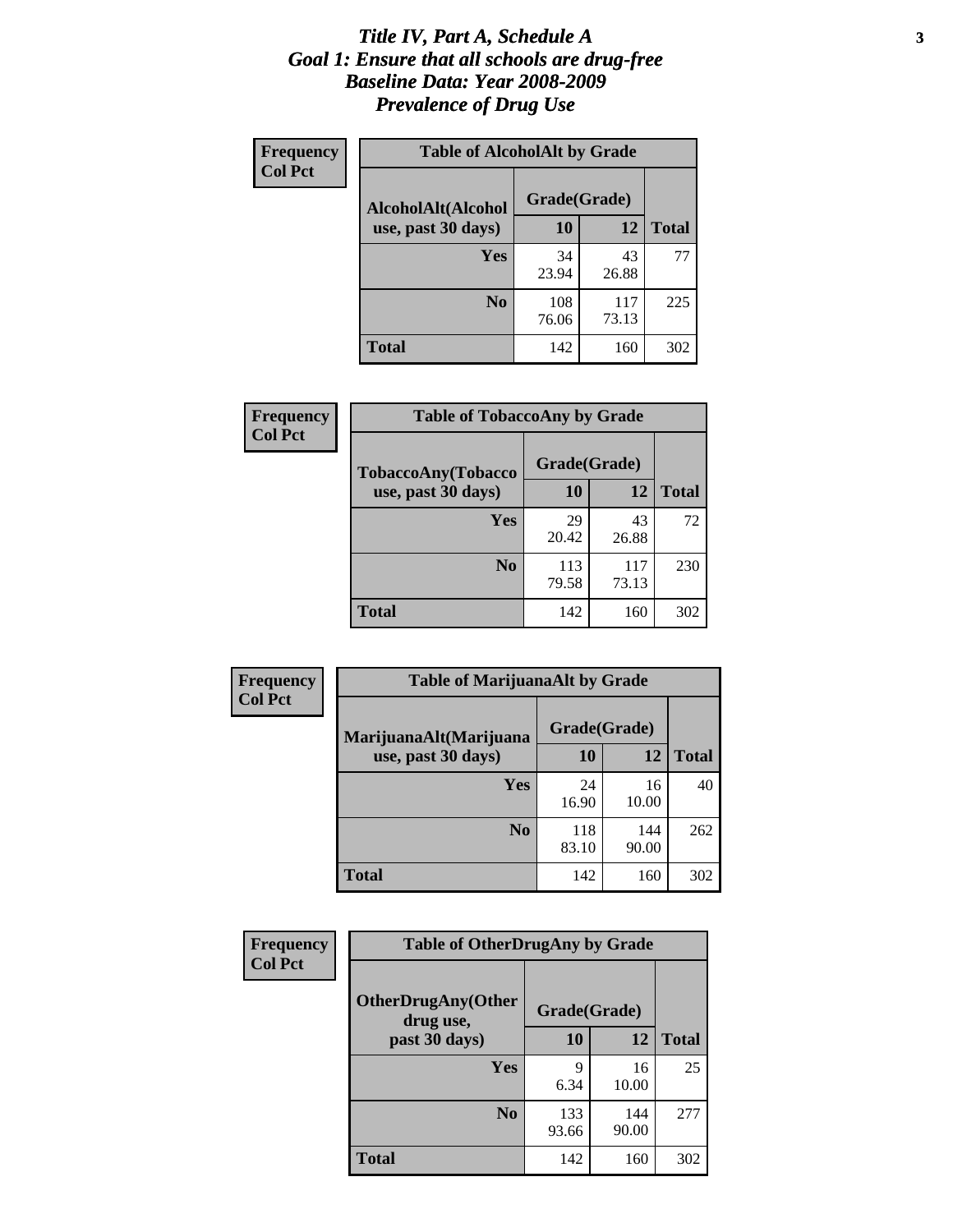### *Average Age of Onset of Use* **4** *Results for "Average Age of Onset of Use" questions exclude students who said they did not use that substance*

| <b>Variable</b>    | Label                                                              | <b>Mean</b> |
|--------------------|--------------------------------------------------------------------|-------------|
| Alcoholinit2       | I started using alcohol when I was                                 | 13.87       |
| Cigarettesinit2    | I started smoking tobacco when I was                               | 13.70       |
| Smokelessinit2     | I started chewing tobacco when I was                               | 13.31       |
| Marijuanainit2     | I started using marijuana when I was                               | 13.96       |
| Cocaineinit2       | I started using cocaine when I was                                 | 14.31       |
| Inhalantsinit2     | I started using inhalants when I was                               | 13.20       |
| Steroidsinit2      | I started using steroids when I was                                | 13.67       |
| Ecstasyinit2       | I started using ecstasy when I was                                 | 15.27       |
| Methinit2          | I started using methamphetamines when I was                        | 14.00       |
| Hallucinogensinit2 | I started using hallucinogens when I was                           | 15.00       |
| Prescriptioninit2  | I started using prescription drugs not prescribed to me when I was | 13.84       |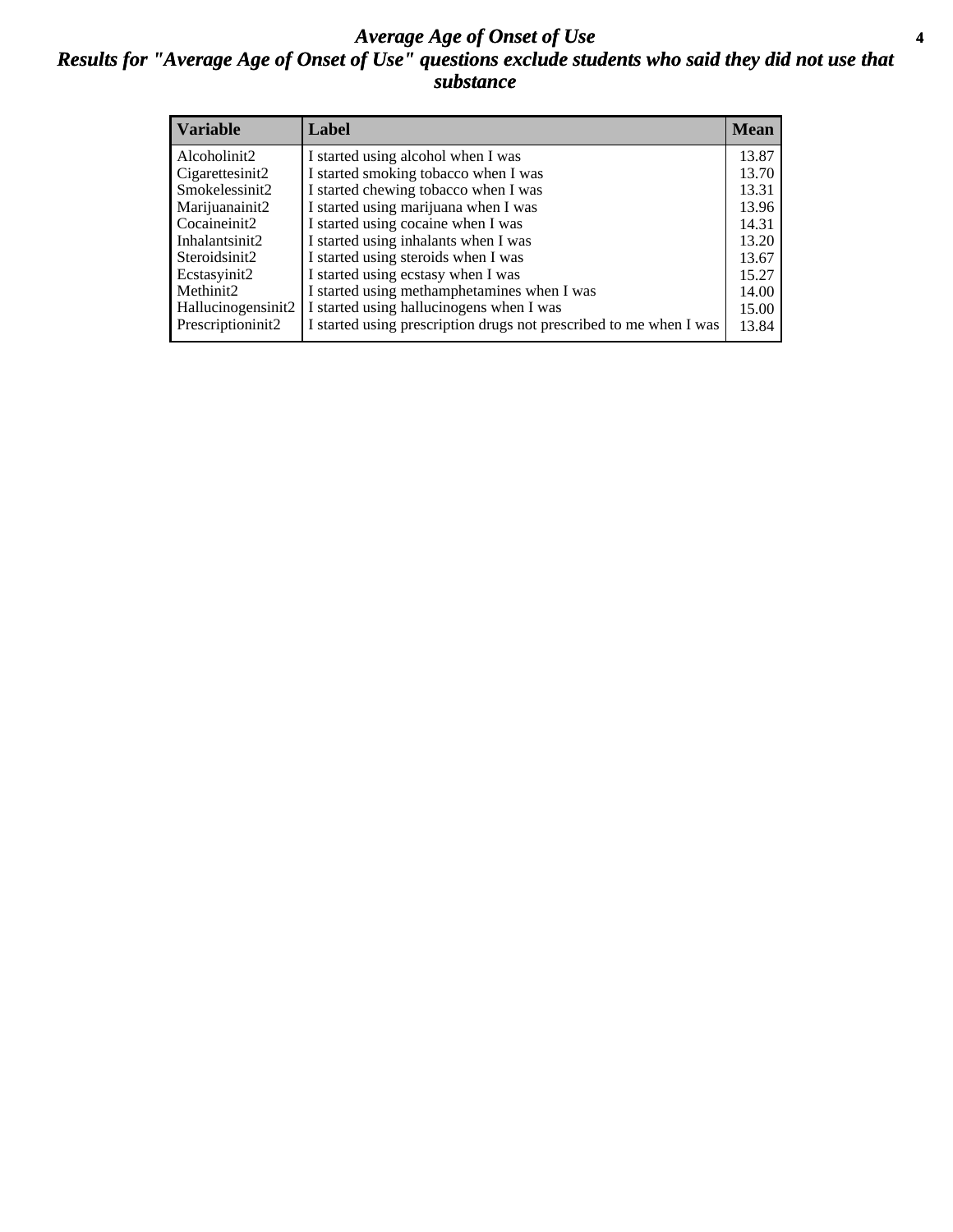# *Perception of Health Risk* **5**

| <b>Frequency</b> | <b>Table of Alcoholharmdich by Grade</b> |              |              |              |  |
|------------------|------------------------------------------|--------------|--------------|--------------|--|
| <b>Col Pct</b>   | Alcoholharmdich(I<br>think alcohol is    | Grade(Grade) |              |              |  |
|                  | harmful)                                 | 10           | 12           | <b>Total</b> |  |
|                  | <b>Yes</b>                               | 118<br>83.10 | 122<br>76.25 | 240          |  |
|                  | N <sub>0</sub>                           | 24<br>16.90  | 38<br>23.75  | 62           |  |
|                  | <b>Total</b>                             | 142          | 160          | 302          |  |

| Frequency      | <b>Table of Tobaccoharmdich by Grade</b> |              |              |              |  |
|----------------|------------------------------------------|--------------|--------------|--------------|--|
| <b>Col Pct</b> | Tobaccoharmdich(I<br>think tobacco is    | Grade(Grade) |              |              |  |
|                | harmful)                                 | 10           | 12           | <b>Total</b> |  |
|                | <b>Yes</b>                               | 135<br>95.07 | 157<br>98.13 | 292          |  |
|                | N <sub>0</sub>                           | 4.93         | 3<br>1.88    | 10           |  |
|                | <b>Total</b>                             | 142          | 160          | 302          |  |

| <b>Frequency</b> | <b>Table of Marijuanaharmdich by Grade</b> |              |              |              |  |
|------------------|--------------------------------------------|--------------|--------------|--------------|--|
| <b>Col Pct</b>   | Marijuanaharmdich(I<br>think marijuana is  | Grade(Grade) |              |              |  |
|                  | harmful)                                   | 10           | 12           | <b>Total</b> |  |
|                  | Yes                                        | 108<br>76.06 | 123<br>76.88 | 231          |  |
|                  | N <sub>0</sub>                             | 34<br>23.94  | 37<br>23.13  | 71           |  |
|                  | <b>Total</b>                               | 142          | 160          | 302          |  |

| Frequency      | <b>Table of Otherdrugharmdich by Grade</b>   |              |              |              |  |  |  |  |
|----------------|----------------------------------------------|--------------|--------------|--------------|--|--|--|--|
| <b>Col Pct</b> | Otherdrugharmdich(I<br>think other drugs are | Grade(Grade) |              |              |  |  |  |  |
|                | harmful)                                     | 10           | 12           | <b>Total</b> |  |  |  |  |
|                | <b>Yes</b>                                   | 137<br>96.48 | 153<br>95.63 | 290          |  |  |  |  |
|                | N <sub>0</sub>                               | 3.52         | 4.38         | 12           |  |  |  |  |
|                | <b>Total</b>                                 | 142          | 160          | 302          |  |  |  |  |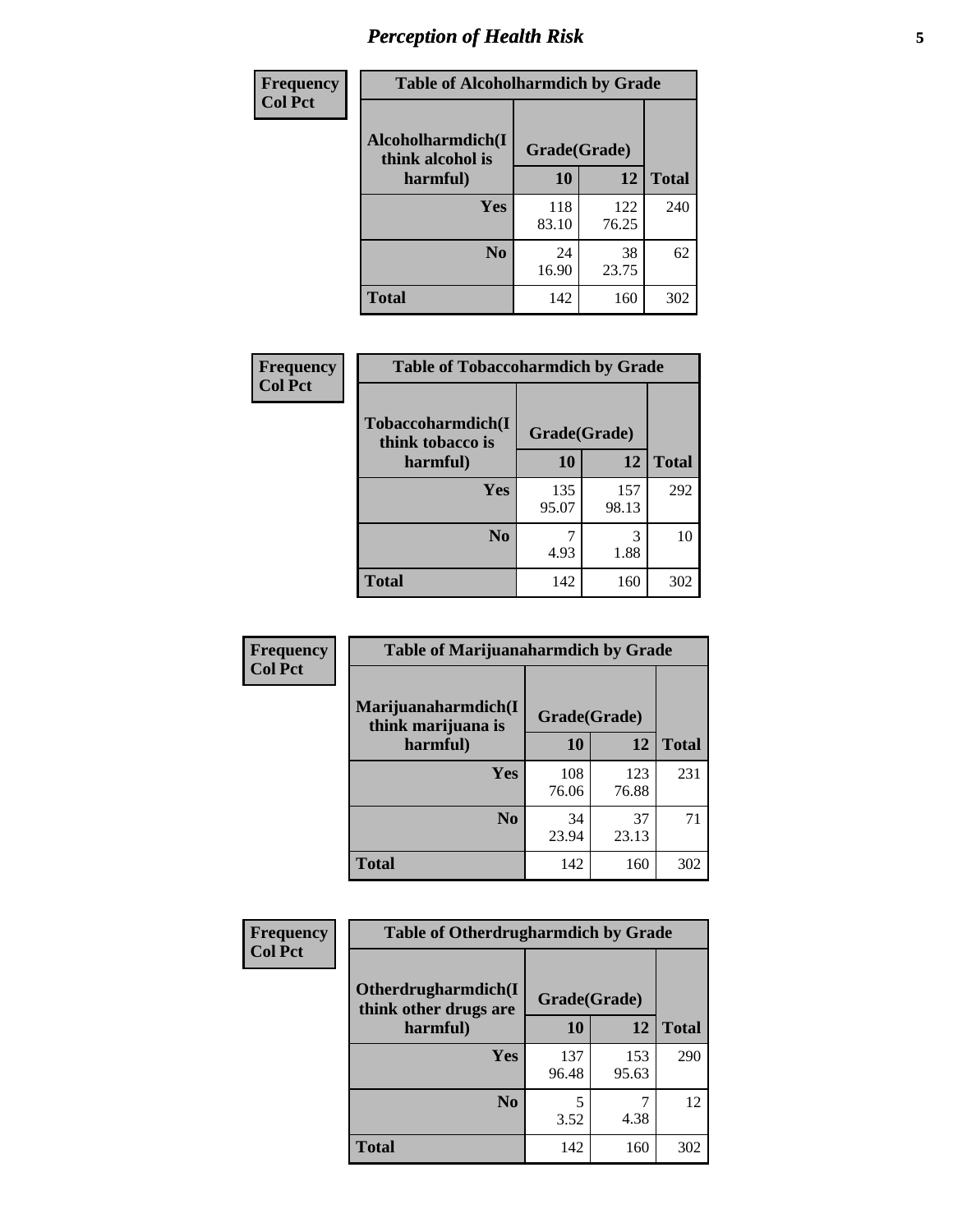# *Social Disapproval* **6**

| Frequency      | <b>Table of Alcoholpeerdich by Grade</b>                    |              |              |              |
|----------------|-------------------------------------------------------------|--------------|--------------|--------------|
| <b>Col Pct</b> | Alcoholpeerdich(My<br>friends would<br>disapprove if I used | Grade(Grade) |              |              |
|                | alcohol)                                                    | 10           | 12           | <b>Total</b> |
|                | <b>Yes</b>                                                  | 65<br>45.77  | 49<br>30.63  | 114          |
|                | N <sub>0</sub>                                              | 77<br>54.23  | 111<br>69.38 | 188          |
|                | <b>Total</b>                                                | 142          | 160          | 302          |

| <b>Frequency</b> |
|------------------|
| <b>Col Pct</b>   |

| <b>Table of Tobaccopeerdich by Grade</b>                    |             |              |              |  |  |  |  |
|-------------------------------------------------------------|-------------|--------------|--------------|--|--|--|--|
| Tobaccopeerdich(My<br>friends would<br>disapprove if I used |             | Grade(Grade) |              |  |  |  |  |
| tobacco)                                                    | 10          | 12           | <b>Total</b> |  |  |  |  |
| Yes                                                         | 83<br>58.45 | 76<br>47.50  | 159          |  |  |  |  |
| N <sub>0</sub>                                              | 59<br>41.55 | 84<br>52.50  | 143          |  |  |  |  |
| <b>Total</b>                                                | 142         | 160          | 302          |  |  |  |  |

| Frequency      | <b>Table of Marijuanapeerdich by Grade</b>                    |              |             |              |  |  |  |  |  |
|----------------|---------------------------------------------------------------|--------------|-------------|--------------|--|--|--|--|--|
| <b>Col Pct</b> | Marijuanapeerdich(My<br>friends would<br>disapprove if I used | Grade(Grade) |             |              |  |  |  |  |  |
|                | marijuana)                                                    | 10           | 12          | <b>Total</b> |  |  |  |  |  |
|                | <b>Yes</b>                                                    | 87<br>61.27  | 85<br>53.13 | 172          |  |  |  |  |  |
|                | N <sub>0</sub>                                                | 55<br>38.73  | 75<br>46.88 | 130          |  |  |  |  |  |
|                | <b>Total</b>                                                  | 142          | 160         | 302          |  |  |  |  |  |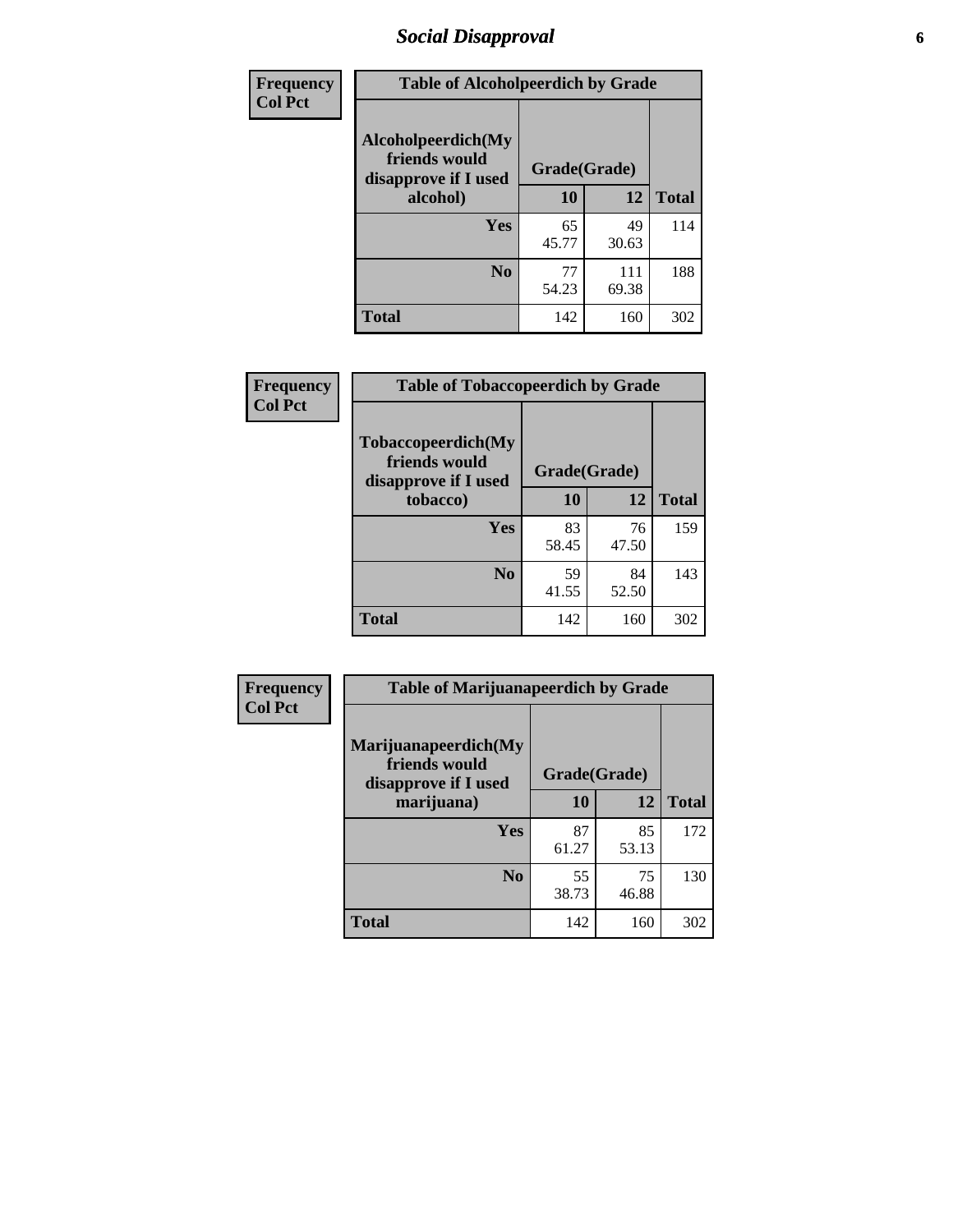# *Social Disapproval* **7**

| Frequency      | <b>Table of Otherdrugpeerdich by Grade</b>                    |              |              |              |  |  |  |  |
|----------------|---------------------------------------------------------------|--------------|--------------|--------------|--|--|--|--|
| <b>Col Pct</b> | Otherdrugpeerdich(My<br>friends would<br>disapprove if I used | Grade(Grade) |              |              |  |  |  |  |
|                | other drugs)                                                  | 10           | 12           | <b>Total</b> |  |  |  |  |
|                | Yes                                                           | 99<br>69.72  | 116<br>72.50 | 215          |  |  |  |  |
|                | N <sub>0</sub>                                                | 43<br>30.28  | 44<br>27.50  | 87           |  |  |  |  |
|                | <b>Total</b>                                                  | 142          | 160          | 302          |  |  |  |  |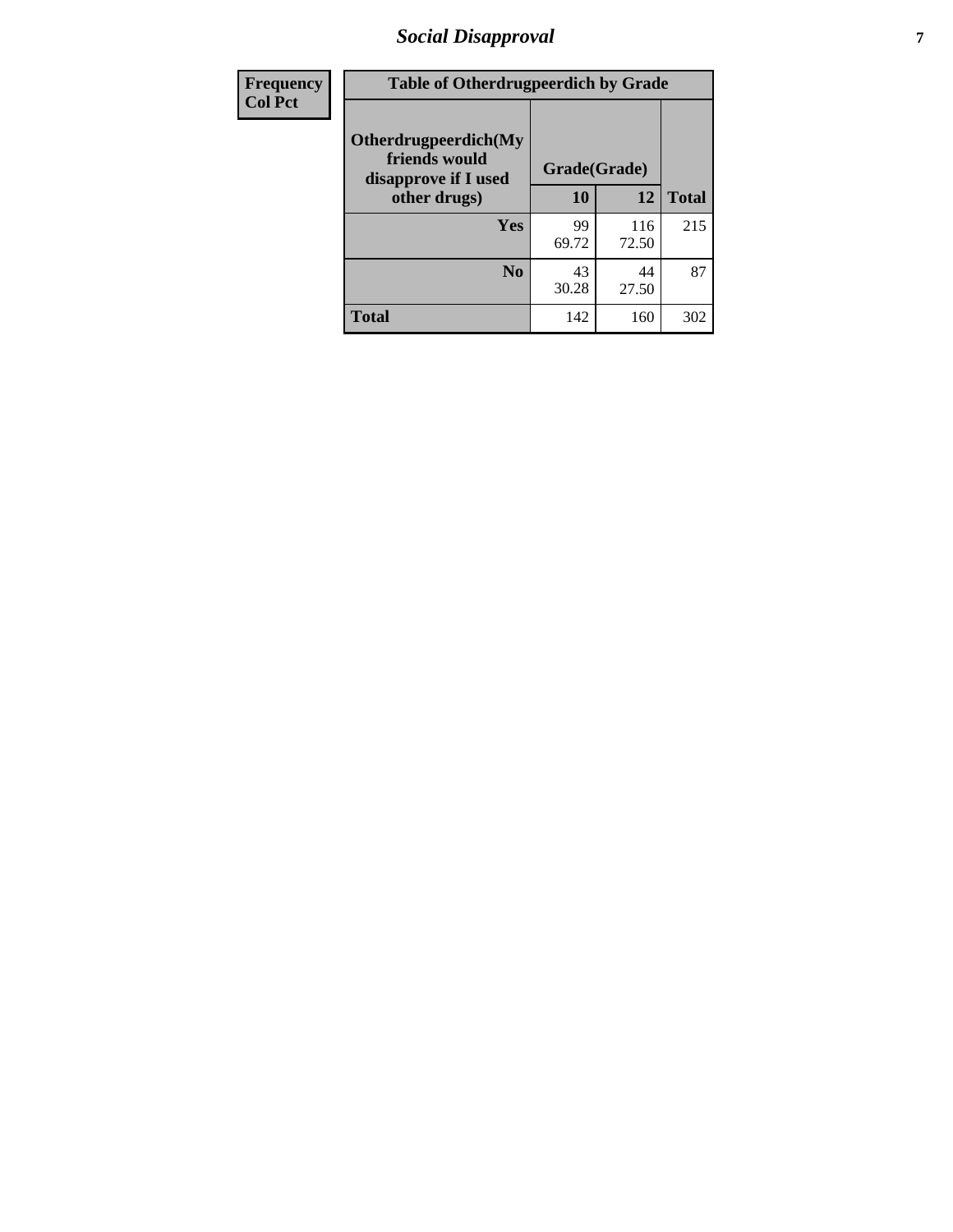### Title IV, Part A, Schedule A **8** *Goal 2: To help ensure that all schools are safe and disciplined Baseline Data: Year 2008-2009 Student Involvement in Gang Activity*

| Frequency      | <b>Table of Gangself by Grade</b>                                                                 |                    |              |              |
|----------------|---------------------------------------------------------------------------------------------------|--------------------|--------------|--------------|
| <b>Col Pct</b> | Gangself(I<br>have<br>participated<br>in illegal<br>gang<br>activities in<br>the past 30<br>days) | Grade(Grade)<br>10 | 12           | <b>Total</b> |
|                | Yes                                                                                               | 10<br>7.04         | 7<br>4.38    | 17           |
|                | N <sub>0</sub>                                                                                    | 132<br>92.96       | 153<br>95.63 | 285          |
|                | <b>Total</b>                                                                                      | 142                | 160          | 302          |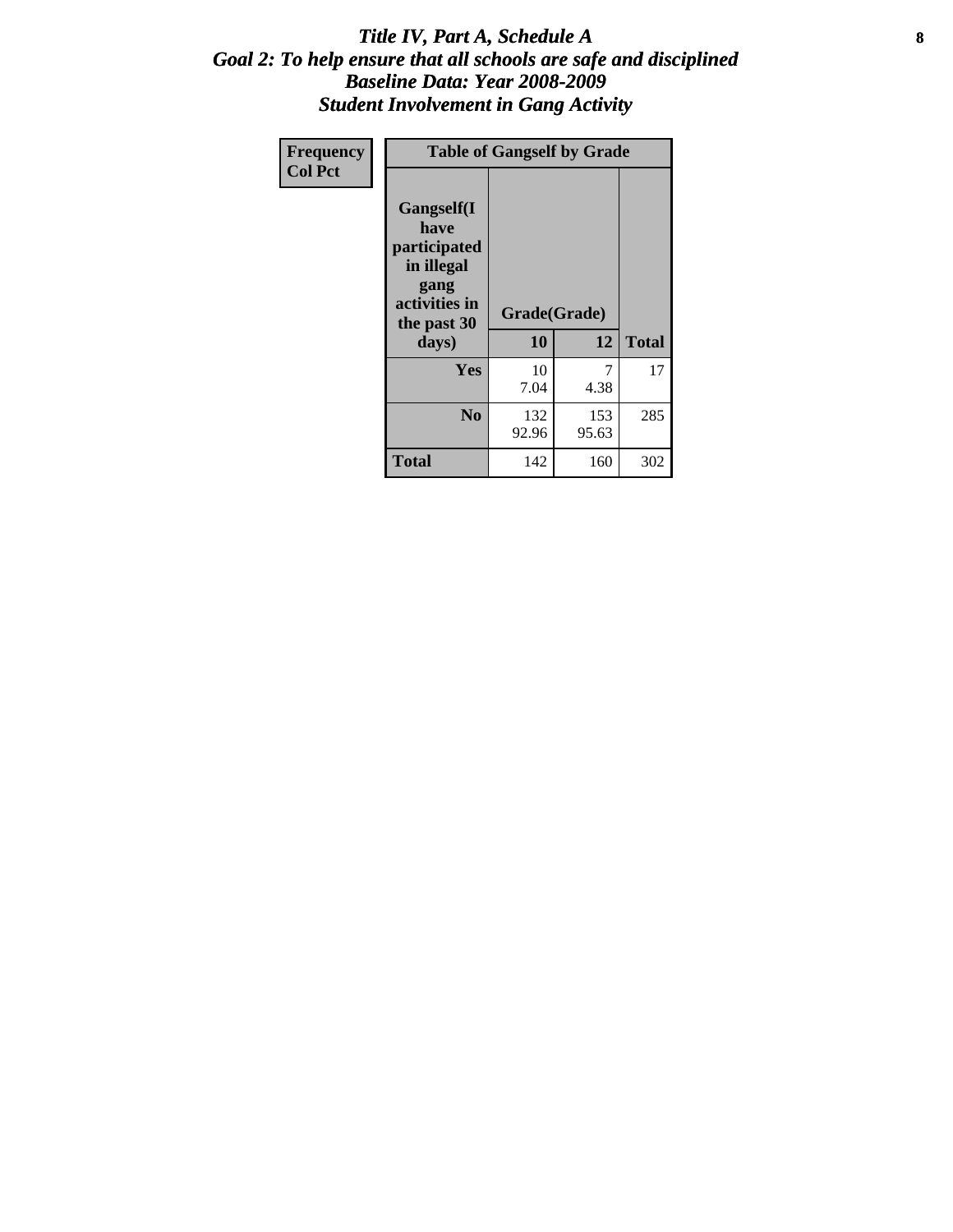# *Student Perception of School Safety* **9**

| <b>Frequency</b><br>Row Pct |
|-----------------------------|
|                             |

| <b>Table of Grade by Safeschool</b> |                                                        |                     |                             |                                    |              |  |  |
|-------------------------------------|--------------------------------------------------------|---------------------|-----------------------------|------------------------------------|--------------|--|--|
|                                     | Safeschool (School is a place at which I feel<br>safe) |                     |                             |                                    |              |  |  |
| Grade(Grade)                        | <b>Strongly</b><br>Agree                               | Somewhat  <br>Agree | <b>Somewhat</b><br>Disagree | <b>Strongly</b><br><b>Disagree</b> | <b>Total</b> |  |  |
| 10                                  | 32<br>22.54                                            | 76<br>53.52         | 29<br>20.42                 | 5<br>3.52                          | 142          |  |  |
| 12                                  | 25<br>15.63                                            | 97<br>60.63         | 22<br>13.75                 | 16<br>10.00                        | 160          |  |  |
| <b>Total</b>                        | 57                                                     | 173                 | 51                          | 21                                 | 302          |  |  |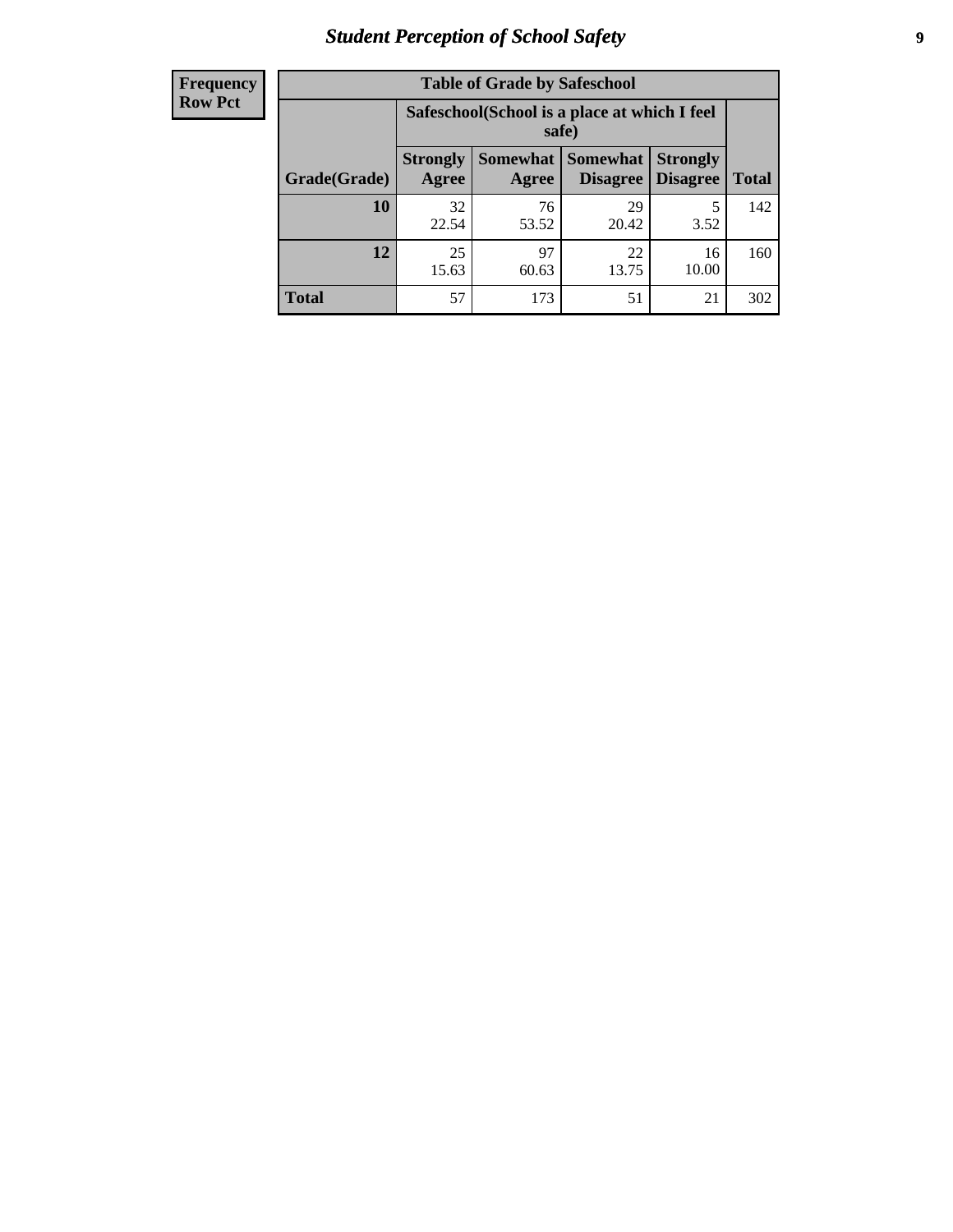### *Students Who Have Been Bullied* **10**

| <b>Frequency</b> |
|------------------|
| Row Pct          |

| <b>Table of Grade by Bullied</b> |                            |                                                                               |                        |                   |                        |                        |                        |              |
|----------------------------------|----------------------------|-------------------------------------------------------------------------------|------------------------|-------------------|------------------------|------------------------|------------------------|--------------|
|                                  |                            | <b>Bullied</b> (I have been bullied by other<br>students in the past 30 days) |                        |                   |                        |                        |                        |              |
| Grade(Grade)                     | $\mathbf 0$<br><b>Days</b> | 1 or<br>2<br>days                                                             | 3 to<br>5<br>days      | 6 to<br>9<br>days | 10<br>to<br>19<br>days | 20<br>to<br>29<br>days | All<br>30<br>days      | <b>Total</b> |
| 10                               | 130<br>91.55               | 5<br>3.52                                                                     | $\Omega$<br>0.00       | 3<br>2.11         | 0.70                   | 0.70                   | 2<br>1.41              | 142          |
| 12                               | 142<br>88.75               | 9<br>5.63                                                                     | $\mathfrak{D}$<br>1.25 | 4<br>2.50         | 0.63                   | $\Omega$<br>0.00       | $\mathfrak{D}$<br>1.25 | 160          |
| Total                            | 272                        | 14                                                                            | 2                      | 7                 | 2                      | 1                      | 4                      | 302          |

 $\blacksquare$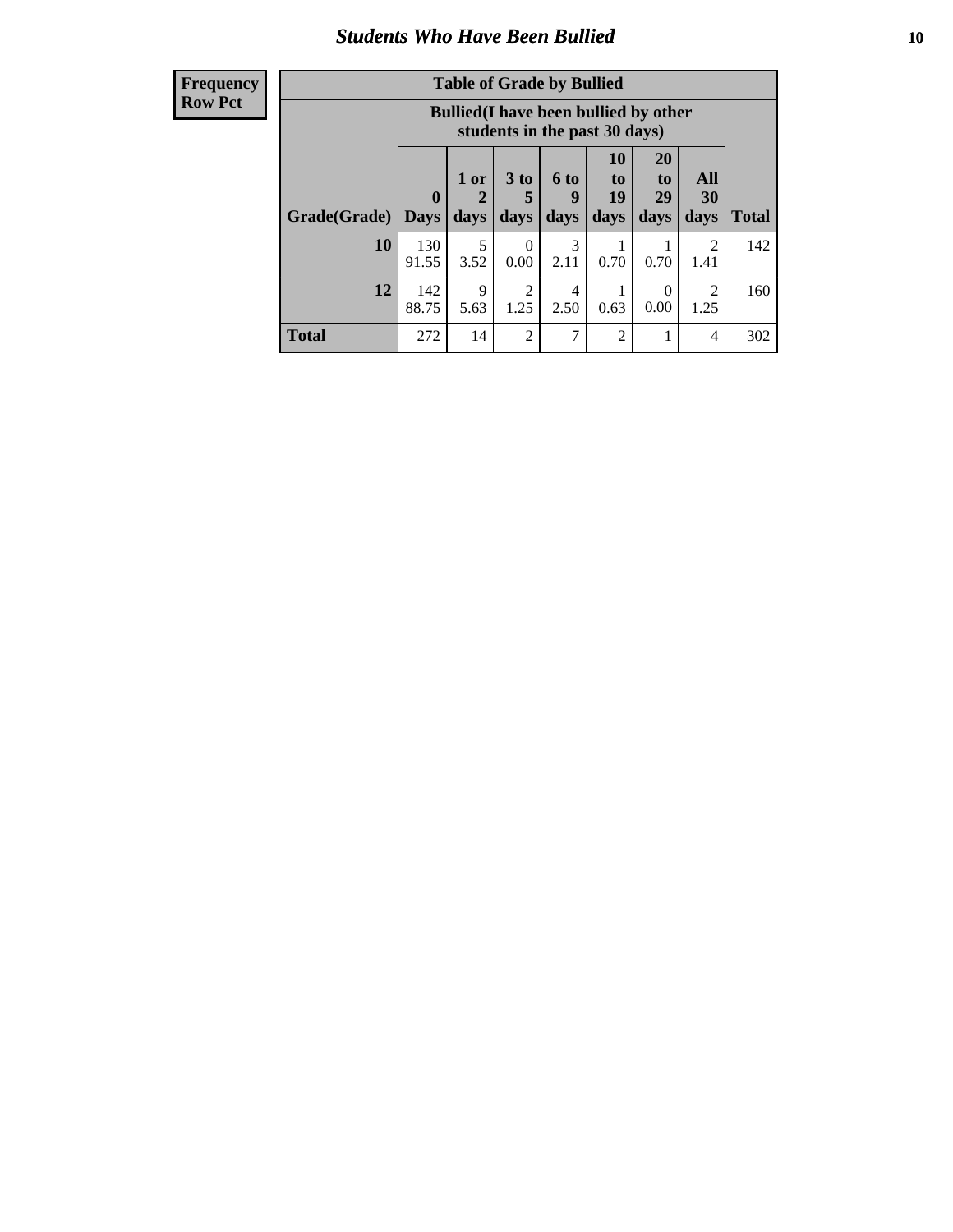### *School Climate* **11**

| <b>Frequency</b> | <b>Table of SchoolClimate1 by Grade</b> |                    |             |              |  |  |  |
|------------------|-----------------------------------------|--------------------|-------------|--------------|--|--|--|
| <b>Col Pct</b>   | SchoolClimate1(I<br>like school)        | Grade(Grade)<br>10 | 12          | <b>Total</b> |  |  |  |
|                  | <b>Strongly Agree</b>                   | 19<br>13.38        | 31<br>19.38 | 50           |  |  |  |
|                  | <b>Somewhat Agree</b>                   | 88<br>61.97        | 98<br>61.25 | 186          |  |  |  |
|                  | <b>Somewhat Disagree</b>                | 26<br>18.31        | 21<br>13.13 | 47           |  |  |  |
|                  | <b>Strongly Disagree</b>                | 9<br>6.34          | 10<br>6.25  | 19           |  |  |  |
|                  | <b>Total</b>                            | 142                | 160         | 302          |  |  |  |

| <b>Table of SchoolClimate2 by Grade</b>           |                    |                        |              |  |
|---------------------------------------------------|--------------------|------------------------|--------------|--|
| SchoolClimate2(I<br>feel successful at<br>school) | Grade(Grade)<br>10 | 12                     | <b>Total</b> |  |
| <b>Strongly Agree</b>                             | 36<br>25.35        | 47<br>29.38            | 83           |  |
| <b>Somewhat Agree</b>                             | 91<br>64.08        | 98<br>61.25            | 189          |  |
| <b>Somewhat Disagree</b>                          | 12<br>8.45         | 13<br>8.13             | 25           |  |
| <b>Strongly Disagree</b>                          | 3<br>2.11          | $\mathfrak{D}$<br>1.25 | 5            |  |
| Total                                             | 142                | 160                    | 302          |  |

| Frequency      | <b>Table of SchoolClimate3 by Grade</b>                                      |             |                    |              |
|----------------|------------------------------------------------------------------------------|-------------|--------------------|--------------|
| <b>Col Pct</b> | <b>SchoolClimate3(My</b><br>school has high<br>standards for<br>achievement) | <b>10</b>   | Grade(Grade)<br>12 | <b>Total</b> |
|                | <b>Strongly Agree</b>                                                        | 52<br>36.62 | 41<br>25.63        | 93           |
|                | <b>Somewhat Agree</b>                                                        | 72<br>50.70 | 79<br>49.38        | 151          |
|                | <b>Somewhat Disagree</b>                                                     | 16<br>11.27 | 29<br>18.13        | 45           |
|                | <b>Strongly Disagree</b>                                                     | 2<br>1.41   | 11<br>6.88         | 13           |
|                | Total                                                                        | 142         | 160                | 302          |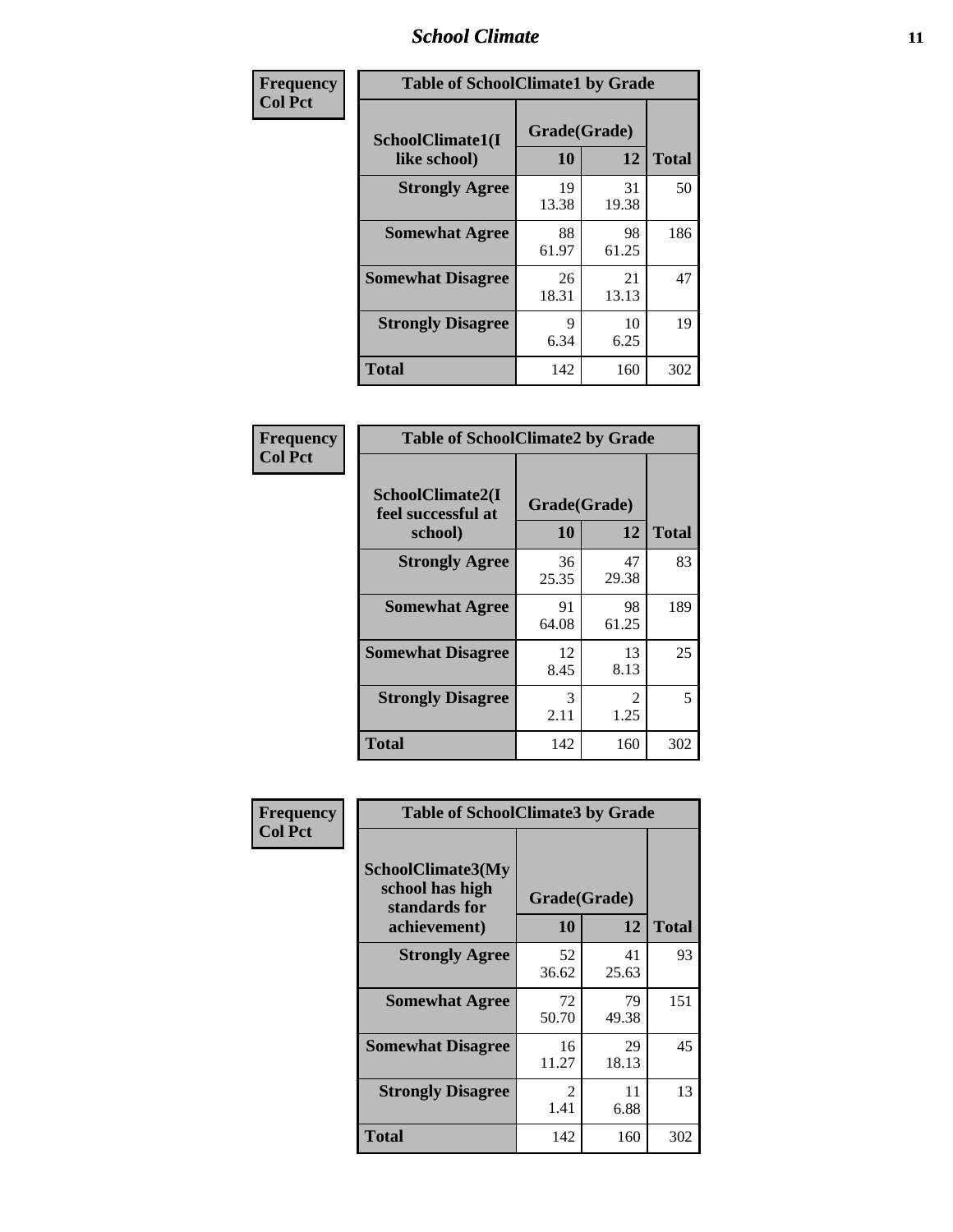### *School Climate* **12**

| Frequency      |                                                                      | <b>Table of SchoolClimate4 by Grade</b> |             |              |  |
|----------------|----------------------------------------------------------------------|-----------------------------------------|-------------|--------------|--|
| <b>Col Pct</b> | <b>SchoolClimate4(My</b><br>school sets clear<br>rules for behavior) | Grade(Grade)<br>10                      | 12          | <b>Total</b> |  |
|                | <b>Strongly Agree</b>                                                | 64<br>45.07                             | 64<br>40.00 | 128          |  |
|                | <b>Somewhat Agree</b>                                                | 59<br>41.55                             | 77<br>48.13 | 136          |  |
|                | <b>Somewhat Disagree</b>                                             | 15<br>10.56                             | 15<br>9.38  | 30           |  |
|                | <b>Strongly Disagree</b>                                             | 4<br>2.82                               | 4<br>2.50   | 8            |  |
|                | <b>Total</b>                                                         | 142                                     | 160         | 302          |  |

| <b>Table of SchoolClimate5 by Grade</b>                   |              |             |              |  |  |
|-----------------------------------------------------------|--------------|-------------|--------------|--|--|
| SchoolClimate5(I<br>know what to do in<br>an emergency at | Grade(Grade) |             |              |  |  |
| school)                                                   | 10           | 12          | <b>Total</b> |  |  |
| <b>Strongly Agree</b>                                     | 77<br>54.23  | 86<br>53.75 | 163          |  |  |
| <b>Somewhat Agree</b>                                     | 53<br>37.32  | 60<br>37.50 | 113          |  |  |
| <b>Somewhat Disagree</b>                                  | 8<br>5.63    | 8<br>5.00   | 16           |  |  |
| <b>Strongly Disagree</b>                                  | 4<br>2.82    | 6<br>3.75   | 10           |  |  |
| Total                                                     | 142          | 160         | 302          |  |  |

| Frequency      | <b>Table of SchoolClimate6 by Grade</b>                  |                    |             |              |
|----------------|----------------------------------------------------------|--------------------|-------------|--------------|
| <b>Col Pct</b> | <b>SchoolClimate6(Teachers</b><br>treat me with respect) | Grade(Grade)<br>10 | 12          | <b>Total</b> |
|                | <b>Strongly Agree</b>                                    | 58<br>40.85        | 71<br>44.38 | 129          |
|                | <b>Somewhat Agree</b>                                    | 60<br>42.25        | 60<br>37.50 | 120          |
|                | <b>Somewhat Disagree</b>                                 | 18<br>12.68        | 20<br>12.50 | 38           |
|                | <b>Strongly Disagree</b>                                 | 6<br>4.23          | 9<br>5.63   | 15           |
|                | <b>Total</b>                                             | 142                | 160         | 302          |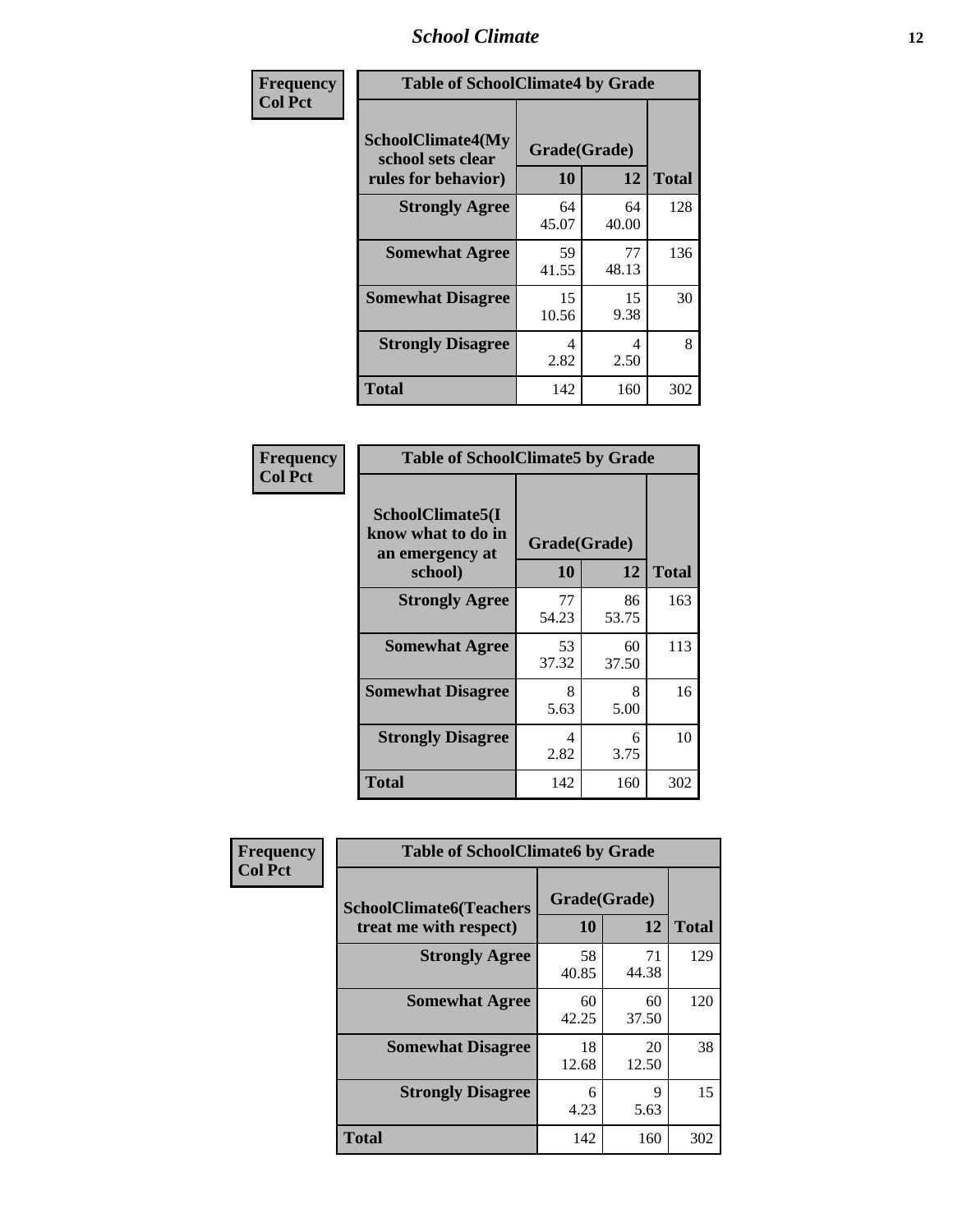### *School Climate* **13**

| Frequency      | <b>Table of SchoolClimate7 by Grade</b>                                       |                           |             |              |
|----------------|-------------------------------------------------------------------------------|---------------------------|-------------|--------------|
| <b>Col Pct</b> | <b>SchoolClimate7(Behaviors</b><br>in my class allow the<br>teacher to teach) | Grade(Grade)<br><b>10</b> | 12          | <b>Total</b> |
|                | <b>Strongly Agree</b>                                                         | 38<br>26.76               | 38<br>23.75 | 76           |
|                | <b>Somewhat Agree</b>                                                         | 71<br>50.00               | 89<br>55.63 | 160          |
|                | <b>Somewhat Disagree</b>                                                      | 27<br>19.01               | 27<br>16.88 | 54           |
|                | <b>Strongly Disagree</b>                                                      | 6<br>4.23                 | 6<br>3.75   | 12           |
|                | <b>Total</b>                                                                  | 142                       | 160         | 302          |

| Frequency      | <b>Table of SchoolClimate8 by Grade</b>                                              |                    |             |              |
|----------------|--------------------------------------------------------------------------------------|--------------------|-------------|--------------|
| <b>Col Pct</b> | <b>SchoolClimate8(Students</b><br>are frequently<br>recognized for good<br>behavior) | Grade(Grade)<br>10 | 12          | <b>Total</b> |
|                | <b>Strongly Agree</b>                                                                | 24<br>16.90        | 26<br>16.25 | 50           |
|                | <b>Somewhat Agree</b>                                                                | 75<br>52.82        | 65<br>40.63 | 140          |
|                | <b>Somewhat Disagree</b>                                                             | 30<br>21.13        | 48<br>30.00 | 78           |
|                | <b>Strongly Disagree</b>                                                             | 13<br>9.15         | 21<br>13.13 | 34           |
|                | <b>Total</b>                                                                         | 142                | 160         | 302          |

| Frequency<br><b>Col Pct</b> | <b>Table of SchoolClimate9 by Grade</b>                                           |                    |             |              |
|-----------------------------|-----------------------------------------------------------------------------------|--------------------|-------------|--------------|
|                             | SchoolClimate9(School<br>counselor would be<br>helpful if I needed<br>assistance) | Grade(Grade)<br>10 | 12          | <b>Total</b> |
|                             | <b>Strongly Agree</b>                                                             | 53<br>37.32        | 29<br>18.13 | 82           |
|                             | <b>Somewhat Agree</b>                                                             | 54<br>38.03        | 50<br>31.25 | 104          |
|                             | <b>Somewhat Disagree</b>                                                          | 28<br>19.72        | 37<br>23.13 | 65           |
|                             | <b>Strongly Disagree</b>                                                          | 4.93               | 44<br>27.50 | 51           |
|                             | <b>Total</b>                                                                      | 142                | 160         | 302          |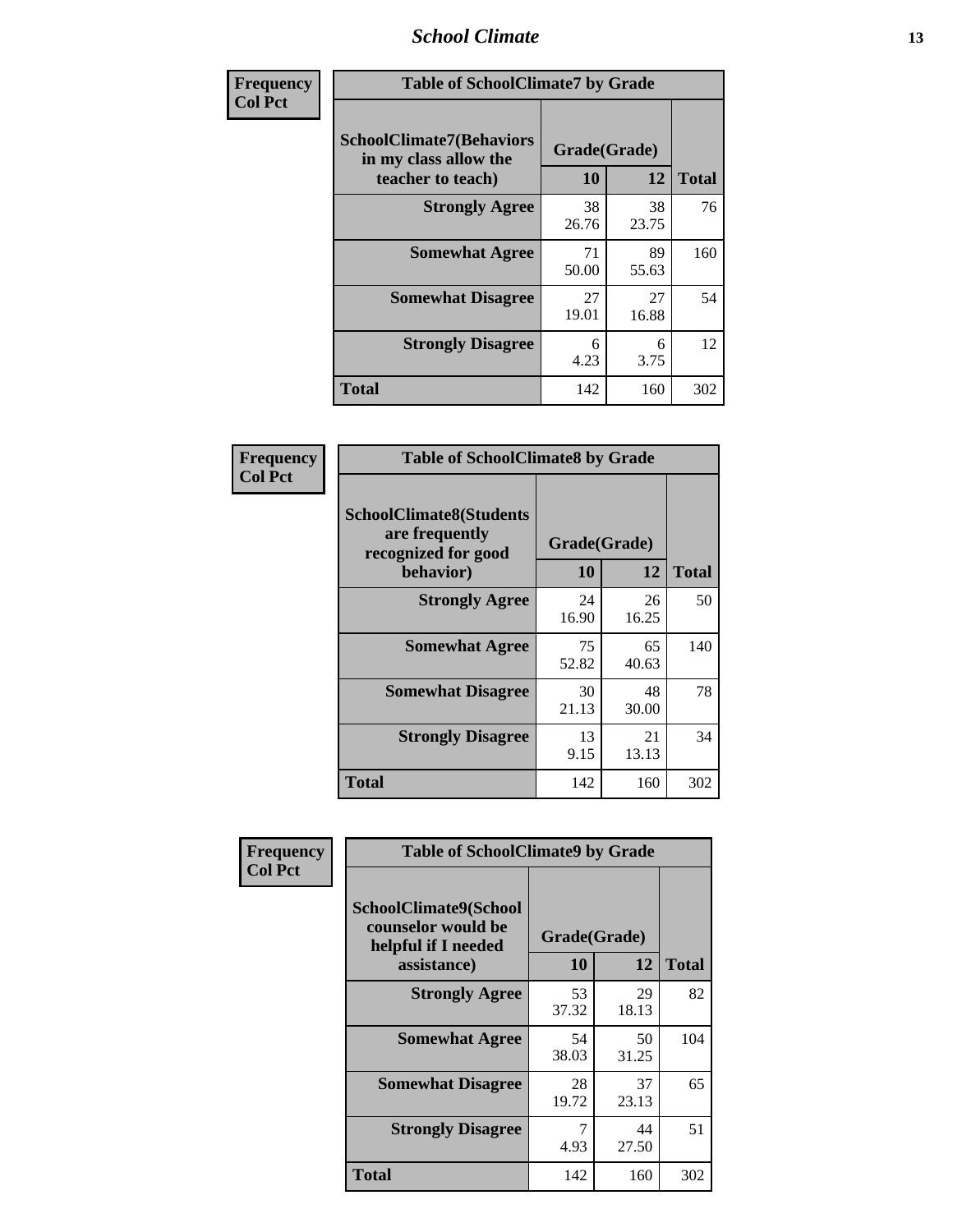### *Reasons for Dropping Out* **14**

| Frequency      | <b>Table of Dropoutreason by Grade</b>                                   |             |                    |              |
|----------------|--------------------------------------------------------------------------|-------------|--------------------|--------------|
| <b>Col Pct</b> | Dropoutreason(If<br>I dropped out the<br>reason would<br>most likely be) | 10          | Grade(Grade)<br>12 | <b>Total</b> |
|                | <b>Won't Drop out</b>                                                    | 86<br>60.56 | 94<br>58.75        | 180          |
|                | <b>Bored</b>                                                             | 25<br>17.61 | 24<br>15.00        | 49           |
|                | <b>Family Reasons</b>                                                    | 5<br>3.52   | 10<br>6.25         | 15           |
|                | <b>Being Bullied</b>                                                     | 1<br>0.70   | 0<br>0.00          | 1            |
|                | <b>Other</b>                                                             | 25<br>17.61 | 32<br>20.00        | 57           |
|                | <b>Total</b>                                                             | 142         | 160                | 302          |

| Frequency<br><b>Col Pct</b> | <b>Table of Dropout by Grade</b>                                       |                    |              |              |
|-----------------------------|------------------------------------------------------------------------|--------------------|--------------|--------------|
|                             | Dropout(I<br>have<br>thought<br>about<br>dropping<br>out of<br>school) | Grade(Grade)<br>10 | 12           | <b>Total</b> |
|                             | Yes                                                                    | 41<br>28.87        | 54<br>33.75  | 95           |
|                             | N <sub>0</sub>                                                         | 101<br>71.13       | 106<br>66.25 | 207          |
|                             | <b>Total</b>                                                           | 142                | 160          | 302          |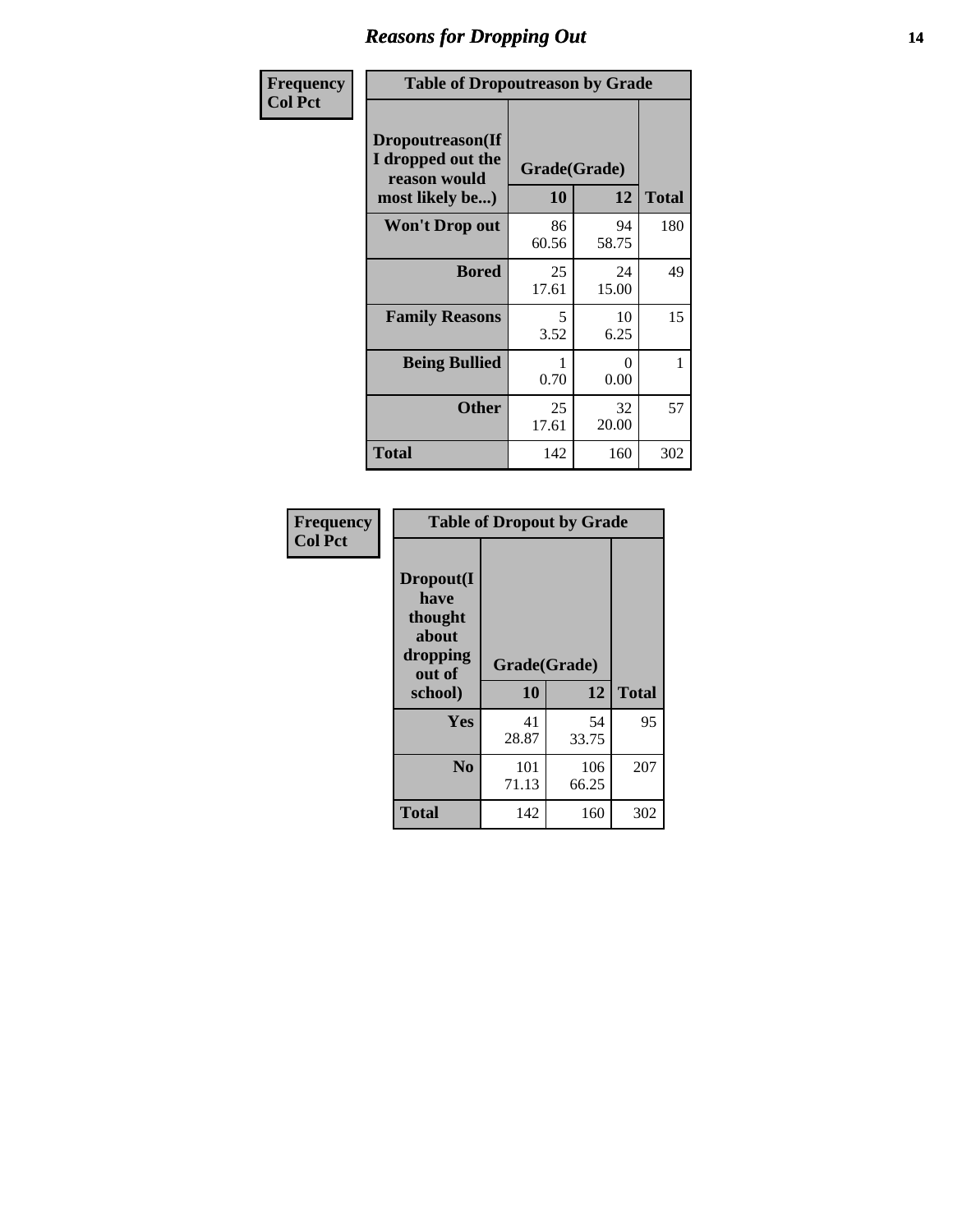*School Safety* **15**

| Frequency      | <b>Table of Gangself by Grade</b>                                                                 |                          |              |              |
|----------------|---------------------------------------------------------------------------------------------------|--------------------------|--------------|--------------|
| <b>Col Pct</b> | Gangself(I<br>have<br>participated<br>in illegal<br>gang<br>activities in<br>the past 30<br>days) | Grade(Grade)<br>10<br>12 |              | <b>Total</b> |
|                | Yes                                                                                               | 10<br>7.04               | 7<br>4.38    | 17           |
|                | N <sub>0</sub>                                                                                    | 132<br>92.96             | 153<br>95.63 | 285          |
|                | <b>Total</b>                                                                                      | 142                      | 160          | 302          |

| Frequency<br><b>Col Pct</b> | <b>Table of Gangpeers by Grade</b>                                                                                             |                    |              |              |
|-----------------------------|--------------------------------------------------------------------------------------------------------------------------------|--------------------|--------------|--------------|
|                             | <b>Gangpeers</b> (I<br>have friends<br>who have<br>participated<br>in illegal<br>gang<br>activities in<br>the past 30<br>days) | Grade(Grade)<br>10 | 12           | <b>Total</b> |
|                             | <b>Yes</b>                                                                                                                     | 37<br>26.06        | 38<br>23.75  | 75           |
|                             | N <sub>0</sub>                                                                                                                 | 105<br>73.94       | 122<br>76.25 | 227          |
|                             | <b>Total</b>                                                                                                                   | 142                | 160          | 302          |

| Frequency      | <b>Table of Pickedon by Grade</b>                                   |              |             |              |  |  |  |  |  |  |
|----------------|---------------------------------------------------------------------|--------------|-------------|--------------|--|--|--|--|--|--|
| <b>Col Pct</b> | <b>Pickedon</b> (I have<br>been picked on or<br>teased at school in | Grade(Grade) |             |              |  |  |  |  |  |  |
|                | the past 30 days)                                                   | 10           | 12          | <b>Total</b> |  |  |  |  |  |  |
|                | <b>Strongly Agree</b>                                               | 12<br>8.45   | 16<br>10.00 | 28           |  |  |  |  |  |  |
|                | <b>Somewhat Agree</b>                                               | 24<br>16.90  | 23<br>14.38 | 47           |  |  |  |  |  |  |
|                | <b>Somewhat Disagree</b>                                            | 27<br>19.01  | 25<br>15.63 | 52           |  |  |  |  |  |  |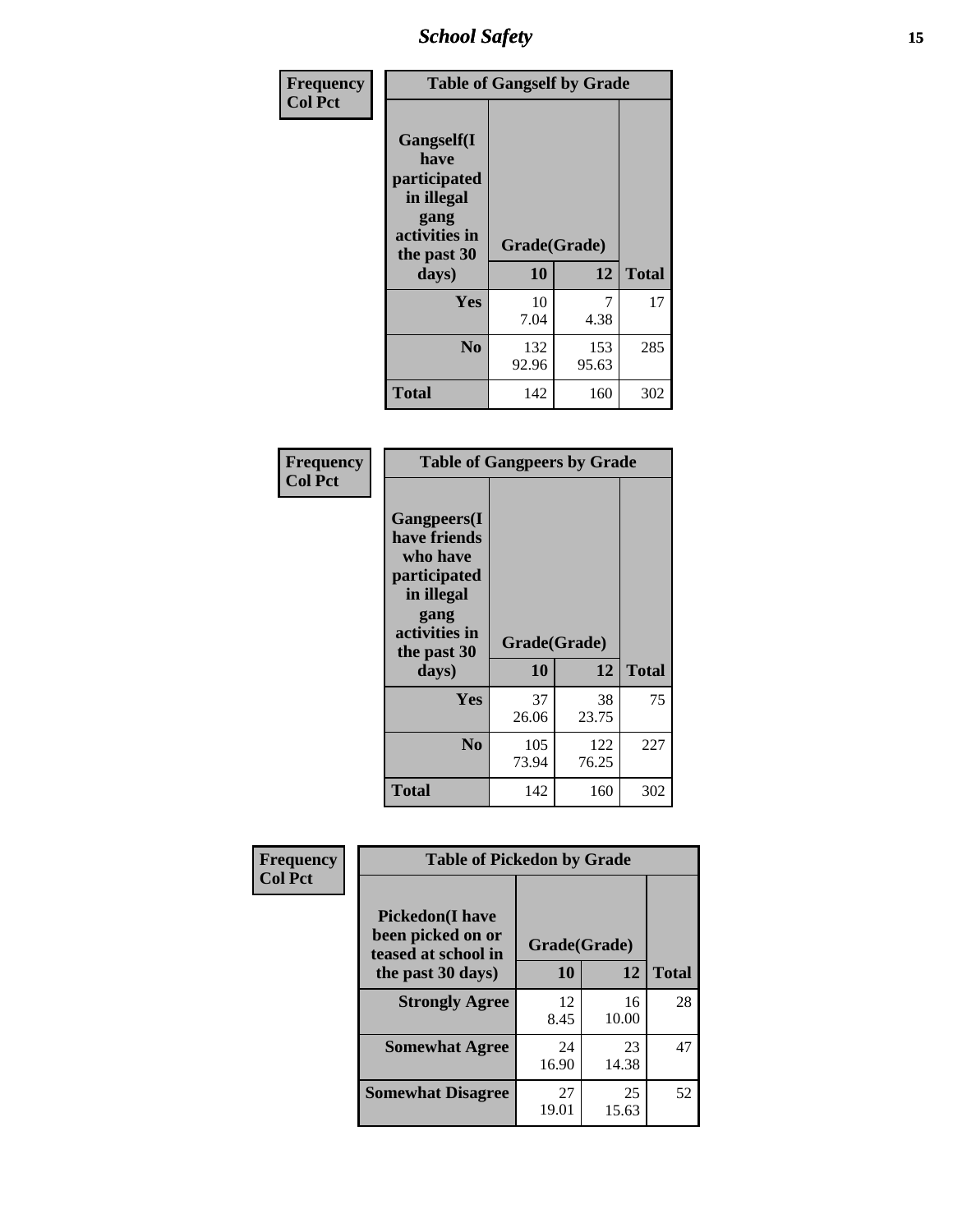# *School Safety* **16**

| <b>Frequency</b> |                                                                                         | <b>Table of Pickedon by Grade</b> |             |              |  |  |  |  |  |
|------------------|-----------------------------------------------------------------------------------------|-----------------------------------|-------------|--------------|--|--|--|--|--|
| <b>Col Pct</b>   | <b>Pickedon(I have</b><br>been picked on or<br>teased at school in<br>the past 30 days) | Grade(Grade)<br>10                | 12          | <b>Total</b> |  |  |  |  |  |
|                  | <b>Strongly Disagree</b>                                                                | 79<br>55.63                       | 96<br>60.00 | 175          |  |  |  |  |  |
|                  | Total                                                                                   | 142                               | 160         | 302          |  |  |  |  |  |

| Frequency      | <b>Table of Safeschool by Grade</b>                      |                    |              |     |
|----------------|----------------------------------------------------------|--------------------|--------------|-----|
| <b>Col Pct</b> | Safeschool(School<br>is a place at which I<br>feel safe) | Grade(Grade)<br>10 | <b>Total</b> |     |
|                | <b>Strongly Agree</b>                                    | 32<br>22.54        | 25<br>15.63  | 57  |
|                | <b>Somewhat Agree</b>                                    | 76<br>53.52        | 97<br>60.63  | 173 |
|                | <b>Somewhat Disagree</b>                                 | 29<br>20.42        | 22<br>13.75  | 51  |
|                | <b>Strongly Disagree</b>                                 | 5<br>3.52          | 16<br>10.00  | 21  |
|                | <b>Total</b>                                             | 142                | 160          | 302 |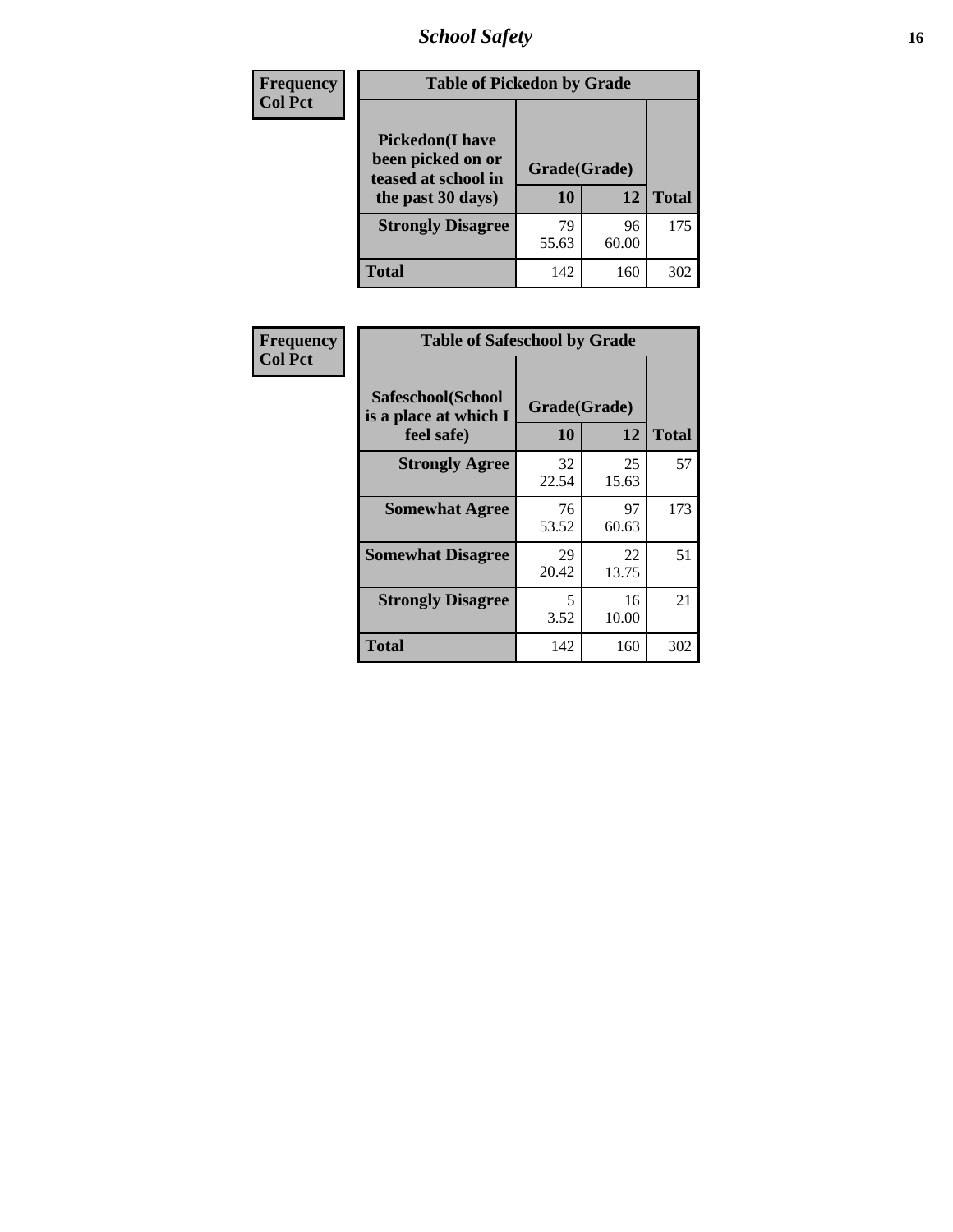*School Safety* **17**

**Frequency Row Pct**

| <b>Table of Grade by Bullied</b> |              |                                                                               |                     |                   |                        |                        |                          |              |  |  |  |
|----------------------------------|--------------|-------------------------------------------------------------------------------|---------------------|-------------------|------------------------|------------------------|--------------------------|--------------|--|--|--|
|                                  |              | <b>Bullied</b> (I have been bullied by other<br>students in the past 30 days) |                     |                   |                        |                        |                          |              |  |  |  |
| <b>Grade</b> (Grade)   Days      | $\mathbf{0}$ | $1$ or<br>2<br>days                                                           | $3$ to<br>5<br>days | 6 to<br>9<br>days | 10<br>to<br>19<br>days | 20<br>to<br>29<br>days | All<br><b>30</b><br>days | <b>Total</b> |  |  |  |
| 10                               | 130<br>91.55 | 5<br>3.52                                                                     | 0<br>0.00           | 3<br>2.11         | 0.70                   | 0.70                   | $\mathfrak{D}$<br>1.41   | 142          |  |  |  |
| 12                               | 142<br>88.75 | 9<br>5.63                                                                     | 2<br>1.25           | 4<br>2.50         | 0.63                   | 0<br>0.00              | 2<br>1.25                | 160          |  |  |  |
| <b>Total</b>                     | 272          | 14                                                                            | $\overline{c}$      | 7                 | $\overline{2}$         |                        | 4                        | 302          |  |  |  |

| <b>Table of Grade by Bulliedothers</b> |                       |                                                                |                              |                   |                               |                               |                        |              |  |  |  |
|----------------------------------------|-----------------------|----------------------------------------------------------------|------------------------------|-------------------|-------------------------------|-------------------------------|------------------------|--------------|--|--|--|
|                                        |                       | <b>Bulliedothers</b> (I bullied others in the past<br>30 days) |                              |                   |                               |                               |                        |              |  |  |  |
| Grade(Grade)                           | $\mathbf 0$<br>  Days | 1 or<br>2<br>days                                              | 3 <sub>to</sub><br>5<br>days | 6 to<br>9<br>days | <b>10</b><br>to<br>19<br>days | <b>20</b><br>to<br>29<br>days | All<br>30<br>days      | <b>Total</b> |  |  |  |
| 10                                     | 131<br>92.25          | 6<br>4.23                                                      | $\overline{2}$<br>1.41       | 0.70              | 0.70                          | 0<br>0.00                     | 0.70                   | 142          |  |  |  |
| 12                                     | 138<br>86.25          | 13<br>8.13                                                     | 3<br>1.88                    | 0<br>0.00         | 3<br>1.88                     | 0.63                          | $\overline{2}$<br>1.25 | 160          |  |  |  |
| Total                                  | 269                   | 19                                                             | 5                            |                   | 4                             |                               | 3                      | 302          |  |  |  |

| Frequency      | <b>Table of Grade by Weaponschool</b> |                                                                        |                   |                               |                   |              |
|----------------|---------------------------------------|------------------------------------------------------------------------|-------------------|-------------------------------|-------------------|--------------|
| <b>Row Pct</b> |                                       | <b>Weaponschool</b> (I<br>brought a weapon to<br>school in the past 30 |                   |                               |                   |              |
|                | Grade(Grade)                          | $\bf{0}$<br><b>Days</b>                                                | 1 or<br>2<br>days | <b>10</b><br>to<br>19<br>days | All<br>30<br>days | <b>Total</b> |
|                | 10                                    | 141<br>99.30                                                           | 0<br>0.00         | 0.70                          | $\Omega$<br>0.00  | 142          |
|                | 12                                    | 157<br>98.13                                                           | 0.63              | 0<br>0.00                     | 2<br>1.25         | 160          |
|                | <b>Total</b>                          | 298                                                                    |                   | 1                             | 2                 | 302          |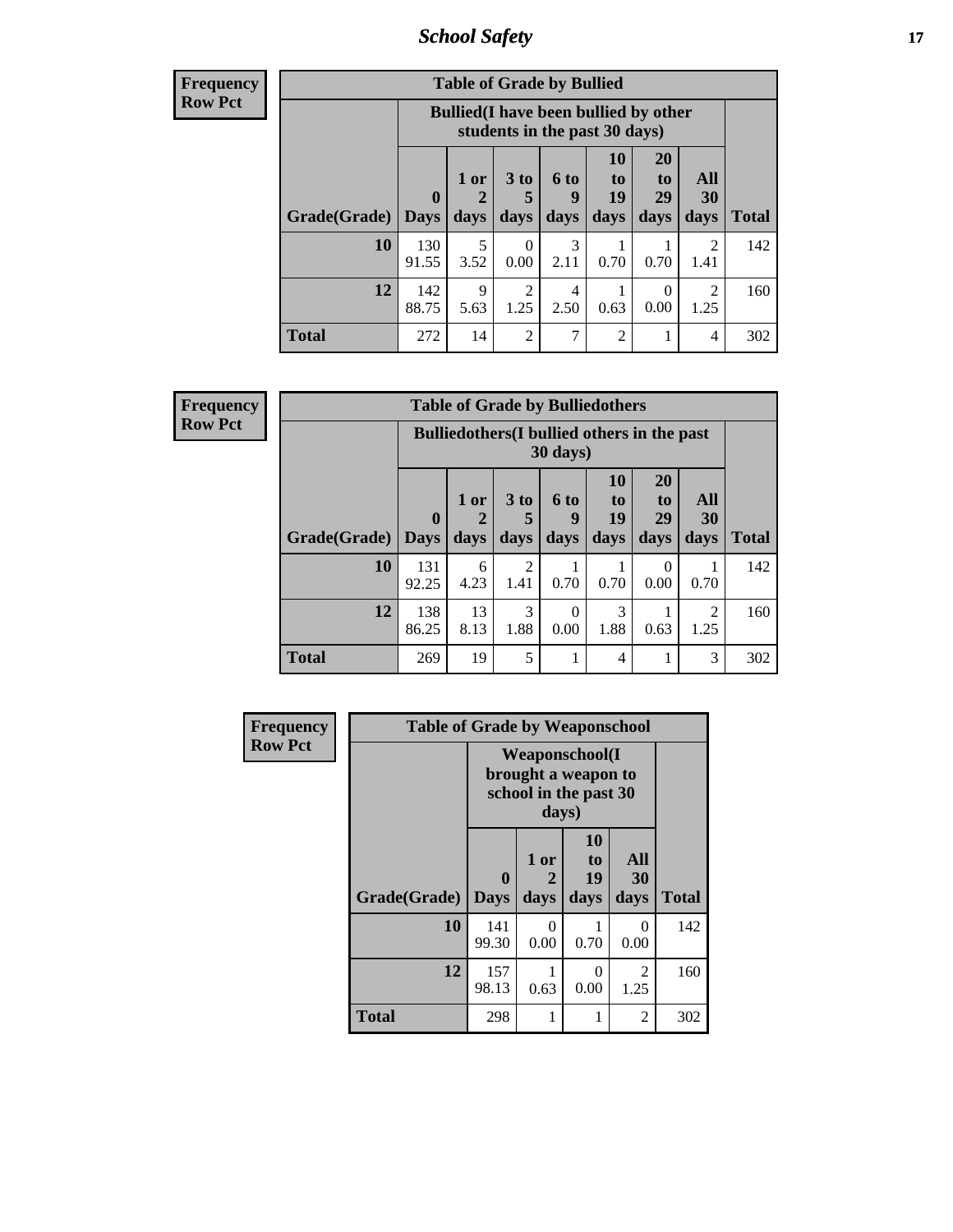*School Safety* **18**

| <b>Frequency</b> | <b>Table of Grade by Absentunsafe</b> |                                                                                           |                   |                   |              |  |  |  |  |
|------------------|---------------------------------------|-------------------------------------------------------------------------------------------|-------------------|-------------------|--------------|--|--|--|--|
| <b>Row Pct</b>   |                                       | Absentunsafe(I)<br>have missed<br>school because I<br>felt unsafe in the<br>past 30 days) |                   |                   |              |  |  |  |  |
|                  | Grade(Grade)                          | 0<br><b>Days</b>                                                                          | 1 or<br>2<br>days | 3 to<br>5<br>days | <b>Total</b> |  |  |  |  |
|                  | 10                                    | 139<br>97.89                                                                              | 3<br>2.11         | 0<br>0.00         | 142          |  |  |  |  |
|                  | 12                                    | 158<br>98.75                                                                              | 0<br>0.00         | 2<br>1.25         | 160          |  |  |  |  |
|                  | <b>Total</b>                          | 297                                                                                       | 3                 | $\overline{2}$    | 302          |  |  |  |  |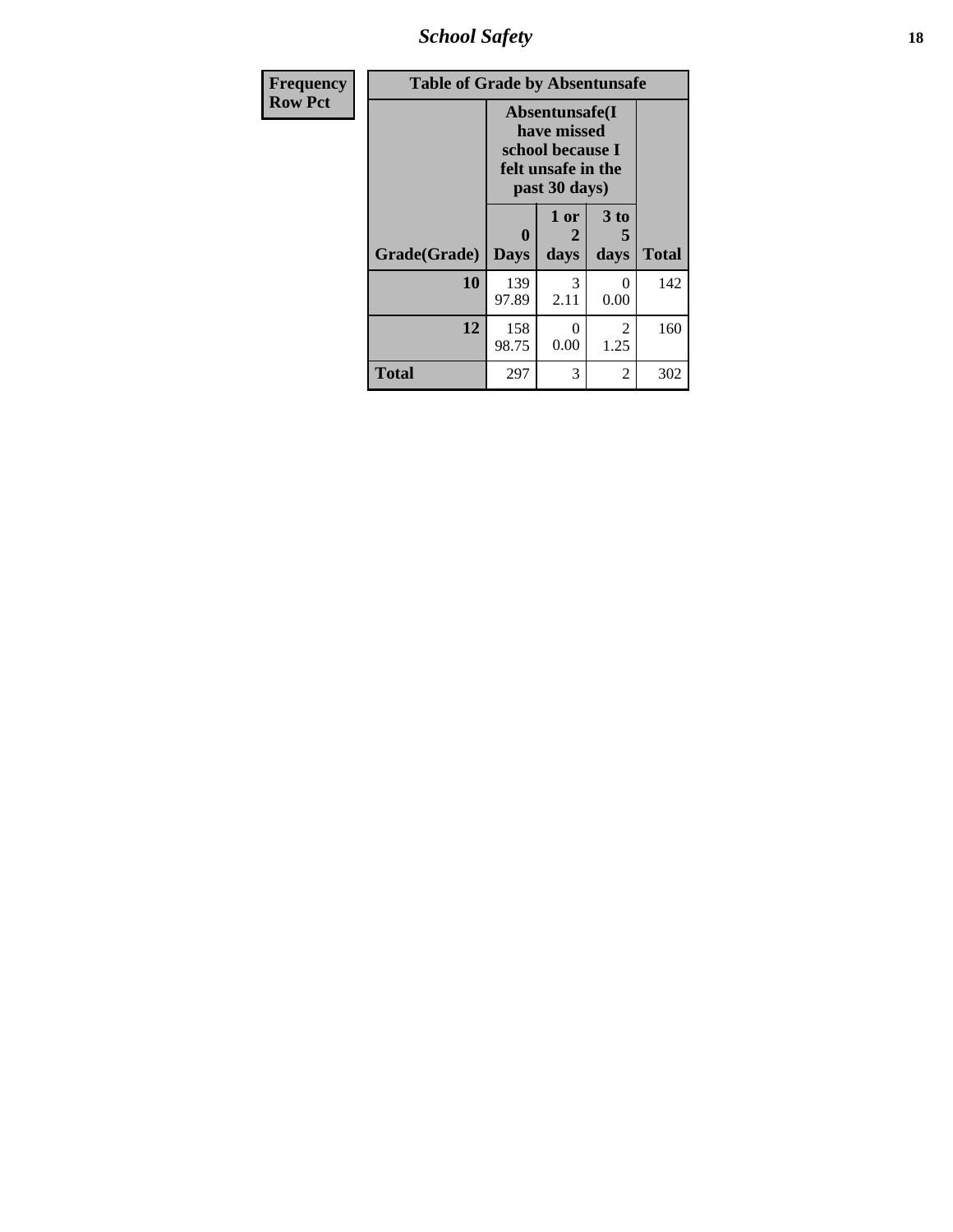# *Drug Use During Last 30 Days* **19**

#### **Frequency Row Pct**

| <b>Table of Grade by Alcohol</b> |                                 |                                    |                 |               |                 |               |              |       |  |  |  |
|----------------------------------|---------------------------------|------------------------------------|-----------------|---------------|-----------------|---------------|--------------|-------|--|--|--|
|                                  |                                 | Alcohol(Alcohol use, past 30 days) |                 |               |                 |               |              |       |  |  |  |
| Grade(Grade)                     | <b>Did</b><br>not<br><b>use</b> | $1-2$<br>days                      | $3 - 5$<br>days | $6-9$<br>days | $10-19$<br>days | 20-29<br>days | Every<br>day | Total |  |  |  |
| 10                               | 108<br>76.06                    | 12<br>8.45                         | 4.93            | 5<br>3.52     | 3<br>2.11       | 3<br>2.11     | 4<br>2.82    | 142   |  |  |  |
| 12                               | 117<br>73.13                    | 11<br>6.88                         | 9<br>5.63       | 7<br>4.38     | 11<br>6.88      | 0.63          | 4<br>2.50    | 160   |  |  |  |
| <b>Total</b>                     | 225                             | 23                                 | 16              | 12            | 14              | 4             | 8            | 302   |  |  |  |

#### **Frequency Row Pct**

| <b>Table of Grade by Cigarettes</b> |                                 |                                                         |                        |                        |                 |                   |                     |              |  |  |
|-------------------------------------|---------------------------------|---------------------------------------------------------|------------------------|------------------------|-----------------|-------------------|---------------------|--------------|--|--|
|                                     |                                 | <b>Cigarettes(Smoking tobacco use,</b><br>past 30 days) |                        |                        |                 |                   |                     |              |  |  |
| Grade(Grade)                        | <b>Did</b><br>not<br><b>use</b> | $1 - 2$<br>days                                         | $3 - 5$<br>days        | $6 - 9$<br>days        | $10-19$<br>days | $20 - 29$<br>days | <b>Every</b><br>day | <b>Total</b> |  |  |
| 10                                  | 117<br>82.39                    | 14<br>9.86                                              | 2<br>1.41              | 0.70                   | 0.70            | 0<br>0.00         | 7<br>4.93           | 142          |  |  |
| 12                                  | 117<br>73.13                    | 14<br>8.75                                              | $\overline{4}$<br>2.50 | $\overline{c}$<br>1.25 | 5<br>3.13       | 5<br>3.13         | 13<br>8.13          | 160          |  |  |
| <b>Total</b>                        | 234                             | 28                                                      | 6                      | 3                      | 6               | 5                 | 20                  | 302          |  |  |

| <b>Table of Grade by Smokeless</b> |                                 |                                                        |                  |                |                        |                     |              |  |  |  |
|------------------------------------|---------------------------------|--------------------------------------------------------|------------------|----------------|------------------------|---------------------|--------------|--|--|--|
|                                    |                                 | <b>Smokeless</b> (Chewing tobaccouse,<br>past 30 days) |                  |                |                        |                     |              |  |  |  |
| Grade(Grade)                       | <b>Did</b><br>not<br><b>use</b> | $1-2$<br>days                                          | $3 - 5$<br>days  | $6-9$<br>days  | $10-19$<br>days        | <b>Every</b><br>day | <b>Total</b> |  |  |  |
| 10                                 | 129<br>90.85                    | 8<br>5.63                                              | 0.70             | 2<br>1.41      | 0.70                   | 0.70                | 142          |  |  |  |
| 12                                 | 155<br>96.88                    | $\mathfrak{D}$<br>1.25                                 | $\Omega$<br>0.00 | 0<br>0.00      | $\mathfrak{D}$<br>1.25 | 0.63                | 160          |  |  |  |
| <b>Total</b>                       | 284                             | 10                                                     |                  | $\overline{2}$ | 3                      | $\overline{2}$      | 302          |  |  |  |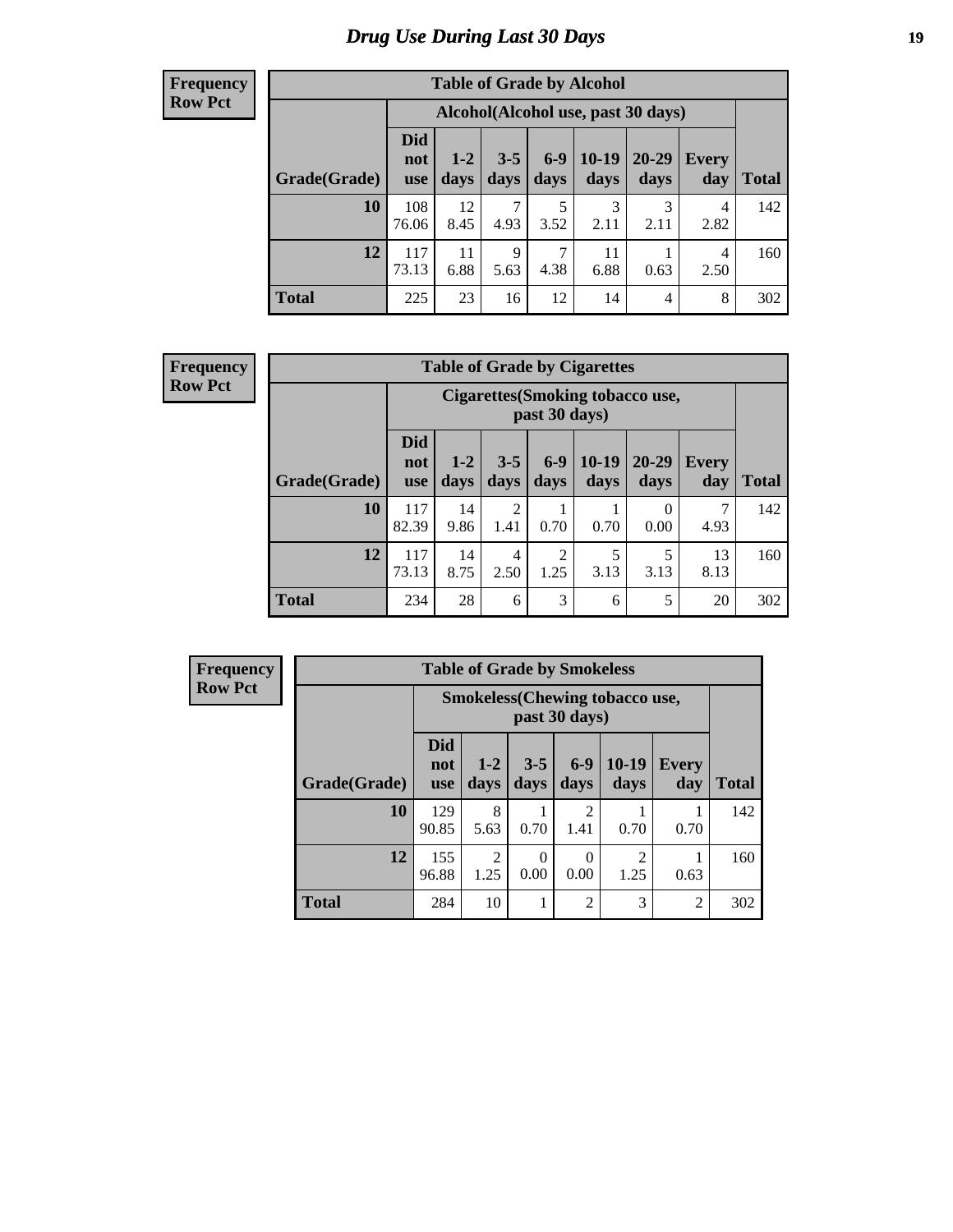| <b>Table of Grade by Marijuana</b> |                          |                                         |                        |               |                 |               |              |       |  |  |  |
|------------------------------------|--------------------------|-----------------------------------------|------------------------|---------------|-----------------|---------------|--------------|-------|--|--|--|
|                                    |                          | Marijuana (Marijuana use, past 30 days) |                        |               |                 |               |              |       |  |  |  |
| Grade(Grade)                       | Did<br>not<br><b>use</b> | $1 - 2$<br>days                         | $3 - 5$<br>days        | $6-9$<br>days | $10-19$<br>days | 20-29<br>days | Every<br>day | Total |  |  |  |
| 10                                 | 118<br>83.10             | $\mathcal{I}$<br>4.93                   | 3.52                   | 4<br>2.82     | 0.70            | 3<br>2.11     | 4<br>2.82    | 142   |  |  |  |
| 12                                 | 144<br>90.00             | $\overline{4}$<br>2.50                  | $\overline{2}$<br>1.25 | 0<br>0.00     | 4<br>2.50       | 4<br>2.50     | 2<br>1.25    | 160   |  |  |  |
| <b>Total</b>                       | 262                      | 11                                      | 7                      | 4             | 5               | $\mathcal{I}$ | 6            | 302   |  |  |  |

| Frequency      | <b>Table of Grade by Cocaine</b> |                                               |               |                     |              |  |  |  |  |  |  |
|----------------|----------------------------------|-----------------------------------------------|---------------|---------------------|--------------|--|--|--|--|--|--|
| <b>Row Pct</b> |                                  | <b>Cocaine</b> (Cocaine<br>use, past 30 days) |               |                     |              |  |  |  |  |  |  |
|                | Grade(Grade)                     | <b>Did</b><br>not<br><b>use</b>               | $1-2$<br>days | <b>Every</b><br>day | <b>Total</b> |  |  |  |  |  |  |
|                | 10                               | 141<br>99.30                                  | 0<br>0.00     | 0.70                | 142          |  |  |  |  |  |  |
|                | 12                               | 158<br>98.75                                  | 0.63          | 0.63                | 160          |  |  |  |  |  |  |
|                | <b>Total</b>                     | 299                                           | 1             | $\overline{2}$      | 302          |  |  |  |  |  |  |

| Frequency      | <b>Table of Grade by Inhalants</b> |                                                  |                        |                     |              |
|----------------|------------------------------------|--------------------------------------------------|------------------------|---------------------|--------------|
| <b>Row Pct</b> |                                    | <b>Inhalants</b> (Inhalant<br>use, past 30 days) |                        |                     |              |
|                | Grade(Grade)                       | <b>Did</b><br>not<br><b>use</b>                  | $3 - 5$<br>days        | <b>Every</b><br>day | <b>Total</b> |
|                | 10                                 | 141<br>99.30                                     | 0<br>0.00              | 0.70                | 142          |
|                | 12                                 | 157<br>98.13                                     | $\mathfrak{D}$<br>1.25 | 0.63                | 160          |
|                | <b>Total</b>                       | 298                                              | 2                      | 2                   | 302          |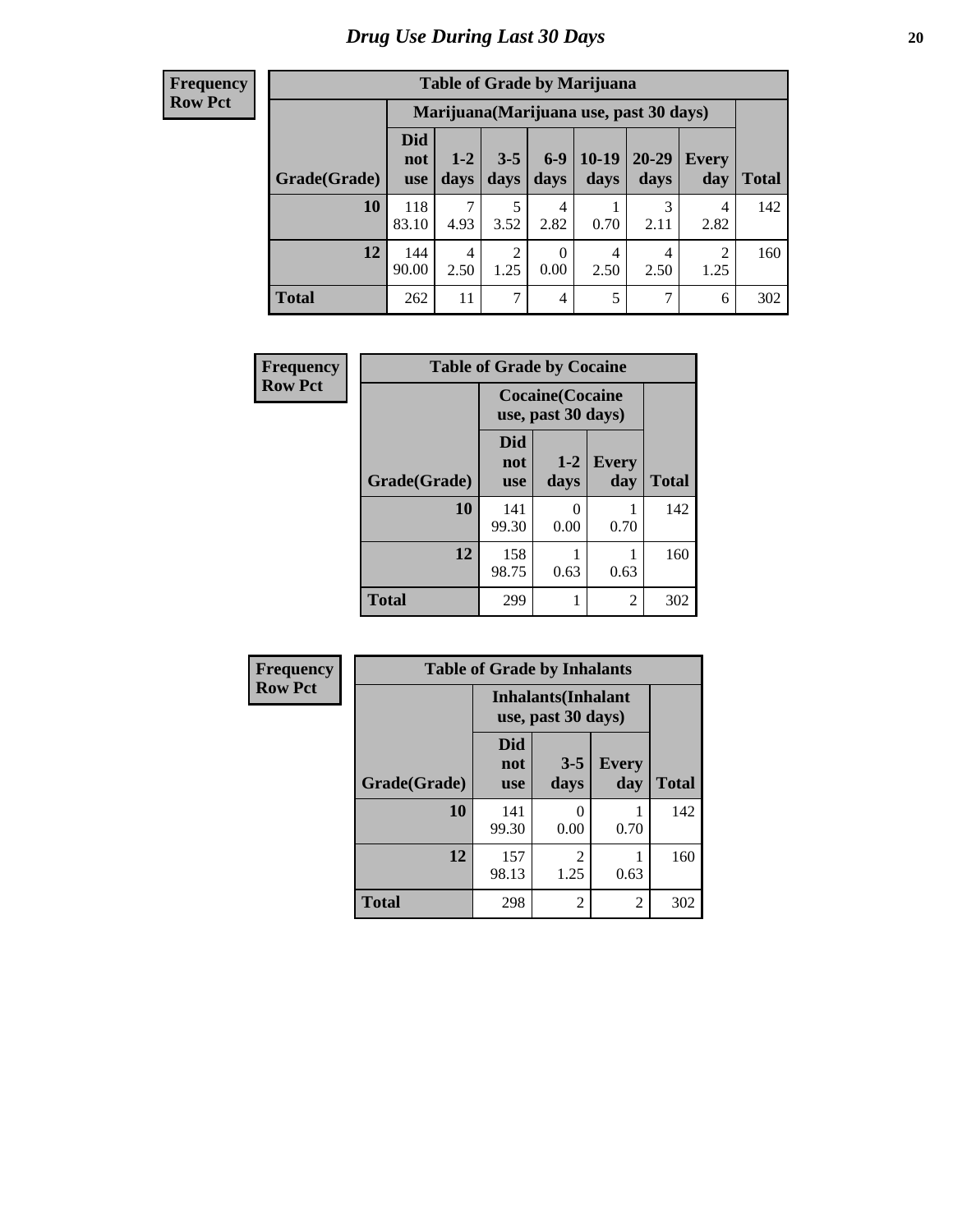| <b>Frequency</b> | <b>Table of Grade by Steroids</b> |                                                |                           |                      |              |
|------------------|-----------------------------------|------------------------------------------------|---------------------------|----------------------|--------------|
| <b>Row Pct</b>   |                                   | <b>Steroids</b> (Steroid<br>use, past 30 days) |                           |                      |              |
|                  | Grade(Grade)                      | <b>Did</b><br>not<br><b>use</b>                | $1 - 2$<br>days           | $20 - 29$<br>days    | <b>Total</b> |
|                  | 10                                | 142<br>100.00                                  | $\mathbf{\Omega}$<br>0.00 | $\mathbf{0}$<br>0.00 | 142          |
|                  | 12                                | 158<br>98.75                                   | 0.63                      | 0.63                 | 160          |
|                  | <b>Total</b>                      | 300                                            |                           |                      | 302          |

| Frequency      | <b>Table of Grade by Ecstasy</b> |                   |                  |                                        |                 |              |
|----------------|----------------------------------|-------------------|------------------|----------------------------------------|-----------------|--------------|
| <b>Row Pct</b> |                                  |                   |                  | Ecstasy (Ecstasy use,<br>past 30 days) |                 |              |
|                | Grade(Grade)                     | Did<br>not<br>use | $1 - 2$<br>days  | $3 - 5$<br>days                        | $10-19$<br>days | <b>Total</b> |
|                | 10                               | 138<br>97.18      | 0.70             | 0.70                                   | 2<br>1.41       | 142          |
|                | 12                               | 158<br>98.75      | $\theta$<br>0.00 | 0.63                                   | 0.63            | 160          |
|                | <b>Total</b>                     | 296               | 1                | 2                                      | 3               | 302          |

| <b>Frequency</b> | <b>Table of Grade by Meth</b> |                                                    |                  |              |  |  |
|------------------|-------------------------------|----------------------------------------------------|------------------|--------------|--|--|
| <b>Row Pct</b>   |                               | <b>Meth</b> (Methamphetamine<br>use, past 30 days) |                  |              |  |  |
|                  | Grade(Grade)                  | Did not use                                        | <b>Every day</b> | <b>Total</b> |  |  |
|                  | 10                            | 142<br>100.00                                      | 0.00             | 142          |  |  |
|                  | 12                            | 159<br>99.38                                       | 0.63             | 160          |  |  |
|                  | <b>Total</b>                  | 301                                                |                  | 302          |  |  |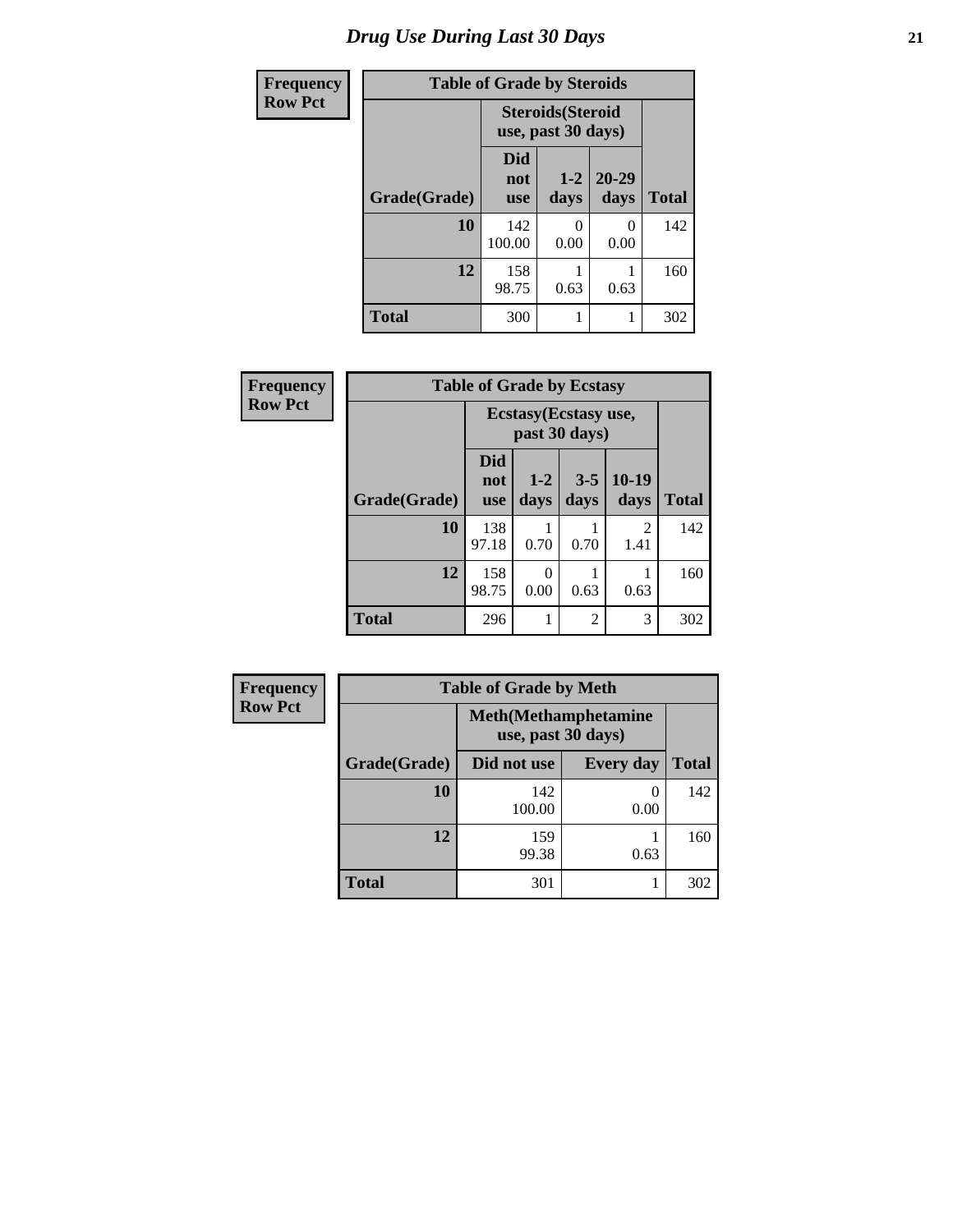| <b>Table of Grade by Hallucinogens</b> |                          |                                                   |                 |                 |               |                     |              |
|----------------------------------------|--------------------------|---------------------------------------------------|-----------------|-----------------|---------------|---------------------|--------------|
|                                        |                          | Hallucinogens (Hallucinogen use,<br>past 30 days) |                 |                 |               |                     |              |
| Grade(Grade)                           | Did<br>not<br><b>use</b> | $1 - 2$<br>days                                   | $3 - 5$<br>days | $10-19$<br>days | 20-29<br>days | <b>Every</b><br>day | <b>Total</b> |
| 10                                     | 140<br>98.59             | 0.70                                              | 0<br>0.00       | 0<br>0.00       | 0<br>0.00     | 0.70                | 142          |
| 12                                     | 157<br>98.13             | 0<br>0.00                                         | 0.63            | 0.63            | 0.63          | 0.00                | 160          |
| <b>Total</b>                           | 297                      |                                                   |                 |                 |               |                     | 302          |

| Frequency      | <b>Table of Grade by Prescription</b> |                                                                                    |                       |                       |                       |                       |              |
|----------------|---------------------------------------|------------------------------------------------------------------------------------|-----------------------|-----------------------|-----------------------|-----------------------|--------------|
| <b>Row Pct</b> |                                       | <b>Prescription</b> (Prescription drugs)<br>not prescribed to me,<br>past 30 days) |                       |                       |                       |                       |              |
|                | Grade(Grade)                          | <b>Did</b><br>not<br><b>use</b>                                                    | $1 - 2$<br>days       | $3 - 5$<br>days       | $6-9$<br>days         | $10-19$<br>days       | <b>Total</b> |
|                | 10                                    | 134<br>94.37                                                                       | 0.70                  | $\mathcal{F}$<br>2.11 | 0.70                  | $\mathcal{R}$<br>2.11 | 142          |
|                | 12                                    | 147<br>91.88                                                                       | $\mathcal{R}$<br>1.88 | 6<br>3.75             | $\mathcal{R}$<br>1.88 | 0.63                  | 160          |
|                | <b>Total</b>                          | 281                                                                                | 4                     | 9                     | $\overline{4}$        | $\overline{4}$        | 302          |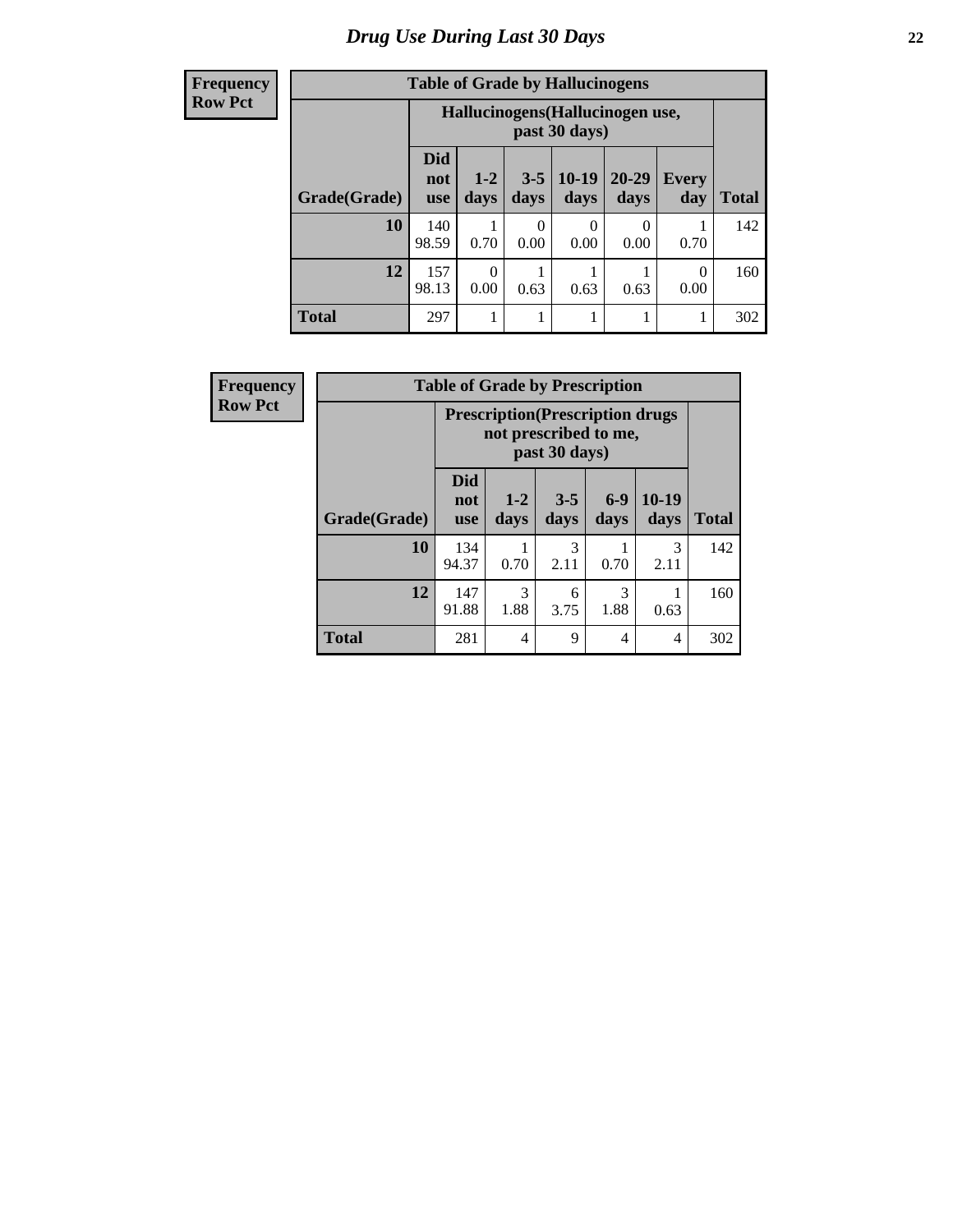| Frequency      | <b>Table of Alcoholease by Grade</b>       |                    |              |     |  |
|----------------|--------------------------------------------|--------------------|--------------|-----|--|
| <b>Col Pct</b> | Alcoholease (It is<br>easy to get alcohol) | Grade(Grade)<br>10 | <b>Total</b> |     |  |
|                | <b>Strongly Agree</b>                      | 44<br>30.99        | 79<br>49.38  | 123 |  |
|                | <b>Somewhat Agree</b>                      | 46<br>32.39        | 56<br>35.00  | 102 |  |
|                | <b>Somewhat Disagree</b>                   | 23<br>16.20        | 10<br>6.25   | 33  |  |
|                | <b>Strongly Disagree</b>                   | 29<br>20.42        | 15<br>9.38   | 44  |  |
|                | <b>Total</b>                               | 142                | 160          | 302 |  |

| Frequency<br>Col Pct |  |
|----------------------|--|

| <b>Table of Cigarettesease by Grade</b>                 |                    |             |              |  |  |
|---------------------------------------------------------|--------------------|-------------|--------------|--|--|
| Cigarettesease(It is<br>easy to get smoking<br>tobacco) | Grade(Grade)<br>10 | 12          | <b>Total</b> |  |  |
| <b>Strongly Agree</b>                                   | 52<br>36.62        | 98<br>61.25 | 150          |  |  |
| <b>Somewhat Agree</b>                                   | 49<br>34.51        | 36<br>22.50 | 85           |  |  |
| <b>Somewhat Disagree</b>                                | 14<br>9.86         | 4.38        | 21           |  |  |
| <b>Strongly Disagree</b>                                | 27<br>19.01        | 19<br>11.88 | 46           |  |  |
| Total                                                   | 142                | 160         | 302          |  |  |

| Frequency      | <b>Table of Smokelessease by Grade</b>                         |                    |             |              |  |  |
|----------------|----------------------------------------------------------------|--------------------|-------------|--------------|--|--|
| <b>Col Pct</b> | <b>Smokelessease</b> (It is<br>easy to get chewing<br>tobacco) | Grade(Grade)<br>10 | 12          | <b>Total</b> |  |  |
|                | <b>Strongly Agree</b>                                          | 44<br>30.99        | 81<br>50.63 | 125          |  |  |
|                | <b>Somewhat Agree</b>                                          | 36<br>25.35        | 41<br>25.63 | 77           |  |  |
|                | <b>Somewhat Disagree</b>                                       | 22<br>15.49        | 14<br>8.75  | 36           |  |  |
|                | <b>Strongly Disagree</b>                                       | 40<br>28.17        | 24<br>15.00 | 64           |  |  |
|                | <b>Total</b>                                                   | 142                | 160         | 302          |  |  |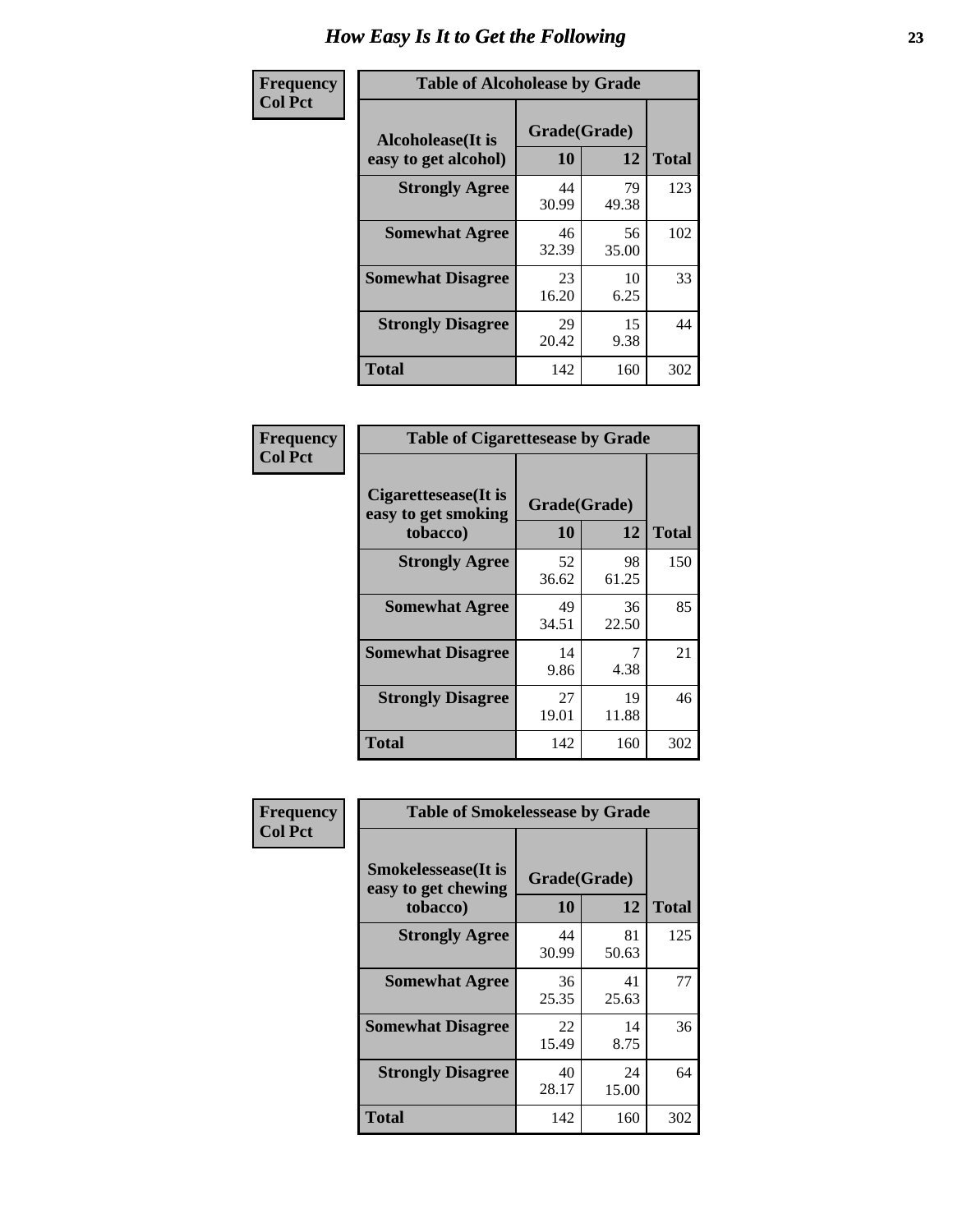| Frequency      | <b>Table of Marijuanaease by Grade</b>           |                    |             |              |  |
|----------------|--------------------------------------------------|--------------------|-------------|--------------|--|
| <b>Col Pct</b> | Marijuanaease(It is<br>easy to get<br>marijuana) | Grade(Grade)<br>10 | 12          | <b>Total</b> |  |
|                | <b>Strongly Agree</b>                            | 43<br>30.28        | 72<br>45.00 | 115          |  |
|                | <b>Somewhat Agree</b>                            | 40<br>28.17        | 48<br>30.00 | 88           |  |
|                | <b>Somewhat Disagree</b>                         | 21<br>14.79        | 15<br>9.38  | 36           |  |
|                | <b>Strongly Disagree</b>                         | 38<br>26.76        | 25<br>15.63 | 63           |  |
|                | <b>Total</b>                                     | 142                | 160         | 302          |  |

| <b>Table of Cocaineease by Grade</b> |              |             |              |  |  |  |
|--------------------------------------|--------------|-------------|--------------|--|--|--|
| <b>Cocaineease</b> (It is            | Grade(Grade) |             |              |  |  |  |
| easy to get cocaine)                 | 10           | 12          | <b>Total</b> |  |  |  |
| <b>Strongly Agree</b>                | 11<br>7.75   | 28<br>17.50 | 39           |  |  |  |
| <b>Somewhat Agree</b>                | 33<br>23.24  | 39<br>24.38 | 72           |  |  |  |
| <b>Somewhat Disagree</b>             | 32<br>22.54  | 38<br>23.75 | 70           |  |  |  |
| <b>Strongly Disagree</b>             | 66<br>46.48  | 55<br>34.38 | 121          |  |  |  |
| <b>Total</b>                         | 142          | 160         | 302          |  |  |  |

| Frequency      | <b>Table of Inhalantsease by Grade</b>     |              |             |              |
|----------------|--------------------------------------------|--------------|-------------|--------------|
| <b>Col Pct</b> | <b>Inhalantsease</b> (It is<br>easy to get | Grade(Grade) |             |              |
|                | inhalants)                                 | 10           | 12          | <b>Total</b> |
|                | <b>Strongly Agree</b>                      | 43<br>30.28  | 65<br>40.63 | 108          |
|                | <b>Somewhat Agree</b>                      | 34<br>23.94  | 39<br>24.38 | 73           |
|                | <b>Somewhat Disagree</b>                   | 21<br>14.79  | 16<br>10.00 | 37           |
|                | <b>Strongly Disagree</b>                   | 44<br>30.99  | 40<br>25.00 | 84           |
|                | <b>Total</b>                               | 142          | 160         | 302          |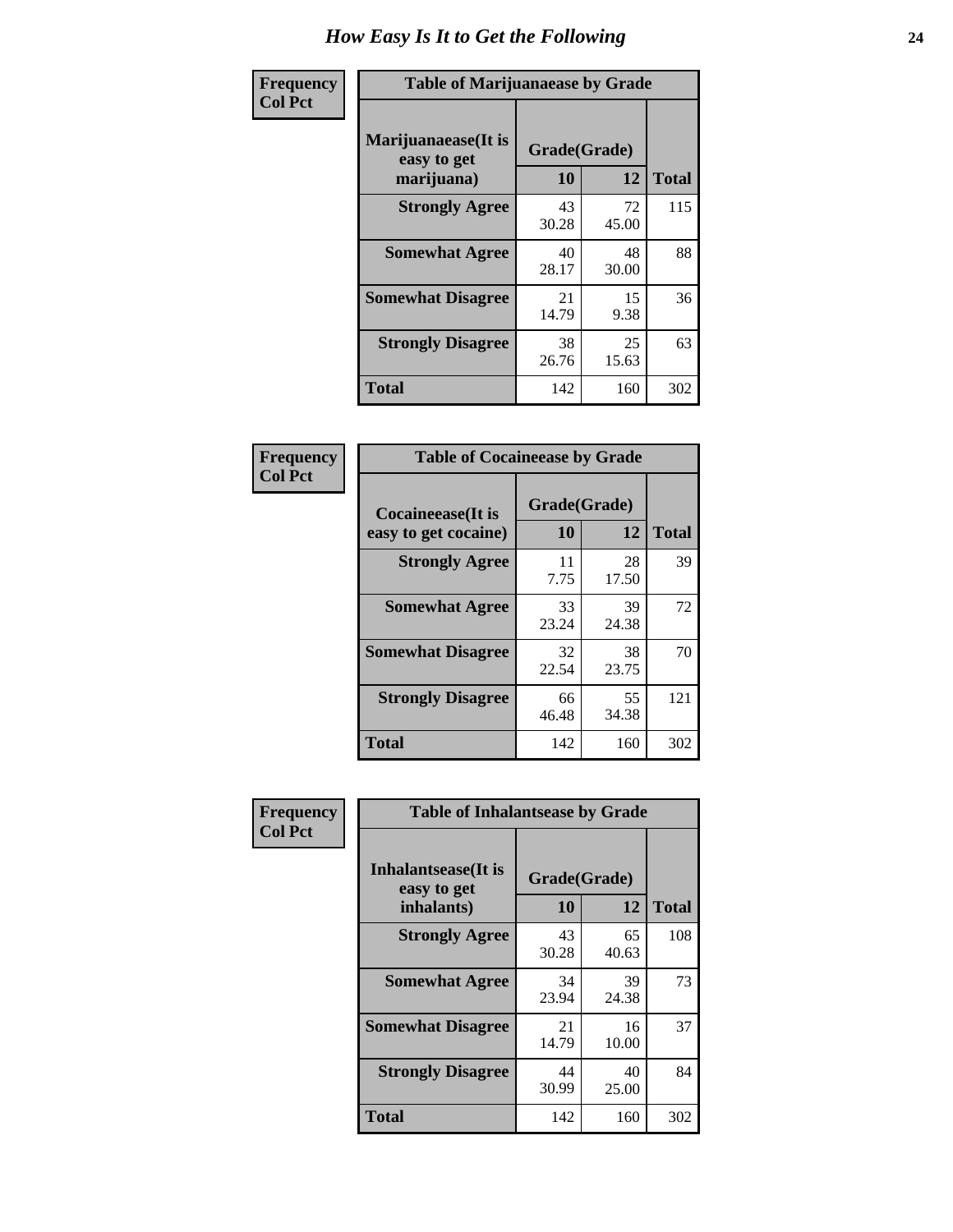| Frequency      | <b>Table of Steroidsease by Grade</b>       |                    |             |              |
|----------------|---------------------------------------------|--------------------|-------------|--------------|
| <b>Col Pct</b> | Steroidsease(It is<br>easy to get steroids) | Grade(Grade)<br>10 | 12          | <b>Total</b> |
|                | <b>Strongly Agree</b>                       | 13<br>9.15         | 24<br>15.00 | 37           |
|                | <b>Somewhat Agree</b>                       | 34<br>23.94        | 39<br>24.38 | 73           |
|                | <b>Somewhat Disagree</b>                    | 37<br>26.06        | 42<br>26.25 | 79           |
|                | <b>Strongly Disagree</b>                    | 58<br>40.85        | 55<br>34.38 | 113          |
|                | <b>Total</b>                                | 142                | 160         | 302          |

| Frequency      | <b>Table of Ecstasyease by Grade</b>              |                    |             |              |
|----------------|---------------------------------------------------|--------------------|-------------|--------------|
| <b>Col Pct</b> | <b>Ecstasyease</b> (It is<br>easy to get ecstasy) | Grade(Grade)<br>10 | 12          | <b>Total</b> |
|                | <b>Strongly Agree</b>                             | 17<br>11.97        | 27<br>16.88 | 44           |
|                | <b>Somewhat Agree</b>                             | 27<br>19.01        | 40<br>25.00 | 67           |
|                | <b>Somewhat Disagree</b>                          | 35<br>24.65        | 29<br>18.13 | 64           |
|                | <b>Strongly Disagree</b>                          | 63<br>44.37        | 64<br>40.00 | 127          |
|                | <b>Total</b>                                      | 142                | 160         | 302          |

| Frequency      | <b>Table of Methease by Grade</b>                          |                    |             |              |
|----------------|------------------------------------------------------------|--------------------|-------------|--------------|
| <b>Col Pct</b> | <b>Methease</b> (It is easy<br>to get<br>methamphetamines) | Grade(Grade)<br>10 | 12          | <b>Total</b> |
|                | <b>Strongly Agree</b>                                      | 15<br>10.56        | 22<br>13.75 | 37           |
|                | <b>Somewhat Agree</b>                                      | 21<br>14.79        | 41<br>25.63 | 62           |
|                | <b>Somewhat Disagree</b>                                   | 38<br>26.76        | 29<br>18.13 | 67           |
|                | <b>Strongly Disagree</b>                                   | 68<br>47.89        | 68<br>42.50 | 136          |
|                | Total                                                      | 142                | 160         | 302          |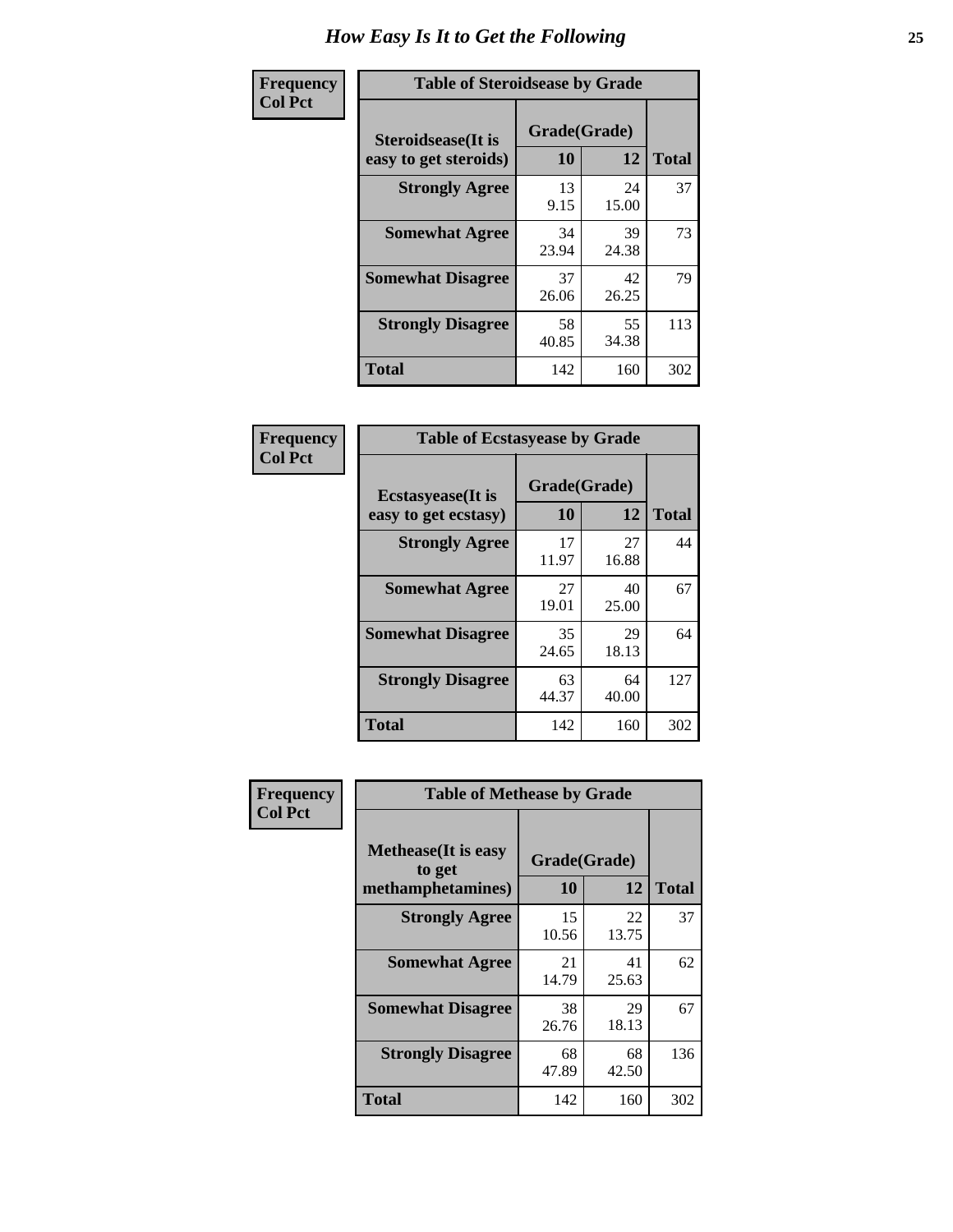| <b>Frequency</b> | <b>Table of Hallucinogensease by Grade</b>               |                    |             |              |
|------------------|----------------------------------------------------------|--------------------|-------------|--------------|
| <b>Col Pct</b>   | Hallucinogensease(It<br>is easy to get<br>hallucinogens) | Grade(Grade)<br>10 | 12          | <b>Total</b> |
|                  | <b>Strongly Agree</b>                                    | 15<br>10.56        | 29<br>18.13 | 44           |
|                  | <b>Somewhat Agree</b>                                    | 28<br>19.72        | 38<br>23.75 | 66           |
|                  | <b>Somewhat Disagree</b>                                 | 28<br>19.72        | 31<br>19.38 | 59           |
|                  | <b>Strongly Disagree</b>                                 | 71<br>50.00        | 62<br>38.75 | 133          |
|                  | <b>Total</b>                                             | 142                | 160         | 302          |

| Frequency<br>  Col Pct |
|------------------------|
|                        |

| <b>Table of Prescriptionease by Grade</b>                                                |                    |             |              |
|------------------------------------------------------------------------------------------|--------------------|-------------|--------------|
| <b>Prescriptionease</b> (It<br>is easy to get<br>prescription drugs<br>not prescribed to | Grade(Grade)<br>10 | 12          |              |
| me)                                                                                      |                    |             | <b>Total</b> |
| <b>Strongly Agree</b>                                                                    | 49<br>34.51        | 70<br>43.75 | 119          |
| <b>Somewhat Agree</b>                                                                    | 38<br>26.76        | 43<br>26.88 | 81           |
| <b>Somewhat Disagree</b>                                                                 | 11<br>7.75         | 12<br>7.50  | 23           |
| <b>Strongly Disagree</b>                                                                 | 44<br>30.99        | 35<br>21.88 | 79           |
| <b>Total</b>                                                                             | 142                | 160         | 302          |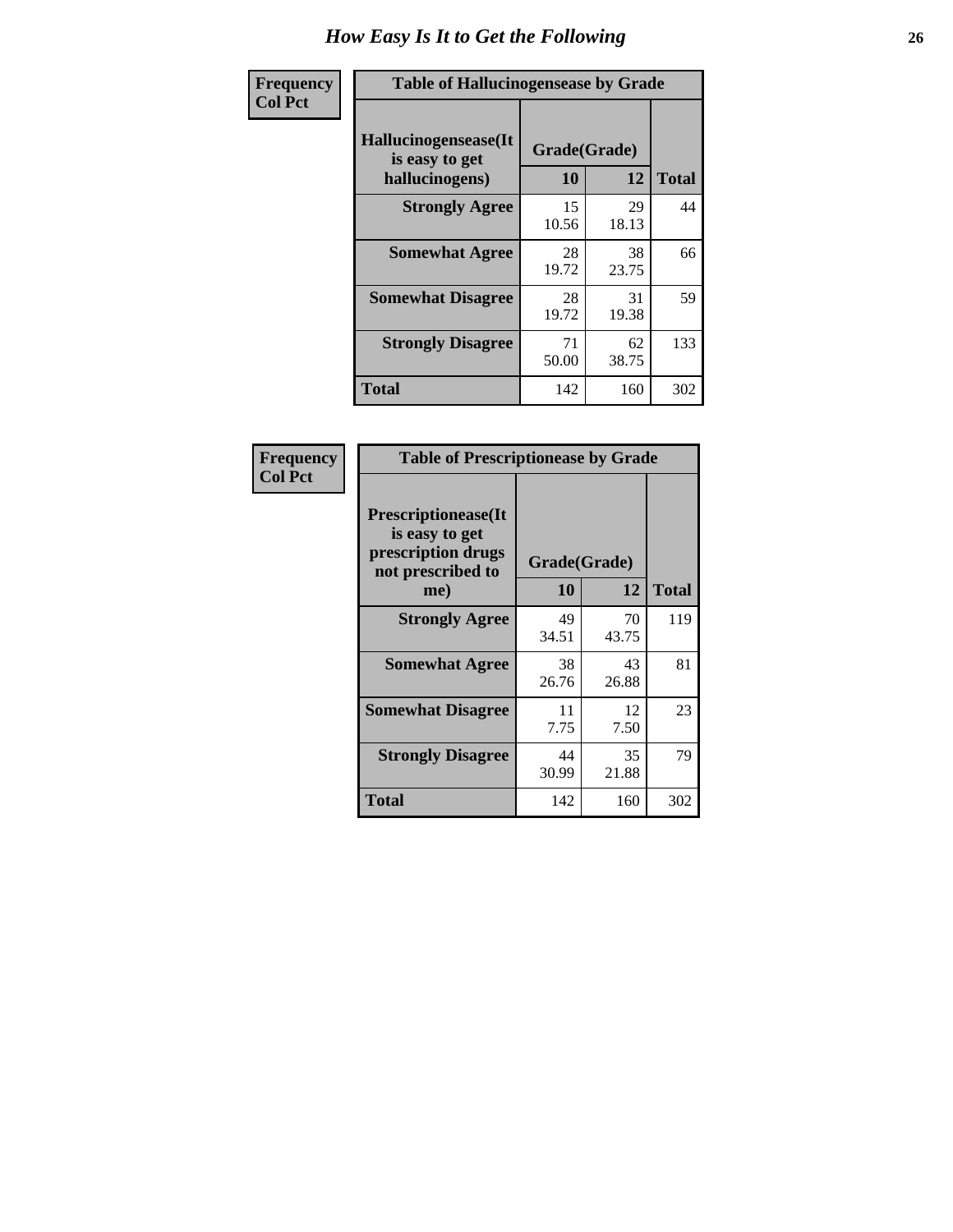*Age at Onset of Use* **27** *Results for "Age at Onset of Use" questions exclude students who said they did not use that substance*

| <b>Frequency</b> |              |                        |           |          |                       |            | <b>Table of Grade by Alcoholinit</b> |            |             |                                                  |           |                       |              |
|------------------|--------------|------------------------|-----------|----------|-----------------------|------------|--------------------------------------|------------|-------------|--------------------------------------------------|-----------|-----------------------|--------------|
| <b>Row Pct</b>   |              |                        |           |          |                       |            |                                      |            |             | Alcoholinit (I started using alcohol when I was) |           |                       |              |
|                  | Grade(Grade) | <b>8</b> or<br>vounger | 9         | 10       | 11                    | 12         | 13                                   | 14         | 15          | 16                                               | 17        | <b>18 or</b><br>older | <b>Total</b> |
|                  | 10           | 3<br>5.56              | 3.70      |          | ↑<br>$1.85$ 3.70      | 7<br>12.96 | 14<br>25.93                          | 8<br>14.81 | 12<br>22.22 | 4<br>7.41                                        | 1.85      | $\theta$<br>0.00      | 54           |
|                  | 12           | 4<br>4.30              | 3<br>3.23 | $\Omega$ | 2<br>$0.00 \mid 2.15$ | 8<br>8.60  | 15<br>16.13                          | 7<br>7.53  | 18<br>19.35 | 27<br>29.03                                      | 8<br>8.60 | 1.08                  | 93           |
|                  | <b>Total</b> | 7                      | 5.        |          | 4                     | 15         | 29                                   | 15         | 30          | 31                                               | 9         |                       | 147          |
|                  |              |                        |           |          |                       |            | Frequency Missing $= 155$            |            |             |                                                  |           |                       |              |

#### **Frequency Row Pct**

|                        | <b>Table of Grade by Cigarettesinit</b> |                                                       |      |                           |                        |            |           |             |             |            |                       |              |  |
|------------------------|-----------------------------------------|-------------------------------------------------------|------|---------------------------|------------------------|------------|-----------|-------------|-------------|------------|-----------------------|--------------|--|
|                        |                                         | Cigarettesinit (I started smoking tobacco when I was) |      |                           |                        |            |           |             |             |            |                       |              |  |
| Grade(Grade)   younger | 8 or                                    | 9                                                     | 10   | 11                        | 12                     | 13         | 14        | 15          | 16          | 17         | <b>18 or</b><br>older | <b>Total</b> |  |
| 10                     | 6.25                                    | 6.25                                                  | 6.25 | $\overline{4}$<br>12.50   | 3<br>9.38              | 4<br>12.50 | 12.50     | 9<br>28.13  | 6.25        | 0<br>0.00  | $\Omega$<br>0.00      | 32           |  |
| 12                     | 2<br>3.13                               | 7.81                                                  | 1.56 | 2<br>3.13                 | $\overline{4}$<br>6.25 | 9<br>14.06 | 5<br>7.81 | 13<br>20.31 | 11<br>17.19 | 9<br>14.06 | 3<br>4.69             | 64           |  |
| <b>Total</b>           | 4                                       | ⇁                                                     | 3    | 6                         | 7                      | 13         | 9         | 22          | 13          | 9          | 3                     | 96           |  |
|                        |                                         |                                                       |      | Frequency Missing $= 206$ |                        |            |           |             |             |            |                       |              |  |

|              | <b>Table of Grade by Smokelessinit</b>              |                  |                  |                  |                      |                           |            |            |                 |                       |              |  |  |
|--------------|-----------------------------------------------------|------------------|------------------|------------------|----------------------|---------------------------|------------|------------|-----------------|-----------------------|--------------|--|--|
|              | Smokelessinit(I started chewing tobacco when I was) |                  |                  |                  |                      |                           |            |            |                 |                       |              |  |  |
| Grade(Grade) | 8 or<br>younger                                     | 9                | 10               | 11               | 12                   | 13                        | 14         | 15         | 16 <sup>1</sup> | <b>18 or</b><br>older | <b>Total</b> |  |  |
| 10           | 12.50                                               | $\Omega$<br>0.00 | 6.25             | 6.25             | 6.25                 | 6.25                      | 3<br>18.75 | 4<br>25.00 | 12.50           | 6.25                  | 16           |  |  |
| 12           | 7.69                                                | 2<br>15.38       | $\theta$<br>0.00 | $\Omega$<br>0.00 | $\Omega$<br>$0.00\,$ | ∍<br>15.38                | 15.38      | 4<br>30.77 | 15.38           | 0.00                  | 13           |  |  |
| <b>Total</b> | 3                                                   | $\overline{2}$   |                  |                  |                      | 3                         | 5          | 8          | 4               |                       | 29           |  |  |
|              |                                                     |                  |                  |                  |                      | Frequency Missing $= 273$ |            |            |                 |                       |              |  |  |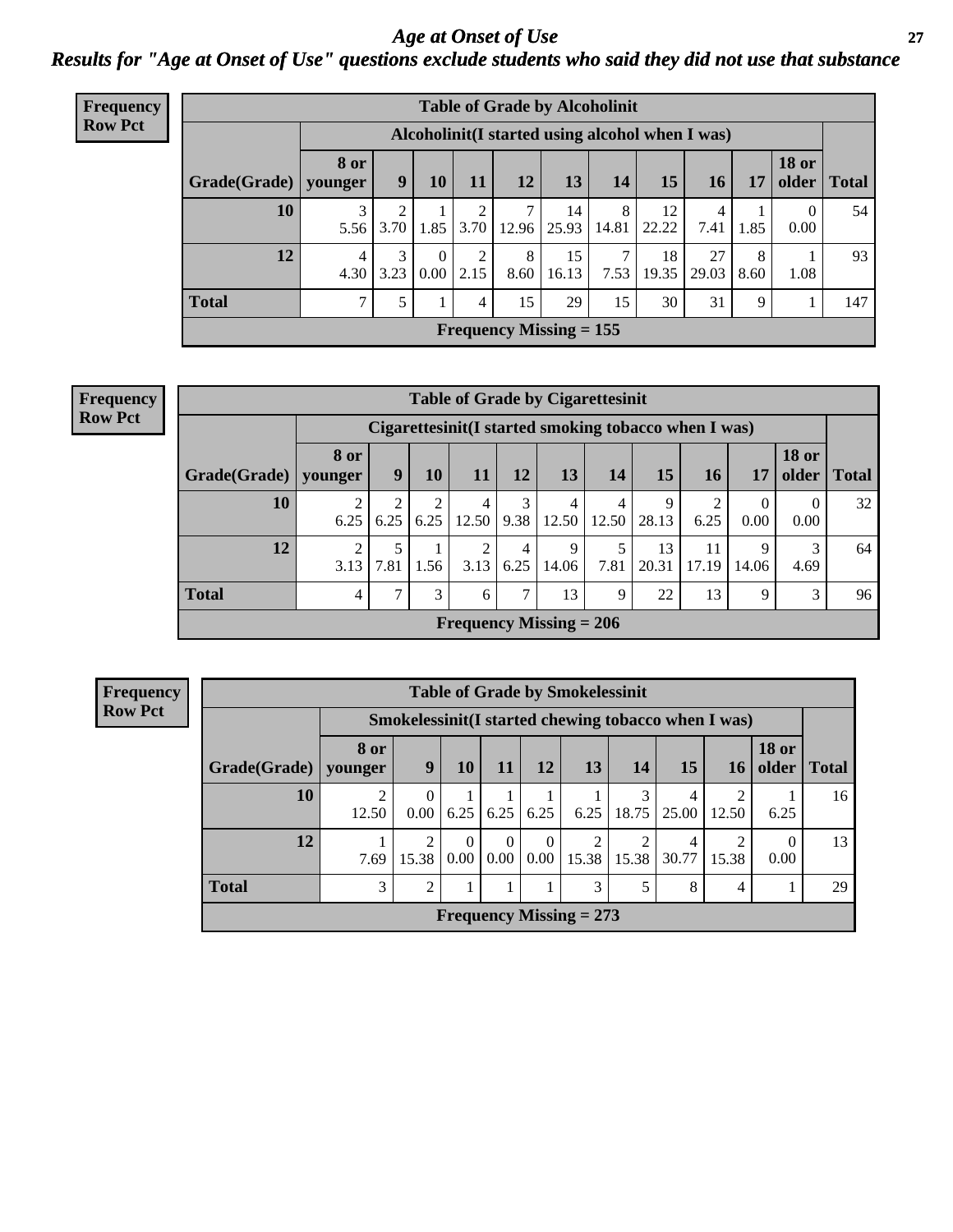### *Age at Onset of Use* **28**

### *Results for "Age at Onset of Use" questions exclude students who said they did not use that substance*

| Frequency      |              | <b>Table of Grade by Marijuanainit</b>               |           |      |            |                           |            |            |             |                  |              |  |  |  |
|----------------|--------------|------------------------------------------------------|-----------|------|------------|---------------------------|------------|------------|-------------|------------------|--------------|--|--|--|
| <b>Row Pct</b> |              | Marijuanainit (I started using marijuana when I was) |           |      |            |                           |            |            |             |                  |              |  |  |  |
|                | Grade(Grade) | 8 or<br>younger                                      | <b>10</b> | 11   | 12         | 13                        | 14         | 15         | 16          | 17               | <b>Total</b> |  |  |  |
|                | 10           | 3.33                                                 | 3.33      | 6.67 | 3<br>10.00 | 7<br>23.33                | 23.33      | 7<br>23.33 | 2<br>6.67   | $\Omega$<br>0.00 | 30           |  |  |  |
|                | 12           | $\mathfrak{D}$<br>3.92                               | 1.96      | 1.96 | 13.73      | 7<br>13.73                | 6<br>11.76 | 7<br>13.73 | 12<br>23.53 | 8<br>15.69       | 51           |  |  |  |
|                | <b>Total</b> | 3                                                    | 2         | 3    | 10         | 14                        | 13         | 14         | 14          | 8                | 81           |  |  |  |
|                |              |                                                      |           |      |            | Frequency Missing $= 221$ |            |            |             |                  |              |  |  |  |

| <b>Frequency</b> |                        |                                                  |               |                  | <b>Table of Grade by Cocaineinit</b> |                  |                 |                |              |
|------------------|------------------------|--------------------------------------------------|---------------|------------------|--------------------------------------|------------------|-----------------|----------------|--------------|
| <b>Row Pct</b>   |                        | Cocaineinit (I started using cocaine when I was) |               |                  |                                      |                  |                 |                |              |
|                  | Grade(Grade)   younger | <b>8 or</b>                                      | 12            | 13               | 14                                   | 15               | 16 <sup>1</sup> | 17             | <b>Total</b> |
|                  | 10                     | $\theta$<br>0.00                                 | 25.00         | 25.00            | 0<br>0.00                            | 25.00            | 25.00           | 0.00           | 4            |
|                  | 12                     | 11.11                                            | 11.11         | $\Omega$<br>0.00 | 2<br>22.22                           | $\theta$<br>0.00 | 3<br>33.33      | ∍<br>22.22     | 9            |
|                  | <b>Total</b>           |                                                  | $\mathcal{D}$ |                  | 2                                    |                  | 4               | $\mathfrak{D}$ | 13           |
|                  |                        |                                                  |               |                  | Frequency Missing $= 289$            |                  |                 |                |              |

| <b>Frequency</b> | <b>Table of Grade by Inhalantsinit</b>                 |           |                           |       |                         |            |              |
|------------------|--------------------------------------------------------|-----------|---------------------------|-------|-------------------------|------------|--------------|
| <b>Row Pct</b>   | Inhalantsinit(I started using<br>inhalants when I was) |           |                           |       |                         |            |              |
|                  | Grade(Grade)                                           | 9         | 10                        | 11    | 14                      | 15         | <b>Total</b> |
|                  | <b>10</b>                                              | 0<br>0.00 | 33.33                     | 0.00  | 33.33                   | 33.33      | 3            |
|                  | 12                                                     | 14.29     | 0<br>0.00                 | 14.29 | $\mathfrak{D}$<br>28.57 | 3<br>42.86 |              |
|                  | <b>Total</b>                                           |           |                           |       | 3                       | 4          | 10           |
|                  |                                                        |           | Frequency Missing $= 292$ |       |                         |            |              |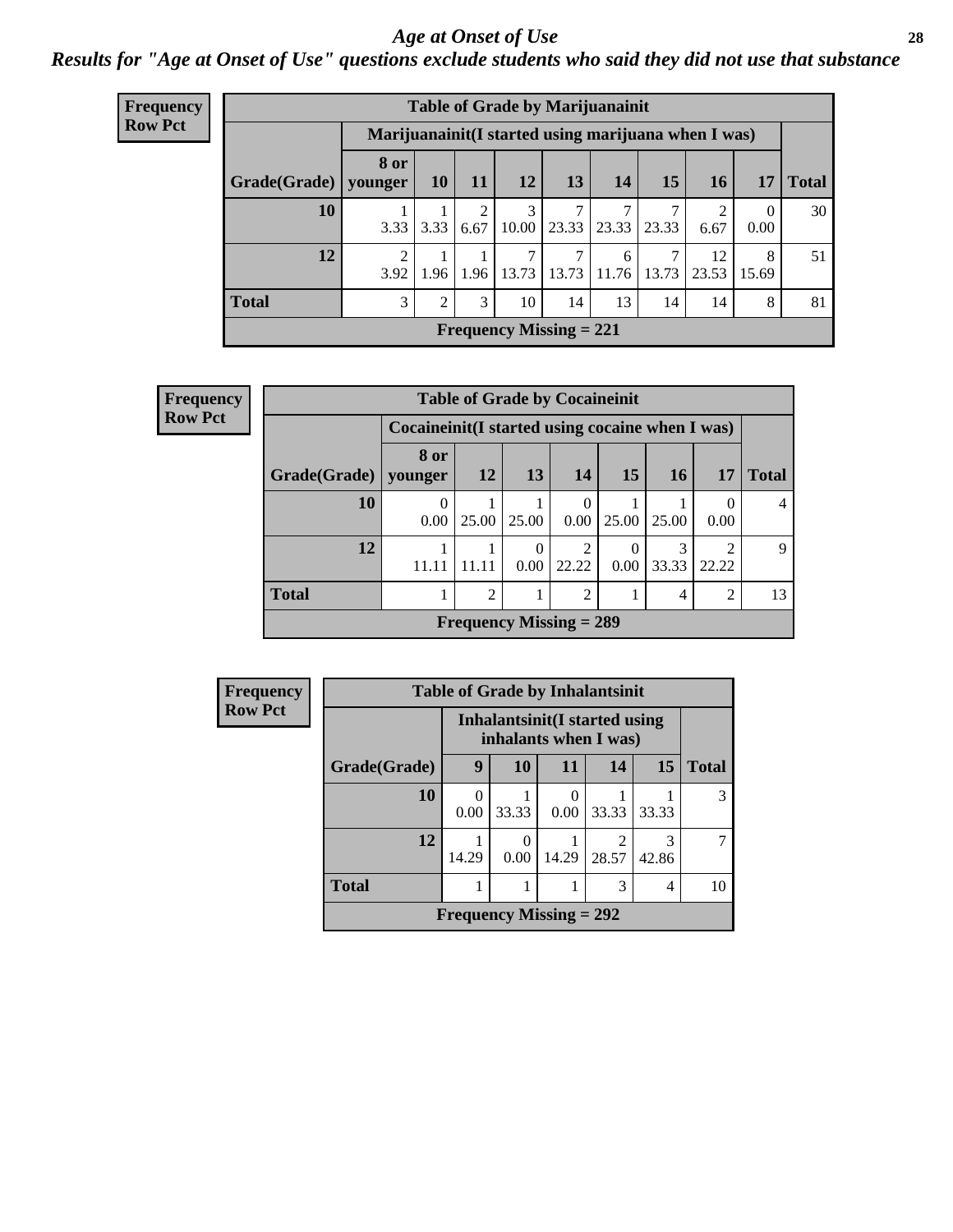#### *Age at Onset of Use* **29**

*Results for "Age at Onset of Use" questions exclude students who said they did not use that substance*

| Frequency      | <b>Table of Grade by Steroidsinit</b> |                                |                                                            |           |              |  |
|----------------|---------------------------------------|--------------------------------|------------------------------------------------------------|-----------|--------------|--|
| <b>Row Pct</b> |                                       |                                | Steroidsinit(I<br>started using<br>steroids when I<br>was) |           |              |  |
|                | Grade(Grade)                          | 10                             | 15                                                         | 16        | <b>Total</b> |  |
|                | 10                                    | 100.00                         | 0<br>0.00                                                  | ∩<br>0.00 |              |  |
|                | 12                                    | $\mathbf{0}$<br>0.00           | 50.00                                                      | 50.00     | 2            |  |
|                | <b>Total</b>                          |                                |                                                            |           | 3            |  |
|                |                                       | <b>Frequency Missing = 299</b> |                                                            |           |              |  |

| <b>Frequency</b> | <b>Table of Grade by Ecstasyinit</b> |                                   |            |                                                      |           |              |  |  |
|------------------|--------------------------------------|-----------------------------------|------------|------------------------------------------------------|-----------|--------------|--|--|
| <b>Row Pct</b>   |                                      |                                   | was)       | <b>Ecstasyinit(I started</b><br>using ecstasy when I |           |              |  |  |
|                  | Grade(Grade)                         | 14                                | 15         | 16                                                   | 17        | <b>Total</b> |  |  |
|                  | 10                                   | 0.00                              | 4<br>66.67 | 16.67                                                | 16.67     | 6            |  |  |
|                  | 12                                   | $\overline{\mathcal{L}}$<br>40.00 | 20.00      | 2<br>40.00                                           | 0<br>0.00 | 5            |  |  |
|                  | <b>Total</b>                         | $\mathfrak{D}$                    | 5          | 3                                                    | 1         | 11           |  |  |
|                  | Frequency Missing $= 291$            |                                   |            |                                                      |           |              |  |  |

| <b>Frequency</b> | <b>Table of Grade by Methinit</b> |                                                                        |        |                |  |  |  |
|------------------|-----------------------------------|------------------------------------------------------------------------|--------|----------------|--|--|--|
| <b>Row Pct</b>   |                                   | <b>Methinit</b> (I started<br>using<br>methamphetamines<br>when I was) |        |                |  |  |  |
|                  | Grade(Grade)                      | 12                                                                     | 16     | <b>Total</b>   |  |  |  |
|                  | 10                                | 100.00                                                                 | 0.00   |                |  |  |  |
|                  | 12                                | 0.00                                                                   | 100.00 |                |  |  |  |
|                  | <b>Total</b>                      |                                                                        |        | $\mathfrak{D}$ |  |  |  |
|                  |                                   | <b>Frequency Missing = 300</b>                                         |        |                |  |  |  |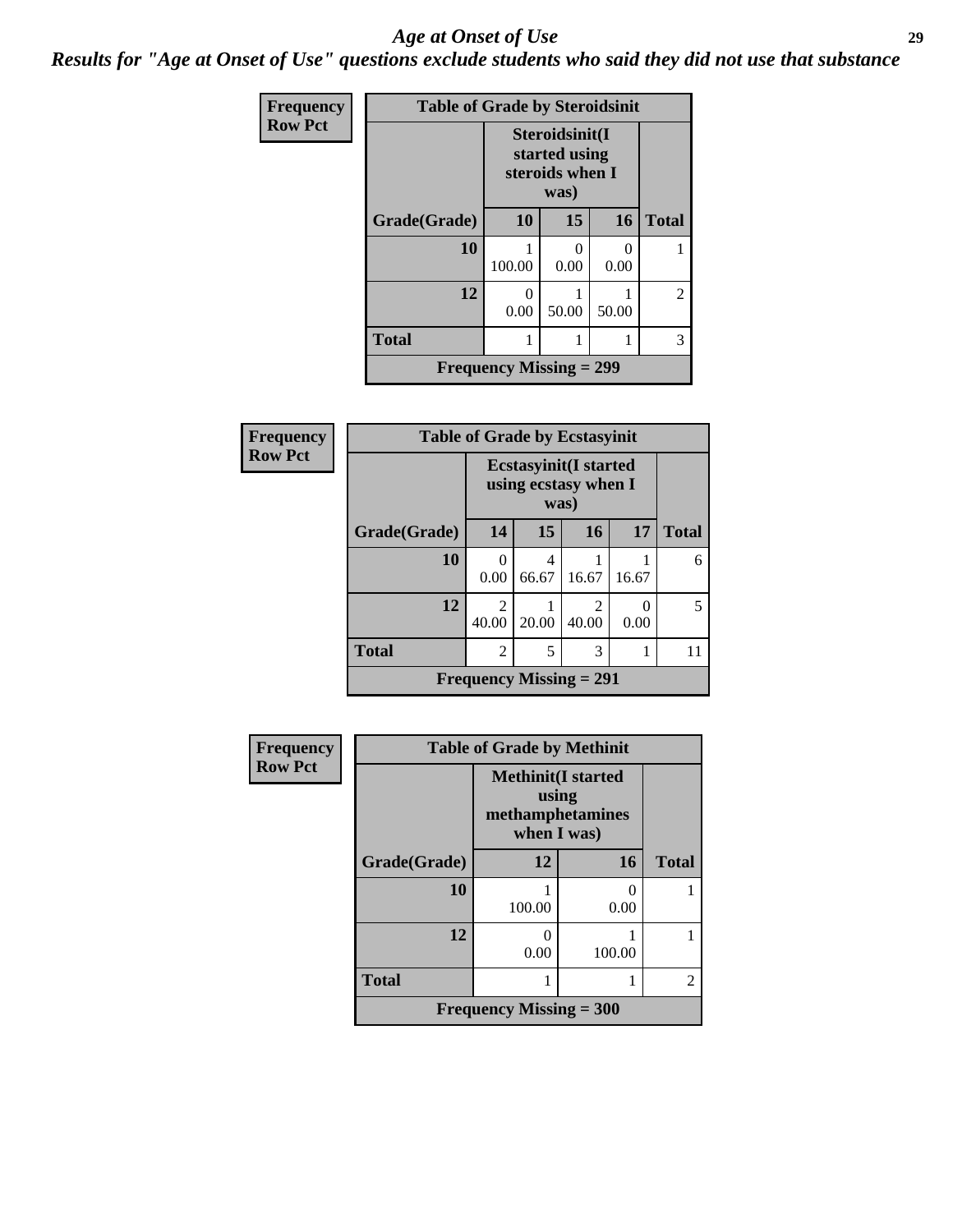### Age at Onset of Use **30**

*Results for "Age at Onset of Use" questions exclude students who said they did not use that substance*

| Frequency      |              |           | <b>Table of Grade by Hallucinogensinit</b> |                                                                      |                         |              |
|----------------|--------------|-----------|--------------------------------------------|----------------------------------------------------------------------|-------------------------|--------------|
| <b>Row Pct</b> |              |           |                                            | Hallucinogensinit(I<br>started using<br>hallucinogens when I<br>was) |                         |              |
|                | Grade(Grade) | 13        | 14                                         | 15                                                                   | 17                      | <b>Total</b> |
|                | 10           | 0<br>0.00 | 0<br>0.00                                  | $\mathfrak{D}$<br>100.00                                             | 0<br>0.00               | 2            |
|                | 12           | 14.29     | $\mathfrak{D}$<br>28.57                    | $\mathfrak{D}$<br>28.57                                              | $\mathfrak{D}$<br>28.57 | 7            |
|                | <b>Total</b> | 1         | $\overline{2}$                             | 4                                                                    | $\mathfrak{D}$          | 9            |
|                |              |           |                                            | Frequency Missing $= 293$                                            |                         |              |

| <b>Frequency</b> | <b>Table of Grade by Prescriptioninit</b> |                  |                                                                                            |                        |                           |            |            |            |                  |                       |              |
|------------------|-------------------------------------------|------------------|--------------------------------------------------------------------------------------------|------------------------|---------------------------|------------|------------|------------|------------------|-----------------------|--------------|
| <b>Row Pct</b>   |                                           |                  | Prescription in it (I started using prescription drugs not<br>prescribed to me when I was) |                        |                           |            |            |            |                  |                       |              |
|                  | Grade(Grade)   younger                    | 8 or             | <b>10</b>                                                                                  | 12                     | 13                        | <b>14</b>  | 15         | <b>16</b>  | 17               | <b>18 or</b><br>older | <b>Total</b> |
|                  | 10                                        | $\Omega$<br>0.00 | 7.14                                                                                       | $\Omega$<br>$0.00 -$   | 14.29                     | 6<br>42.86 | 3<br>21.43 | 2<br>14.29 | $\theta$<br>0.00 | $\Omega$<br>0.00      | 14           |
|                  | 12                                        | 3<br>10.34       | 3<br>10.34                                                                                 | $\mathfrak{D}$<br>6.90 | 10.34                     | 3<br>10.34 | 17.24      | 7<br>24.14 | 2<br>6.90        | 3.45                  | 29           |
|                  | <b>Total</b>                              | 3                | 4                                                                                          | $\overline{2}$         | 5                         | 9          | 8          | 9          | $\overline{2}$   |                       | 43           |
|                  |                                           |                  |                                                                                            |                        | Frequency Missing $= 259$ |            |            |            |                  |                       |              |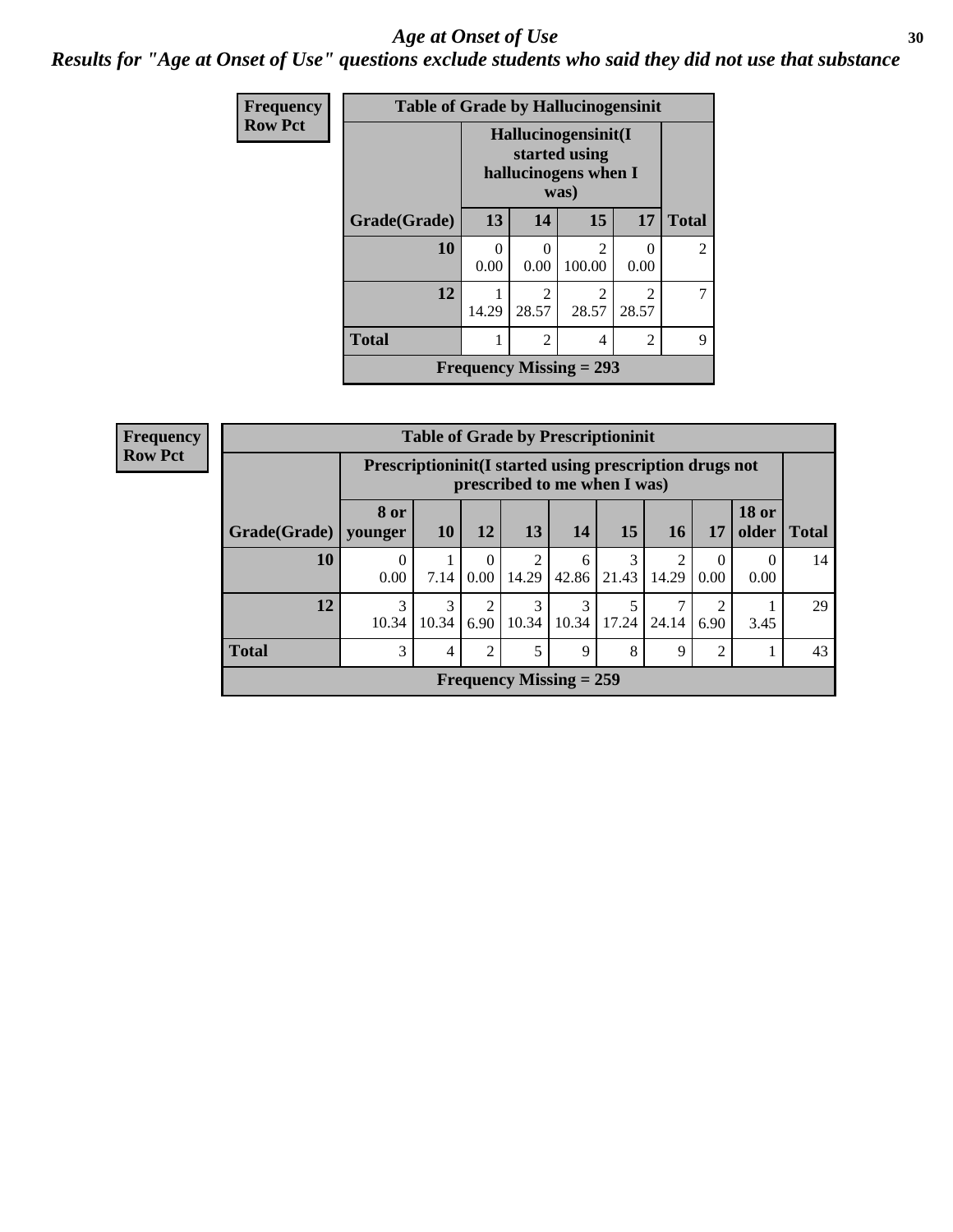| Frequency      | <b>Table of Alcoholharm by Grade</b>          |                    |             |              |  |
|----------------|-----------------------------------------------|--------------------|-------------|--------------|--|
| <b>Col Pct</b> | Alcoholharm(I<br>think alcohol is<br>harmful) | Grade(Grade)<br>10 | 12          | <b>Total</b> |  |
|                | <b>Strongly Agree</b>                         | 63<br>44.37        | 69<br>43.13 | 132          |  |
|                | <b>Somewhat Agree</b>                         | 55<br>38.73        | 53<br>33.13 | 108          |  |
|                | <b>Somewhat Disagree</b>                      | 14<br>9.86         | 27<br>16.88 | 41           |  |
|                | <b>Strongly Disagree</b>                      | 10<br>7.04         | 11<br>6.88  | 21           |  |
|                | <b>Total</b>                                  | 142                | 160         | 302          |  |

| <b>Table of Cigarettesharm by Grade</b>                  |                        |              |              |  |  |  |  |
|----------------------------------------------------------|------------------------|--------------|--------------|--|--|--|--|
| Cigarettesharm(I<br>think smoking<br>tobacco is harmful) | Grade(Grade)<br>10     | 12           | <b>Total</b> |  |  |  |  |
| <b>Strongly Agree</b>                                    | 110<br>77.46           | 127<br>79.38 | 237          |  |  |  |  |
| <b>Somewhat Agree</b>                                    | 25<br>17.61            | 27<br>16.88  | 52           |  |  |  |  |
| <b>Somewhat Disagree</b>                                 | $\mathfrak{D}$<br>1.41 | 3<br>1.88    | 5            |  |  |  |  |
| <b>Strongly Disagree</b>                                 | 5<br>3.52              | 3<br>1.88    | 8            |  |  |  |  |
| <b>Total</b>                                             | 142                    | 160          | 302          |  |  |  |  |

| Frequency      | <b>Table of Smokelessharm by Grade</b>                  |                    |              |              |
|----------------|---------------------------------------------------------|--------------------|--------------|--------------|
| <b>Col Pct</b> | Smokelessharm(I<br>think chewing<br>tobacco is harmful) | Grade(Grade)<br>10 | 12           | <b>Total</b> |
|                | <b>Strongly Agree</b>                                   | 108<br>76.06       | 132<br>82.50 | 240          |
|                | <b>Somewhat Agree</b>                                   | 24<br>16.90        | 25<br>15.63  | 49           |
|                | <b>Somewhat Disagree</b>                                | 4<br>2.82          | 0.63         | 5            |
|                | <b>Strongly Disagree</b>                                | 6<br>4.23          | 2<br>1.25    | 8            |
|                | <b>Total</b>                                            | 142                | 160          | 302          |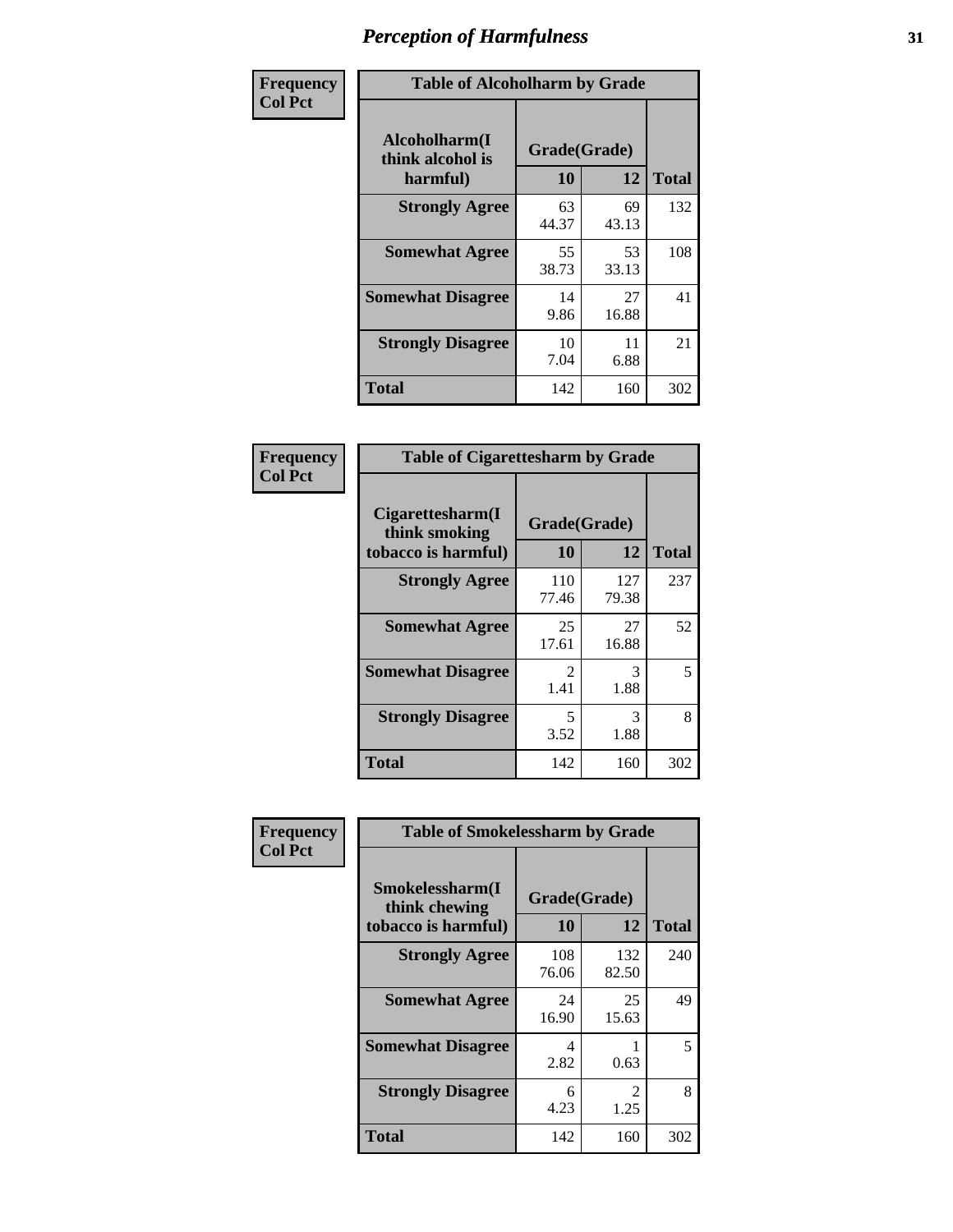| Frequency      | <b>Table of Marijuanaharm by Grade</b>            |                    |              |              |  |
|----------------|---------------------------------------------------|--------------------|--------------|--------------|--|
| <b>Col Pct</b> | Marijuanaharm(I<br>think marijuana is<br>harmful) | Grade(Grade)<br>10 | 12           | <b>Total</b> |  |
|                | <b>Strongly Agree</b>                             | 87<br>61.27        | 100<br>62.50 | 187          |  |
|                | <b>Somewhat Agree</b>                             | 21<br>14.79        | 23<br>14.38  | 44           |  |
|                | <b>Somewhat Disagree</b>                          | 13<br>9.15         | 23<br>14.38  | 36           |  |
|                | <b>Strongly Disagree</b>                          | 21<br>14.79        | 14<br>8.75   | 35           |  |
|                | <b>Total</b>                                      | 142                | 160          | 302          |  |

| <b>Table of Cocaineharm by Grade</b>          |                    |              |              |  |  |  |  |  |
|-----------------------------------------------|--------------------|--------------|--------------|--|--|--|--|--|
| Cocaineharm(I<br>think cocaine is<br>harmful) | Grade(Grade)<br>10 | 12           | <b>Total</b> |  |  |  |  |  |
| <b>Strongly Agree</b>                         | 128<br>90.14       | 145<br>90.63 | 273          |  |  |  |  |  |
| <b>Somewhat Agree</b>                         | 8<br>5.63          | 7<br>4.38    | 15           |  |  |  |  |  |
| <b>Somewhat Disagree</b>                      | 0<br>0.00          | 0.63         | 1            |  |  |  |  |  |
| <b>Strongly Disagree</b>                      | 6<br>4.23          | 7<br>4.38    | 13           |  |  |  |  |  |
| Total                                         | 142                | 160          | 302          |  |  |  |  |  |

| Frequency      | <b>Table of Inhalantsharm by Grade</b>              |                           |              |              |  |
|----------------|-----------------------------------------------------|---------------------------|--------------|--------------|--|
| <b>Col Pct</b> | Inhalantsharm(I)<br>think inhalants are<br>harmful) | Grade(Grade)<br><b>10</b> | 12           | <b>Total</b> |  |
|                | <b>Strongly Agree</b>                               | 124<br>87.32              | 138<br>86.25 | 262          |  |
|                | <b>Somewhat Agree</b>                               | 12<br>8.45                | 12<br>7.50   | 24           |  |
|                | <b>Somewhat Disagree</b>                            | 0.70                      | 3<br>1.88    | 4            |  |
|                | <b>Strongly Disagree</b>                            | 5<br>3.52                 | 4.38         | 12           |  |
|                | <b>Total</b>                                        | 142                       | 160          | 302          |  |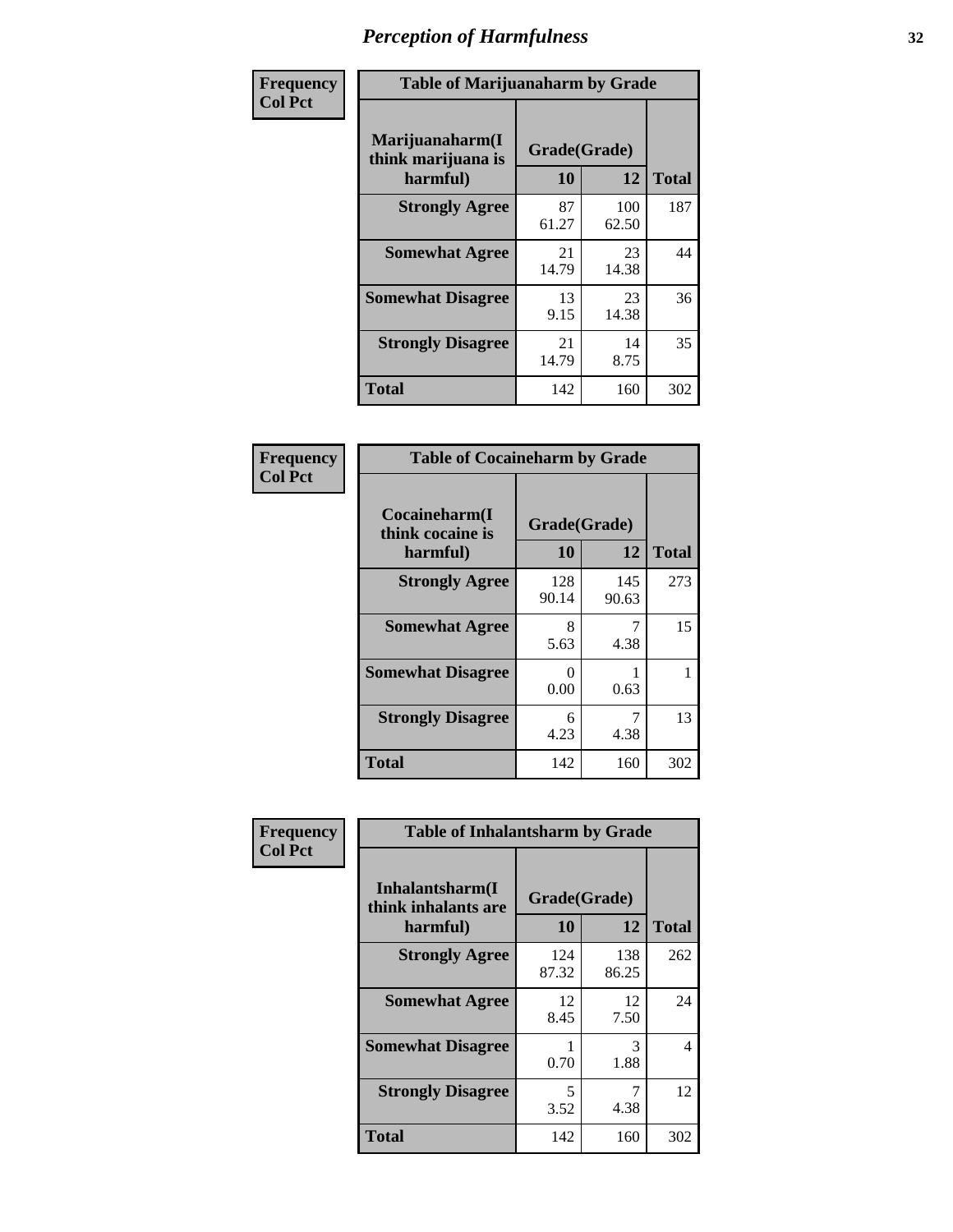| Frequency      | <b>Table of Steroidsharm by Grade</b>            |                    |              |              |
|----------------|--------------------------------------------------|--------------------|--------------|--------------|
| <b>Col Pct</b> | Steroidsharm(I<br>think steroids are<br>harmful) | Grade(Grade)<br>10 | 12           | <b>Total</b> |
|                | <b>Strongly Agree</b>                            | 108<br>76.06       | 131<br>81.88 | 239          |
|                | <b>Somewhat Agree</b>                            | 24<br>16.90        | 14<br>8.75   | 38           |
|                | <b>Somewhat Disagree</b>                         | 5<br>3.52          | 6<br>3.75    | 11           |
|                | <b>Strongly Disagree</b>                         | 5<br>3.52          | 9<br>5.63    | 14           |
|                | <b>Total</b>                                     | 142                | 160          | 302          |

| <b>Table of Ecstasyharm by Grade</b>          |                    |              |     |  |  |
|-----------------------------------------------|--------------------|--------------|-----|--|--|
| Ecstasyharm(I<br>think ecstasy is<br>harmful) | Grade(Grade)<br>10 | <b>Total</b> |     |  |  |
| <b>Strongly Agree</b>                         | 119<br>83.80       | 140<br>87.50 | 259 |  |  |
| <b>Somewhat Agree</b>                         | 16<br>11.27        | 10<br>6.25   | 26  |  |  |
| <b>Somewhat Disagree</b>                      | 2<br>1.41          | 2<br>1.25    | 4   |  |  |
| <b>Strongly Disagree</b>                      | 5<br>3.52          | 8<br>5.00    | 13  |  |  |
| <b>Total</b>                                  | 142                | 160          | 302 |  |  |

| Frequency      | <b>Table of Methharm by Grade</b>                           |                    |              |              |
|----------------|-------------------------------------------------------------|--------------------|--------------|--------------|
| <b>Col Pct</b> | <b>Methharm(I think</b><br>methamphetamines<br>are harmful) | Grade(Grade)<br>10 | 12           | <b>Total</b> |
|                | <b>Strongly Agree</b>                                       | 131<br>92.25       | 145<br>90.63 | 276          |
|                | <b>Somewhat Agree</b>                                       | 6<br>4.23          | 4.38         | 13           |
|                | <b>Somewhat Disagree</b>                                    | 0<br>0.00          | 0.63         |              |
|                | <b>Strongly Disagree</b>                                    | 5<br>3.52          | 7<br>4.38    | 12           |
|                | <b>Total</b>                                                | 142                | 160          | 302          |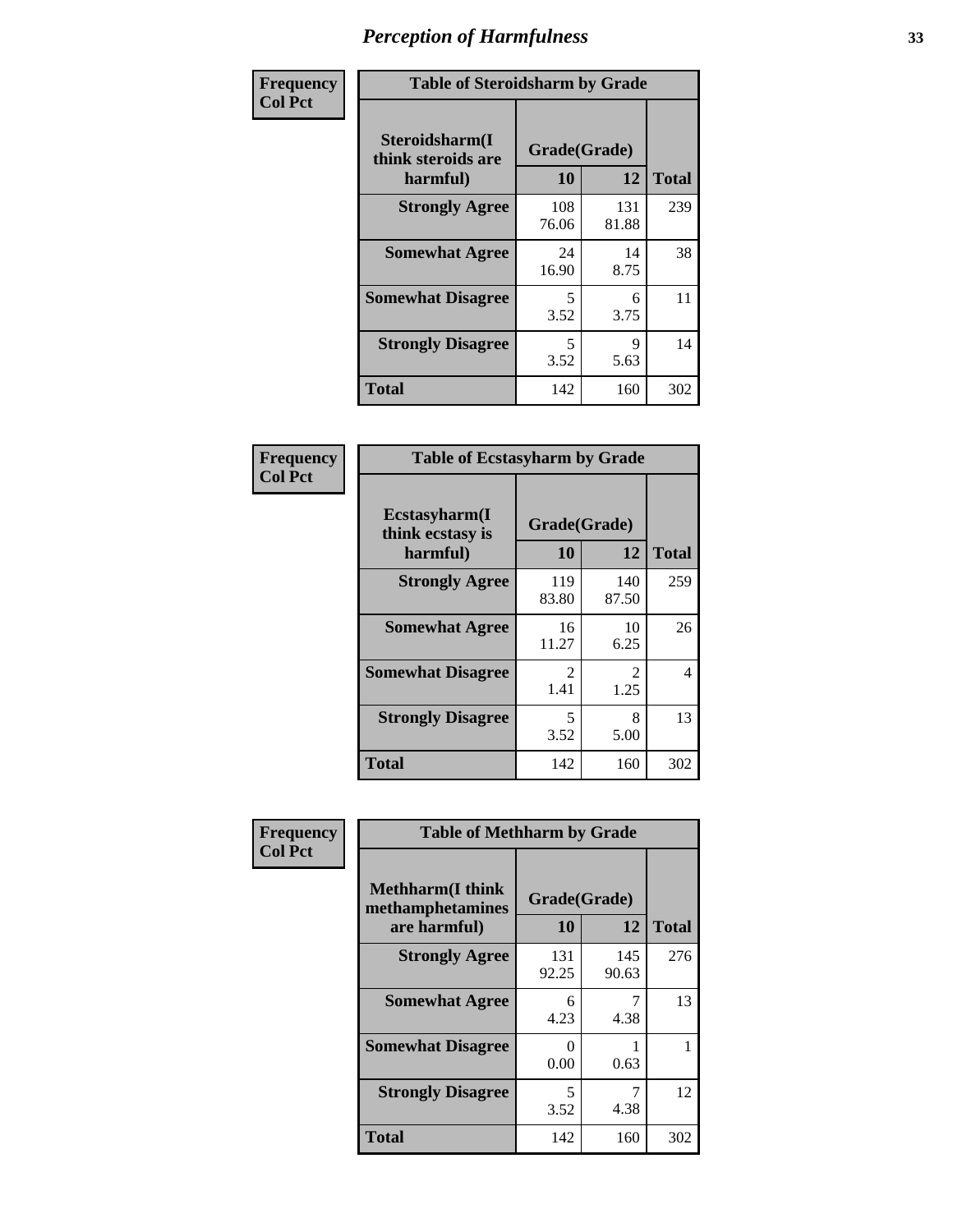| Frequency      | <b>Table of Hallucinogensharm by Grade</b>                 |                    |                       |                |
|----------------|------------------------------------------------------------|--------------------|-----------------------|----------------|
| <b>Col Pct</b> | Hallucinogensharm(I<br>think hallucinogens<br>are harmful) | Grade(Grade)<br>10 | 12                    | <b>Total</b>   |
|                | <b>Strongly Agree</b>                                      | 126<br>88.73       | 136<br>85.00          | 262            |
|                | <b>Somewhat Agree</b>                                      | 4.93               | 13<br>8.13            | 20             |
|                | <b>Somewhat Disagree</b>                                   | 4<br>2.82          | $\mathcal{R}$<br>1.88 | $\overline{7}$ |
|                | <b>Strongly Disagree</b>                                   | 5<br>3.52          | 8<br>5.00             | 13             |
|                | <b>Total</b>                                               | 142                | 160                   | 302            |

| <b>Table of Prescriptionharm by Grade</b>                                                 |                    |             |              |  |
|-------------------------------------------------------------------------------------------|--------------------|-------------|--------------|--|
| Prescriptionharm(I<br>think prescription<br>drugs not<br>prescribed to me<br>are harmful) | Grade(Grade)<br>10 | 12          | <b>Total</b> |  |
| <b>Strongly Agree</b>                                                                     | 96                 | 111         | 207          |  |
|                                                                                           | 67.61              | 69.38       |              |  |
| <b>Somewhat Agree</b>                                                                     | 32<br>22.54        | 29<br>18.13 | 61           |  |
| <b>Somewhat Disagree</b>                                                                  | 8<br>5.63          | 11<br>6.88  | 19           |  |
| <b>Strongly Disagree</b>                                                                  | 6<br>4.23          | 9<br>5.63   | 15           |  |
| <b>Total</b>                                                                              | 142                | 160         | 302          |  |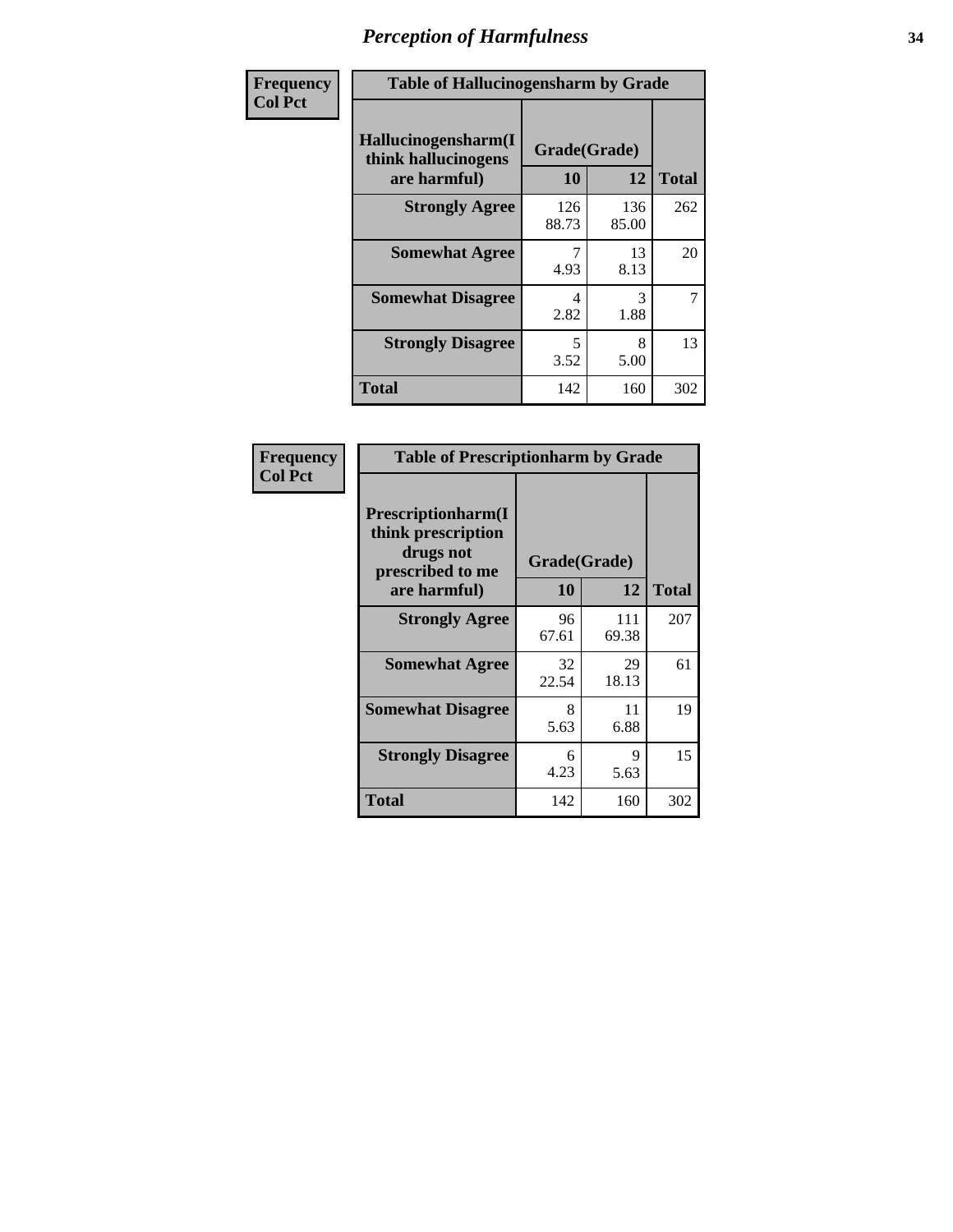# *Disapproval by Adults* **35**

| Frequency      | <b>Table of Alcoholadult by Grade</b>                                 |                    |             |              |
|----------------|-----------------------------------------------------------------------|--------------------|-------------|--------------|
| <b>Col Pct</b> | <b>Alcoholadult</b> (Adults<br>would disapprove if<br>I used alcohol) | Grade(Grade)<br>10 | 12          | <b>Total</b> |
|                | <b>Strongly Agree</b>                                                 | 72<br>50.70        | 72<br>45.00 | 144          |
|                | <b>Somewhat Agree</b>                                                 | 42<br>29.58        | 40<br>25.00 | 82           |
|                | <b>Somewhat Disagree</b>                                              | 21<br>14.79        | 34<br>21.25 | 55           |
|                | <b>Strongly Disagree</b>                                              | 7<br>4.93          | 14<br>8.75  | 21           |
|                | <b>Total</b>                                                          | 142                | 160         | 302          |

| <b>Table of Tobaccoadult by Grade</b>                                 |                    |              |              |  |  |
|-----------------------------------------------------------------------|--------------------|--------------|--------------|--|--|
| <b>Tobaccoadult</b> (Adults<br>would disapprove if<br>I used tobacco) | Grade(Grade)<br>10 | 12           | <b>Total</b> |  |  |
| <b>Strongly Agree</b>                                                 | 96<br>67.61        | 112<br>70.00 | 208          |  |  |
| <b>Somewhat Agree</b>                                                 | 23<br>16.20        | 21<br>13.13  | 44           |  |  |
| <b>Somewhat Disagree</b>                                              | 12<br>8.45         | 13<br>8.13   | 25           |  |  |
| <b>Strongly Disagree</b>                                              | 11<br>7.75         | 14<br>8.75   | 25           |  |  |
| Total                                                                 | 142                | 160          | 302          |  |  |

| Frequency<br><b>Col Pct</b> | <b>Table of Marijuanaadult by Grade</b>                           |                    |              |              |
|-----------------------------|-------------------------------------------------------------------|--------------------|--------------|--------------|
|                             | Marijuanaadult(Adults<br>would disapprove if I<br>used marijuana) | Grade(Grade)<br>10 | 12           | <b>Total</b> |
|                             | <b>Strongly Agree</b>                                             | 112<br>78.87       | 120<br>75.00 | 232          |
|                             | <b>Somewhat Agree</b>                                             | 12<br>8.45         | 24<br>15.00  | 36           |
|                             | <b>Somewhat Disagree</b>                                          | 5<br>3.52          | 9<br>5.63    | 14           |
|                             | <b>Strongly Disagree</b>                                          | 13<br>9.15         | 7<br>4.38    | 20           |
|                             | <b>Total</b>                                                      | 142                | 160          | 302          |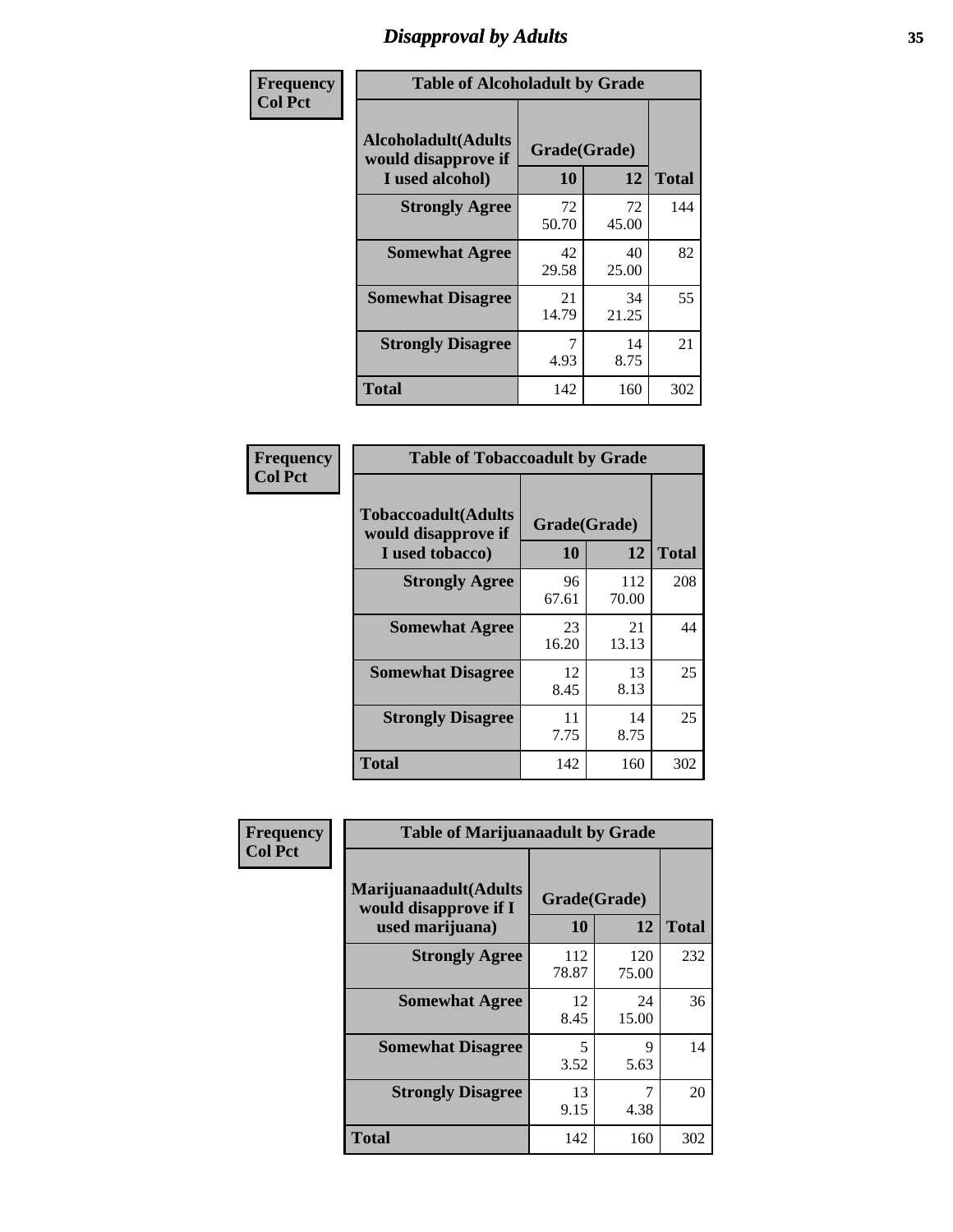### *Disapproval by Adults* **36**

| <b>Frequency</b> | <b>Table of Otherdrugadult by Grade</b>                                     |                    |              |                |
|------------------|-----------------------------------------------------------------------------|--------------------|--------------|----------------|
| <b>Col Pct</b>   | <b>Otherdrugadult</b> (Adults<br>would disapprove if I<br>used other drugs) | Grade(Grade)<br>10 | 12           | <b>Total</b>   |
|                  | <b>Strongly Agree</b>                                                       | 124<br>87.32       | 142<br>88.75 | 266            |
|                  | <b>Somewhat Agree</b>                                                       | 4<br>2.82          | 11<br>6.88   | 15             |
|                  | <b>Somewhat Disagree</b>                                                    | 0.70               | 3<br>1.88    | $\overline{4}$ |
|                  | <b>Strongly Disagree</b>                                                    | 13<br>9.15         | 4<br>2.50    | 17             |
|                  | <b>Total</b>                                                                | 142                | 160          | 302            |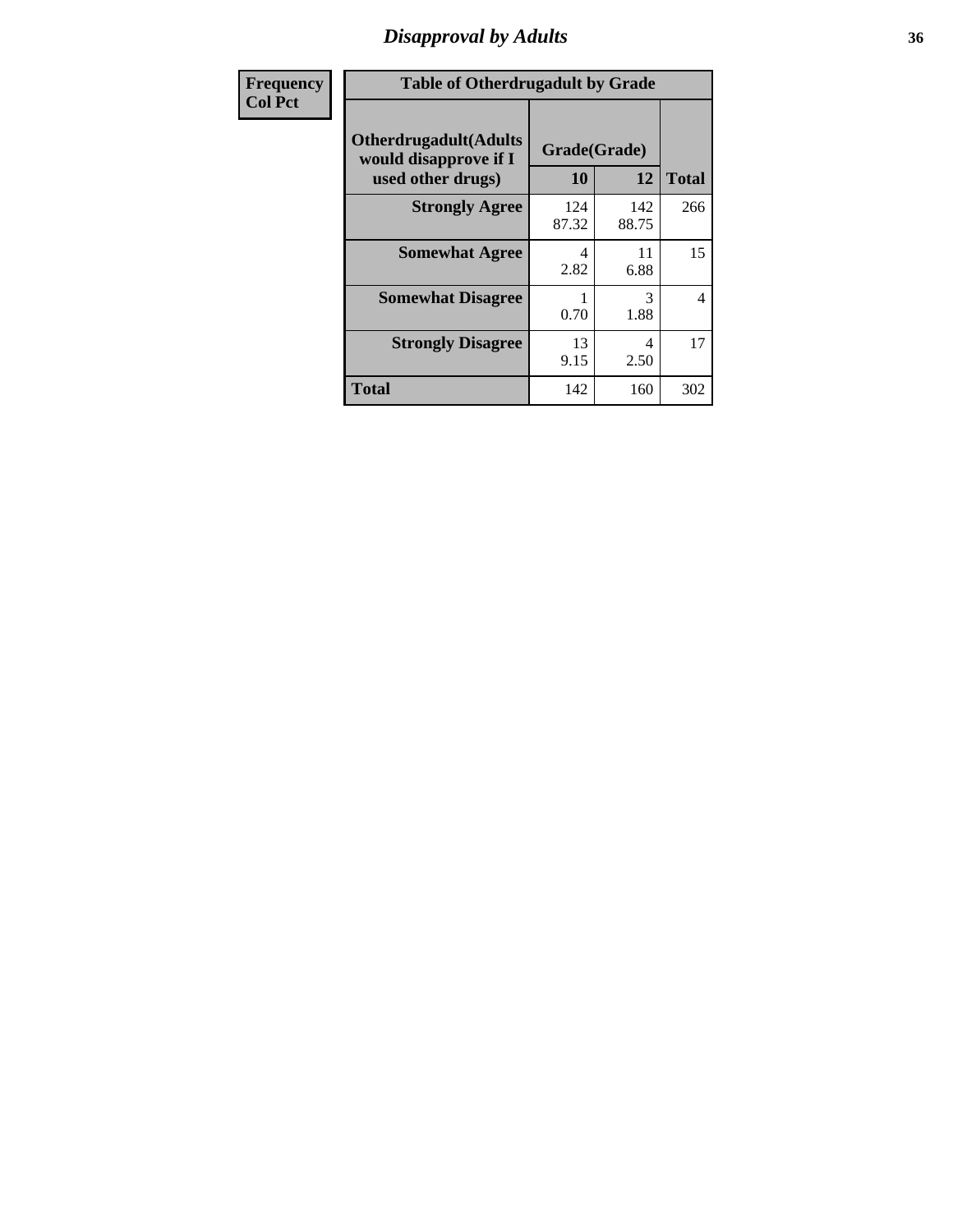# *Disapproval by Peers* **37**

| Frequency      | <b>Table of Alcoholpeer by Grade</b>                    |              |             |              |
|----------------|---------------------------------------------------------|--------------|-------------|--------------|
| <b>Col Pct</b> | Alcoholpeer(My<br>friends would<br>disapprove if I used | Grade(Grade) |             |              |
|                | alcohol)                                                | 10           | 12          | <b>Total</b> |
|                | <b>Strongly Agree</b>                                   | 32<br>22.54  | 21<br>13.13 | 53           |
|                | <b>Somewhat Agree</b>                                   | 33<br>23.24  | 28<br>17.50 | 61           |
|                | <b>Somewhat Disagree</b>                                | 37<br>26.06  | 52<br>32.50 | 89           |
|                | <b>Strongly Disagree</b>                                | 40<br>28.17  | 59<br>36.88 | 99           |
|                | Total                                                   | 142          | 160         | 302          |

| Frequency      | <b>Table of Tobaccopeer by Grade</b>                    |              |             |              |
|----------------|---------------------------------------------------------|--------------|-------------|--------------|
| <b>Col Pct</b> | Tobaccopeer(My<br>friends would<br>disapprove if I used | Grade(Grade) |             |              |
|                | tobacco)                                                | 10           | 12          | <b>Total</b> |
|                | <b>Strongly Agree</b>                                   | 53<br>37.32  | 50<br>31.25 | 103          |
|                | <b>Somewhat Agree</b>                                   | 30<br>21.13  | 26<br>16.25 | 56           |
|                | <b>Somewhat Disagree</b>                                | 27<br>19.01  | 37<br>23.13 | 64           |
|                | <b>Strongly Disagree</b>                                | 32<br>22.54  | 47<br>29.38 | 79           |
|                | Total                                                   | 142          | 160         | 302          |

| Frequency      | <b>Table of Marijuanapeer by Grade</b>                    |              |             |              |  |
|----------------|-----------------------------------------------------------|--------------|-------------|--------------|--|
| <b>Col Pct</b> | Marijuanapeer(My<br>friends would<br>disapprove if I used | Grade(Grade) |             |              |  |
|                | marijuana)                                                | 10           | 12          | <b>Total</b> |  |
|                | <b>Strongly Agree</b>                                     | 58<br>40.85  | 57<br>35.63 | 115          |  |
|                | <b>Somewhat Agree</b>                                     | 29<br>20.42  | 28<br>17.50 | 57           |  |
|                | <b>Somewhat Disagree</b>                                  | 19<br>13.38  | 36<br>22.50 | 55           |  |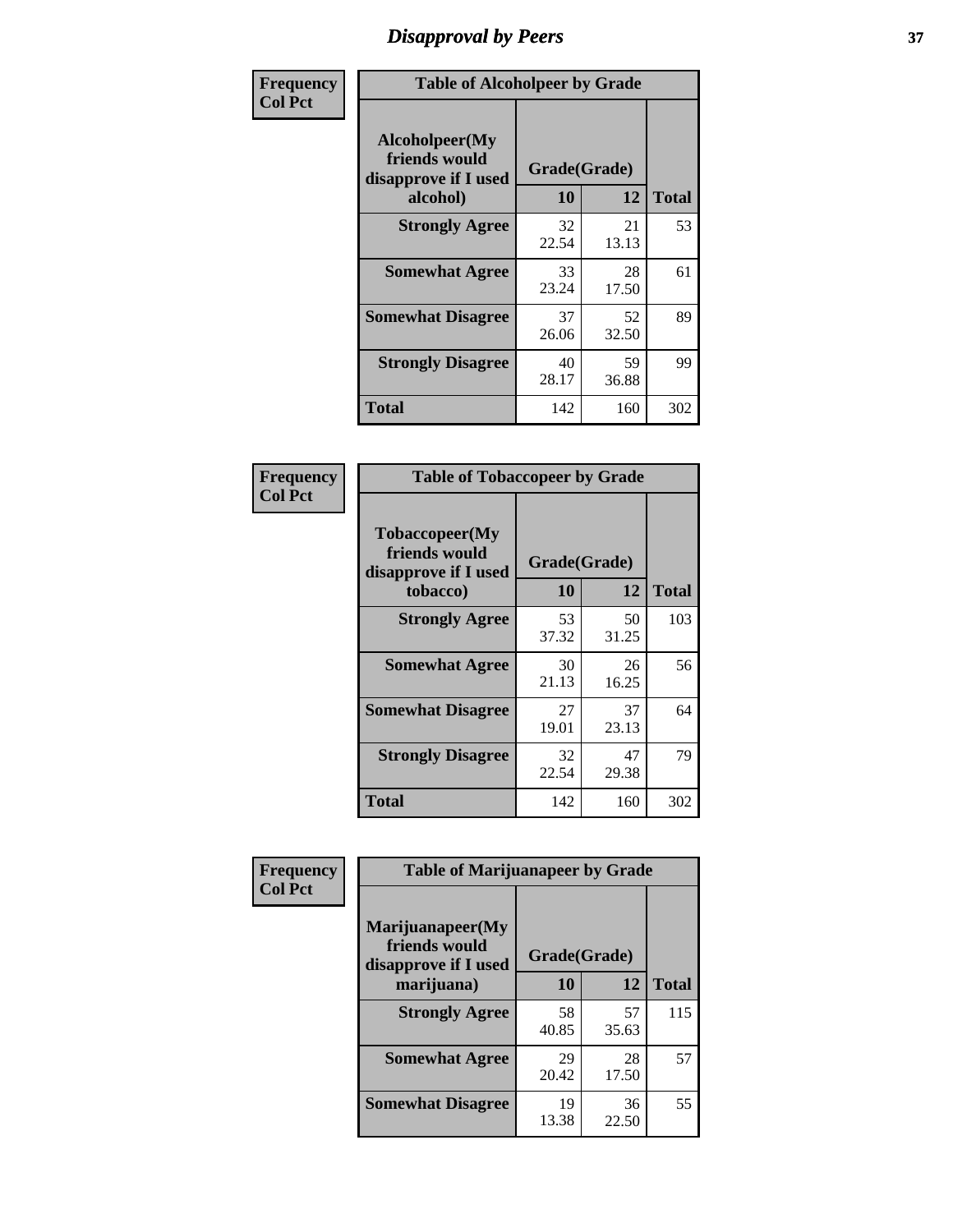# *Disapproval by Peers* **38**

| <b>Frequency</b> | <b>Table of Marijuanapeer by Grade</b>                                  |                           |             |              |  |
|------------------|-------------------------------------------------------------------------|---------------------------|-------------|--------------|--|
| <b>Col Pct</b>   | Marijuanapeer(My<br>friends would<br>disapprove if I used<br>marijuana) | Grade(Grade)<br><b>10</b> | 12          | <b>Total</b> |  |
|                  | <b>Strongly Disagree</b>                                                | 36<br>25.35               | 39<br>24.38 | 75           |  |
|                  | <b>Total</b>                                                            | 142                       | 160         | 302          |  |

| <b>Frequency</b> | <b>Table of Otherdrugpeer by Grade</b>                                    |                           |             |              |
|------------------|---------------------------------------------------------------------------|---------------------------|-------------|--------------|
| <b>Col Pct</b>   | Otherdrugpeer(My<br>friends would<br>disapprove if I used<br>other drugs) | Grade(Grade)<br><b>10</b> | 12          | <b>Total</b> |
|                  | <b>Strongly Agree</b>                                                     | 75<br>52.82               | 94<br>58.75 | 169          |
|                  | <b>Somewhat Agree</b>                                                     | 24<br>16.90               | 22<br>13.75 | 46           |
|                  | <b>Somewhat Disagree</b>                                                  | 19<br>13.38               | 18<br>11.25 | 37           |
|                  | <b>Strongly Disagree</b>                                                  | 24<br>16.90               | 26<br>16.25 | 50           |
|                  | <b>Total</b>                                                              | 142                       | 160         | 302          |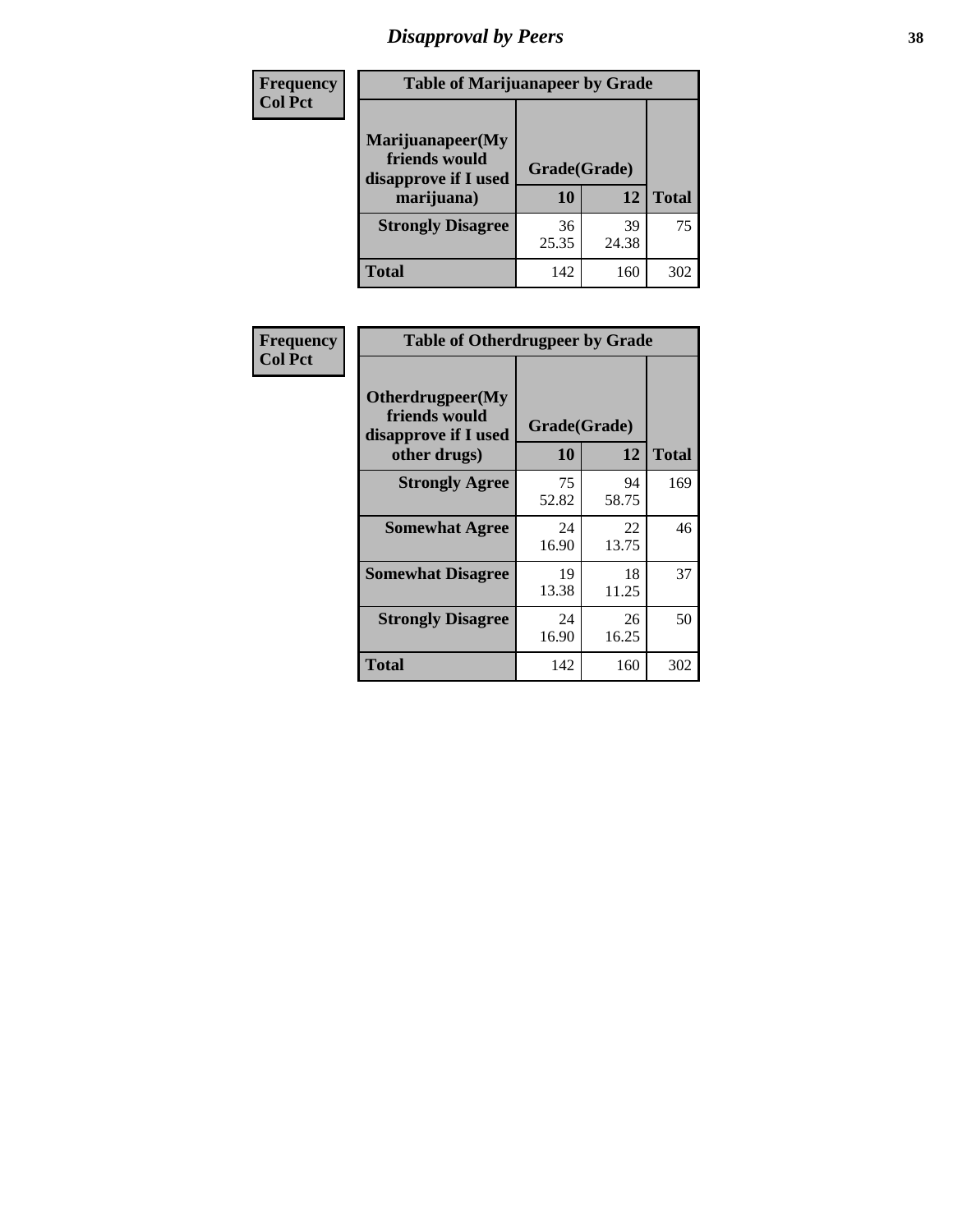| Frequency<br><b>Col Pct</b> | <b>Table of Alcohollocation1 by Grade</b> |              |              |              |
|-----------------------------|-------------------------------------------|--------------|--------------|--------------|
|                             | <b>Alcohollocation1(Places</b>            | Grade(Grade) |              |              |
|                             | <b>Friends Use Alcohol)</b>               | 10           | 12           | <b>Total</b> |
|                             |                                           | 94<br>66.20  | 117<br>73.13 | 211          |
|                             | Do Not Use                                | 48<br>33.80  | 43<br>26.88  | 91           |
|                             | <b>Total</b>                              | 142          | 160          | 302          |

| Frequency      | <b>Table of Alcohollocation2 by Grade</b>                     |                    |             |              |
|----------------|---------------------------------------------------------------|--------------------|-------------|--------------|
| <b>Col Pct</b> | <b>Alcohollocation2(Places</b><br><b>Friends Use Alcohol)</b> | Grade(Grade)<br>10 | <b>12</b>   | <b>Total</b> |
|                |                                                               | 72<br>50.70        | 65<br>40.63 | 137          |
|                | Home                                                          | 70<br>49.30        | 95<br>59.38 | 165          |
|                | <b>Total</b>                                                  | 142                | 160         | 302          |

| Frequency<br><b>Col Pct</b> | <b>Table of Alcohollocation 3 by Grade</b>                    |                    |              |              |
|-----------------------------|---------------------------------------------------------------|--------------------|--------------|--------------|
|                             | <b>Alcohollocation3(Places</b><br><b>Friends Use Alcohol)</b> | Grade(Grade)<br>10 | 12           | <b>Total</b> |
|                             |                                                               | 131<br>92.25       | 141<br>88.13 | 272          |
|                             | <b>School</b>                                                 | 11<br>7.75         | 19<br>11.88  | 30           |
|                             | <b>Total</b>                                                  | 142                | 160          | 302          |

| <b>Frequency</b> | <b>Table of Alcohollocation4 by Grade</b> |              |              |              |
|------------------|-------------------------------------------|--------------|--------------|--------------|
| <b>Col Pct</b>   | <b>Alcohollocation4(Places</b>            | Grade(Grade) |              |              |
|                  | <b>Friends Use Alcohol)</b>               | 10           | 12           | <b>Total</b> |
|                  |                                           | 127<br>89.44 | 135<br>84.38 | 262          |
|                  | Car                                       | 15<br>10.56  | 25<br>15.63  | 40           |
|                  | <b>Total</b>                              | 142          | 160          | 302          |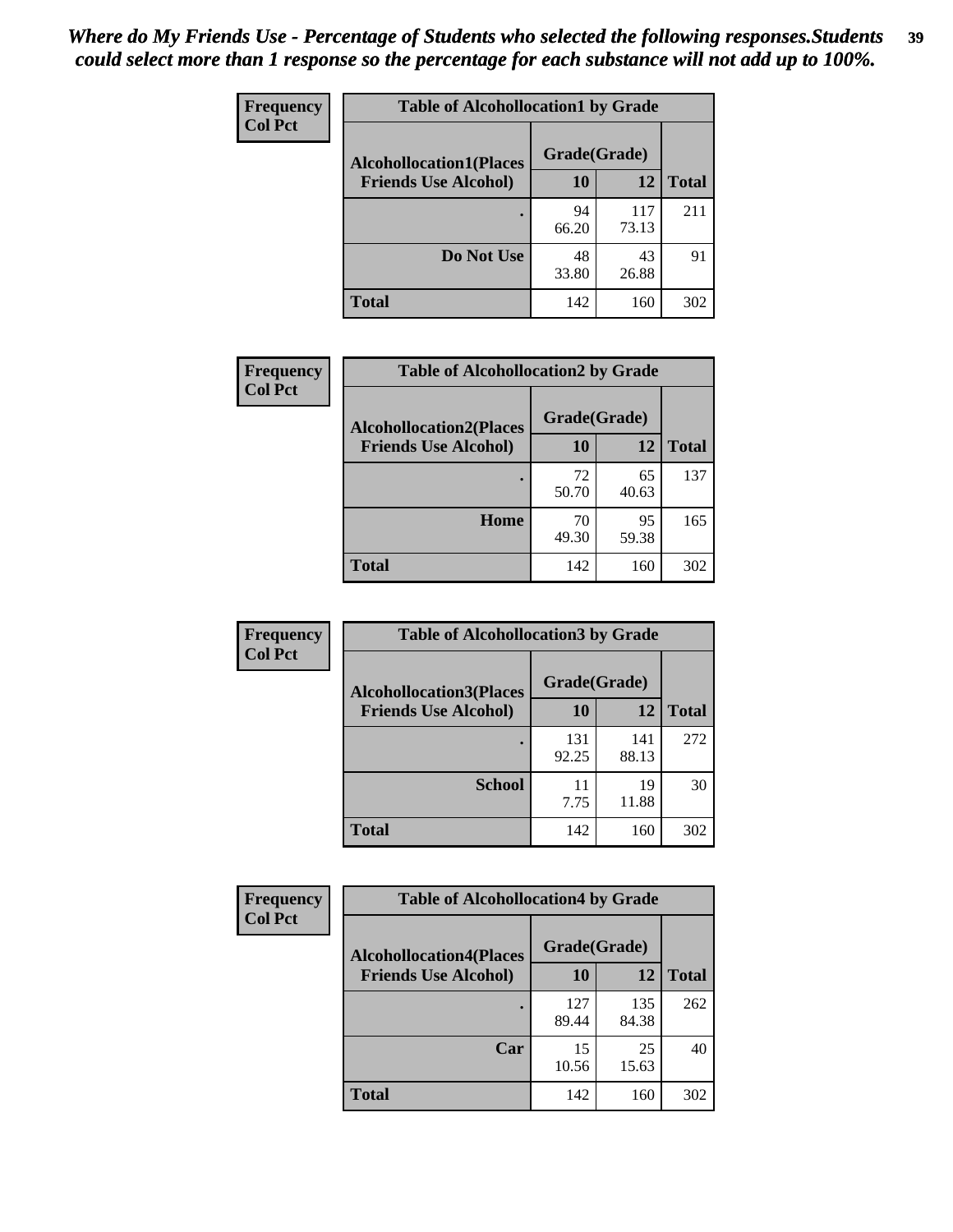| Frequency<br><b>Col Pct</b> | <b>Table of Alcohollocation5 by Grade</b> |              |              |              |
|-----------------------------|-------------------------------------------|--------------|--------------|--------------|
|                             | <b>Alcohollocation5(Places</b>            | Grade(Grade) |              |              |
|                             | <b>Friends Use Alcohol)</b>               | 10           | 12           | <b>Total</b> |
|                             |                                           | 74<br>52.11  | 54<br>33.75  | 128          |
|                             | <b>Friend's House</b>                     | 68<br>47.89  | 106<br>66.25 | 174          |
|                             | <b>Total</b>                              | 142          | 160          | 302          |

| <b>Frequency</b> | <b>Table of Alcohollocation6 by Grade</b> |              |              |              |
|------------------|-------------------------------------------|--------------|--------------|--------------|
| <b>Col Pct</b>   | <b>Alcohollocation6(Places</b>            | Grade(Grade) |              |              |
|                  | <b>Friends Use Alcohol)</b>               | 10           | 12           | <b>Total</b> |
|                  |                                           | 90<br>63.38  | 102<br>63.75 | 192          |
|                  | <b>Other</b>                              | 52<br>36.62  | 58<br>36.25  | 110          |
|                  | <b>Total</b>                              | 142          | 160          | 302          |

| Frequency      | <b>Table of Tobaccolocation1 by Grade</b> |              |             |              |
|----------------|-------------------------------------------|--------------|-------------|--------------|
| <b>Col Pct</b> | <b>Tobaccolocation1(Places</b>            | Grade(Grade) |             |              |
|                | <b>Friends Use Tobacco)</b>               | 10           | <b>12</b>   | <b>Total</b> |
|                |                                           | 76<br>53.52  | 99<br>61.88 | 175          |
|                | Do Not Use                                | 66<br>46.48  | 61<br>38.13 | 127          |
|                | <b>Total</b>                              | 142          | 160         | 302          |

| <b>Frequency</b> | <b>Table of Tobaccolocation2 by Grade</b> |              |             |              |
|------------------|-------------------------------------------|--------------|-------------|--------------|
| <b>Col Pct</b>   | <b>Tobaccolocation2(Places</b>            | Grade(Grade) |             |              |
|                  | <b>Friends Use Tobacco)</b>               | 10           | 12          | <b>Total</b> |
|                  |                                           | 84<br>59.15  | 69<br>43.13 | 153          |
|                  | Home                                      | 58<br>40.85  | 91<br>56.88 | 149          |
|                  | <b>Total</b>                              | 142          | 160         | 302          |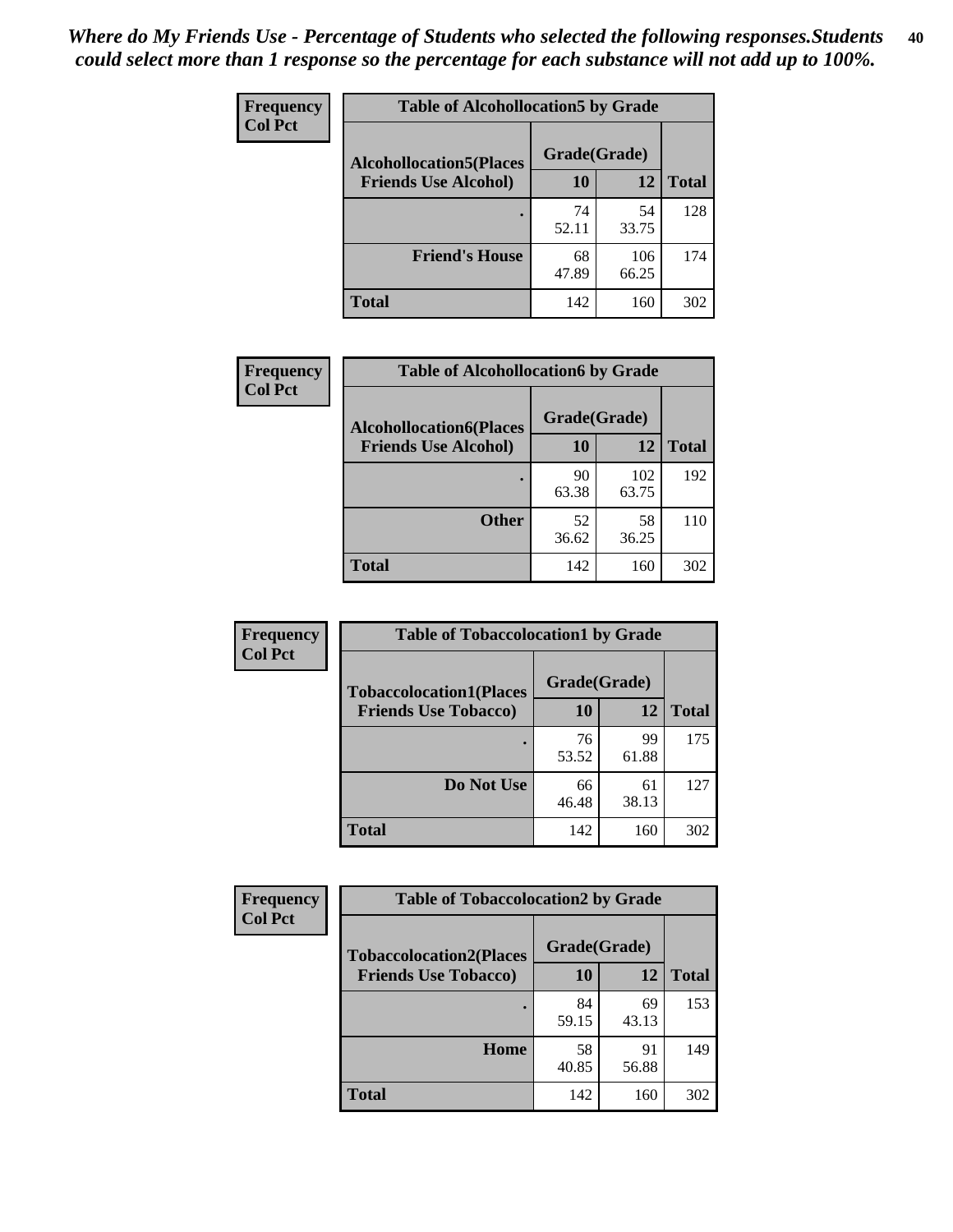| Frequency<br><b>Col Pct</b> | <b>Table of Tobaccolocation3 by Grade</b> |              |              |              |  |
|-----------------------------|-------------------------------------------|--------------|--------------|--------------|--|
|                             | <b>Tobaccolocation3(Places</b>            | Grade(Grade) |              |              |  |
|                             | <b>Friends Use Tobacco)</b>               | 10           | 12           | <b>Total</b> |  |
|                             |                                           | 114<br>80.28 | 104<br>65.00 | 218          |  |
|                             | <b>School</b>                             | 28<br>19.72  | 56<br>35.00  | 84           |  |
|                             | <b>Total</b>                              | 142          | 160          | 302          |  |

| Frequency      | <b>Table of Tobaccolocation4 by Grade</b>                     |                    |             |              |
|----------------|---------------------------------------------------------------|--------------------|-------------|--------------|
| <b>Col Pct</b> | <b>Tobaccolocation4(Places</b><br><b>Friends Use Tobacco)</b> | Grade(Grade)<br>10 | 12          | <b>Total</b> |
|                |                                                               | 101<br>71.13       | 76<br>47.50 | 177          |
|                | Car                                                           | 41<br>28.87        | 84<br>52.50 | 125          |
|                | <b>Total</b>                                                  | 142                | 160         | 302          |

| Frequency<br><b>Col Pct</b> | <b>Table of Tobaccolocation5 by Grade</b> |              |             |              |
|-----------------------------|-------------------------------------------|--------------|-------------|--------------|
|                             | <b>Tobaccolocation5(Places</b>            | Grade(Grade) |             |              |
|                             | <b>Friends Use Tobacco)</b>               | 10           | <b>12</b>   | <b>Total</b> |
|                             |                                           | 92<br>64.79  | 67<br>41.88 | 159          |
|                             | <b>Friend's House</b>                     | 50<br>35.21  | 93<br>58.13 | 143          |
|                             | <b>Total</b>                              | 142          | 160         | 302          |

| Frequency      | <b>Table of Tobaccolocation6 by Grade</b> |              |             |              |  |
|----------------|-------------------------------------------|--------------|-------------|--------------|--|
| <b>Col Pct</b> | <b>Tobaccolocation6(Places</b>            | Grade(Grade) |             |              |  |
|                | <b>Friends Use Tobacco)</b>               | 10           | 12          | <b>Total</b> |  |
|                |                                           | 99<br>69.72  | 92<br>57.50 | 191          |  |
|                | <b>Other</b>                              | 43<br>30.28  | 68<br>42.50 | 111          |  |
|                | <b>Total</b>                              | 142          | 160         | 302          |  |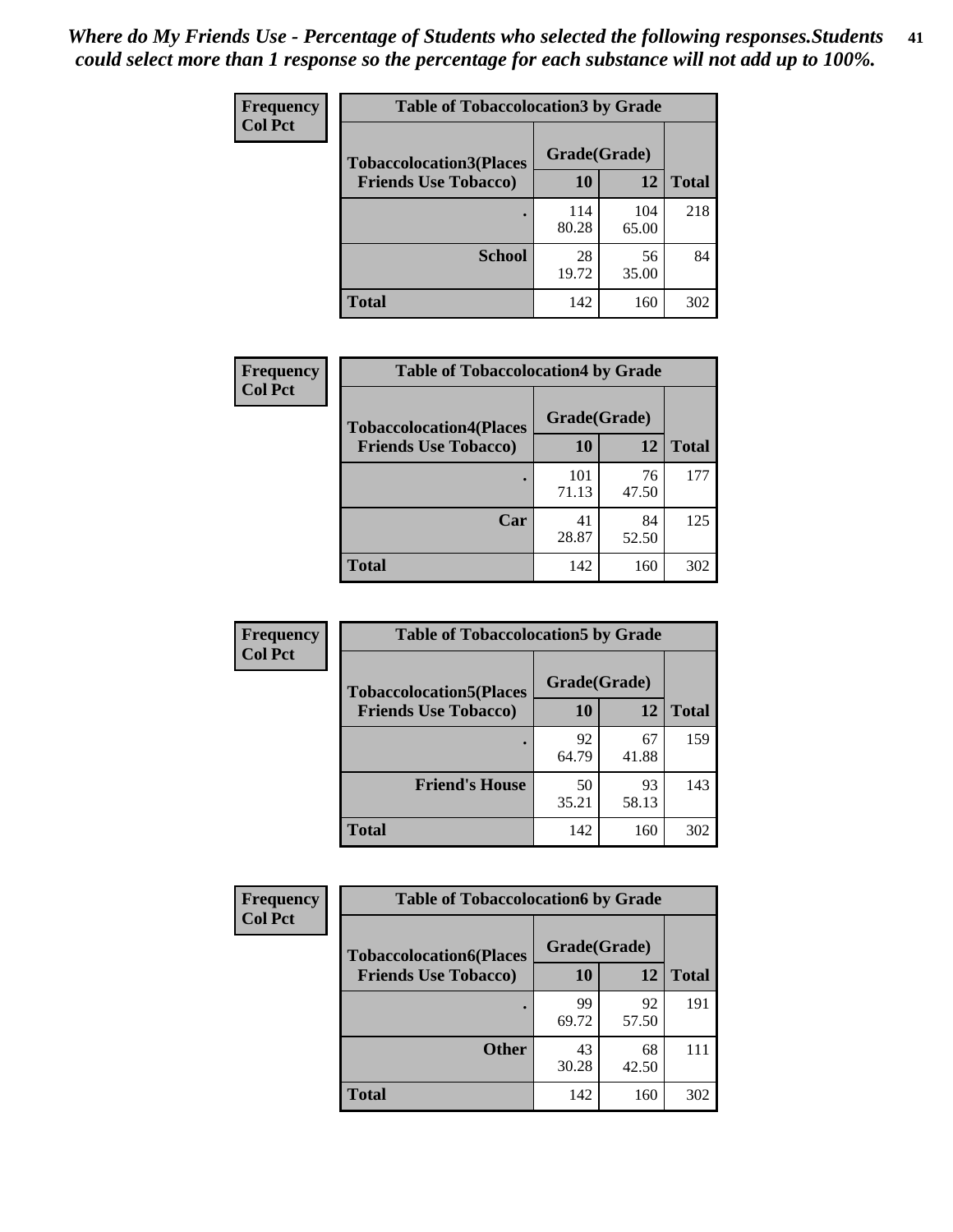| <b>Frequency</b> | <b>Table of Marijuanalocation1 by Grade</b> |              |             |              |
|------------------|---------------------------------------------|--------------|-------------|--------------|
| <b>Col Pct</b>   | <b>Marijuanalocation1(Places</b>            | Grade(Grade) |             |              |
|                  | <b>Friends Use Marijuana</b> )              | 10           | 12          | <b>Total</b> |
|                  |                                             | 70<br>49.30  | 89<br>55.63 | 159          |
|                  | Do Not Use                                  | 72<br>50.70  | 71<br>44.38 | 143          |
|                  | <b>Total</b>                                | 142          | 160         | 302          |

| <b>Frequency</b> | <b>Table of Marijuanalocation2 by Grade</b>                        |                    |             |              |
|------------------|--------------------------------------------------------------------|--------------------|-------------|--------------|
| <b>Col Pct</b>   | <b>Marijuanalocation2(Places</b><br><b>Friends Use Marijuana</b> ) | Grade(Grade)<br>10 | 12          | <b>Total</b> |
|                  |                                                                    | 97<br>68.31        | 82<br>51.25 | 179          |
|                  | <b>Home</b>                                                        | 45<br>31.69        | 78<br>48.75 | 123          |
|                  | <b>Total</b>                                                       | 142                | 160         | 302          |

| Frequency<br><b>Col Pct</b> | <b>Table of Marijuanalocation3 by Grade</b> |              |              |              |
|-----------------------------|---------------------------------------------|--------------|--------------|--------------|
|                             | <b>Marijuanalocation3</b> (Places           | Grade(Grade) |              |              |
|                             | <b>Friends Use Marijuana</b> )              | <b>10</b>    | 12           | <b>Total</b> |
|                             |                                             | 130<br>91.55 | 131<br>81.88 | 261          |
|                             | <b>School</b>                               | 12<br>8.45   | 29<br>18.13  | 41           |
|                             | <b>Total</b>                                | 142          | 160          | 302          |

| <b>Frequency</b> | <b>Table of Marijuanalocation4 by Grade</b> |              |              |              |
|------------------|---------------------------------------------|--------------|--------------|--------------|
| <b>Col Pct</b>   | <b>Marijuanalocation4(Places</b>            | Grade(Grade) |              |              |
|                  | <b>Friends Use Marijuana</b> )              | <b>10</b>    | 12           | <b>Total</b> |
|                  |                                             | 114<br>80.28 | 102<br>63.75 | 216          |
|                  | Car                                         | 28<br>19.72  | 58<br>36.25  | 86           |
|                  | <b>Total</b>                                | 142          | 160          | 302          |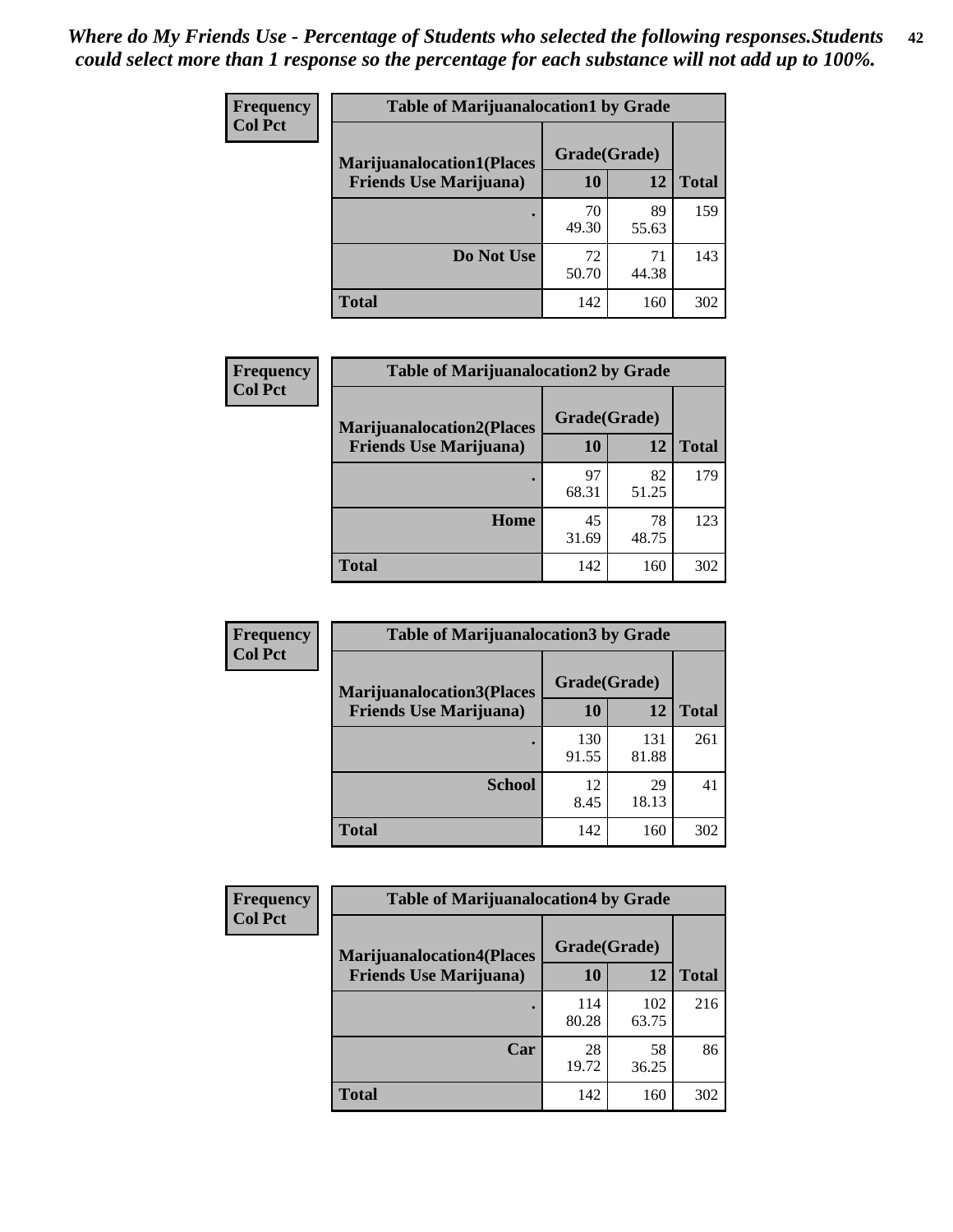| <b>Frequency</b> | <b>Table of Marijuanalocation5 by Grade</b> |              |             |              |
|------------------|---------------------------------------------|--------------|-------------|--------------|
| <b>Col Pct</b>   | <b>Marijuanalocation5</b> (Places           | Grade(Grade) |             |              |
|                  | <b>Friends Use Marijuana</b> )              | 10           | 12          | <b>Total</b> |
|                  |                                             | 91<br>64.08  | 76<br>47.50 | 167          |
|                  | <b>Friend's House</b>                       | 51<br>35.92  | 84<br>52.50 | 135          |
|                  | <b>Total</b>                                | 142          | 160         | 302          |

| <b>Frequency</b> | <b>Table of Marijuanalocation6 by Grade</b>                        |                    |              |              |
|------------------|--------------------------------------------------------------------|--------------------|--------------|--------------|
| <b>Col Pct</b>   | <b>Marijuanalocation6(Places</b><br><b>Friends Use Marijuana</b> ) | Grade(Grade)<br>10 | 12           | <b>Total</b> |
|                  |                                                                    | 95<br>66.90        | 109<br>68.13 | 204          |
|                  | <b>Other</b>                                                       | 47<br>33.10        | 51<br>31.88  | 98           |
|                  | <b>Total</b>                                                       | 142                | 160          | 302          |

| <b>Frequency</b> | <b>Table of Otherdruglocation1 by Grade</b>                          |              |              |              |
|------------------|----------------------------------------------------------------------|--------------|--------------|--------------|
| <b>Col Pct</b>   | <b>Otherdruglocation1(Places</b><br><b>Friends Use Other Illegal</b> | Grade(Grade) |              |              |
|                  | Drugs)                                                               | 10           | 12           | <b>Total</b> |
|                  |                                                                      | 49<br>34.51  | 53<br>33.13  | 102          |
|                  | Do Not Use                                                           | 93<br>65.49  | 107<br>66.88 | 200          |
|                  | <b>Total</b>                                                         | 142          | 160          | 302          |

| <b>Frequency</b> | <b>Table of Otherdruglocation2 by Grade</b>                          |              |              |              |
|------------------|----------------------------------------------------------------------|--------------|--------------|--------------|
| <b>Col Pct</b>   | <b>Otherdruglocation2(Places</b><br><b>Friends Use Other Illegal</b> | Grade(Grade) |              |              |
|                  | Drugs)                                                               | 10           | 12           | <b>Total</b> |
|                  |                                                                      | 117<br>82.39 | 107<br>66.88 | 224          |
|                  | Home                                                                 | 25<br>17.61  | 53<br>33.13  | 78           |
|                  | <b>Total</b>                                                         | 142          | 160          | 302          |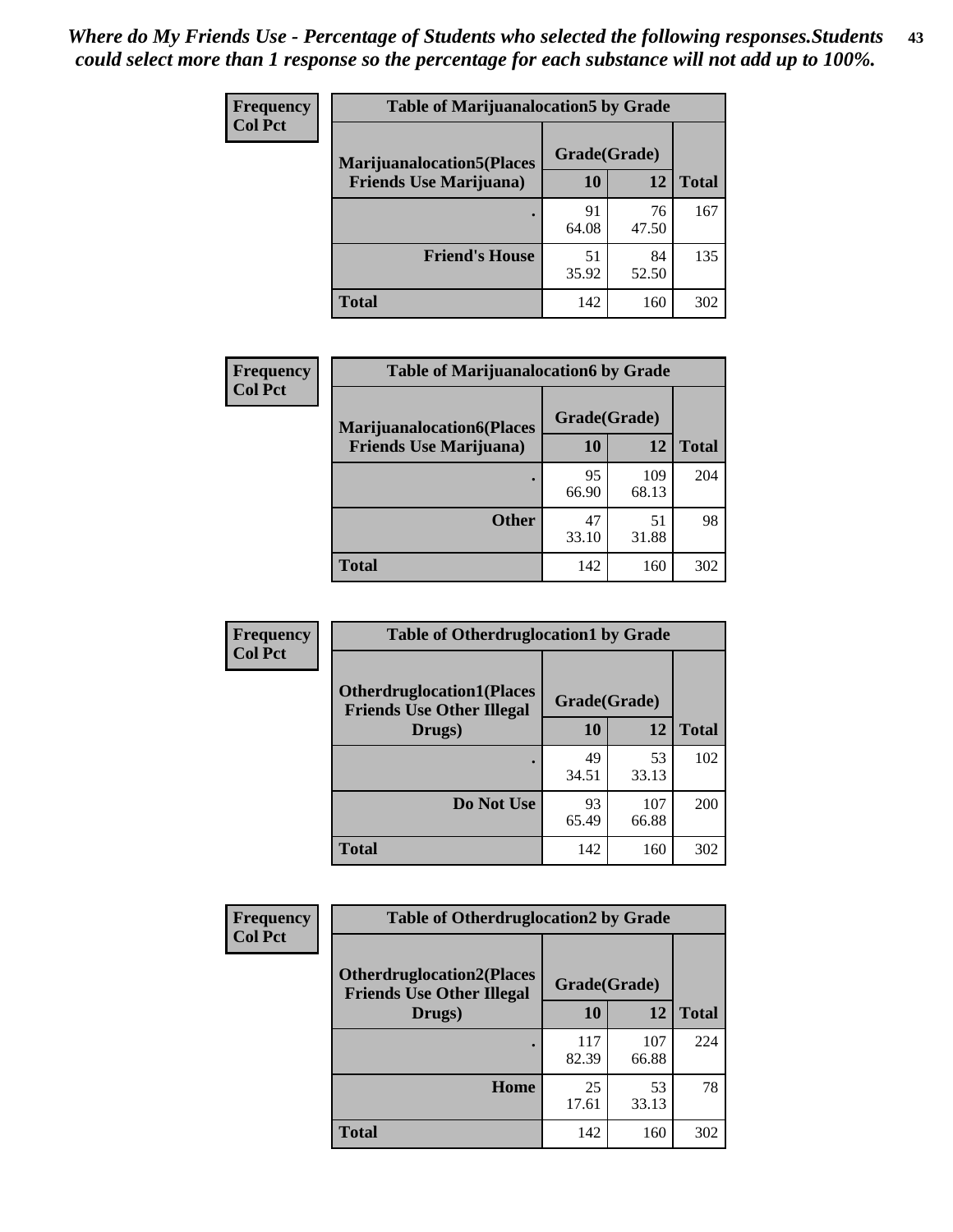| <b>Frequency</b> | <b>Table of Otherdruglocation 3 by Grade</b> |                                                  |              |              |
|------------------|----------------------------------------------|--------------------------------------------------|--------------|--------------|
| <b>Col Pct</b>   | <b>Otherdruglocation3(Places</b>             | Grade(Grade)<br><b>Friends Use Other Illegal</b> |              |              |
|                  | Drugs)                                       | 10                                               | 12           | <b>Total</b> |
|                  |                                              | 137<br>96.48                                     | 138<br>86.25 | 275          |
|                  | <b>School</b>                                | 5<br>3.52                                        | 22<br>13.75  | 27           |
|                  | Total                                        | 142                                              | 160          | 302          |

| Frequency      | <b>Table of Otherdruglocation4 by Grade</b>                          |              |              |              |
|----------------|----------------------------------------------------------------------|--------------|--------------|--------------|
| <b>Col Pct</b> | <b>Otherdruglocation4(Places</b><br><b>Friends Use Other Illegal</b> | Grade(Grade) |              |              |
|                | Drugs)                                                               | <b>10</b>    | 12           | <b>Total</b> |
|                |                                                                      | 131<br>92.25 | 125<br>78.13 | 256          |
|                | Car                                                                  | 11<br>7.75   | 35<br>21.88  | 46           |
|                | <b>Total</b>                                                         | 142          | 160          | 302          |

| <b>Frequency</b><br><b>Col Pct</b> | <b>Table of Otherdruglocation5 by Grade</b>                          |              |              |              |
|------------------------------------|----------------------------------------------------------------------|--------------|--------------|--------------|
|                                    | <b>Otherdruglocation5(Places</b><br><b>Friends Use Other Illegal</b> | Grade(Grade) |              |              |
|                                    | Drugs)                                                               | <b>10</b>    | 12           | <b>Total</b> |
|                                    |                                                                      | 113<br>79.58 | 107<br>66.88 | 220          |
|                                    | <b>Friend's House</b>                                                | 29<br>20.42  | 53<br>33.13  | 82           |
|                                    | <b>Total</b>                                                         | 142          | 160          | 302          |

| <b>Frequency</b> | <b>Table of Otherdruglocation6 by Grade</b>                          |              |              |              |
|------------------|----------------------------------------------------------------------|--------------|--------------|--------------|
| <b>Col Pct</b>   | <b>Otherdruglocation6(Places</b><br><b>Friends Use Other Illegal</b> | Grade(Grade) |              |              |
|                  | Drugs)                                                               | <b>10</b>    | 12           | <b>Total</b> |
|                  |                                                                      | 107<br>75.35 | 123<br>76.88 | 230          |
|                  | <b>Other</b>                                                         | 35<br>24.65  | 37<br>23.13  | 72           |
|                  | <b>Total</b>                                                         | 142          | 160          | 302          |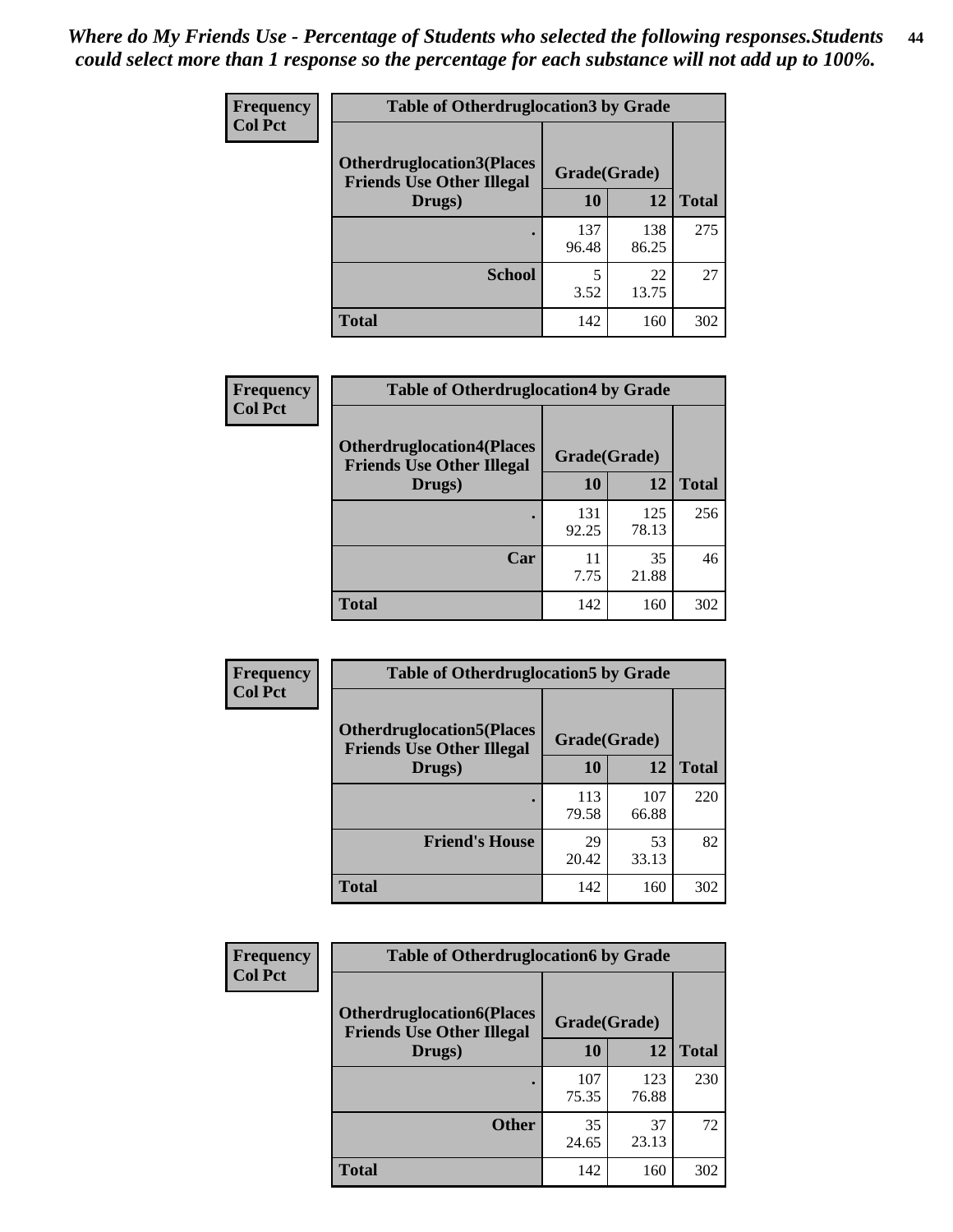| Frequency      | <b>Table of Alcoholtime1 by Grade</b>           |              |              |              |
|----------------|-------------------------------------------------|--------------|--------------|--------------|
| <b>Col Pct</b> | <b>Alcoholtime1(Times</b><br><b>Friends Use</b> | Grade(Grade) |              |              |
|                | Alcohol)                                        | 10           | 12           | <b>Total</b> |
|                |                                                 | 89<br>62.68  | 121<br>75.63 | 210          |
|                | Do Not Use                                      | 53<br>37.32  | 39<br>24.38  | 92           |
|                | <b>Total</b>                                    | 142          | 160          | 302          |

| Frequency      | <b>Table of Alcoholtime2 by Grade</b>           |              |              |              |
|----------------|-------------------------------------------------|--------------|--------------|--------------|
| <b>Col Pct</b> | <b>Alcoholtime2(Times</b><br><b>Friends Use</b> | Grade(Grade) |              |              |
|                | Alcohol)                                        | 10           | 12           | <b>Total</b> |
|                |                                                 | 131<br>92.25 | 146<br>91.25 | 277          |
|                | <b>On Way to School</b>                         | 11<br>7.75   | 14<br>8.75   | 25           |
|                | <b>Total</b>                                    | 142          | 160          | 302          |

| Frequency<br><b>Col Pct</b> | <b>Table of Alcoholtime3 by Grade</b>                           |              |              |              |
|-----------------------------|-----------------------------------------------------------------|--------------|--------------|--------------|
|                             | <b>Alcoholtime3(Times</b><br>Grade(Grade)<br><b>Friends Use</b> |              |              |              |
|                             | Alcohol)                                                        | 10           | 12           | <b>Total</b> |
|                             |                                                                 | 132<br>92.96 | 145<br>90.63 | 277          |
|                             | <b>During School</b>                                            | 10<br>7.04   | 15<br>9.38   | 25           |
|                             | Total                                                           | 142          | 160          | 302          |

| <b>Frequency</b> | <b>Table of Alcoholtime4 by Grade</b> |              |              |              |  |
|------------------|---------------------------------------|--------------|--------------|--------------|--|
| <b>Col Pct</b>   | <b>Alcoholtime4(Times</b>             | Grade(Grade) |              |              |  |
|                  | <b>Friends Use Alcohol)</b>           | 10           | 12           | <b>Total</b> |  |
|                  | ٠                                     | 131<br>92.25 | 147<br>91.88 | 278          |  |
|                  | <b>On Way Home From School</b>        | 11<br>7.75   | 13<br>8.13   | 24           |  |
|                  | <b>Total</b>                          | 142          | 160          | 302          |  |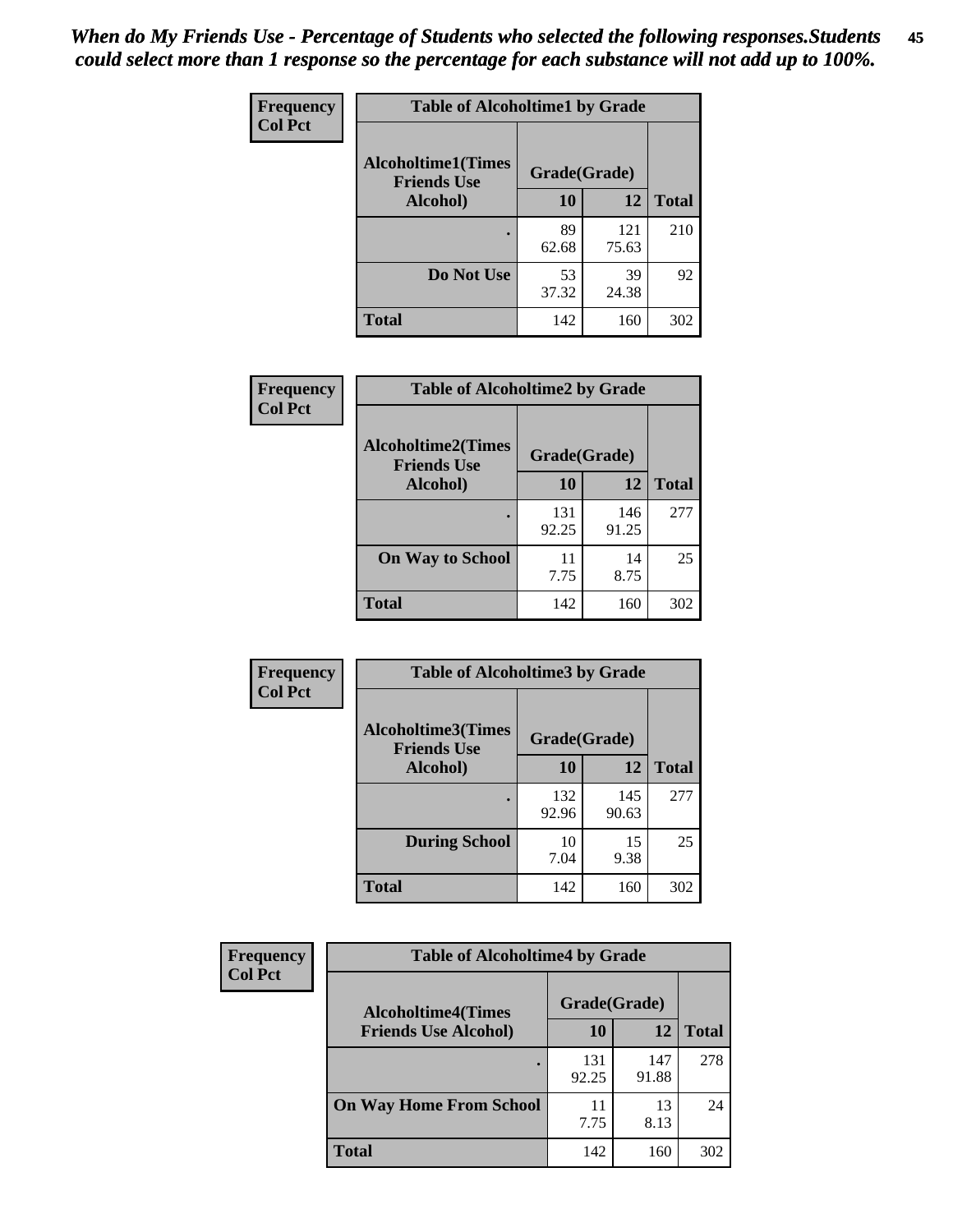*When do My Friends Use - Percentage of Students who selected the following responses.Students could select more than 1 response so the percentage for each substance will not add up to 100%.* **46**

| Frequency      | <b>Table of Alcoholtime5 by Grade</b>           |              |              |              |
|----------------|-------------------------------------------------|--------------|--------------|--------------|
| <b>Col Pct</b> | <b>Alcoholtime5(Times</b><br><b>Friends Use</b> | Grade(Grade) |              |              |
|                | Alcohol)                                        | 10           | 12           | <b>Total</b> |
|                |                                                 | 103<br>72.54 | 100<br>62.50 | 203          |
|                | Weeknights                                      | 39<br>27.46  | 60<br>37.50  | 99           |
|                | <b>Total</b>                                    | 142          | 160          | 302          |

| Frequency      | <b>Table of Alcoholtime6 by Grade</b>           |              |              |              |
|----------------|-------------------------------------------------|--------------|--------------|--------------|
| <b>Col Pct</b> | <b>Alcoholtime6(Times</b><br><b>Friends Use</b> | Grade(Grade) |              |              |
|                | Alcohol)                                        | 10           | 12           | <b>Total</b> |
|                |                                                 | 47<br>33.10  | 36<br>22.50  | 83           |
|                | Weekends                                        | 95<br>66.90  | 124<br>77.50 | 219          |
|                | <b>Total</b>                                    | 142          | 160          | 302          |

| <b>Frequency</b> | <b>Table of Tobaccotime1 by Grade</b>           |              |              |              |
|------------------|-------------------------------------------------|--------------|--------------|--------------|
| <b>Col Pct</b>   | <b>Tobaccotime1(Times</b><br><b>Friends Use</b> | Grade(Grade) |              |              |
|                  | <b>Tobacco</b> )                                | 10           | 12           | <b>Total</b> |
|                  |                                                 | 71<br>50.00  | 101<br>63.13 | 172          |
|                  | Do Not Use                                      | 71<br>50.00  | 59<br>36.88  | 130          |
|                  | <b>Total</b>                                    | 142          | 160          | 302          |

| <b>Frequency</b> | <b>Table of Tobaccotime2 by Grade</b>           |              |             |              |
|------------------|-------------------------------------------------|--------------|-------------|--------------|
| <b>Col Pct</b>   | <b>Tobaccotime2(Times</b><br><b>Friends Use</b> | Grade(Grade) |             |              |
|                  | <b>Tobacco</b> )                                | 10           | 12          | <b>Total</b> |
|                  |                                                 | 101<br>71.13 | 83<br>51.88 | 184          |
|                  | <b>On Way to School</b>                         | 41<br>28.87  | 77<br>48.13 | 118          |
|                  | <b>Total</b>                                    | 142          | 160         | 302          |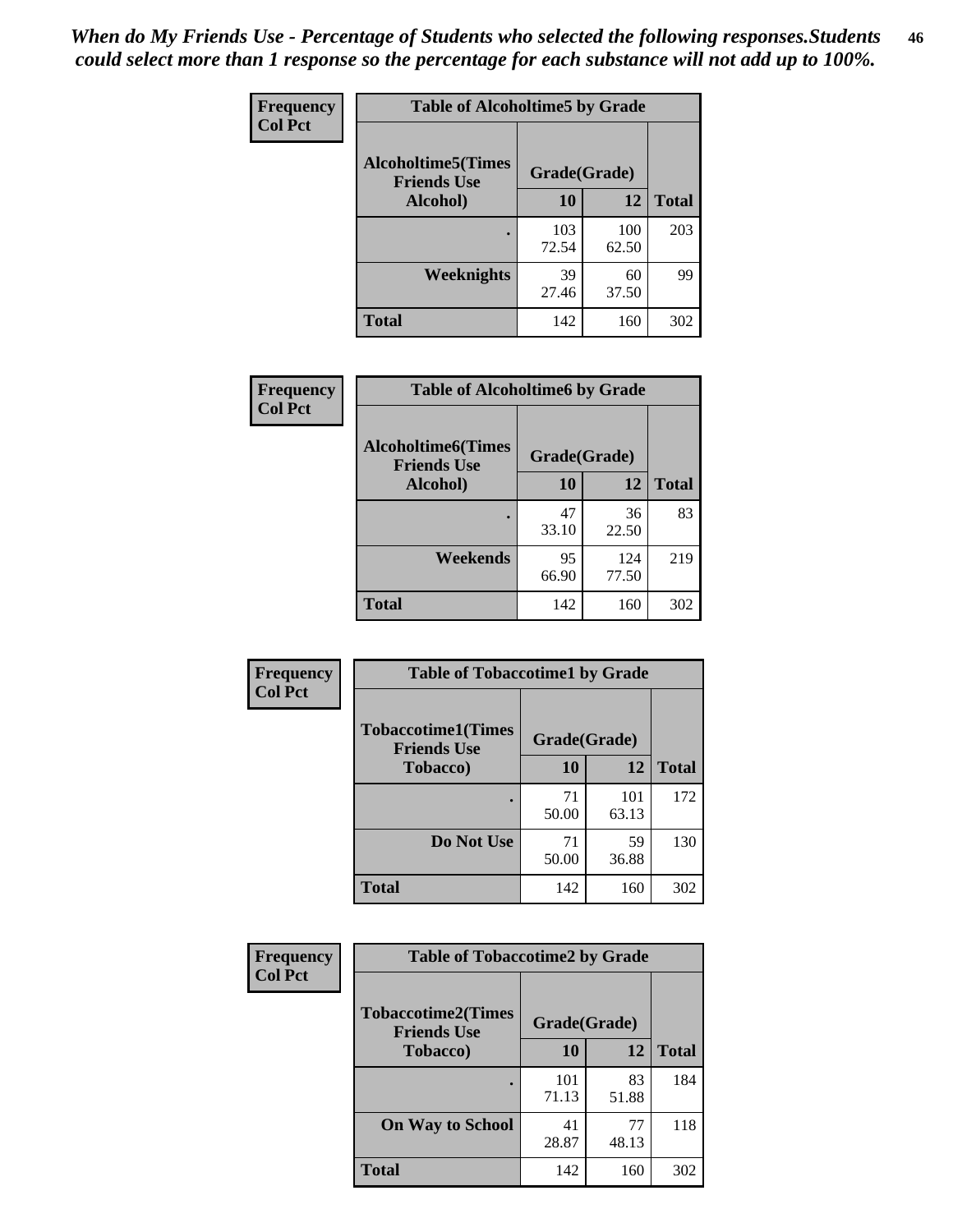*When do My Friends Use - Percentage of Students who selected the following responses.Students could select more than 1 response so the percentage for each substance will not add up to 100%.* **47**

| <b>Frequency</b> | <b>Table of Tobaccotime3 by Grade</b>           |              |              |              |  |
|------------------|-------------------------------------------------|--------------|--------------|--------------|--|
| <b>Col Pct</b>   | <b>Tobaccotime3(Times</b><br><b>Friends Use</b> | Grade(Grade) |              |              |  |
|                  | <b>Tobacco</b> )                                | 10           | 12           | <b>Total</b> |  |
|                  |                                                 | 114<br>80.28 | 115<br>71.88 | 229          |  |
|                  | <b>During School</b>                            | 28<br>19.72  | 45<br>28.13  | 73           |  |
|                  | <b>Total</b>                                    | 142          | 160          | 302          |  |

| <b>Frequency</b><br><b>Col Pct</b> | <b>Table of Tobaccotime4 by Grade</b> |              |              |              |
|------------------------------------|---------------------------------------|--------------|--------------|--------------|
|                                    | <b>Tobaccotime4(Times</b>             | Grade(Grade) |              |              |
|                                    | <b>Friends Use Tobacco)</b>           | 10           | 12           | <b>Total</b> |
|                                    |                                       | 131<br>92.25 | 147<br>91.88 | 278          |
|                                    | <b>On Way Home From School</b>        | 11<br>7.75   | 13<br>8.13   | 24           |
|                                    | <b>Total</b>                          | 142          | 160          | 302          |

| Frequency      | <b>Table of Tobaccotime5 by Grade</b>           |              |             |              |
|----------------|-------------------------------------------------|--------------|-------------|--------------|
| <b>Col Pct</b> | <b>Tobaccotime5(Times</b><br><b>Friends Use</b> | Grade(Grade) |             |              |
|                | <b>Tobacco</b> )                                | 10           | 12          | <b>Total</b> |
|                |                                                 | 83<br>58.45  | 70<br>43.75 | 153          |
|                | Weeknights                                      | 59<br>41.55  | 90<br>56.25 | 149          |
|                | <b>Total</b>                                    | 142          | 160         | 302          |

| <b>Frequency</b> | <b>Table of Tobaccotime6 by Grade</b>                           |             |             |              |
|------------------|-----------------------------------------------------------------|-------------|-------------|--------------|
| <b>Col Pct</b>   | <b>Tobaccotime6(Times</b><br>Grade(Grade)<br><b>Friends Use</b> |             |             |              |
|                  | <b>Tobacco</b> )                                                | 10          | 12          | <b>Total</b> |
|                  | ٠                                                               | 70<br>49.30 | 64<br>40.00 | 134          |
|                  | Weekends                                                        | 72<br>50.70 | 96<br>60.00 | 168          |
|                  | <b>Total</b>                                                    | 142         | 160         | 302          |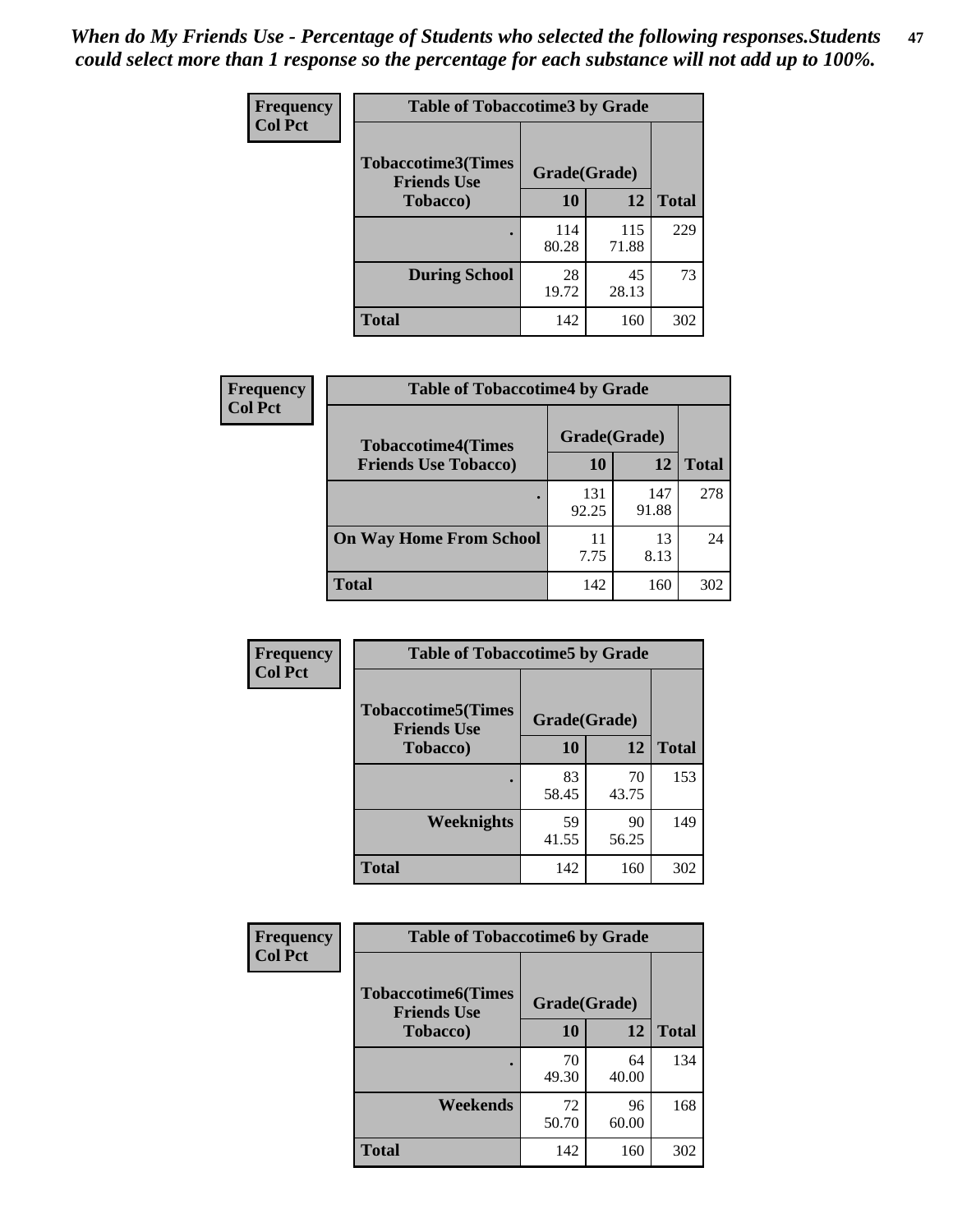| Frequency      | <b>Table of Marijuanatime1 by Grade</b>           |              |             |              |  |
|----------------|---------------------------------------------------|--------------|-------------|--------------|--|
| <b>Col Pct</b> | <b>Marijuanatime1(Times</b><br><b>Friends Use</b> | Grade(Grade) |             |              |  |
|                | Marijuana)                                        | 10           | 12          | <b>Total</b> |  |
|                |                                                   | 64<br>45.07  | 94<br>58.75 | 158          |  |
|                | Do Not Use                                        | 78<br>54.93  | 66<br>41.25 | 144          |  |
|                | <b>Total</b>                                      | 142          | 160         | 302          |  |

| <b>Frequency</b> | <b>Table of Marijuanatime2 by Grade</b>           |              |              |              |
|------------------|---------------------------------------------------|--------------|--------------|--------------|
| <b>Col Pct</b>   | <b>Marijuanatime2(Times</b><br><b>Friends Use</b> | Grade(Grade) |              |              |
|                  | Marijuana)                                        | 10           | 12           | <b>Total</b> |
|                  |                                                   | 120<br>84.51 | 123<br>76.88 | 243          |
|                  | <b>On Way to School</b>                           | 22<br>15.49  | 37<br>23.13  | 59           |
|                  | <b>Total</b>                                      | 142          | 160          | 302          |

| <b>Frequency</b> | <b>Table of Marijuanatime3 by Grade</b>    |              |              |              |  |
|------------------|--------------------------------------------|--------------|--------------|--------------|--|
| <b>Col Pct</b>   | Marijuanatime3(Times<br><b>Friends Use</b> | Grade(Grade) |              |              |  |
|                  | Marijuana)                                 | 10           | 12           | <b>Total</b> |  |
|                  |                                            | 130<br>91.55 | 136<br>85.00 | 266          |  |
|                  | <b>During School</b>                       | 12<br>8.45   | 24<br>15.00  | 36           |  |
|                  | Total                                      | 142          | 160          | 302          |  |

| <b>Frequency</b> | <b>Table of Marijuanatime4 by Grade</b> |              |              |              |
|------------------|-----------------------------------------|--------------|--------------|--------------|
| <b>Col Pct</b>   | <b>Marijuanatime4</b> (Times            | Grade(Grade) |              |              |
|                  | <b>Friends Use Marijuana</b> )          | 10           | 12           | <b>Total</b> |
|                  |                                         | 119<br>83.80 | 125<br>78.13 | 244          |
|                  | <b>On Way Home From School</b>          | 23<br>16.20  | 35<br>21.88  | 58           |
|                  | <b>Total</b>                            | 142          | 160          | 302          |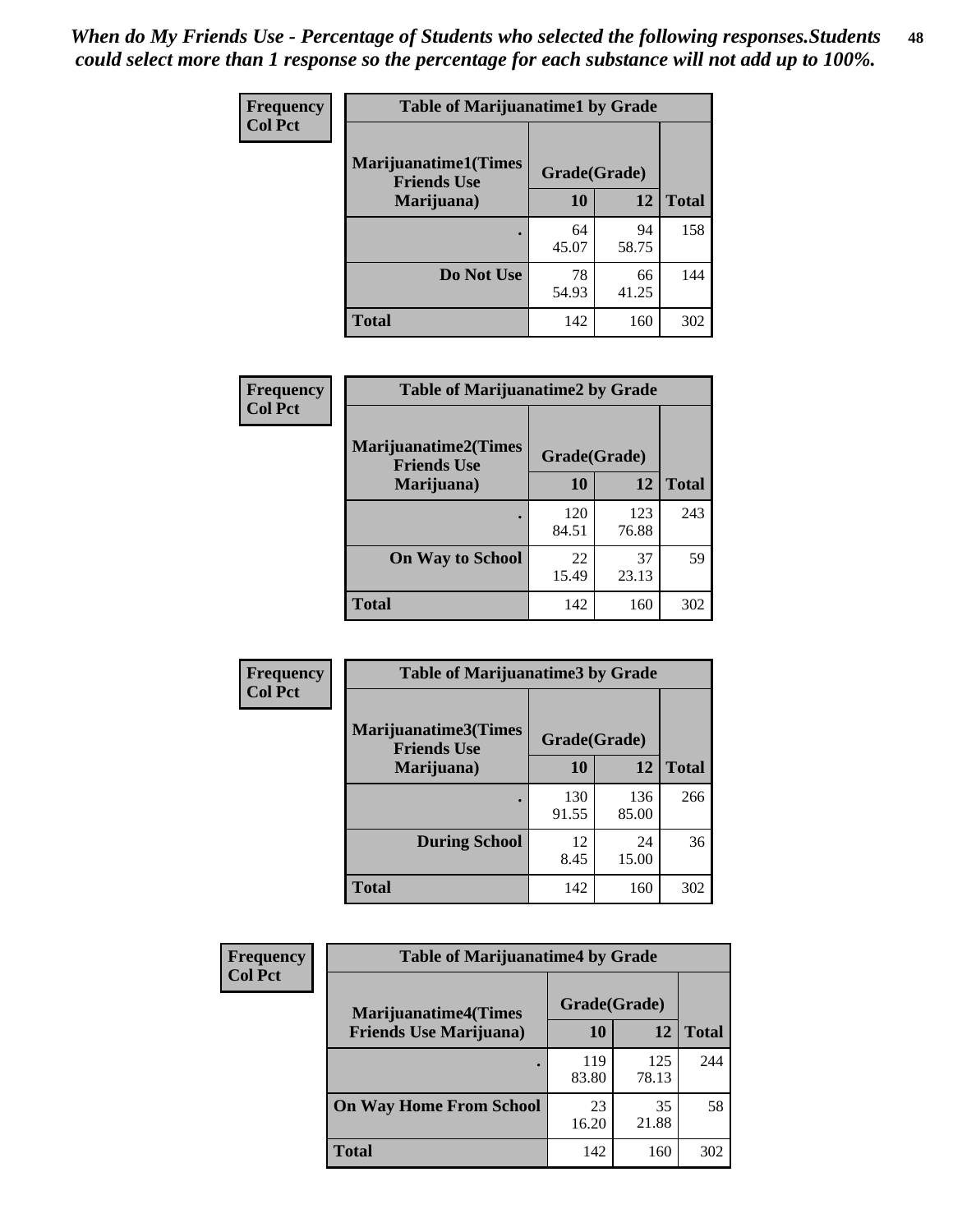| Frequency      | <b>Table of Marijuanatime5 by Grade</b>            |              |             |              |  |
|----------------|----------------------------------------------------|--------------|-------------|--------------|--|
| <b>Col Pct</b> | <b>Marijuanatime5</b> (Times<br><b>Friends Use</b> | Grade(Grade) |             |              |  |
|                | Marijuana)                                         | 10           | 12          | <b>Total</b> |  |
|                |                                                    | 98<br>69.01  | 94<br>58.75 | 192          |  |
|                | Weeknights                                         | 44<br>30.99  | 66<br>41.25 | 110          |  |
|                | <b>Total</b>                                       | 142          | 160         | 302          |  |

| Frequency      | <b>Table of Marijuanatime6 by Grade</b>    |              |              |              |
|----------------|--------------------------------------------|--------------|--------------|--------------|
| <b>Col Pct</b> | Marijuanatime6(Times<br><b>Friends Use</b> | Grade(Grade) |              |              |
|                | Marijuana)                                 | 10           | 12           | <b>Total</b> |
|                |                                            | 75<br>52.82  | 60<br>37.50  | 135          |
|                | Weekends                                   | 67<br>47.18  | 100<br>62.50 | 167          |
|                | <b>Total</b>                               | 142          | 160          | 302          |

| <b>Frequency</b> | <b>Table of Otherdrugtime1 by Grade</b>                  |              |              |              |
|------------------|----------------------------------------------------------|--------------|--------------|--------------|
| <b>Col Pct</b>   | <b>Otherdrugtime1</b> (Times<br><b>Friends Use Other</b> | Grade(Grade) |              |              |
|                  | <b>Illegal Drugs</b> )                                   | 10           | 12           | <b>Total</b> |
|                  |                                                          | 42<br>29.58  | 56<br>35.00  | 98           |
|                  | Do Not Use                                               | 100<br>70.42 | 104<br>65.00 | 204          |
|                  | <b>Total</b>                                             | 142          | 160          | 302          |

| Frequency      | <b>Table of Otherdrugtime2 by Grade</b>                                 |              |              |              |
|----------------|-------------------------------------------------------------------------|--------------|--------------|--------------|
| <b>Col Pct</b> | <b>Otherdrugtime2(Times</b><br>Grade(Grade)<br><b>Friends Use Other</b> |              |              |              |
|                | <b>Illegal Drugs</b> )                                                  | 10           | 12           | <b>Total</b> |
|                |                                                                         | 133<br>93.66 | 138<br>86.25 | 271          |
|                | <b>On Way to School</b>                                                 | 9<br>6.34    | 22<br>13.75  | 31           |
|                | Total                                                                   | 142          | 160          | 302          |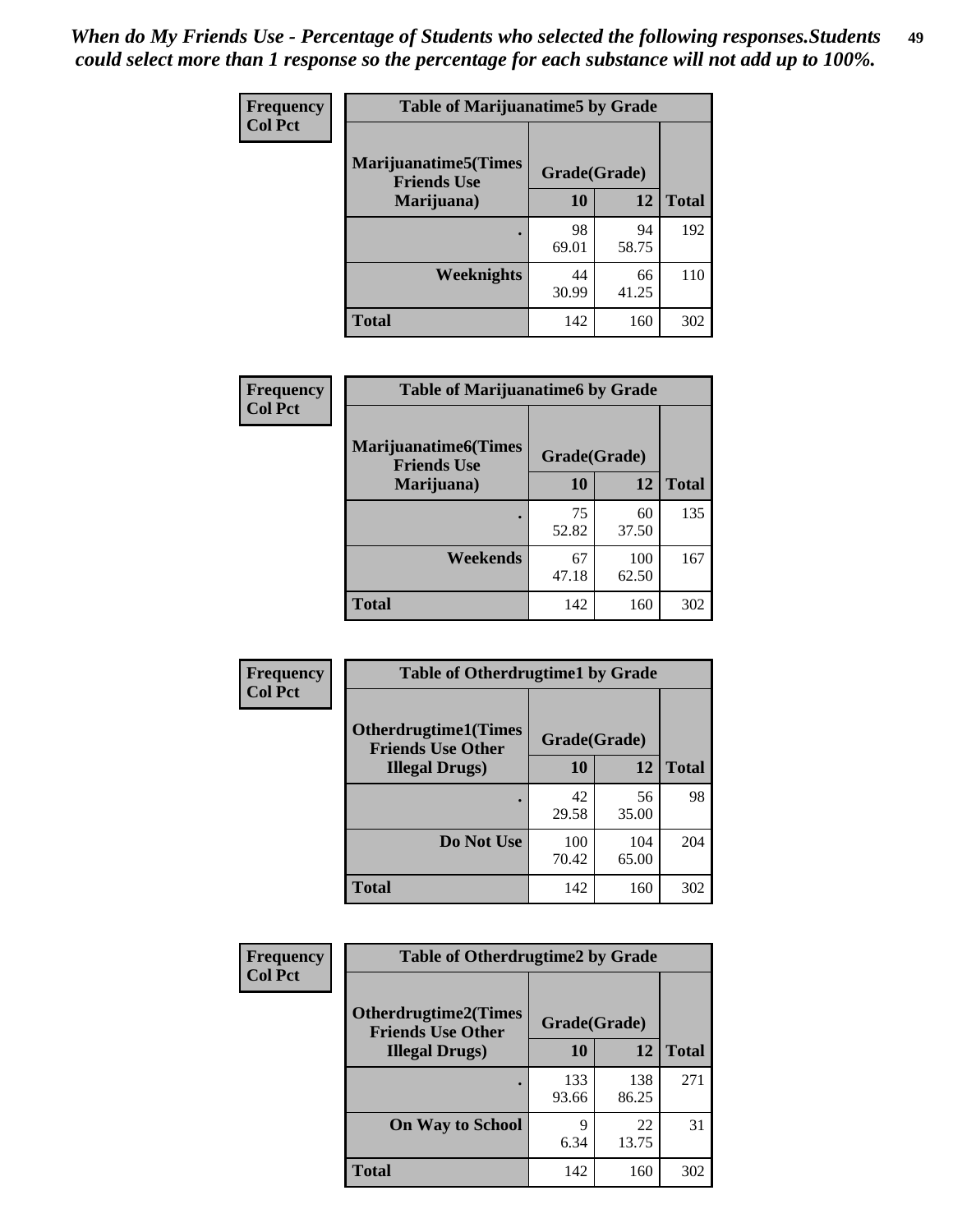| <b>Frequency</b> | <b>Table of Otherdrugtime3 by Grade</b>          |              |              |              |
|------------------|--------------------------------------------------|--------------|--------------|--------------|
| <b>Col Pct</b>   | Otherdrugtime3(Times<br><b>Friends Use Other</b> | Grade(Grade) |              |              |
|                  | <b>Illegal Drugs</b> )                           | 10           | 12           | <b>Total</b> |
|                  |                                                  | 134<br>94.37 | 141<br>88.13 | 275          |
|                  | <b>During School</b>                             | 8<br>5.63    | 19<br>11.88  | 27           |
|                  | Total                                            | 142          | 160          | 302          |

| Frequency      | <b>Table of Otherdrugtime4 by Grade</b>                         |              |              |              |
|----------------|-----------------------------------------------------------------|--------------|--------------|--------------|
| <b>Col Pct</b> | <b>Otherdrugtime4(Times</b><br><b>Friends Use Other Illegal</b> | Grade(Grade) |              |              |
|                | Drugs)                                                          | 10           | 12           | <b>Total</b> |
|                | $\bullet$                                                       | 130<br>91.55 | 136<br>85.00 | 266          |
|                | <b>On Way Home From School</b>                                  | 12<br>8.45   | 24<br>15.00  | 36           |
|                | <b>Total</b>                                                    | 142          | 160          | 302          |

| <b>Frequency</b><br><b>Col Pct</b> | <b>Table of Otherdrugtime5 by Grade</b>                  |              |              |              |
|------------------------------------|----------------------------------------------------------|--------------|--------------|--------------|
|                                    | <b>Otherdrugtime5</b> (Times<br><b>Friends Use Other</b> |              | Grade(Grade) |              |
|                                    | <b>Illegal Drugs</b> )                                   | 10           | 12           | <b>Total</b> |
|                                    |                                                          | 116<br>81.69 | 119<br>74.38 | 235          |
|                                    | <b>Weeknights</b>                                        | 26<br>18.31  | 41<br>25.63  | 67           |
|                                    | Total                                                    | 142          | 160          | 302          |

| <b>Frequency</b><br><b>Col Pct</b> | <b>Table of Otherdrugtime6 by Grade</b>                 |              |             |              |
|------------------------------------|---------------------------------------------------------|--------------|-------------|--------------|
|                                    | <b>Otherdrugtime6(Times</b><br><b>Friends Use Other</b> | Grade(Grade) |             |              |
|                                    | <b>Illegal Drugs</b> )                                  | 10           | 12          | <b>Total</b> |
|                                    |                                                         | 98<br>69.01  | 99<br>61.88 | 197          |
|                                    | Weekends                                                | 44<br>30.99  | 61<br>38.13 | 105          |
|                                    | <b>Total</b>                                            | 142          | 160         | 302          |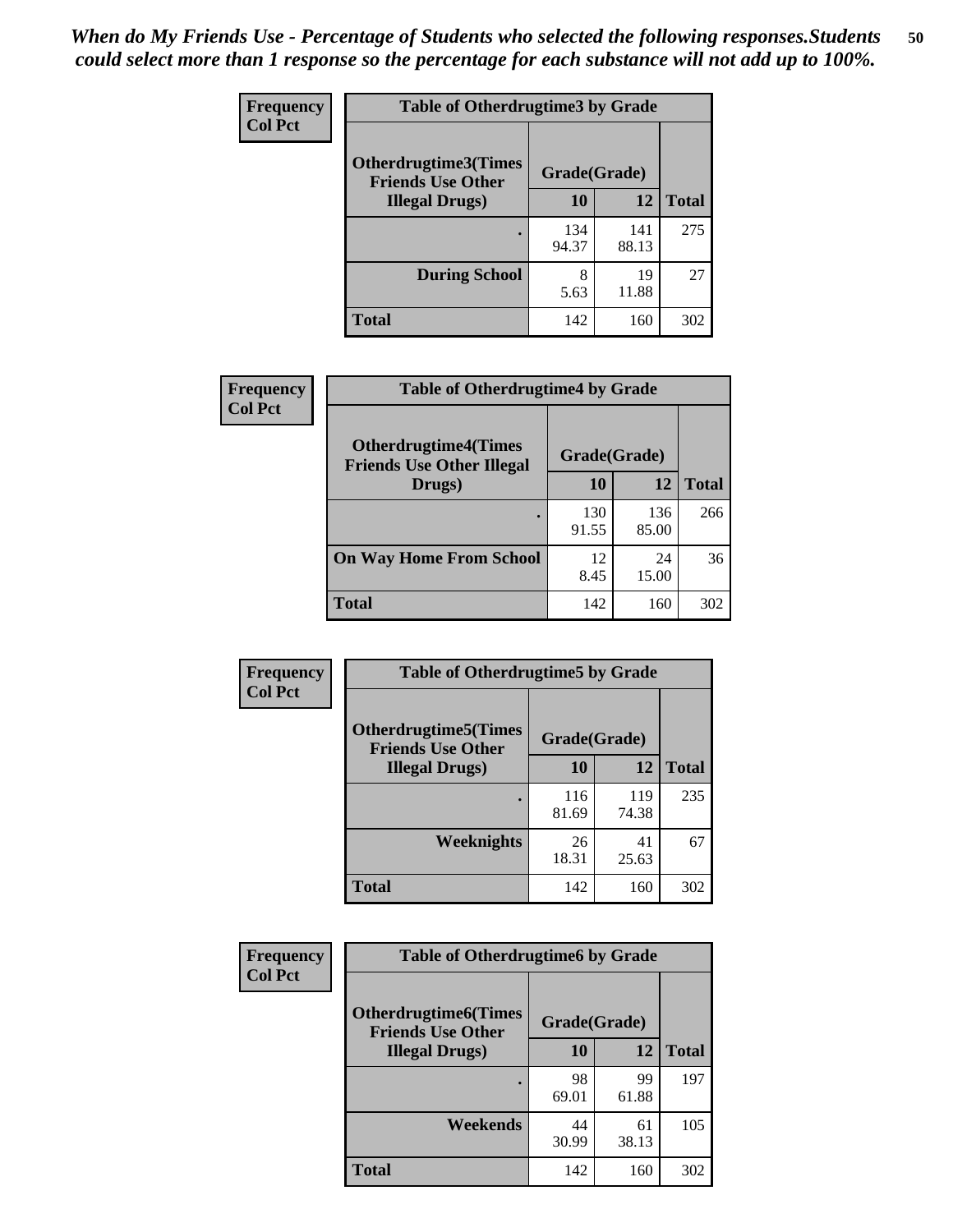| Frequency      | <b>Table of Educationalcohol by Grade</b>                                                                  |              |             |              |
|----------------|------------------------------------------------------------------------------------------------------------|--------------|-------------|--------------|
| <b>Col Pct</b> | Educationalcohol(I<br>have been taught<br>about alcohol,<br>tobacco,<br>and other drugs<br>within the last | Grade(Grade) |             |              |
|                | year at school)                                                                                            | 10           | 12          | <b>Total</b> |
|                | <b>Yes</b>                                                                                                 | 130<br>91.55 | 77<br>48.13 | 207          |
|                | N <sub>0</sub>                                                                                             | 12<br>8.45   | 83<br>51.88 | 95           |
|                | <b>Total</b>                                                                                               | 142          | 160         | 302          |

| Frequency      | <b>Table of Eversmoked by Grade</b> |              |             |              |
|----------------|-------------------------------------|--------------|-------------|--------------|
| <b>Col Pct</b> | Eversmoked(I<br>have smoked         | Grade(Grade) |             |              |
|                | a cigarette)                        | 10           | 12          | <b>Total</b> |
|                | Yes                                 | 56<br>39.44  | 84<br>52.50 | 140          |
|                | N <sub>0</sub>                      | 86<br>60.56  | 76<br>47.50 | 162          |
|                | <b>Total</b>                        | 142          | 160         | 302          |

| Frequency      | <b>Table of Drovedrinking by Grade</b>                                                                              |                    |              |              |
|----------------|---------------------------------------------------------------------------------------------------------------------|--------------------|--------------|--------------|
| <b>Col Pct</b> | Drovedrinking(In<br>the past 30 days I<br>have driven a car<br>or other vehicle<br>while I was<br>drinking alcohol) | Grade(Grade)<br>10 | 12           | <b>Total</b> |
|                | <b>Yes</b>                                                                                                          | 4<br>2.82          | 10<br>6.25   | 14           |
|                | N <sub>0</sub>                                                                                                      | 138<br>97.18       | 150<br>93.75 | 288          |
|                | <b>Total</b>                                                                                                        | 142                | 160          | 302          |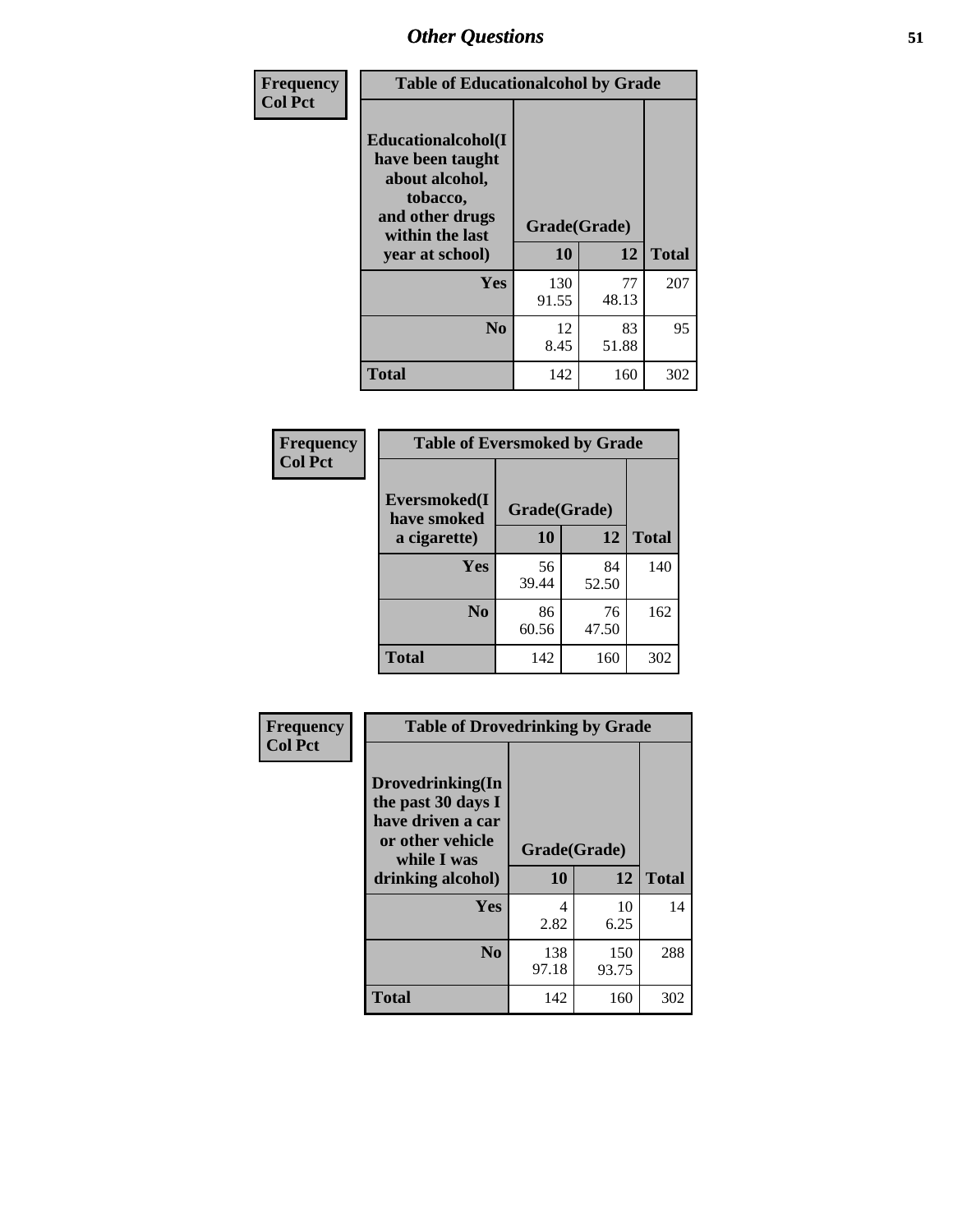| Frequency<br><b>Col Pct</b> | <b>Table of Rodedrinking by Grade</b>                                                                      |              |              |              |
|-----------------------------|------------------------------------------------------------------------------------------------------------|--------------|--------------|--------------|
|                             | Rodedrinking(In<br>the past 30 days<br>I have ridden in<br>a car with a<br>driver who had<br>been drinking | Grade(Grade) |              |              |
|                             | alcohol)                                                                                                   | 10           | 12           | <b>Total</b> |
|                             | Yes                                                                                                        | 29<br>20.42  | 30<br>18.75  | 59           |
|                             | N <sub>0</sub>                                                                                             | 113<br>79.58 | 130<br>81.25 | 243          |
|                             | <b>Total</b>                                                                                               | 142          | 160          | 302          |

#### **Frequency Col Pct**

| <b>Table of Drugsschool by Grade</b>                                                                                      |              |              |              |
|---------------------------------------------------------------------------------------------------------------------------|--------------|--------------|--------------|
| <b>Drugsschool</b> (During<br>the past 12 months,<br>I have been offered,<br>sold,<br>or given illegal<br>drugs on school | Grade(Grade) |              |              |
| property)                                                                                                                 | 10           | 12           | <b>Total</b> |
| Yes                                                                                                                       | 28<br>19.72  | 38<br>23.75  | 66           |
| N <sub>0</sub>                                                                                                            | 114<br>80.28 | 122<br>76.25 | 236          |
| <b>Total</b>                                                                                                              | 142          | 160          | 302          |

| Frequency      | <b>Table of Helpbullied by Grade</b>           |              |             |              |
|----------------|------------------------------------------------|--------------|-------------|--------------|
| <b>Col Pct</b> | Helpbullied(I<br>would help<br>someone who was | Grade(Grade) |             |              |
|                | being bullied)                                 | 10           | 12          | <b>Total</b> |
|                | <b>Strongly Agree</b>                          | 56<br>39.44  | 71<br>44.38 | 127          |
|                | <b>Somewhat Agree</b>                          | 64<br>45.07  | 75<br>46.88 | 139          |
|                | <b>Somewhat Disagree</b>                       | 19<br>13.38  | 9<br>5.63   | 28           |
|                | <b>Strongly Disagree</b>                       | 3<br>2.11    | 5<br>3.13   | 8            |
|                | <b>Total</b>                                   | 142          | 160         | 302          |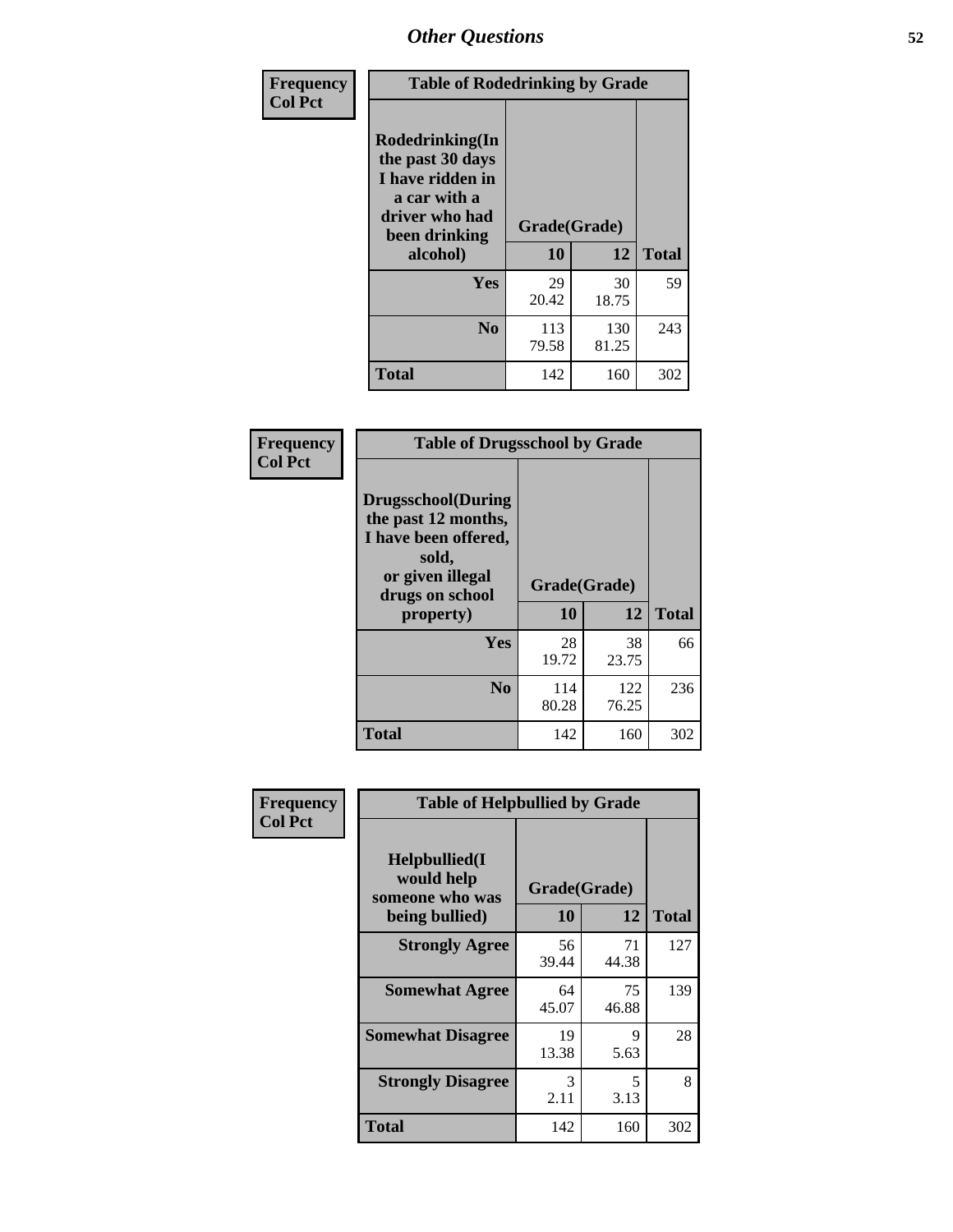| <b>Frequency</b><br>Row Pct |
|-----------------------------|
|                             |

| <b>Table of Grade by Bingedrinking</b> |                  |                                                                                                         |              |                          |                        |                        |                          |              |  |
|----------------------------------------|------------------|---------------------------------------------------------------------------------------------------------|--------------|--------------------------|------------------------|------------------------|--------------------------|--------------|--|
|                                        |                  | Bingedrinking(I have drunk five or more<br>drinks of alcohol at one sitting during the<br>last 30 days) |              |                          |                        |                        |                          |              |  |
| Grade(Grade)                           | 0<br><b>Days</b> | 1 or<br>2<br>days                                                                                       | 3 to<br>days | <b>6 to</b><br>9<br>days | 10<br>to<br>19<br>days | 20<br>to<br>29<br>days | All<br><b>30</b><br>days | <b>Total</b> |  |
| 10                                     | 122<br>85.92     | 5<br>3.52                                                                                               | 4.93         | 0.70                     | 3<br>2.11              | 3<br>2.11              | 0.70                     | 142          |  |
| 12                                     | 127              | 16                                                                                                      | 5            | $\overline{2}$           | 5                      | 3                      | $\mathfrak{D}$           | 160          |  |
|                                        | 79.38            | 10.00                                                                                                   | 3.13         | 1.25                     | 3.13                   | 1.88                   | 1.25                     |              |  |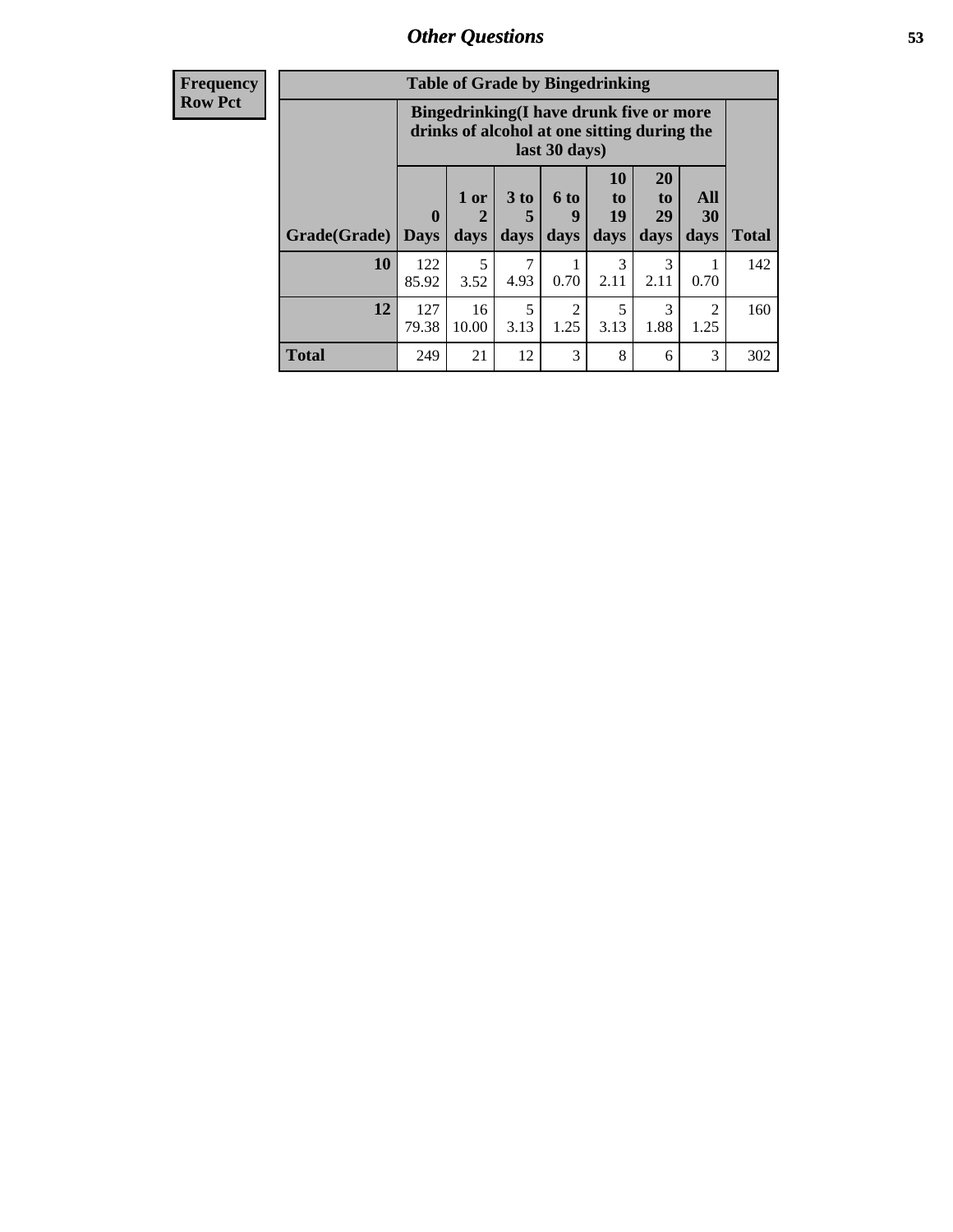### *Nutrition* **54**

| <b>Frequency</b><br>Row Pct |  |
|-----------------------------|--|
|                             |  |

| <b>Table of Grade by Dairy</b> |                          |                                                                 |                             |                                    |              |  |  |  |  |
|--------------------------------|--------------------------|-----------------------------------------------------------------|-----------------------------|------------------------------------|--------------|--|--|--|--|
|                                |                          | Dairy (I eat at least 3 servings of dairy<br>products each day) |                             |                                    |              |  |  |  |  |
| Grade(Grade)                   | <b>Strongly</b><br>Agree | <b>Somewhat</b><br>Agree                                        | <b>Somewhat</b><br>Disagree | <b>Strongly</b><br><b>Disagree</b> | <b>Total</b> |  |  |  |  |
| 10                             | 40<br>28.17              | 63<br>44.37                                                     | 31<br>21.83                 | 8<br>5.63                          | 142          |  |  |  |  |
| 12                             | 47<br>29.38              | 72<br>45.00                                                     | 30<br>18.75                 | 11<br>6.88                         | 160          |  |  |  |  |
| <b>Total</b>                   | 87                       | 135                                                             | 61                          | 19                                 | 302          |  |  |  |  |

| <b>Frequency</b> |  |
|------------------|--|
| <b>Row Pct</b>   |  |

| <b>Table of Grade by Fruitveg</b>                                        |                          |             |                                        |                                    |              |  |
|--------------------------------------------------------------------------|--------------------------|-------------|----------------------------------------|------------------------------------|--------------|--|
| Fruitveg(I eat at least 5 servings of fruits<br>and vegetables each day) |                          |             |                                        |                                    |              |  |
| Grade(Grade)                                                             | <b>Strongly</b><br>Agree | Agree       | <b>Somewhat   Somewhat</b><br>Disagree | <b>Strongly</b><br><b>Disagree</b> | <b>Total</b> |  |
| 10                                                                       | 18<br>12.68              | 45<br>31.69 | 54<br>38.03                            | 25<br>17.61                        | 142          |  |
| 12                                                                       | 19<br>11.88              | 46<br>28.75 | 63<br>39.38                            | 32<br>20.00                        | 160          |  |
| <b>Total</b>                                                             | 37                       | 91          | 117                                    | 57                                 | 302          |  |

| <b>Frequency</b> | <b>Table of Grade by Cafeteriahealthy</b> |                          |                                                                       |                 |                                    |              |  |  |  |
|------------------|-------------------------------------------|--------------------------|-----------------------------------------------------------------------|-----------------|------------------------------------|--------------|--|--|--|
| <b>Row Pct</b>   |                                           |                          | Cafeteriahealthy (School meals in my<br>school cafeteria are healthy) |                 |                                    |              |  |  |  |
|                  | Grade(Grade)                              | <b>Strongly</b><br>Agree | Somewhat Somewhat<br>Agree                                            | <b>Disagree</b> | <b>Strongly</b><br><b>Disagree</b> | <b>Total</b> |  |  |  |
|                  | 10                                        | 8<br>5.63                | 62<br>43.66                                                           | 41<br>28.87     | 31<br>21.83                        | 142          |  |  |  |
|                  | 12                                        | 12<br>7.50               | 61<br>38.13                                                           | 35<br>21.88     | 52<br>32.50                        | 160          |  |  |  |
|                  | Total                                     | 20                       | 123                                                                   | 76              | 83                                 | 302          |  |  |  |

| <b>Frequency</b> |
|------------------|
| <b>Row Pct</b>   |

| <b>Table of Grade by Cafeterianutrition</b>                                               |                          |                   |                                    |                                    |              |  |  |
|-------------------------------------------------------------------------------------------|--------------------------|-------------------|------------------------------------|------------------------------------|--------------|--|--|
| <b>Cafeterianutrition</b> (Facts about nutrition<br>are available in my school cafeteria) |                          |                   |                                    |                                    |              |  |  |
| Grade(Grade)                                                                              | <b>Strongly</b><br>Agree | Somewhat<br>Agree | <b>Somewhat</b><br><b>Disagree</b> | <b>Strongly</b><br><b>Disagree</b> | <b>Total</b> |  |  |
| 10                                                                                        | 14<br>9.86               | 52<br>36.62       | 43<br>30.28                        | 33<br>23.24                        | 142          |  |  |
| 12                                                                                        | 18<br>11.25              | 55<br>34.38       | 43<br>26.88                        | 44<br>27.50                        | 160          |  |  |
| <b>Total</b>                                                                              | 32                       | 107               | 86                                 | 77                                 | 302          |  |  |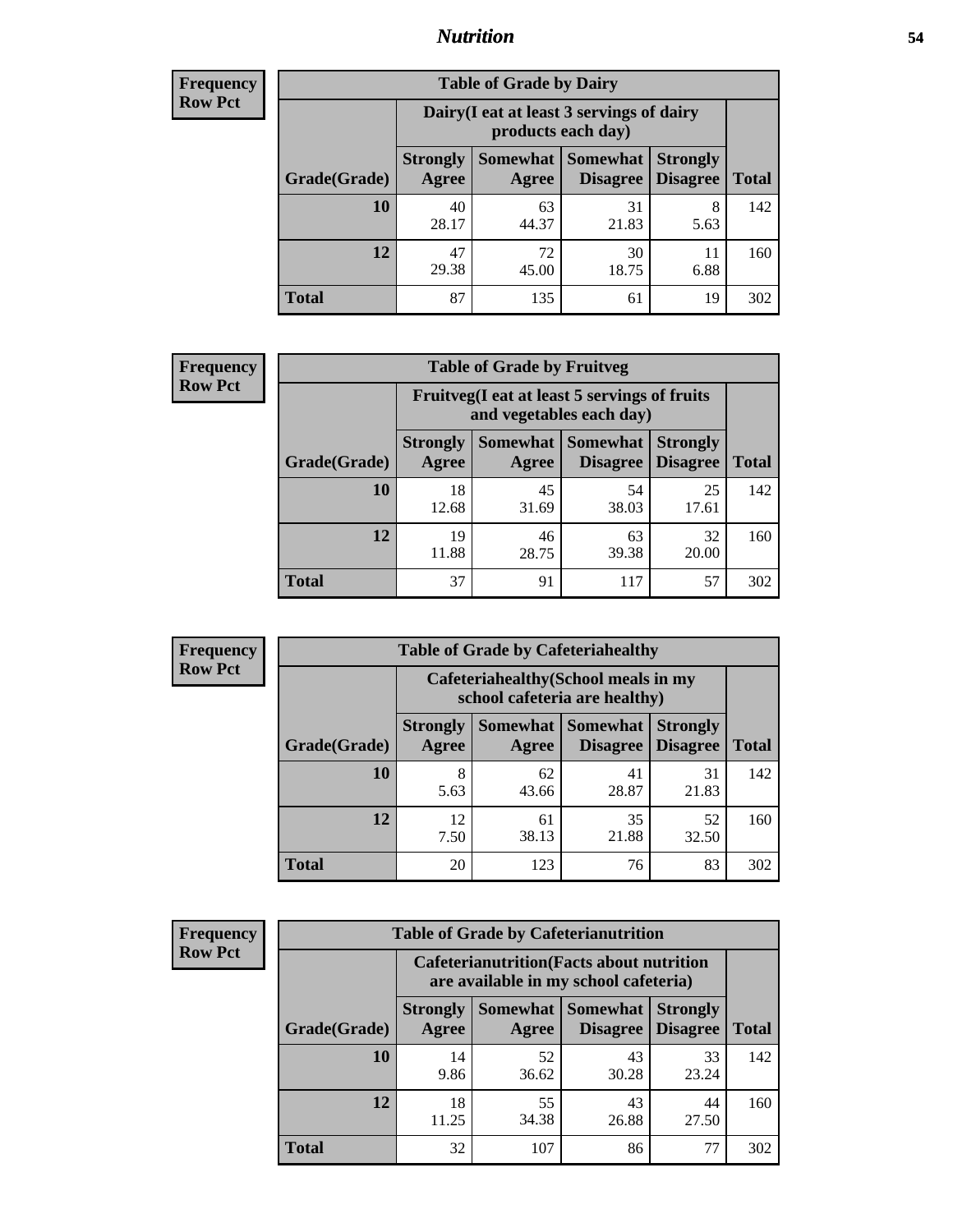### *Nutrition* **55**

| Frequency |
|-----------|
| Row Pct   |

| <b>Table of Grade by Schoollunch</b> |                                                                                                          |                                                                 |            |             |     |  |  |  |
|--------------------------------------|----------------------------------------------------------------------------------------------------------|-----------------------------------------------------------------|------------|-------------|-----|--|--|--|
|                                      |                                                                                                          | Schoollunch(I eat school lunch three or<br>more times per week) |            |             |     |  |  |  |
| Grade(Grade)                         | Somewhat Somewhat<br><b>Strongly</b><br><b>Strongly</b><br><b>Disagree</b><br>Disagree<br>Agree<br>Agree |                                                                 |            |             |     |  |  |  |
| 10                                   | 94<br>66.20                                                                                              | 14<br>9.86                                                      | 13<br>9.15 | 21<br>14.79 | 142 |  |  |  |
| 12                                   | 95<br>59.38                                                                                              | 28<br>17.50                                                     | 8<br>5.00  | 29<br>18.13 | 160 |  |  |  |
| <b>Total</b>                         | 189                                                                                                      | 42                                                              | 21         | 50          | 302 |  |  |  |

| <b>Frequency</b> |  |
|------------------|--|
| <b>Row Pct</b>   |  |

| <b>Table of Grade by Foodchoices</b>                                       |                          |             |                                   |                                    |              |  |
|----------------------------------------------------------------------------|--------------------------|-------------|-----------------------------------|------------------------------------|--------------|--|
| <b>Foodchoices</b> (I make healthy food choices in<br>my school cafeteria) |                          |             |                                   |                                    |              |  |
| Grade(Grade)                                                               | <b>Strongly</b><br>Agree | Agree       | Somewhat   Somewhat  <br>Disagree | <b>Strongly</b><br><b>Disagree</b> | <b>Total</b> |  |
| 10                                                                         | 22<br>15.49              | 75<br>52.82 | 27<br>19.01                       | 18<br>12.68                        | 142          |  |
| 12                                                                         | 31<br>19.38              | 52<br>32.50 | 50<br>31.25                       | 27<br>16.88                        | 160          |  |
| <b>Total</b>                                                               | 53                       | 127         | 77                                | 45                                 | 302          |  |

| <b>Frequency</b> | <b>Table of Grade by Wholewheat</b> |                                                                                                             |                     |                      |                                    |              |  |  |
|------------------|-------------------------------------|-------------------------------------------------------------------------------------------------------------|---------------------|----------------------|------------------------------------|--------------|--|--|
| <b>Row Pct</b>   |                                     | Wholewheat (There are whole wheat and<br>multigrain breads and cereals available in<br>my school cafeteria) |                     |                      |                                    |              |  |  |
|                  | Grade(Grade)                        | <b>Strongly</b><br>Agree                                                                                    | Somewhat  <br>Agree | Somewhat<br>Disagree | <b>Strongly</b><br><b>Disagree</b> | <b>Total</b> |  |  |
|                  | <b>10</b>                           | 29<br>20.42                                                                                                 | 73<br>51.41         | 26<br>18.31          | 14<br>9.86                         | 142          |  |  |
|                  | 12                                  | 41<br>25.63                                                                                                 | 65<br>40.63         | 30<br>18.75          | 24<br>15.00                        | 160          |  |  |
|                  | <b>Total</b>                        | 70                                                                                                          | 138                 | 56                   | 38                                 | 302          |  |  |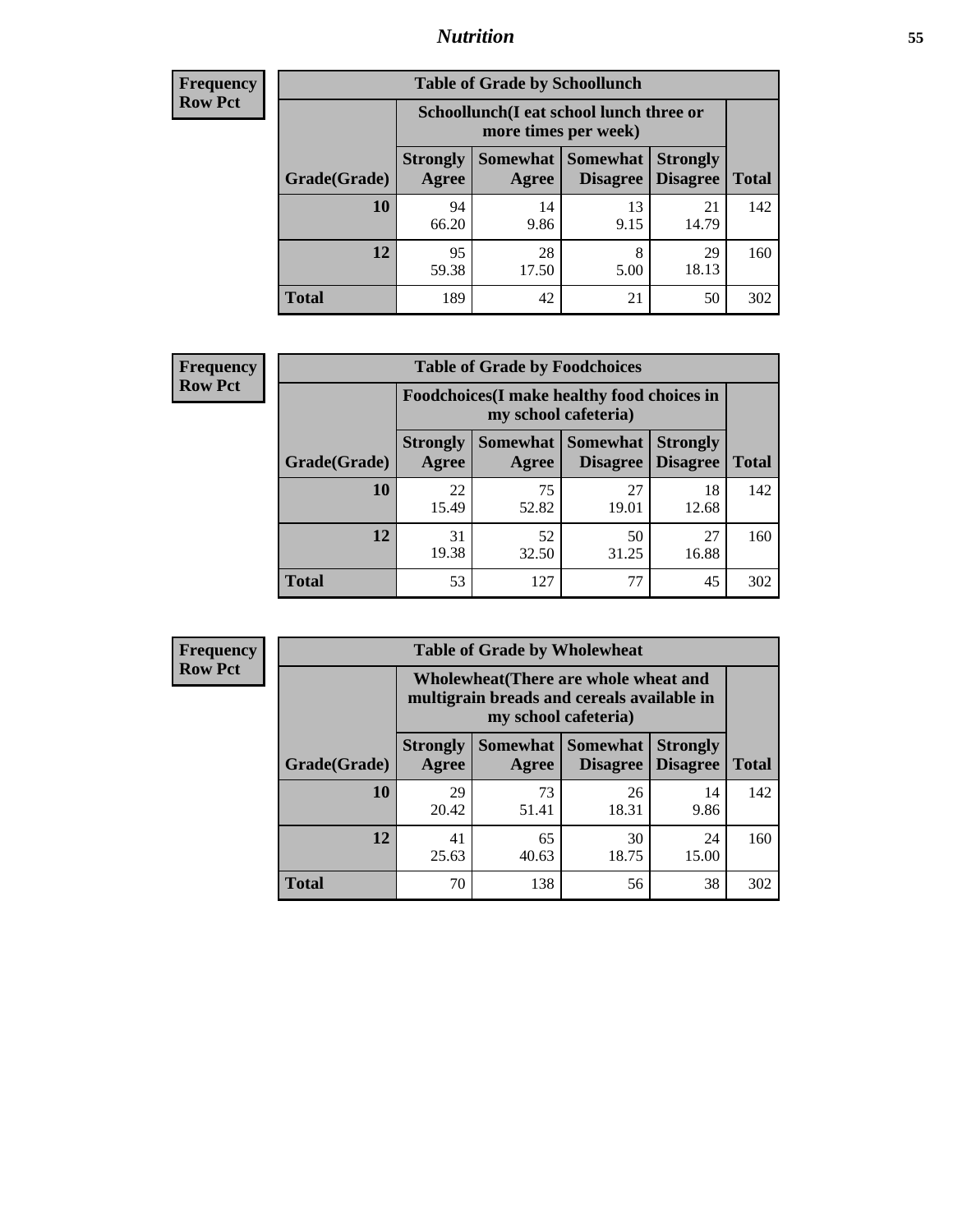### *Nutrition* **56**

**Frequency Row Pct**

| <b>Table of Grade by Healthyvending</b> |                                                                                                                                               |                     |                                    |                                    |              |  |
|-----------------------------------------|-----------------------------------------------------------------------------------------------------------------------------------------------|---------------------|------------------------------------|------------------------------------|--------------|--|
|                                         | Healthyvending (If only healthy snacks and<br>beverages were available in the vending<br>machines during the school day,<br>I would buy them) |                     |                                    |                                    |              |  |
| Grade(Grade)                            | <b>Strongly</b><br>Agree                                                                                                                      | Somewhat  <br>Agree | <b>Somewhat</b><br><b>Disagree</b> | <b>Strongly</b><br><b>Disagree</b> | <b>Total</b> |  |
| 10                                      | 27<br>19.01                                                                                                                                   | 43<br>30.28         | 28<br>19.72                        | 44<br>30.99                        | 142          |  |
| 12                                      | 29<br>18.13                                                                                                                                   | 30<br>18.75         | 45<br>28.13                        | 56<br>35.00                        | 160          |  |
| <b>Total</b>                            | 56                                                                                                                                            | 73                  | 73                                 | 100                                | 302          |  |

**Frequency Row Pct**

| <b>Table of Grade by Schoolbreakfast</b> |                                                                                                                                         |             |                                               |                                    |              |  |
|------------------------------------------|-----------------------------------------------------------------------------------------------------------------------------------------|-------------|-----------------------------------------------|------------------------------------|--------------|--|
|                                          | Schoolbreakfast (If breakfast were<br>available at school,<br>but outside the cafeteria,<br>I would eat breakfast at school more often) |             |                                               |                                    |              |  |
| Grade(Grade)                             | <b>Strongly</b><br>Agree                                                                                                                | Agree       | <b>Somewhat   Somewhat</b><br><b>Disagree</b> | <b>Strongly</b><br><b>Disagree</b> | <b>Total</b> |  |
| 10                                       | 44<br>30.99                                                                                                                             | 58<br>40.85 | 22<br>15.49                                   | 18<br>12.68                        | 142          |  |
| 12                                       | 49<br>30.63                                                                                                                             | 63<br>39.38 | 23<br>14.38                                   | 25<br>15.63                        | 160          |  |
| <b>Total</b>                             | 93                                                                                                                                      | 121         | 45                                            | 43                                 | 302          |  |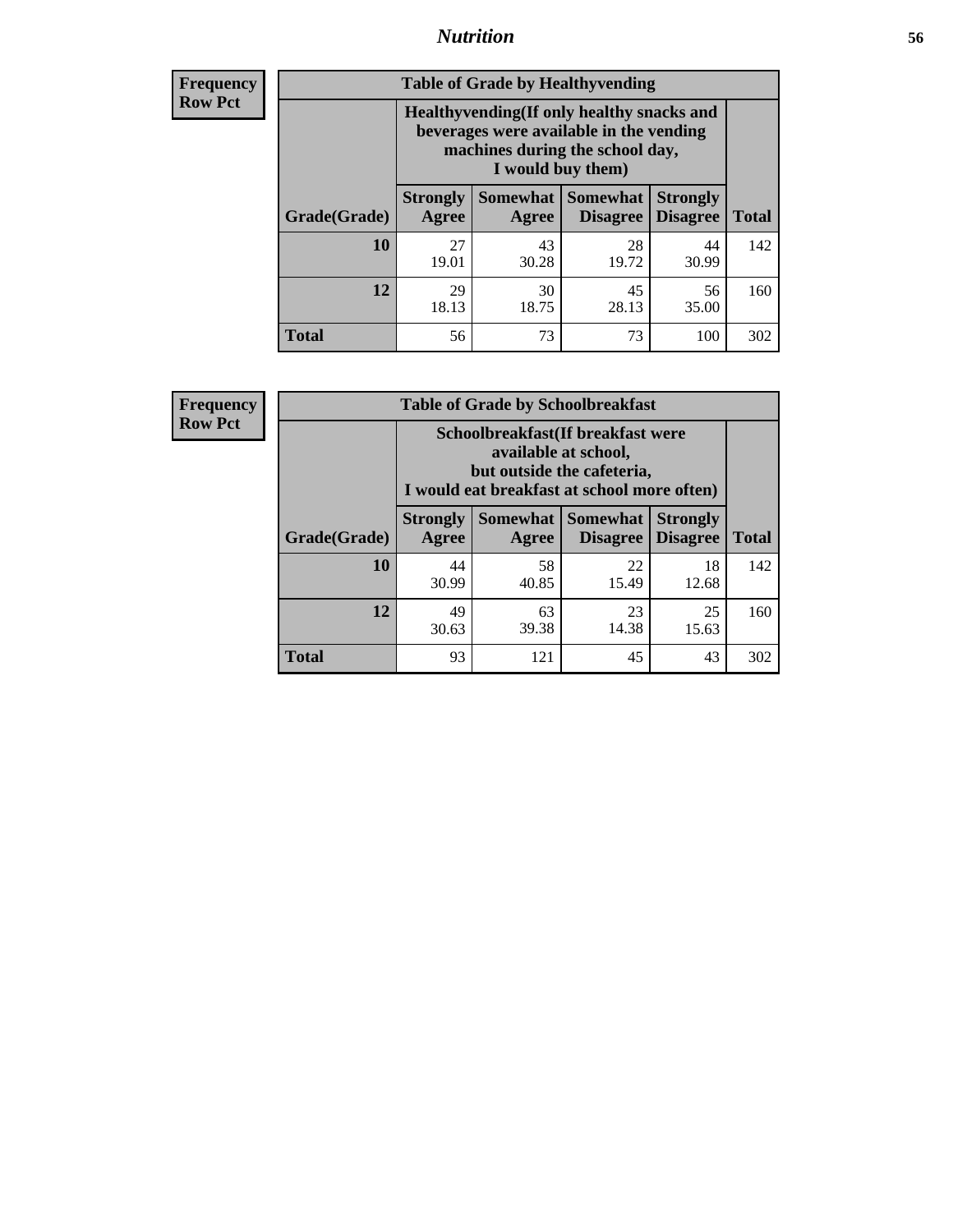| Frequency<br><b>Col Pct</b> | <b>Table of Educationaids by Grade</b>                                                                    |                    |             |              |
|-----------------------------|-----------------------------------------------------------------------------------------------------------|--------------------|-------------|--------------|
|                             | <b>Educationaids</b> (I<br>have been<br>taught about<br><b>HIV/AIDS</b> at<br>school in the<br>past year) | Grade(Grade)<br>10 | 12          | <b>Total</b> |
|                             | <b>Yes</b>                                                                                                | 133<br>93.66       | 76<br>47.50 | 209          |
|                             | N <sub>0</sub>                                                                                            | 9<br>6.34          | 84<br>52.50 | 93           |
|                             | <b>Total</b>                                                                                              | 142                | 160         | 302          |

| Frequency      | <b>Table of Educationcharacter by Grade</b> |              |             |              |
|----------------|---------------------------------------------|--------------|-------------|--------------|
| <b>Col Pct</b> | Educationcharacter(I<br>have been taught    |              |             |              |
|                | about character<br>education in the past    | Grade(Grade) |             |              |
|                | year at school)                             | 10           | 12          | <b>Total</b> |
|                | <b>Yes</b>                                  | 119<br>83.80 | 91<br>56.88 | 210          |
|                | N <sub>0</sub>                              | 23<br>16.20  | 69<br>43.13 | 92           |
|                | <b>Total</b>                                | 142          | 160         | 302          |

| Frequency<br><b>Col Pct</b> | <b>Table of Gradcoach1 by Grade</b>              |              |              |              |
|-----------------------------|--------------------------------------------------|--------------|--------------|--------------|
|                             | Gradcoach1(I<br>know who my<br><b>Graduation</b> | Grade(Grade) |              |              |
|                             | Coach is)                                        | 10           | 12           | <b>Total</b> |
|                             | Yes                                              | 23<br>16.20  | 55<br>34.38  | 78           |
|                             | N <sub>0</sub>                                   | 119<br>83.80 | 105<br>65.63 | 224          |
|                             | <b>Total</b>                                     | 142          | 160          | 302          |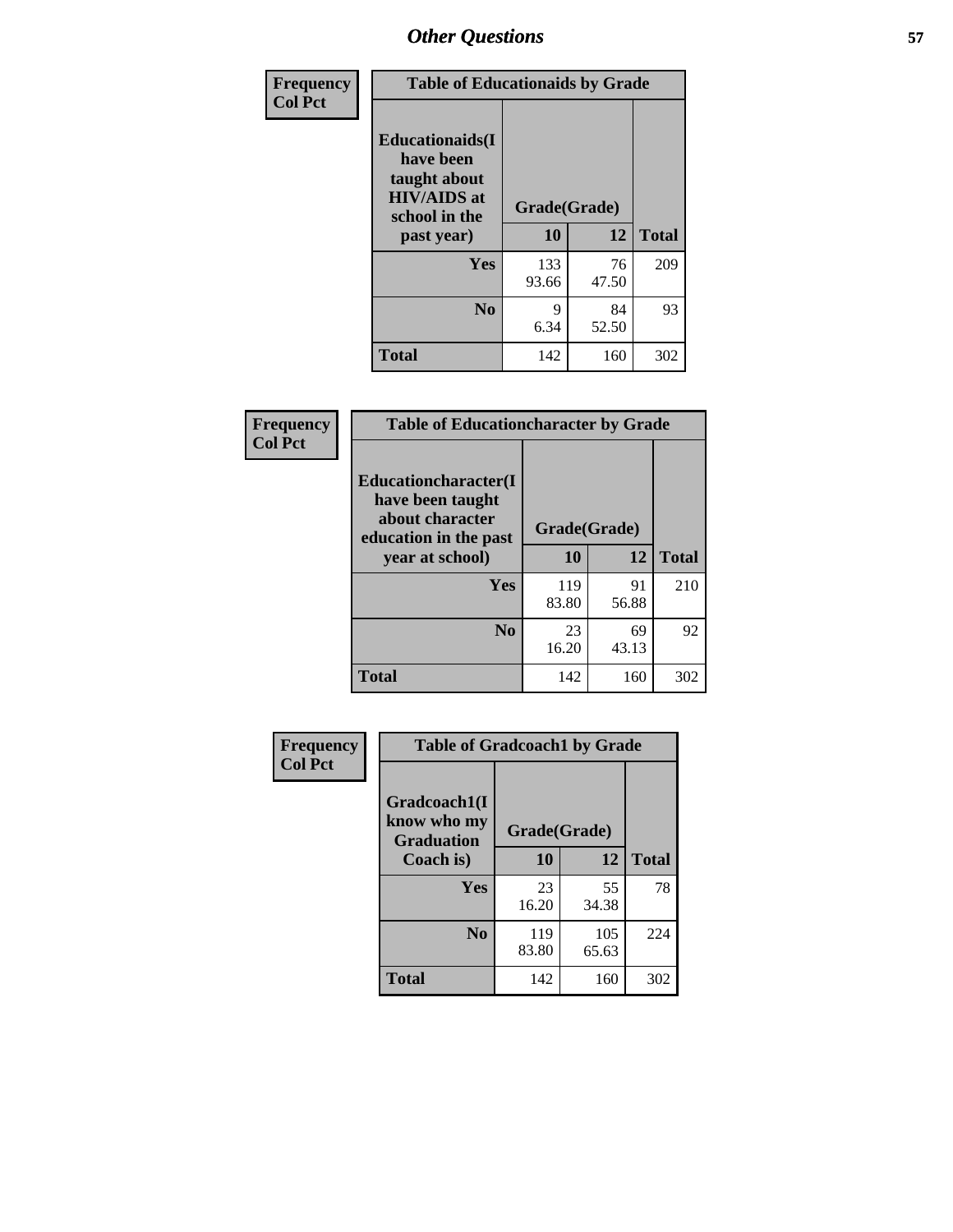| Frequency      | <b>Table of Gradcoach2 by Grade</b> |              |              |              |
|----------------|-------------------------------------|--------------|--------------|--------------|
| <b>Col Pct</b> |                                     |              |              |              |
|                | Gradcoach2(I<br>have                |              |              |              |
|                | contacted my<br><b>Graduation</b>   | Grade(Grade) |              |              |
|                | Coach)                              | 10           | 12           | <b>Total</b> |
|                | Yes                                 | 8<br>5.63    | 24<br>15.00  | 32           |
|                | N <sub>0</sub>                      | 134<br>94.37 | 136<br>85.00 | 270          |
|                | <b>Total</b>                        | 142          | 160          | 302          |

| <b>Frequency</b><br><b>Col Pct</b> | <b>Table of Gradcoach3 by Grade</b>                                         |              |             |              |
|------------------------------------|-----------------------------------------------------------------------------|--------------|-------------|--------------|
|                                    | Gradcoach3(I<br>have received<br>assistance<br>from my<br><b>Graduation</b> | Grade(Grade) |             |              |
|                                    | Coach)                                                                      | 10           | 12          | <b>Total</b> |
|                                    | Yes                                                                         | 5<br>3.52    | 18<br>11.25 | 23           |
|                                    | N <sub>0</sub>                                                              | 31<br>21.83  | 51<br>31.88 | 82           |
|                                    | Don't know                                                                  | 106<br>74.65 | 91<br>56.88 | 197          |
|                                    | <b>Total</b>                                                                | 142          | 160         | 302          |

| Frequency      | <b>Table of Selfharm by Grade</b>                                                                                                                                                      |                    |              |              |
|----------------|----------------------------------------------------------------------------------------------------------------------------------------------------------------------------------------|--------------------|--------------|--------------|
| <b>Col Pct</b> | <b>Selfharm</b> (During<br>the past 12<br>months,<br>I harmed myself<br>on purpose<br><b>Suicideconsider</b><br>During the past<br>12 months,<br>I seriously<br>considered<br>suicide) | Grade(Grade)<br>10 | 12           | <b>Total</b> |
|                | <b>Yes</b>                                                                                                                                                                             | 11                 | 24           | 35           |
|                |                                                                                                                                                                                        | 7.75               | 15.00        |              |
|                | N <sub>0</sub>                                                                                                                                                                         | 131<br>92.25       | 136<br>85.00 | 267          |
|                | <b>Total</b>                                                                                                                                                                           | 142                | 160          | 302          |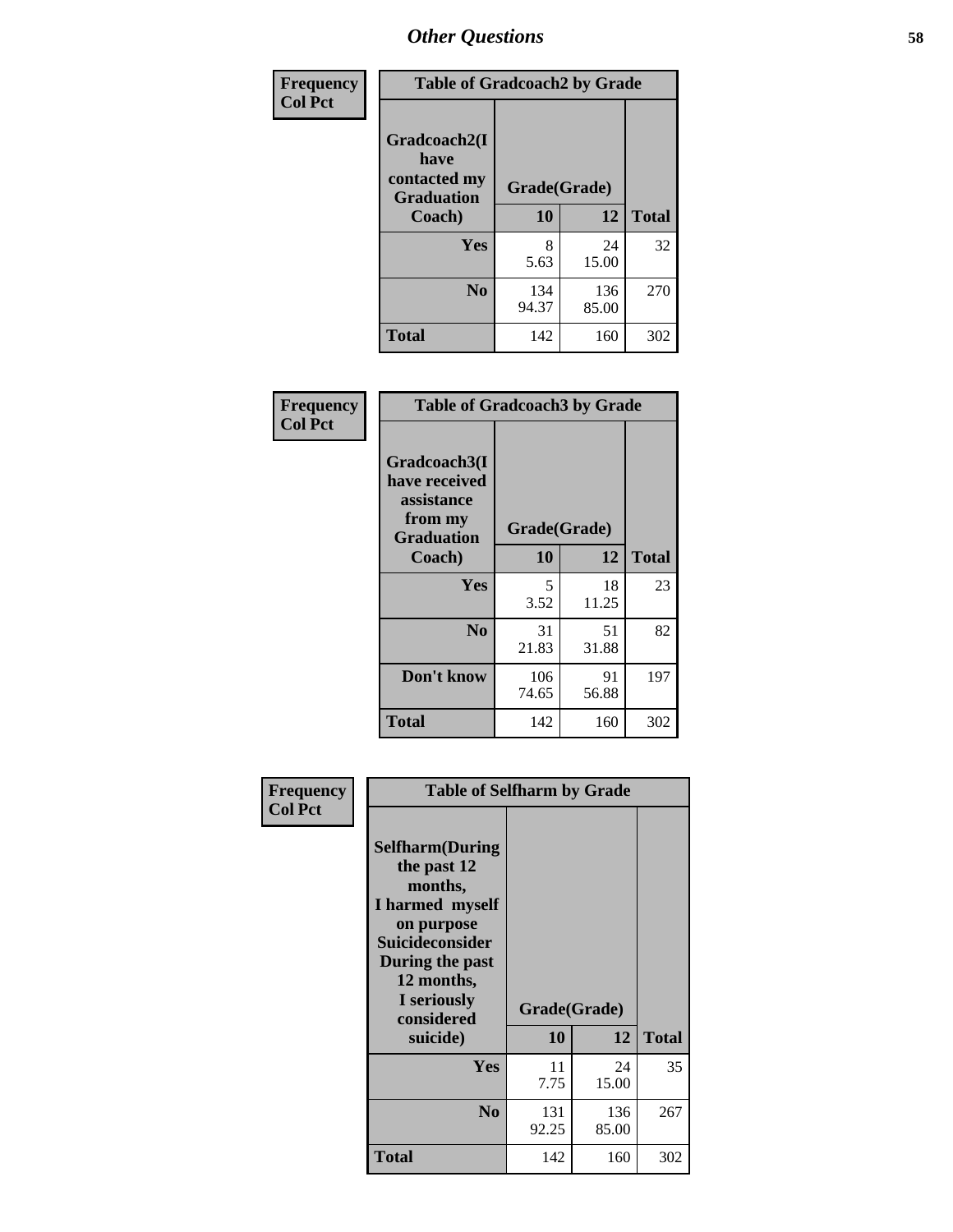| <b>Frequency</b> | <b>Table of Suicideconsider by Grade</b> |              |              |              |  |
|------------------|------------------------------------------|--------------|--------------|--------------|--|
| <b>Col Pct</b>   |                                          | Grade(Grade) |              |              |  |
|                  | Suicideconsider                          | <b>10</b>    | 12           | <b>Total</b> |  |
|                  | Yes                                      | 12<br>8.45   | 26<br>16.25  | 38           |  |
|                  | N <sub>0</sub>                           | 130<br>91.55 | 134<br>83.75 | 264          |  |
|                  | <b>Total</b>                             | 142          | 160          | 302          |  |

| Frequency      | <b>Table of Suicideattempt by Grade</b>              |              |              |              |
|----------------|------------------------------------------------------|--------------|--------------|--------------|
| <b>Col Pct</b> | Suicideattempt(I<br>have attempted<br>suicide in the | Grade(Grade) |              |              |
|                | last year)                                           | <b>10</b>    | 12           | <b>Total</b> |
|                | Yes                                                  | 4<br>2.82    | 13<br>8.13   | 17           |
|                | $\bf No$                                             | 138<br>97.18 | 147<br>91.88 | 285          |
|                | <b>Total</b>                                         | 142          | 160          | 302          |

| Frequency      | <b>Table of Instantmessaged by Grade</b>                       |              |       |              |
|----------------|----------------------------------------------------------------|--------------|-------|--------------|
| <b>Col Pct</b> | <b>Instantmessaged</b> (I<br>have instant<br>messaged people I | Grade(Grade) |       |              |
|                | do not even know)                                              | 10           | 12    | <b>Total</b> |
|                | Yes                                                            | 49           | 75    | 124          |
|                |                                                                | 34.51        | 46.88 |              |
|                | N <sub>0</sub>                                                 | 93           | 85    | 178          |
|                |                                                                | 65.49        | 53.13 |              |
|                | <b>Total</b>                                                   | 142          | 160   | 302          |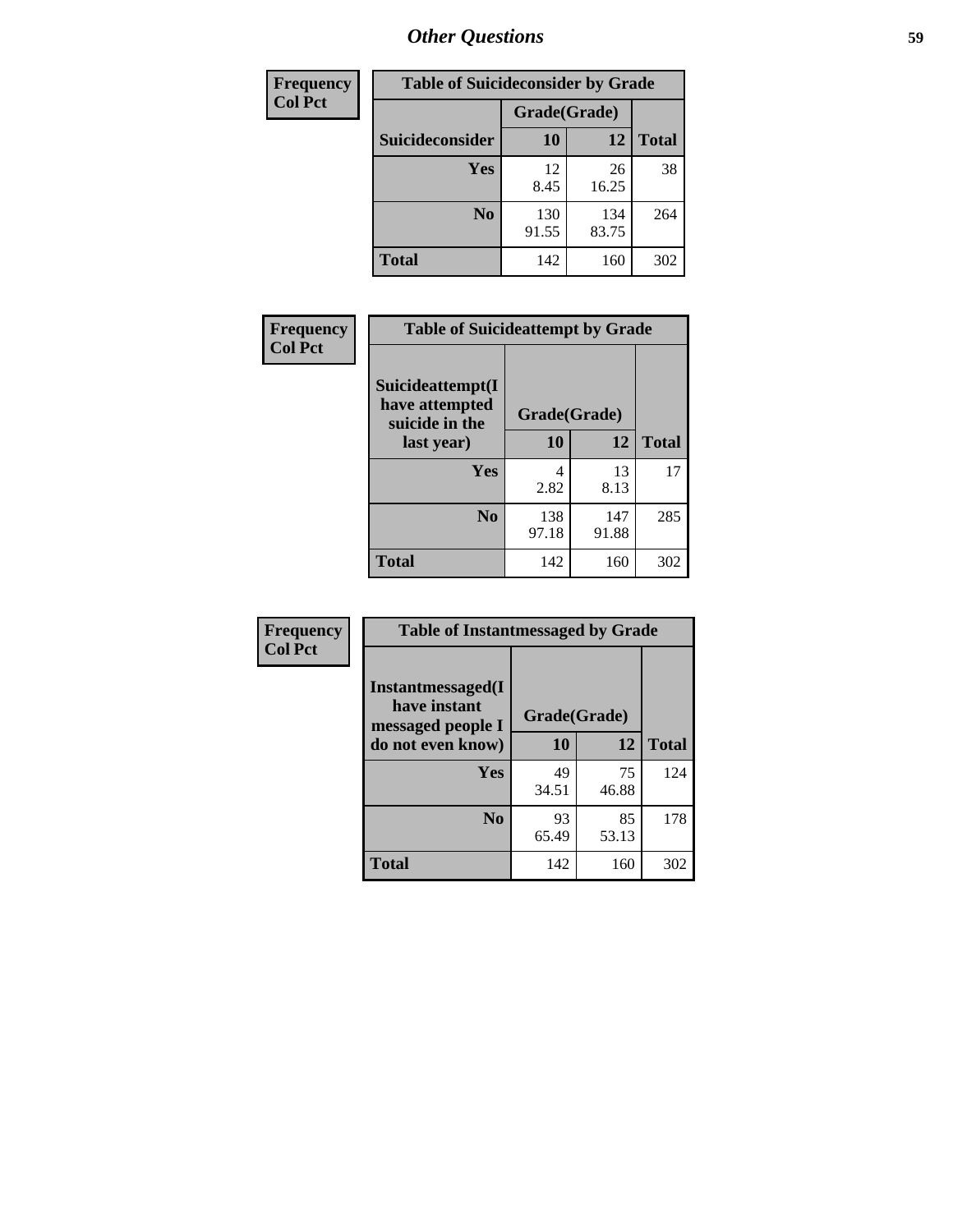| Frequency      | <b>Table of Getsalong by Grade</b>                          |              |             |                |  |  |  |
|----------------|-------------------------------------------------------------|--------------|-------------|----------------|--|--|--|
| <b>Col Pct</b> | <b>Getsalong</b> (I get<br>along with other<br>students and | Grade(Grade) |             |                |  |  |  |
|                | adults)                                                     | 10           | 12          | <b>Total</b>   |  |  |  |
|                | <b>Strongly Agree</b>                                       | 66<br>46.48  | 77<br>48.13 | 143            |  |  |  |
|                | <b>Somewhat Agree</b>                                       | 71<br>50.00  | 74<br>46.25 | 145            |  |  |  |
|                | <b>Somewhat Disagree</b>                                    | 4<br>2.82    | 8<br>5.00   | 12             |  |  |  |
|                | <b>Strongly Disagree</b>                                    | 0.70         | 0.63        | $\mathfrak{D}$ |  |  |  |
|                | <b>Total</b>                                                | 142          | 160         | 302            |  |  |  |

| Frequency      | <b>Table of Safehome by Grade</b> |                        |                                  |              |  |  |
|----------------|-----------------------------------|------------------------|----------------------------------|--------------|--|--|
| <b>Col Pct</b> | Safehome(I feel<br>safe at home)  | Grade(Grade)<br>10     | 12                               | <b>Total</b> |  |  |
|                | <b>Strongly Agree</b>             | 100<br>70.42           | 105<br>65.63                     | 205          |  |  |
|                | <b>Somewhat Agree</b>             | 29<br>20.42            | 46<br>28.75                      | 75           |  |  |
|                | <b>Somewhat Disagree</b>          | 11<br>7.75             | 4<br>2.50                        | 15           |  |  |
|                | <b>Strongly Disagree</b>          | $\mathfrak{D}$<br>1.41 | $\overline{\phantom{0}}$<br>3.13 | 7            |  |  |
|                | <b>Total</b>                      | 142                    | 160                              | 302          |  |  |

| Frequency      | <b>Table of Adulttalk by Grade</b>                                                   |                    |              |              |  |  |  |
|----------------|--------------------------------------------------------------------------------------|--------------------|--------------|--------------|--|--|--|
| <b>Col Pct</b> | <b>Adulttalk</b> (I<br>know an<br>adult at<br>school that<br>I can talk<br>with if I | Grade(Grade)<br>10 | 12           | <b>Total</b> |  |  |  |
|                | need help)                                                                           |                    |              |              |  |  |  |
|                | <b>Yes</b>                                                                           | 98<br>69.01        | 104<br>65.00 | 202          |  |  |  |
|                | N <sub>0</sub>                                                                       | 44<br>30.99        | 56<br>35.00  | 100          |  |  |  |
|                | <b>Total</b>                                                                         | 142                | 160          | 302          |  |  |  |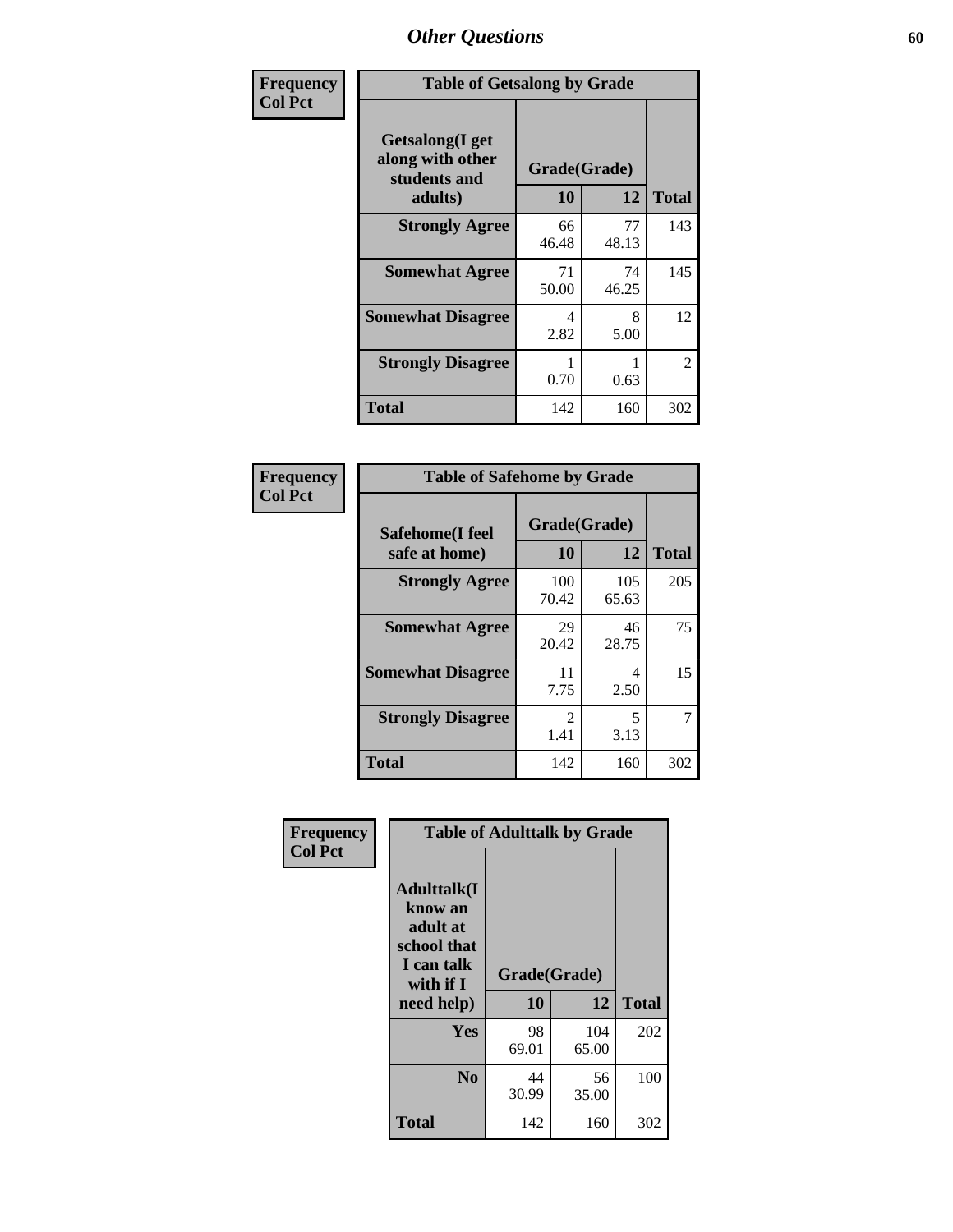**Frequency Row Pct**

| <b>Table of Grade by Tvtime</b> |             |                                                                                                        |             |             |             |             |     |  |  |  |  |
|---------------------------------|-------------|--------------------------------------------------------------------------------------------------------|-------------|-------------|-------------|-------------|-----|--|--|--|--|
|                                 |             | Tytime (On an average school day,<br>how much unsupervised time do I spend watching TV)                |             |             |             |             |     |  |  |  |  |
| Grade(Grade)   None             |             | Less that<br>$2 - 3$<br>$4 - 5$<br>$6+$<br>hour/day   hour/day<br>hours/day<br>  hours/day   hours/day |             |             |             |             |     |  |  |  |  |
| 10                              | 23<br>16.20 | 24<br>16.90                                                                                            | 20<br>14.08 | 37<br>26.06 | 22<br>15.49 | 16<br>11.27 | 142 |  |  |  |  |
| 12                              | 27<br>16.88 | 26<br>16.25                                                                                            | 19<br>11.88 | 51<br>31.88 | 25<br>15.63 | 12<br>7.50  | 160 |  |  |  |  |
| <b>Total</b>                    | 50          | 50                                                                                                     | 39          | 88          | 47          | 28          | 302 |  |  |  |  |

**Frequency Row Pct**

| <b>Table of Grade by Computertime</b> |             |                                                                                                                               |             |             |             |           |     |  |  |  |  |
|---------------------------------------|-------------|-------------------------------------------------------------------------------------------------------------------------------|-------------|-------------|-------------|-----------|-----|--|--|--|--|
|                                       |             | Computertime (On an average school day,<br>how much unsupervised time do I spend on the computer)                             |             |             |             |           |     |  |  |  |  |
| Grade(Grade)                          | None        | <b>Less that</b><br>$2 - 3$<br>$4 - 5$<br>$6+$<br>hours/day<br>hours/day<br>hour/day<br>hour/day<br>hours/day<br><b>Total</b> |             |             |             |           |     |  |  |  |  |
| 10                                    | 27<br>19.01 | 19<br>13.38                                                                                                                   | 31<br>21.83 | 40<br>28.17 | 16<br>11.27 | Q<br>6.34 | 142 |  |  |  |  |
| 12                                    | 24<br>15.00 | 29<br>36<br>13<br>17<br>41<br>18.13<br>8.13<br>25.63<br>22.50<br>10.63                                                        |             |             |             |           |     |  |  |  |  |
| <b>Total</b>                          | 51          | 60                                                                                                                            | 60          | 76          | 29          | 26        | 302 |  |  |  |  |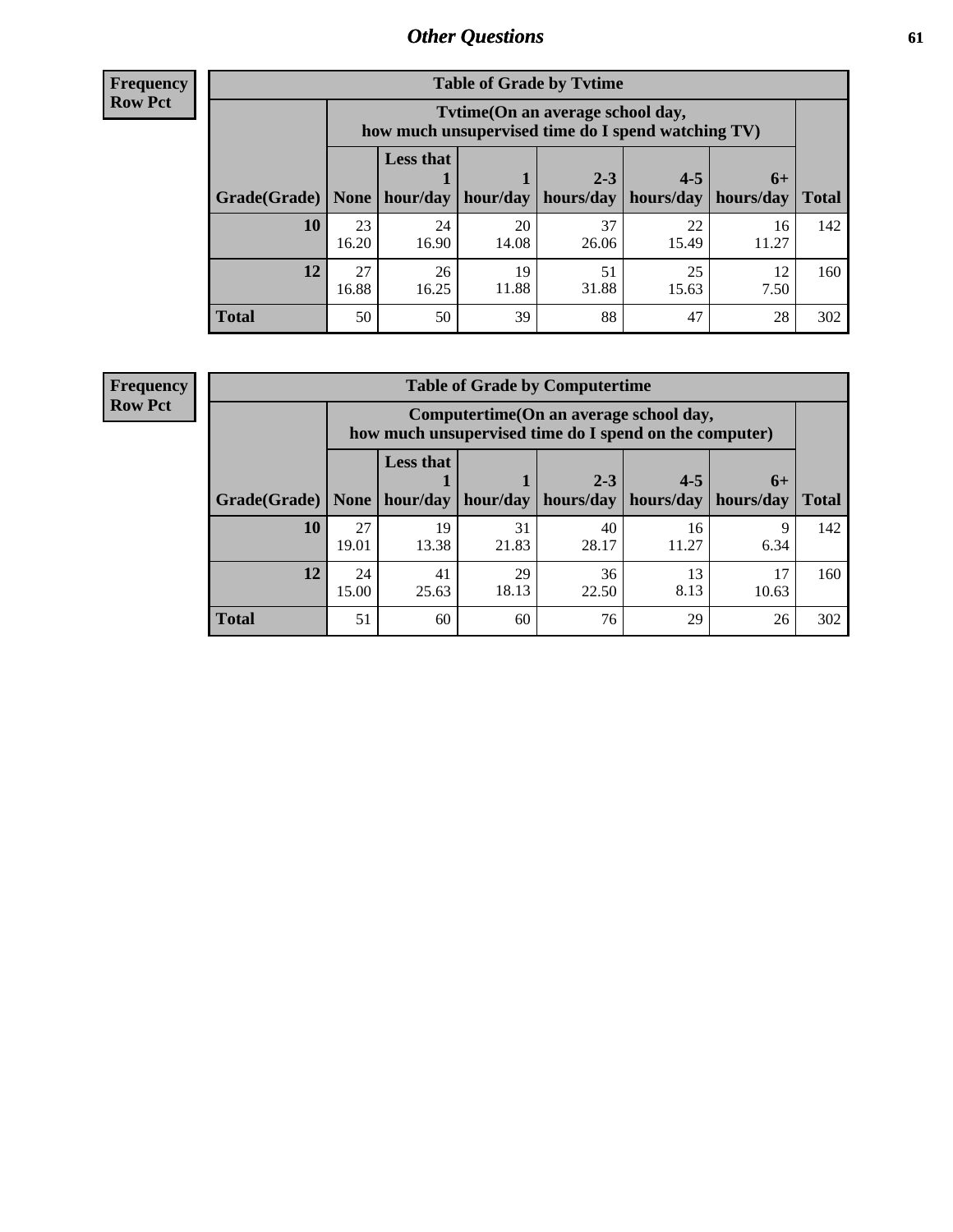#### *Questions about Driving Laws* **62** *Driving Questions were asked only of high school students.*

| <b>Frequency</b> |
|------------------|
| <b>Row Pct</b>   |

| <b>Table of Grade by License1</b> |                                                                                 |                                                                                                                                           |                |           |               |              |  |  |  |
|-----------------------------------|---------------------------------------------------------------------------------|-------------------------------------------------------------------------------------------------------------------------------------------|----------------|-----------|---------------|--------------|--|--|--|
|                                   |                                                                                 | License1(During the first 6 months of driving<br>with a provisional license,<br>the only passengers who can ride with the<br>driver are:) |                |           |               |              |  |  |  |
| Grade(Grade)                      | <b>Parent or</b><br>Guardian                                                    | Family<br><b>Members</b>                                                                                                                  | <b>Friends</b> | Anyone    | Don't<br>Know | <b>Total</b> |  |  |  |
| 10                                | 50<br>35.21                                                                     | 76<br>53.52                                                                                                                               | 0.70           | 5<br>3.52 | 10<br>7.04    | 142          |  |  |  |
| 12                                | 39<br>7<br>106<br>$\mathfrak{D}$<br>6<br>24.38<br>4.38<br>66.25<br>1.25<br>3.75 |                                                                                                                                           |                |           |               |              |  |  |  |
| Total                             | 89                                                                              | 182                                                                                                                                       | 3              | 12        | 16            | 302          |  |  |  |

| <b>Frequency</b> |                     | <b>Table of Grade by License2</b> |                                                                                                          |                              |                                                      |                      |              |  |  |
|------------------|---------------------|-----------------------------------|----------------------------------------------------------------------------------------------------------|------------------------------|------------------------------------------------------|----------------------|--------------|--|--|
| <b>Row Pct</b>   |                     |                                   | License2(17 yr old drivers with a<br>provisional driver's license cannot<br>drive between the hours of:) |                              |                                                      |                      |              |  |  |
|                  | <b>Grade(Grade)</b> | <b>Midnight</b><br>to 6am         | 1am<br>t <sub>0</sub><br>5am                                                                             | 1am<br>t <sub>0</sub><br>6am | N <sub>0</sub><br>curfew<br>for $17$<br>year<br>olds | Don't<br><b>Know</b> | <b>Total</b> |  |  |
|                  | 10                  | 87<br>61.27                       | 12<br>8.45                                                                                               | 5<br>3.52                    | 6<br>4.23                                            | 32<br>22.54          | 142          |  |  |
|                  | 12                  | 125<br>78.13                      | 14<br>8.75                                                                                               | 10<br>6.25                   | 0.63                                                 | 10<br>6.25           | 160          |  |  |
|                  | <b>Total</b>        | 212                               | 26                                                                                                       | 15                           | 7                                                    | 42                   | 302          |  |  |

| Frequency      |              | <b>Table of Grade by License3</b>                                                               |             |            |           |            |               |              |  |  |
|----------------|--------------|-------------------------------------------------------------------------------------------------|-------------|------------|-----------|------------|---------------|--------------|--|--|
| <b>Row Pct</b> |              | License3(For drivers under the age of<br>21,<br>what level of alcohol is considered<br>$DUI$ ?) |             |            |           |            |               |              |  |  |
|                | Grade(Grade) | Any<br><b>Amount</b>                                                                            | 0.02        | 0.04       | 0.06      | 0.08       | Don't<br>know | <b>Total</b> |  |  |
|                | 10           | 35<br>24.65                                                                                     | 44<br>30.99 | 11<br>7.75 | 9<br>6.34 | 12<br>8.45 | 31<br>21.83   | 142          |  |  |
|                | 12           | 71<br>44.38                                                                                     | 53<br>33.13 | 12<br>7.50 | 2<br>1.25 | 6<br>3.75  | 16<br>10.00   | 160          |  |  |
|                | <b>Total</b> | 106                                                                                             | 97          | 23         | 11        | 18         | 47            | 302          |  |  |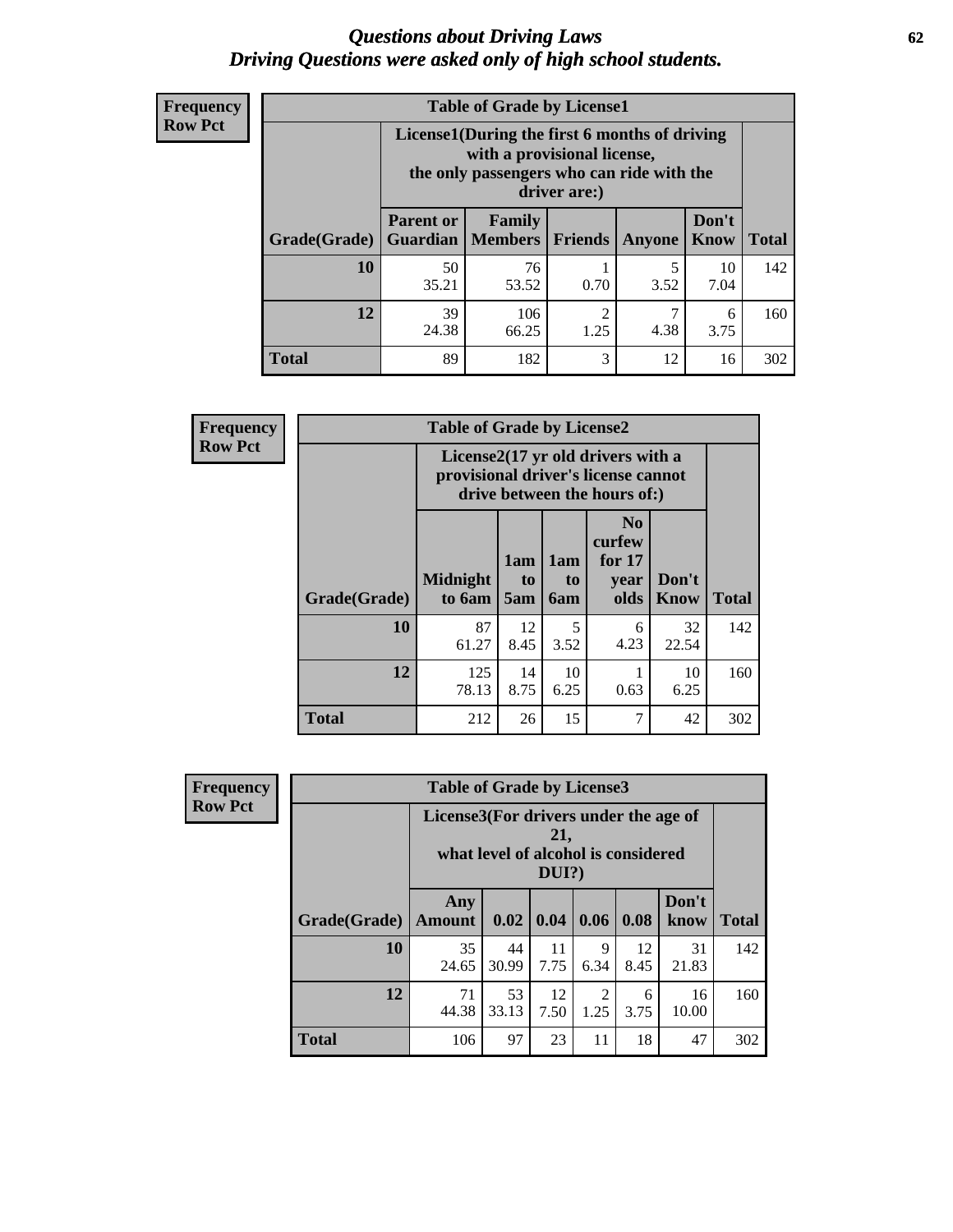#### *Questions about Driving Laws* **63** *Driving Questions were asked only of high school students.*

**Frequency Row Pct**

| <b>Table of Grade by License4</b> |             |                                                                                                                                                                                                                                                                                       |             |            |           |             |     |  |  |  |
|-----------------------------------|-------------|---------------------------------------------------------------------------------------------------------------------------------------------------------------------------------------------------------------------------------------------------------------------------------------|-------------|------------|-----------|-------------|-----|--|--|--|
|                                   |             | License4(A driver under 21 automatically<br>loses his/her license if caught exceeding the<br>posted speet limit by:)<br>Can't<br>lose<br>license<br><b>Depends</b><br>$15+$<br>$35+$<br>$25+$<br>Don't<br>for<br><b>on</b><br><b>Total</b><br>speeding<br>mph<br>know<br>mph<br>judge |             |            |           |             |     |  |  |  |
| Grade(Grade)                      | mph         |                                                                                                                                                                                                                                                                                       |             |            |           |             |     |  |  |  |
| 10                                | 37<br>26.06 | 25<br>17.61                                                                                                                                                                                                                                                                           | 18<br>12.68 | 11<br>7.75 | 6<br>4.23 | 45<br>31.69 | 142 |  |  |  |
| 12                                | 26<br>16.25 | 35<br>50<br>15<br>$\mathfrak{D}$<br>32<br>31.25<br>21.88<br>9.38<br>1.25<br>20.00                                                                                                                                                                                                     |             |            |           |             |     |  |  |  |
| <b>Total</b>                      | 63          | 75                                                                                                                                                                                                                                                                                    | 53          | 26         | 8         | 77          | 302 |  |  |  |

| Frequency      | <b>Table of Grade by License5</b> |             |                                                                                                                                      |                     |              |
|----------------|-----------------------------------|-------------|--------------------------------------------------------------------------------------------------------------------------------------|---------------------|--------------|
| <b>Row Pct</b> |                                   |             | License5(A)<br>Georgia teenager<br>with family<br>connections or a<br>good lawyer can<br>break a teen<br>driving law and<br>license) | keep their driver's |              |
|                | Grade(Grade)                      | Yes         | N <sub>0</sub>                                                                                                                       | Don't<br>know       | <b>Total</b> |
|                | 10                                | 21<br>14.79 | 84<br>59.15                                                                                                                          | 37<br>26.06         | 142          |
|                | 12                                | 35<br>21.88 | 85<br>53.13                                                                                                                          | 40<br>25.00         | 160          |
|                | <b>Total</b>                      | 56          | 169                                                                                                                                  | 77                  | 302          |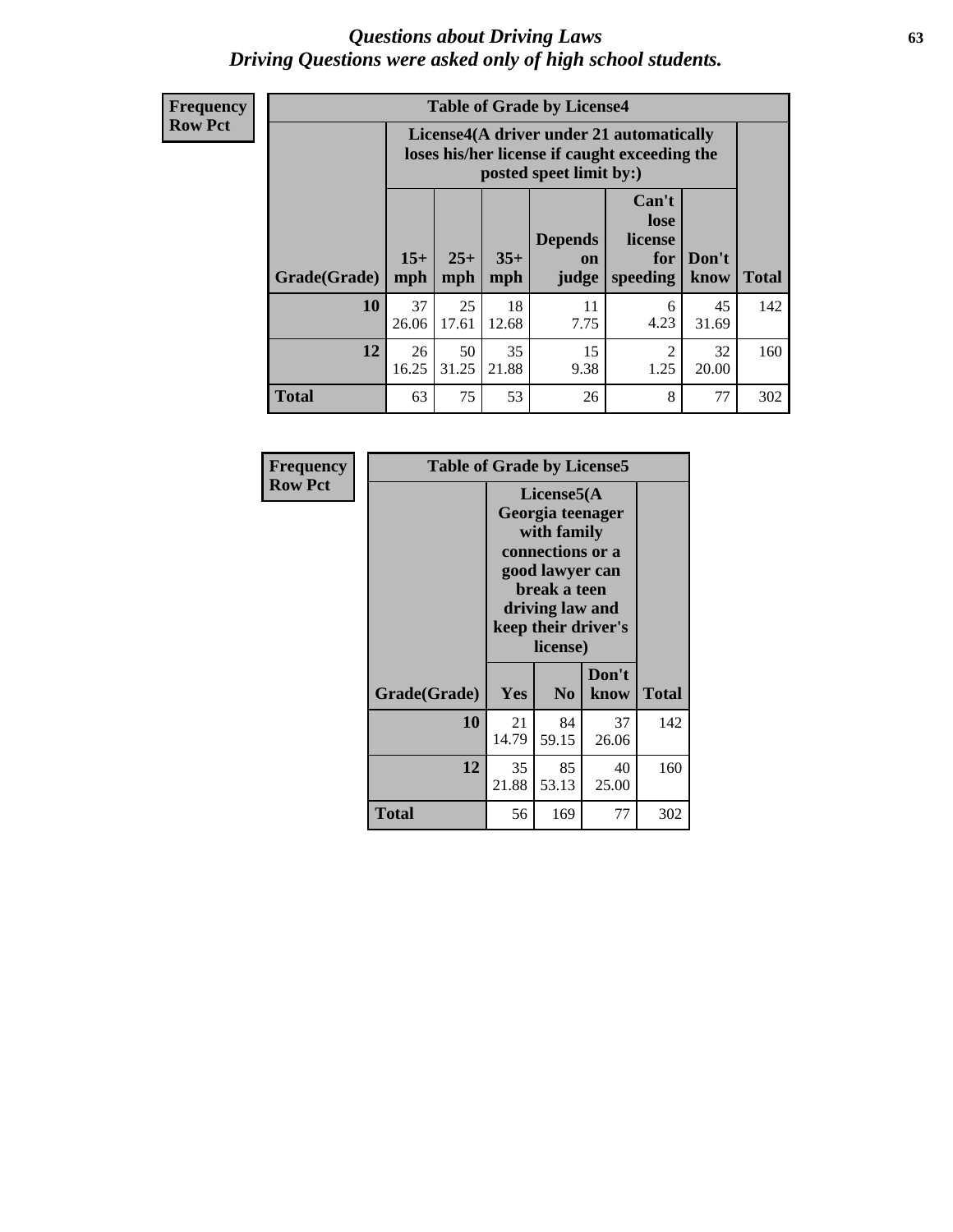#### *Questions about Driving Laws* **64** *Driving Questions were asked only of high school students.*

| <b>Frequency</b> | <b>Table of Grade by License6</b> |                                                                                                                                                 |                |               |              |
|------------------|-----------------------------------|-------------------------------------------------------------------------------------------------------------------------------------------------|----------------|---------------|--------------|
| <b>Row Pct</b>   |                                   | License <sub>6</sub> (I know a<br>friend or<br>classmate that<br>broke a teen<br>driving law,<br>but was allowed to<br>keep his/her<br>license) |                |               |              |
|                  | Grade(Grade)                      | <b>Yes</b>                                                                                                                                      | N <sub>0</sub> | Don't<br>know | <b>Total</b> |
|                  | 10                                | 38<br>26.76                                                                                                                                     | 78<br>54.93    | 26<br>18.31   | 142          |
|                  | 12                                | 62<br>38.75                                                                                                                                     | 160            |               |              |
|                  | Total                             | 100                                                                                                                                             | 147            | 55            | 302          |

| <b>Frequency</b> |              |                                                                             | <b>Table of Grade by License7</b>                                                             |                                                   |                        |              |  |
|------------------|--------------|-----------------------------------------------------------------------------|-----------------------------------------------------------------------------------------------|---------------------------------------------------|------------------------|--------------|--|
| <b>Row Pct</b>   |              |                                                                             | License7(A student under the age of 18 cam loser<br>his/her driving privileges if he or she:) |                                                   |                        |              |  |
|                  | Grade(Grade) | <b>Have</b><br>more than<br>10<br>unexcused<br>absences<br>per school<br>yr | Drop out<br>without  <br>graduating                                                           | <b>Bring</b><br>alcohol/drugs/weapon<br>to school | All of<br>the<br>above | <b>Total</b> |  |
|                  | 10           | 14<br>9.86                                                                  | 7<br>4.93                                                                                     | 3.52                                              | 116<br>81.69           | 142          |  |
|                  | 12           | 10<br>6.25                                                                  | 14<br>8.75                                                                                    | 16<br>10.00                                       | 120<br>75.00           | 160          |  |
|                  | <b>Total</b> | 24                                                                          | 21                                                                                            | 21                                                | 236                    | 302          |  |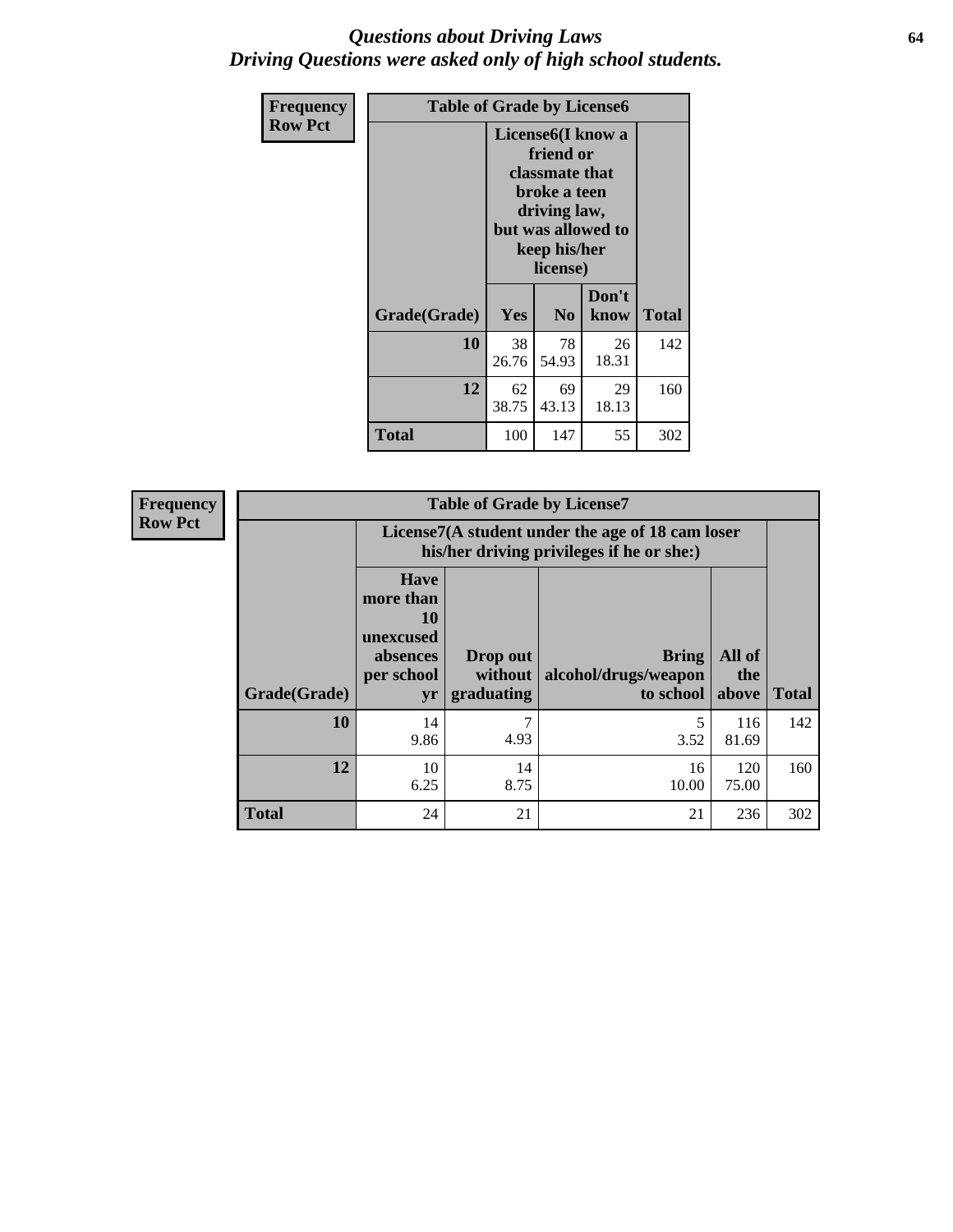# *Select Results by Gender* **65**

| Frequency      | <b>Table of SchoolClimate2 by Gender</b>          |                                 |             |              |
|----------------|---------------------------------------------------|---------------------------------|-------------|--------------|
| <b>Col Pct</b> | SchoolClimate2(I<br>feel successful at<br>school) | Gender(Gender)<br><b>Female</b> | <b>Male</b> | <b>Total</b> |
|                | <b>Strongly Agree</b>                             | 50<br>30.67                     | 33<br>23.74 | 83           |
|                | <b>Somewhat Agree</b>                             | 97<br>59.51                     | 92<br>66.19 | 189          |
|                | <b>Somewhat Disagree</b>                          | 12<br>7.36                      | 13<br>9.35  | 25           |
|                | <b>Strongly Disagree</b>                          | 4<br>2.45                       | 0.72        | 5            |
|                | <b>Total</b>                                      | 163                             | 139         | 302          |

| Frequency      | <b>Table of SchoolClimate6 by Gender</b>                 |                                 |             |              |  |
|----------------|----------------------------------------------------------|---------------------------------|-------------|--------------|--|
| <b>Col Pct</b> | <b>SchoolClimate6(Teachers</b><br>treat me with respect) | Gender(Gender)<br><b>Female</b> | <b>Male</b> | <b>Total</b> |  |
|                | <b>Strongly Agree</b>                                    | 64<br>39.26                     | 65<br>46.76 | 129          |  |
|                | <b>Somewhat Agree</b>                                    | 70<br>42.94                     | 50<br>35.97 | 120          |  |
|                | <b>Somewhat Disagree</b>                                 | 22<br>13.50                     | 16<br>11.51 | 38           |  |
|                | <b>Strongly Disagree</b>                                 | 7<br>4.29                       | 8<br>5.76   | 15           |  |
|                | <b>Total</b>                                             | 163                             | 139         | 302          |  |

| Frequency      | <b>Table of SchoolClimate8 by Gender</b>                                             |                                 |             |              |
|----------------|--------------------------------------------------------------------------------------|---------------------------------|-------------|--------------|
| <b>Col Pct</b> | <b>SchoolClimate8(Students</b><br>are frequently<br>recognized for good<br>behavior) | Gender(Gender)<br><b>Female</b> | <b>Male</b> | <b>Total</b> |
|                |                                                                                      |                                 |             |              |
|                | <b>Strongly Agree</b>                                                                | 26<br>15.95                     | 24<br>17.27 | 50           |
|                | <b>Somewhat Agree</b>                                                                | 72<br>44.17                     | 68<br>48.92 | 140          |
|                | <b>Somewhat Disagree</b>                                                             | 45<br>27.61                     | 33<br>23.74 | 78           |
|                | <b>Strongly Disagree</b>                                                             | 20<br>12.27                     | 14<br>10.07 | 34           |
|                | Total                                                                                | 163                             | 139         | 302          |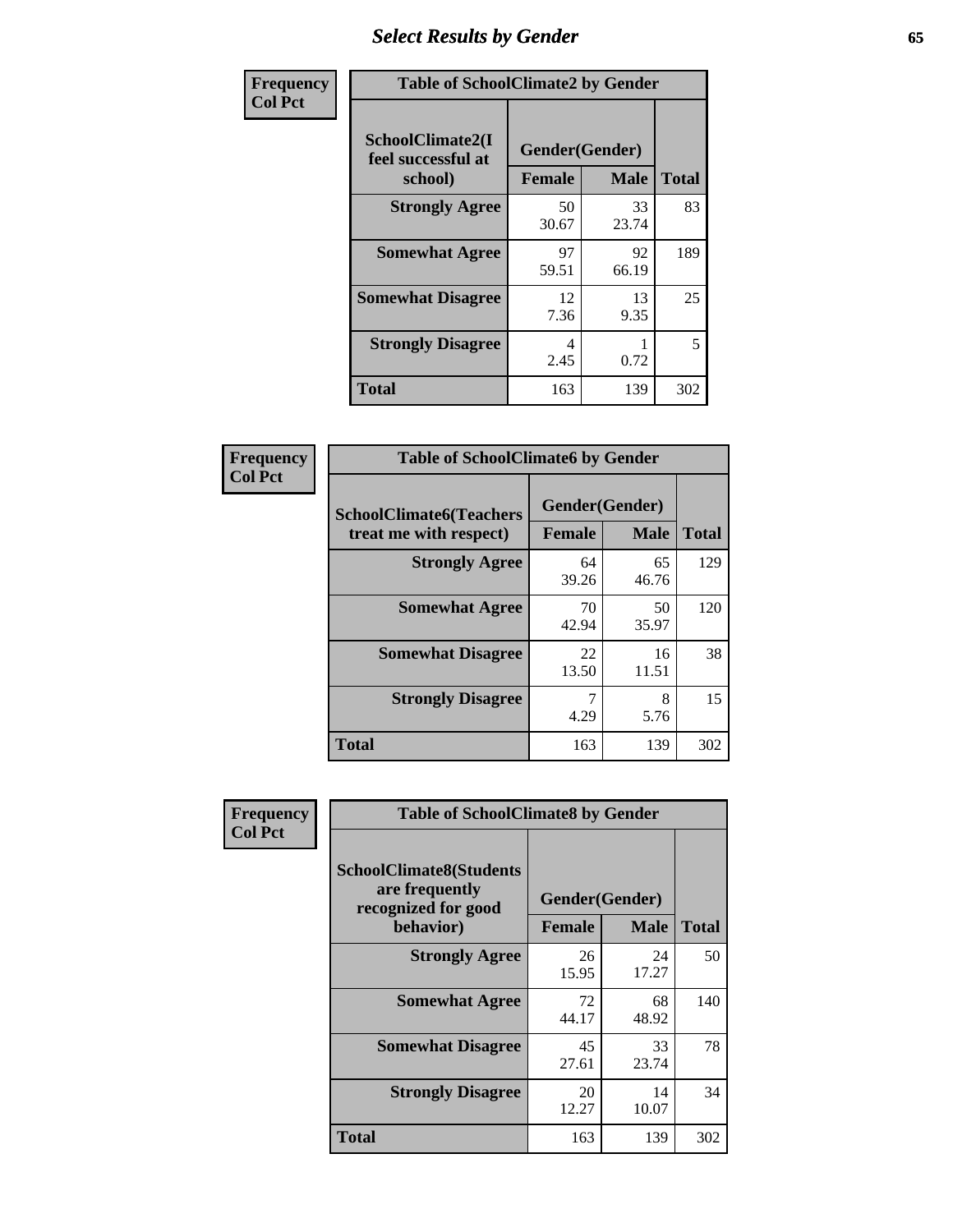# *Select Results by Gender* **66**

| Frequency      | <b>Table of Gender by Dropout</b> |                                                                        |                |              |
|----------------|-----------------------------------|------------------------------------------------------------------------|----------------|--------------|
| <b>Row Pct</b> |                                   | Dropout(I<br>have<br>thought<br>about<br>dropping<br>out of<br>school) |                |              |
|                | Gender(Gender)                    | Yes                                                                    | N <sub>0</sub> | <b>Total</b> |
|                | <b>Female</b>                     | 46<br>28.22                                                            | 117<br>71.78   | 163          |
|                | <b>Male</b>                       | 49<br>35.25                                                            | 90<br>64.75    | 139          |
|                | <b>Total</b>                      | 95                                                                     | 207            | 302          |

| <b>Frequency</b> | <b>Table of Gender by Dropoutreason</b> |                                                                    |              |                          |                                |              |              |
|------------------|-----------------------------------------|--------------------------------------------------------------------|--------------|--------------------------|--------------------------------|--------------|--------------|
| <b>Row Pct</b>   |                                         | Dropoutreason(If I dropped out the<br>reason would most likely be) |              |                          |                                |              |              |
|                  | Gender(Gender)                          | Won't<br><b>Drop</b><br>out                                        | <b>Bored</b> | Family<br><b>Reasons</b> | <b>Being</b><br><b>Bullied</b> | <b>Other</b> | <b>Total</b> |
|                  | Female                                  | 103<br>63.19                                                       | 22<br>13.50  | 8<br>4.91                | 0.61                           | 29<br>17.79  | 163          |
|                  | <b>Male</b>                             | 77<br>55.40                                                        | 27<br>19.42  | 5.04                     | 0.00                           | 28<br>20.14  | 139          |
|                  | <b>Total</b>                            | 180                                                                | 49           | 15                       |                                | 57           | 302          |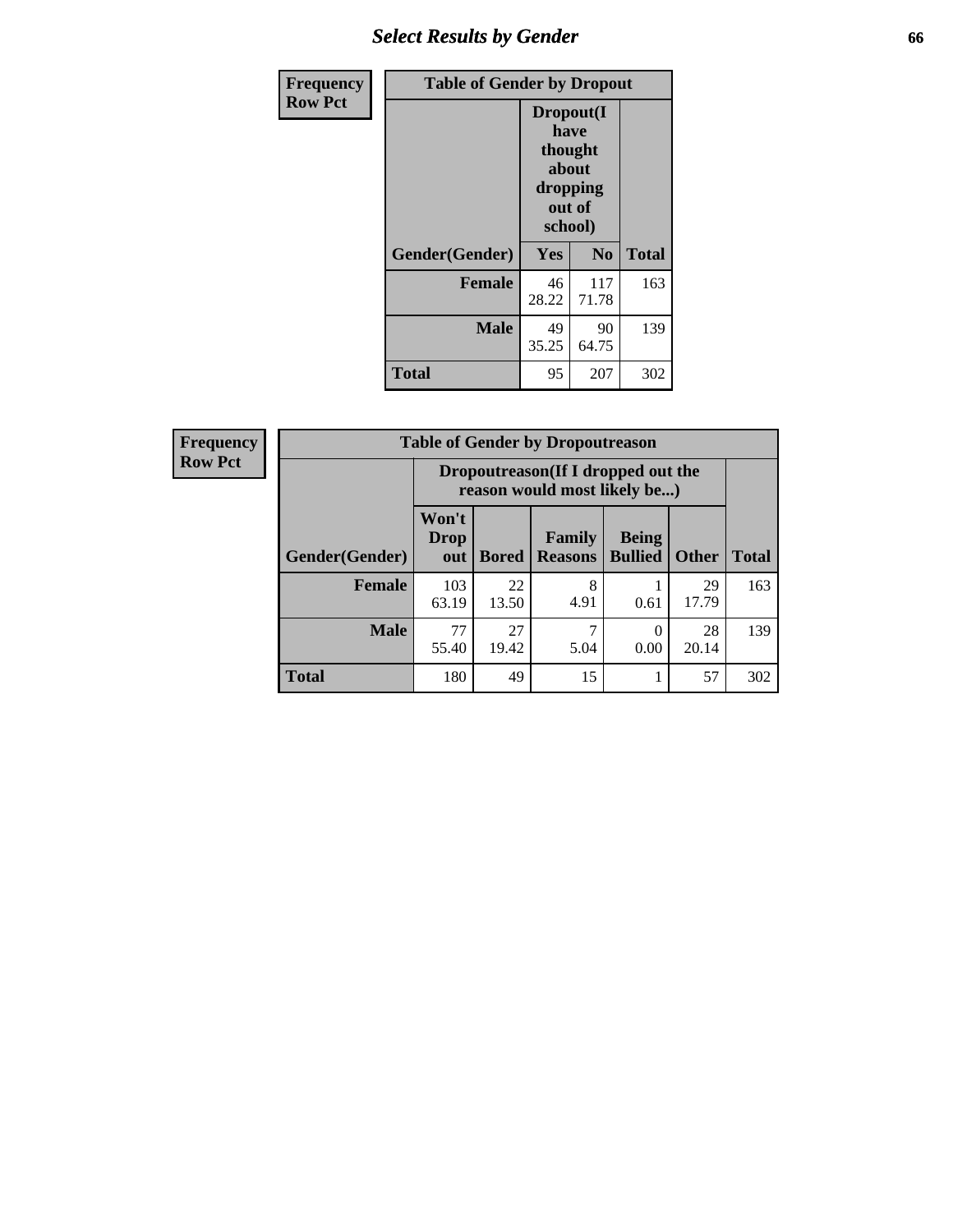*School Safety* **67**

| Frequency      | <b>Table of Gender by Bullied2</b> |                 |                |              |
|----------------|------------------------------------|-----------------|----------------|--------------|
| <b>Row Pct</b> |                                    | <b>Bullied2</b> |                |              |
|                | Gender(Gender)                     | Yes             | N <sub>0</sub> | <b>Total</b> |
|                | <b>Female</b>                      | 16<br>9.82      | 147<br>90.18   | 163          |
|                | <b>Male</b>                        | 14<br>10.07     | 125<br>89.93   | 139          |
|                | <b>Total</b>                       | 30              | 272            | 302          |

| Frequency      | <b>Table of Gender by Bulliedothers2</b> |                       |                |              |
|----------------|------------------------------------------|-----------------------|----------------|--------------|
| <b>Row Pct</b> |                                          | <b>Bulliedothers2</b> |                |              |
|                | Gender(Gender)                           | <b>Yes</b>            | N <sub>0</sub> | <b>Total</b> |
|                | <b>Female</b>                            | 15<br>9.20            | 148<br>90.80   | 163          |
|                | <b>Male</b>                              | 18<br>12.95           | 121<br>87.05   | 139          |
|                | <b>Total</b>                             | 33                    | 269            | 302          |

| Frequency      | <b>Table of Gender by Weaponschool2</b> |                      |                |              |
|----------------|-----------------------------------------|----------------------|----------------|--------------|
| <b>Row Pct</b> |                                         | <b>Weaponschool2</b> |                |              |
|                | Gender(Gender)                          | <b>Yes</b>           | N <sub>0</sub> | <b>Total</b> |
|                | <b>Female</b>                           | 0.61                 | 162<br>99.39   | 163          |
|                | <b>Male</b>                             | 3<br>2.16            | 136<br>97.84   | 139          |
|                | <b>Total</b>                            | 4                    | 298            | 302          |

| Frequency      | <b>Table of Gender by Absentunsafe2</b> |               |                |              |
|----------------|-----------------------------------------|---------------|----------------|--------------|
| <b>Row Pct</b> |                                         | Absentunsafe2 |                |              |
|                | Gender(Gender)                          | Yes           | N <sub>0</sub> | <b>Total</b> |
|                | <b>Female</b>                           | 1.84          | 160<br>98.16   | 163          |
|                | <b>Male</b>                             | 1.44          | 137<br>98.56   | 139          |
|                | <b>Total</b>                            | 5             | 297            | 302          |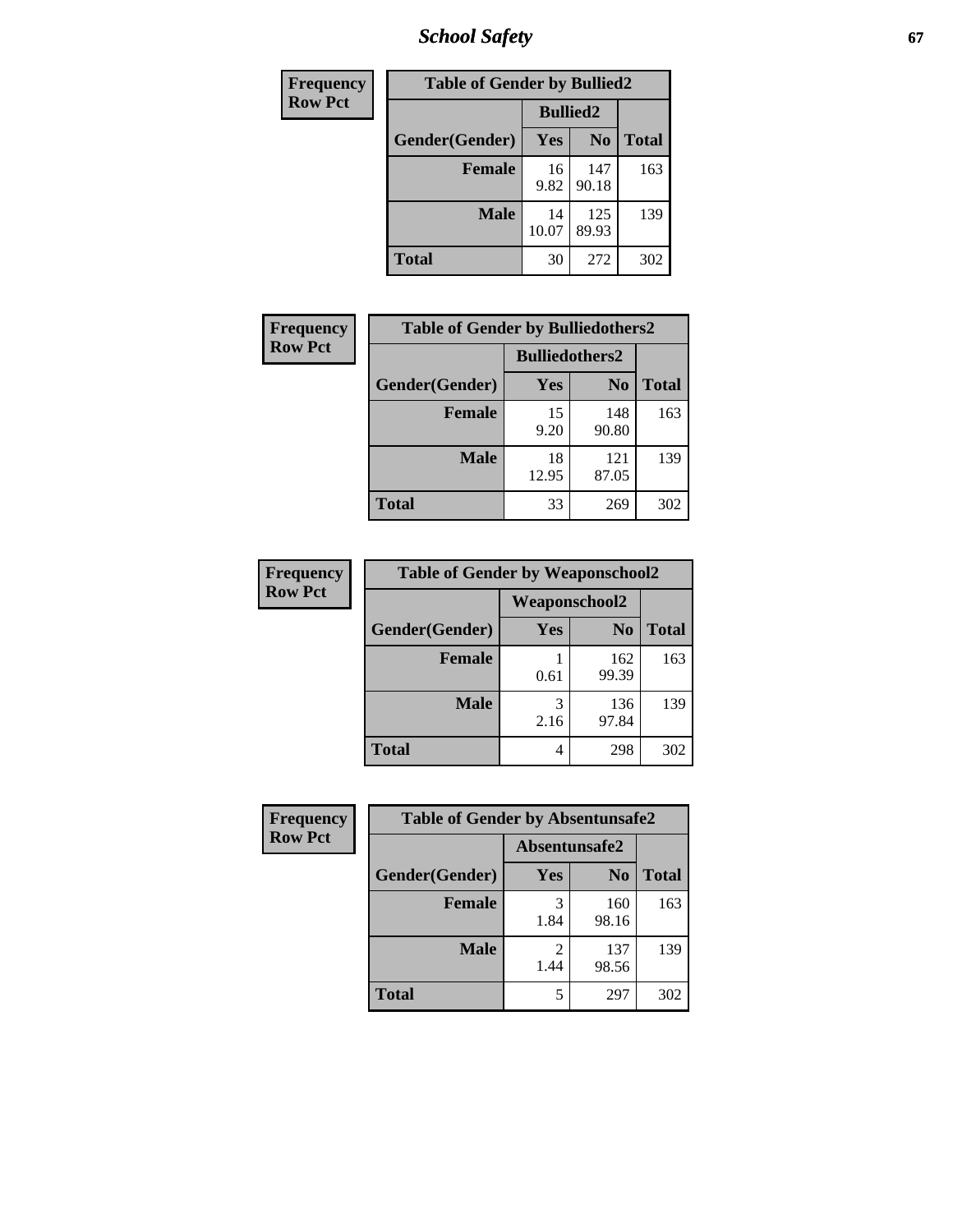*School Safety* **68**

| Frequency      | <b>Table of Gender by Gangself</b> |                                                                                                |                |              |
|----------------|------------------------------------|------------------------------------------------------------------------------------------------|----------------|--------------|
| <b>Row Pct</b> |                                    | Gangself(I<br>have<br>participated<br>in illegal gang<br>activities in<br>the past 30<br>days) |                |              |
|                | Gender(Gender)                     | Yes                                                                                            | N <sub>0</sub> | <b>Total</b> |
|                | <b>Female</b>                      | 3<br>1.84                                                                                      | 160<br>98.16   | 163          |
|                | <b>Male</b>                        | 14<br>10.07                                                                                    | 125<br>89.93   | 139          |
|                | <b>Total</b>                       | 17                                                                                             | 285            | 302          |

| Frequency      | <b>Table of Gender by Gangpeers</b> |                                                                                                                             |                |              |
|----------------|-------------------------------------|-----------------------------------------------------------------------------------------------------------------------------|----------------|--------------|
| <b>Row Pct</b> |                                     | <b>Gangpeers</b> (I<br>have friends<br>who have<br>participated<br>in illegal gang<br>activities in<br>the past 30<br>days) |                |              |
|                | Gender(Gender)                      | Yes                                                                                                                         | N <sub>0</sub> | <b>Total</b> |
|                | <b>Female</b>                       | 30<br>18.40                                                                                                                 | 133<br>81.60   | 163          |
|                | <b>Male</b>                         | 45<br>32.37                                                                                                                 | 94<br>67.63    | 139          |
|                | <b>Total</b>                        | 75                                                                                                                          | 227            | 302          |

| Frequency      | <b>Table of Gender by Pickedon2</b> |             |                |              |
|----------------|-------------------------------------|-------------|----------------|--------------|
| <b>Row Pct</b> |                                     | Pickedon2   |                |              |
|                | Gender(Gender)                      | Yes         | N <sub>0</sub> | <b>Total</b> |
|                | <b>Female</b>                       | 47<br>28.83 | 116<br>71.17   | 163          |
|                | <b>Male</b>                         | 28<br>20.14 | 111<br>79.86   | 139          |
|                | <b>Total</b>                        | 75          | 227            | 302          |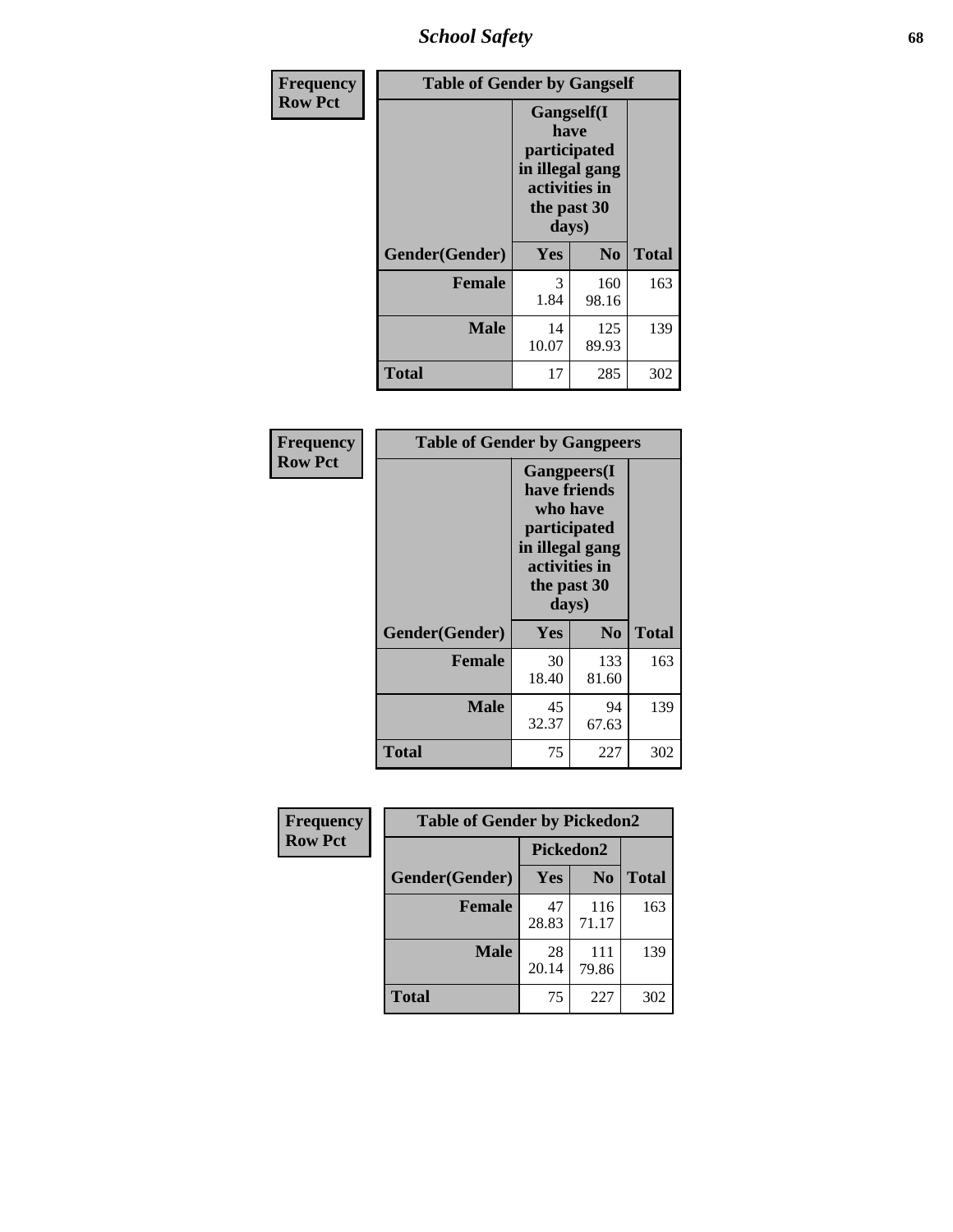*School Safety* **69**

| Frequency      | <b>Table of Gender by Safeschool2</b> |              |                |              |
|----------------|---------------------------------------|--------------|----------------|--------------|
| <b>Row Pct</b> |                                       | Safeschool2  |                |              |
|                | Gender(Gender)                        | <b>Yes</b>   | N <sub>0</sub> | <b>Total</b> |
|                | <b>Female</b>                         | 128<br>78.53 | 35<br>21.47    | 163          |
|                | <b>Male</b>                           | 102<br>73.38 | 37<br>26.62    | 139          |
|                | <b>Total</b>                          | 230          | 72             | 302          |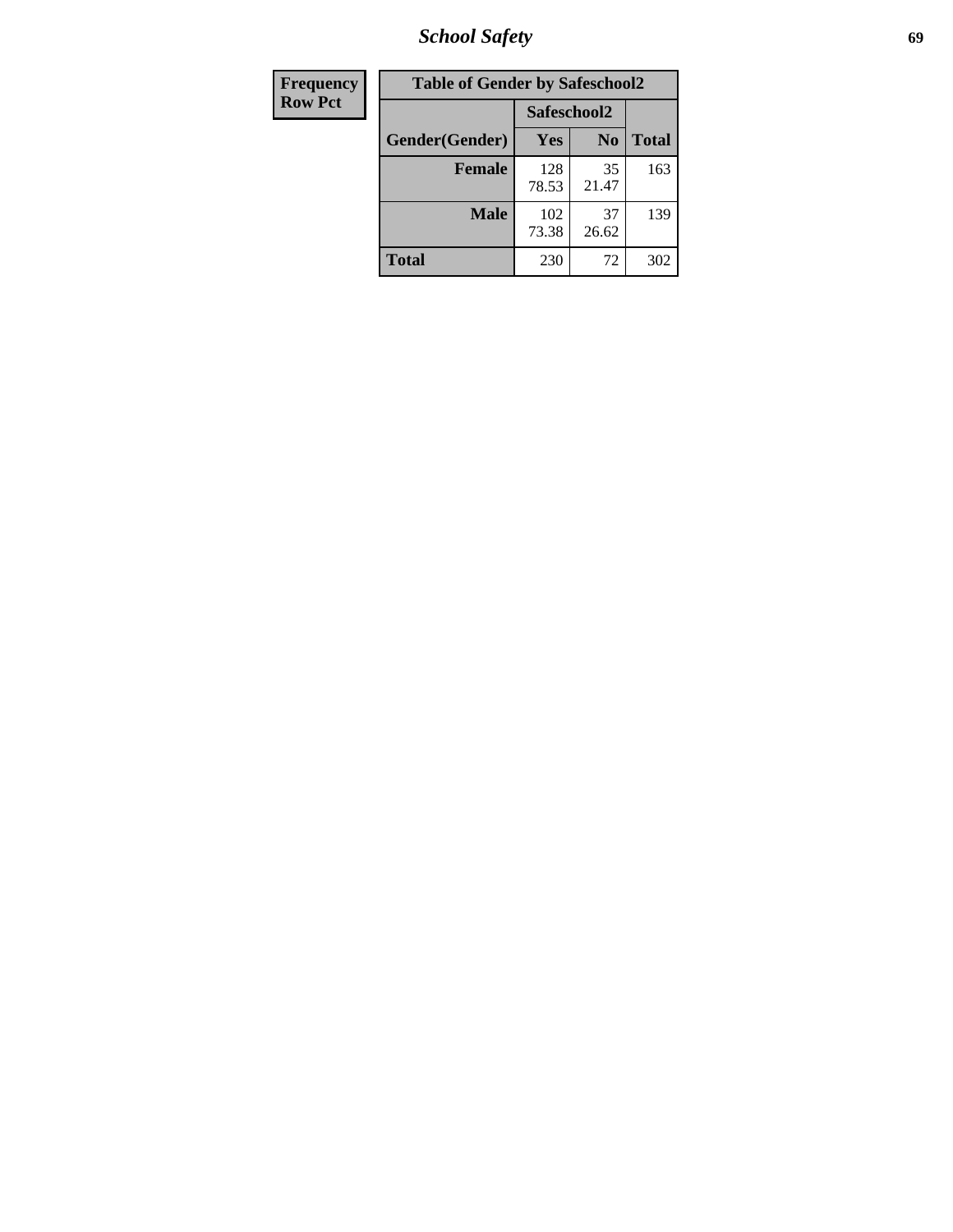# *Incidence of Drug Use* **70**

| <b>Frequency</b> |                | <b>Table of Gender by AlcoholAlt</b>     |                |              |
|------------------|----------------|------------------------------------------|----------------|--------------|
| <b>Row Pct</b>   |                | AlcoholAlt(Alcohol<br>use, past 30 days) |                |              |
|                  | Gender(Gender) | Yes                                      | N <sub>0</sub> | <b>Total</b> |
|                  | <b>Female</b>  | 33<br>20.25                              | 130<br>79.75   | 163          |
|                  | <b>Male</b>    | 44<br>31.65                              | 95<br>68.35    | 139          |
|                  | <b>Total</b>   | 77                                       | 225            | 302          |

| <b>Frequency</b> | <b>Table of Gender by TobaccoAny</b> |                                          |                |              |
|------------------|--------------------------------------|------------------------------------------|----------------|--------------|
| <b>Row Pct</b>   |                                      | TobaccoAny(Tobacco<br>use, past 30 days) |                |              |
|                  | Gender(Gender)                       | Yes                                      | N <sub>0</sub> | <b>Total</b> |
|                  | <b>Female</b>                        | 27<br>16.56                              | 136<br>83.44   | 163          |
|                  | <b>Male</b>                          | 45<br>32.37                              | 94<br>67.63    | 139          |
|                  | <b>Total</b>                         | 72                                       | 230            | 302          |

| <b>Frequency</b> | <b>Table of Gender by MarijuanaAlt</b> |                                              |                |              |
|------------------|----------------------------------------|----------------------------------------------|----------------|--------------|
| <b>Row Pct</b>   |                                        | MarijuanaAlt(Marijuana<br>use, past 30 days) |                |              |
|                  | Gender(Gender)                         | <b>Yes</b>                                   | N <sub>0</sub> | <b>Total</b> |
|                  | <b>Female</b>                          | 13<br>7.98                                   | 150<br>92.02   | 163          |
|                  | <b>Male</b>                            | 27<br>19.42                                  | 112<br>80.58   | 139          |
|                  | <b>Total</b>                           | 40                                           | 262            | 302          |

| <b>Frequency</b> | <b>Table of Gender by OtherDrugAny</b> |                                                      |                |              |
|------------------|----------------------------------------|------------------------------------------------------|----------------|--------------|
| <b>Row Pct</b>   |                                        | <b>OtherDrugAny(Other</b><br>drug use, past 30 days) |                |              |
|                  | Gender(Gender)                         | <b>Yes</b>                                           | N <sub>0</sub> | <b>Total</b> |
|                  | <b>Female</b>                          | 4.29                                                 | 156<br>95.71   | 163          |
|                  | <b>Male</b>                            | 18<br>12.95                                          | 121<br>87.05   | 139          |
|                  | <b>Total</b>                           | 25                                                   | 277            | 302          |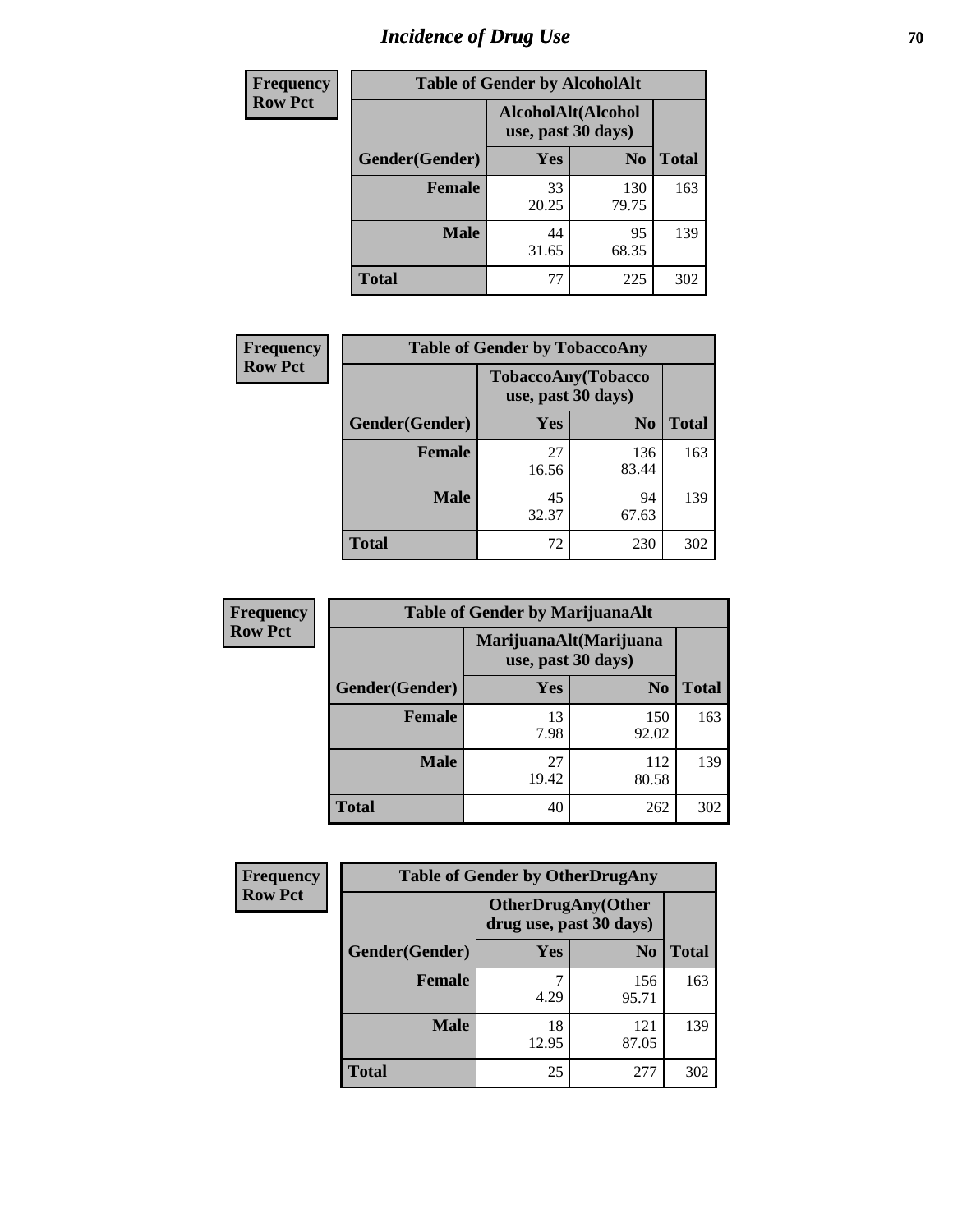#### *Average Age at Onset of Use* **71** *Results for "Average Age at Onset of Use" questions exclude students who said they did not use that substance*

#### **Gender=Female**

| <b>Variable</b>    | <b>Label</b>                                                       | <b>Mean</b> |
|--------------------|--------------------------------------------------------------------|-------------|
| Alcoholinit2       | I started using alcohol when I was                                 | 14.01       |
| Cigarettesinit2    | I started smoking tobacco when I was                               | 14.30       |
| Smokelessinit2     | I started chewing tobacco when I was                               | 13.75       |
| Marijuanainit2     | I started using marijuana when I was                               | 14.34       |
| Cocaineinit2       | I started using cocaine when I was                                 | 13.75       |
| Inhalantsinit2     | I started using inhalants when I was                               | 14.67       |
| Steroidsinit2      | I started using steroids when I was                                | 10.00       |
| Ecstasyinit2       | I started using ecstasy when I was                                 | 14.75       |
| Methinit2          | I started using methamphetamines when I was                        | 12.00       |
| Hallucinogensinit2 | I started using hallucinogens when I was                           | 14.67       |
| Prescription in t2 | I started using prescription drugs not prescribed to me when I was | 14.17       |

#### **Gender=Male**

| <b>Variable</b>                 | Label                                                              | <b>Mean</b> |
|---------------------------------|--------------------------------------------------------------------|-------------|
| Alcoholinit2                    | I started using alcohol when I was                                 | 13.69       |
| Cigarettesinit2                 | I started smoking tobacco when I was                               | 13.12       |
| Smokelessinit2                  | I started chewing tobacco when I was                               | 13.24       |
| Marijuanainit2                  | I started using marijuana when I was                               | 13.67       |
| Cocaineinit2                    | I started using cocaine when I was                                 | 14.56       |
| Inhalantsinit2                  | I started using inhalants when I was                               | 12.57       |
| Steroidsinit2                   | I started using steroids when I was                                | 15.50       |
| Ecstasyinit2                    | I started using ecstasy when I was                                 | 15.57       |
| Methinit2                       | I started using methamphetamines when I was                        | 16.00       |
| Hallucinogensinit2              | I started using hallucinogens when I was                           | 15.17       |
| Prescription in it <sub>2</sub> | I started using prescription drugs not prescribed to me when I was | 13.42       |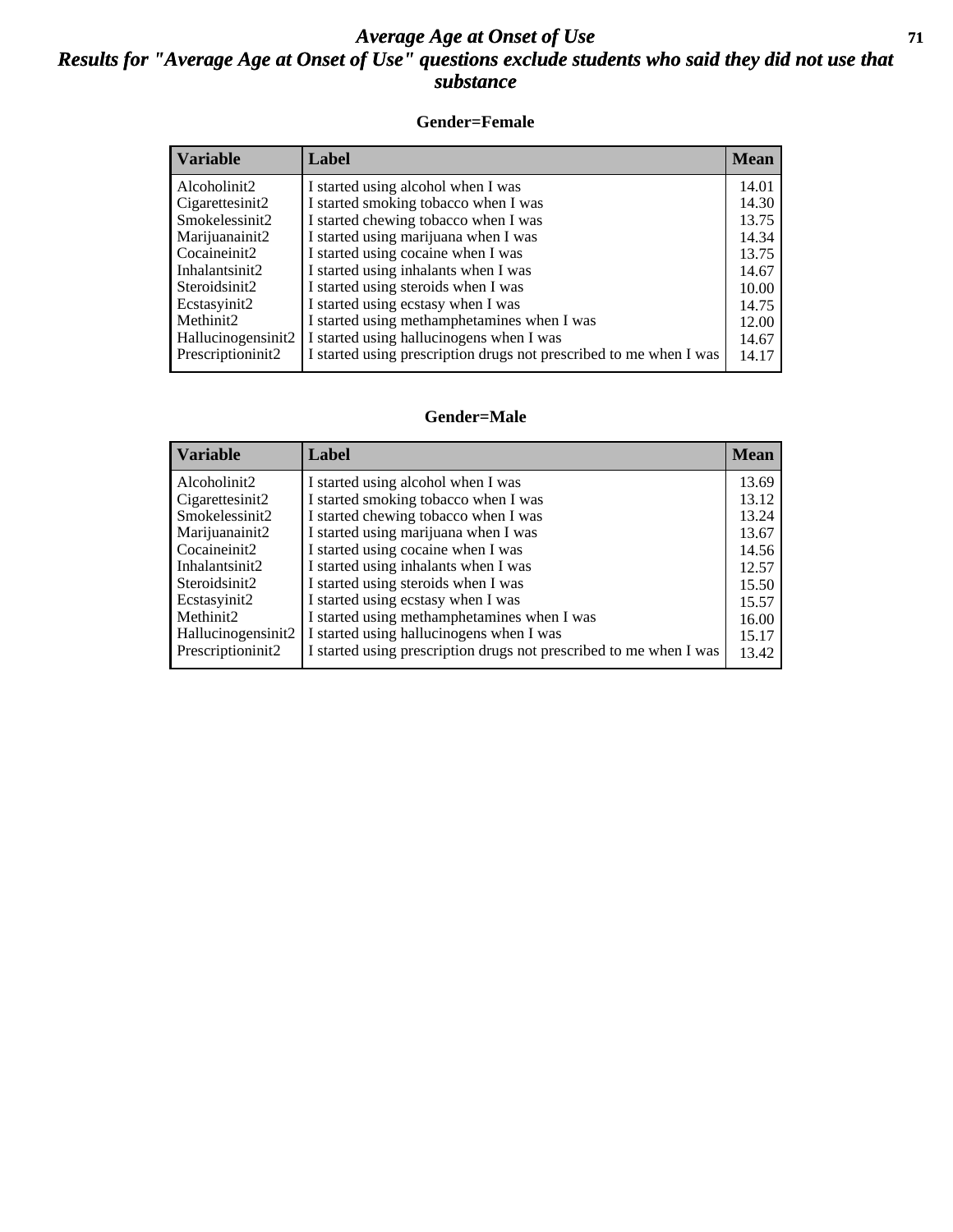# *I Think These Drugs are Harmful* **72**

| <b>Frequency</b> | <b>Table of Gender by Alcoholharmdich</b> |                                                   |                |              |
|------------------|-------------------------------------------|---------------------------------------------------|----------------|--------------|
| <b>Row Pct</b>   |                                           | Alcoholharmdich(I<br>think alcohol is<br>harmful) |                |              |
|                  | Gender(Gender)                            | <b>Yes</b>                                        | N <sub>0</sub> | <b>Total</b> |
|                  | <b>Female</b>                             | 134<br>82.21                                      | 29<br>17.79    | 163          |
|                  | <b>Male</b>                               | 106<br>76.26                                      | 33<br>23.74    | 139          |
|                  | <b>Total</b>                              | 240                                               | 62             | 302          |

| Frequency      | <b>Table of Gender by Tobaccoharmdich</b> |                              |                        |              |
|----------------|-------------------------------------------|------------------------------|------------------------|--------------|
| <b>Row Pct</b> |                                           | think tobacco is<br>harmful) | Tobaccoharmdich(I      |              |
|                | Gender(Gender)                            | <b>Yes</b>                   | N <sub>0</sub>         | <b>Total</b> |
|                | <b>Female</b>                             | 161<br>98.77                 | $\overline{2}$<br>1.23 | 163          |
|                | <b>Male</b>                               | 131<br>94.24                 | 8<br>5.76              | 139          |
|                | <b>Total</b>                              | 292                          | 10                     | 302          |

| Frequency      | <b>Table of Gender by Marijuanaharmdich</b> |                                                       |                |              |  |
|----------------|---------------------------------------------|-------------------------------------------------------|----------------|--------------|--|
| <b>Row Pct</b> |                                             | Marijuanaharmdich(I<br>think marijuana is<br>harmful) |                |              |  |
|                | Gender(Gender)                              | <b>Yes</b>                                            | N <sub>0</sub> | <b>Total</b> |  |
|                | <b>Female</b>                               | 137<br>84.05                                          | 26<br>15.95    | 163          |  |
|                | <b>Male</b>                                 | 94<br>67.63                                           | 45<br>32.37    | 139          |  |
|                | <b>Total</b>                                | 231                                                   | 71             | 302          |  |

| Frequency      | <b>Table of Gender by Otherdrugharmdich</b> |                                                          |                |              |  |
|----------------|---------------------------------------------|----------------------------------------------------------|----------------|--------------|--|
| <b>Row Pct</b> |                                             | Otherdrugharmdich(I<br>think other drugs are<br>harmful) |                |              |  |
|                | Gender(Gender)                              | <b>Yes</b>                                               | N <sub>0</sub> | <b>Total</b> |  |
|                | <b>Female</b>                               | 159<br>97.55                                             | 4<br>2.45      | 163          |  |
|                | <b>Male</b>                                 | 131<br>94.24                                             | 8<br>5.76      | 139          |  |
|                | <b>Total</b>                                | 290                                                      | 12             | 302          |  |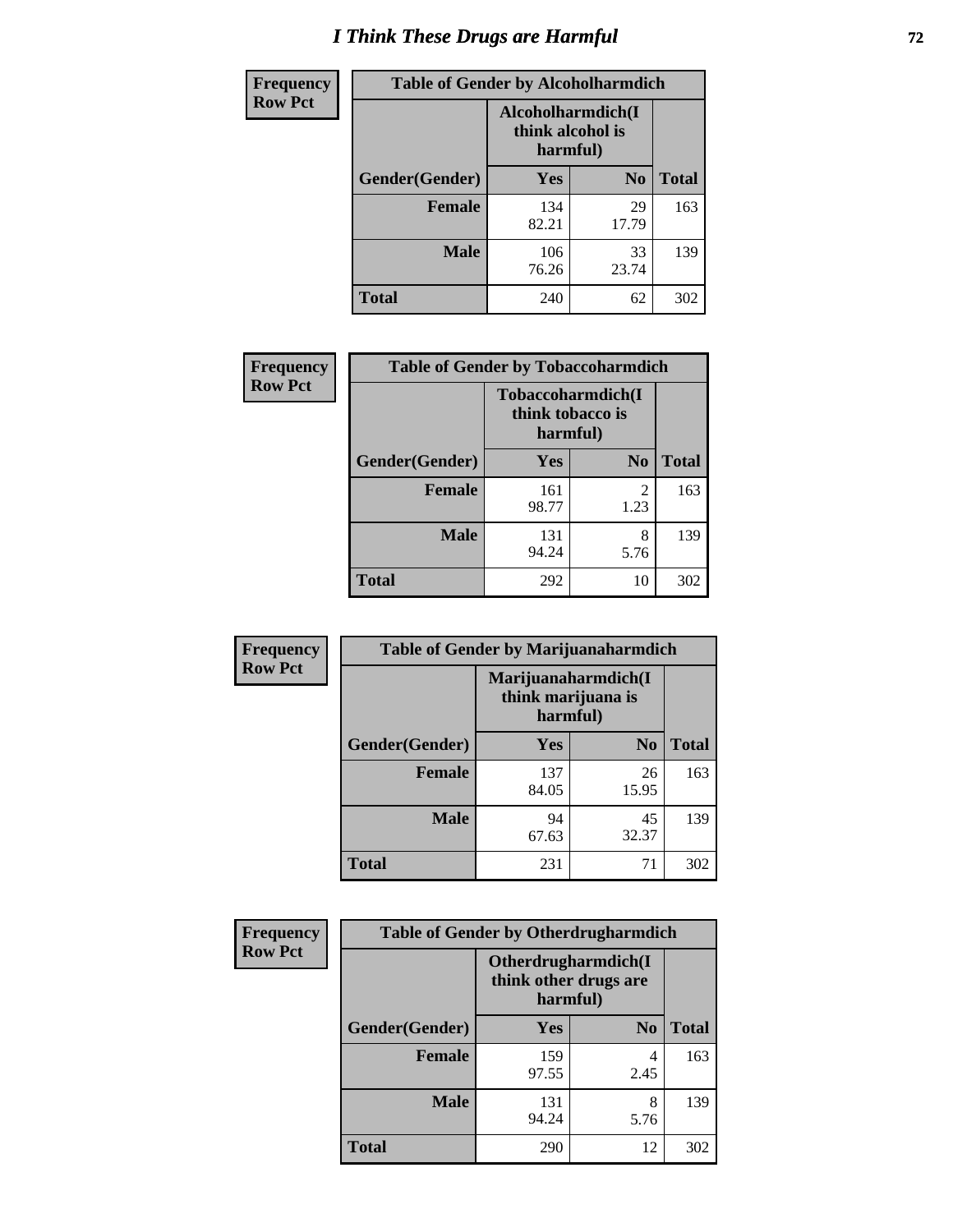| <b>Frequency</b> | <b>Table of Gender by Alcohollocation1</b> |                                                               |             |              |
|------------------|--------------------------------------------|---------------------------------------------------------------|-------------|--------------|
| <b>Row Pct</b>   |                                            | <b>Alcohollocation1(Places</b><br><b>Friends Use Alcohol)</b> |             |              |
|                  | Gender(Gender)                             |                                                               | Do Not Use  | <b>Total</b> |
|                  | <b>Female</b>                              | 111<br>68.10                                                  | 52<br>31.90 | 163          |
|                  | <b>Male</b>                                | 100<br>71.94                                                  | 39<br>28.06 | 139          |
|                  | <b>Total</b>                               | 211                                                           | 91          | 302          |

| <b>Frequency</b> | <b>Table of Gender by Alcohollocation2</b> |                                                               |             |              |
|------------------|--------------------------------------------|---------------------------------------------------------------|-------------|--------------|
| <b>Row Pct</b>   |                                            | <b>Alcohollocation2(Places</b><br><b>Friends Use Alcohol)</b> |             |              |
|                  | Gender(Gender)                             |                                                               | Home        | <b>Total</b> |
|                  | <b>Female</b>                              | 72<br>44.17                                                   | 91<br>55.83 | 163          |
|                  | <b>Male</b>                                | 65<br>46.76                                                   | 74<br>53.24 | 139          |
|                  | <b>Total</b>                               | 137                                                           | 165         | 302          |

| Frequency      | <b>Table of Gender by Alcohollocation3</b> |                                                               |               |              |
|----------------|--------------------------------------------|---------------------------------------------------------------|---------------|--------------|
| <b>Row Pct</b> |                                            | <b>Alcohollocation3(Places</b><br><b>Friends Use Alcohol)</b> |               |              |
|                | Gender(Gender)                             |                                                               | <b>School</b> | <b>Total</b> |
|                | <b>Female</b>                              | 152<br>93.25                                                  | 11<br>6.75    | 163          |
|                | <b>Male</b>                                | 120<br>86.33                                                  | 19<br>13.67   | 139          |
|                | <b>Total</b>                               | 272                                                           | 30            | 302          |

| Frequency      | <b>Table of Gender by Alcohollocation4</b> |                                                               |             |              |
|----------------|--------------------------------------------|---------------------------------------------------------------|-------------|--------------|
| <b>Row Pct</b> |                                            | <b>Alcohollocation4(Places</b><br><b>Friends Use Alcohol)</b> |             |              |
|                | Gender(Gender)                             |                                                               | Car         | <b>Total</b> |
|                | Female                                     | 145<br>88.96                                                  | 18<br>11.04 | 163          |
|                | <b>Male</b>                                | 117<br>84.17                                                  | 22<br>15.83 | 139          |
|                | <b>Total</b>                               | 262                                                           | 40          | 302          |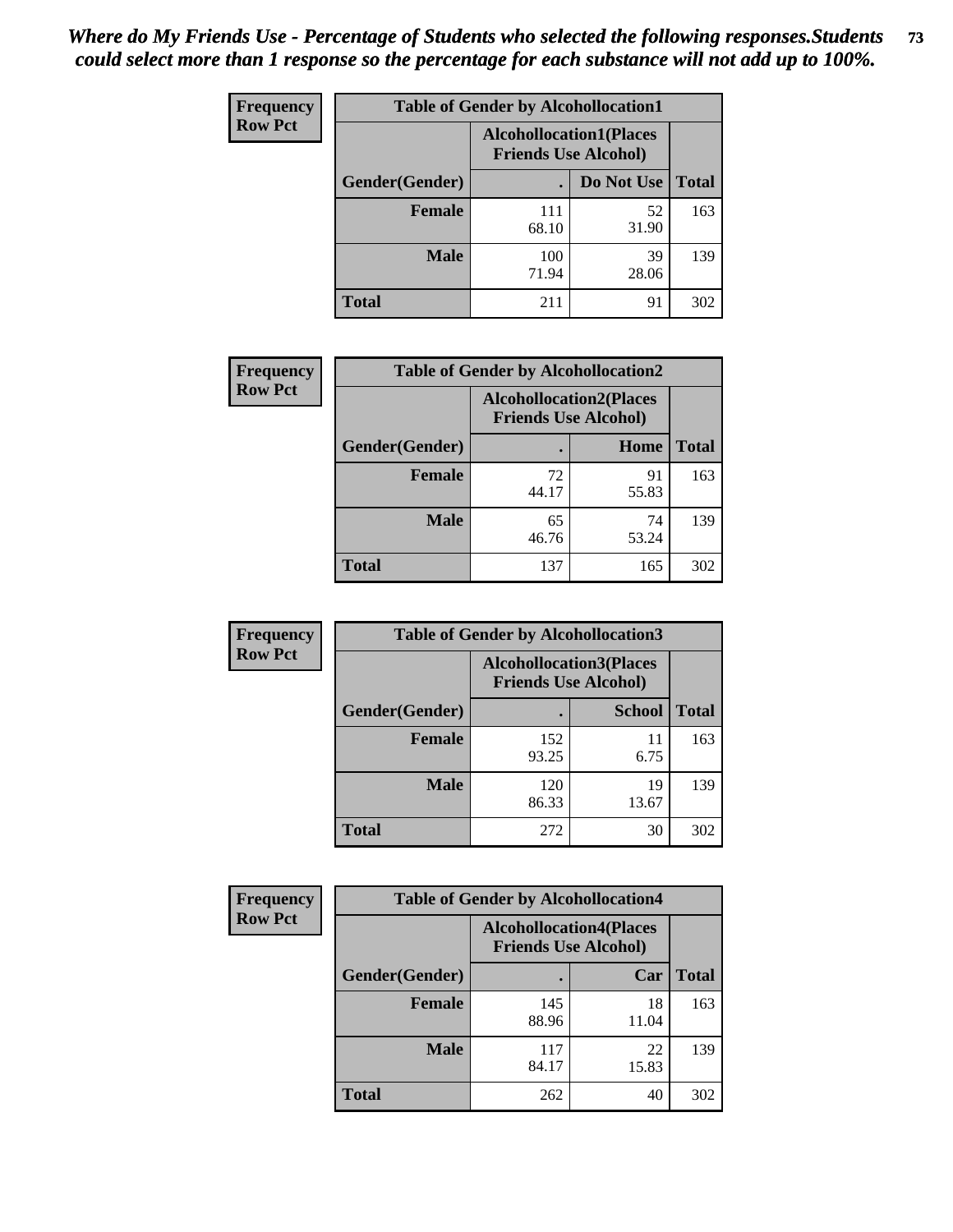| <b>Frequency</b> |                | <b>Table of Gender by Alcohollocation5</b>                     |                                 |              |
|------------------|----------------|----------------------------------------------------------------|---------------------------------|--------------|
| <b>Row Pct</b>   |                | <b>Alcohollocation5</b> (Places<br><b>Friends Use Alcohol)</b> |                                 |              |
|                  | Gender(Gender) | $\bullet$                                                      | <b>Friend's</b><br><b>House</b> | <b>Total</b> |
|                  | <b>Female</b>  | 60<br>36.81                                                    | 103<br>63.19                    | 163          |
|                  | <b>Male</b>    | 68<br>48.92                                                    | 71<br>51.08                     | 139          |
|                  | <b>Total</b>   | 128                                                            | 174                             | 302          |

| Frequency      | <b>Table of Gender by Alcohollocation6</b> |                                                               |              |              |  |
|----------------|--------------------------------------------|---------------------------------------------------------------|--------------|--------------|--|
| <b>Row Pct</b> |                                            | <b>Alcohollocation6(Places</b><br><b>Friends Use Alcohol)</b> |              |              |  |
|                | <b>Gender</b> (Gender)                     |                                                               | <b>Other</b> | <b>Total</b> |  |
|                | <b>Female</b>                              | 107<br>65.64                                                  | 56<br>34.36  | 163          |  |
|                | <b>Male</b>                                | 85<br>61.15                                                   | 54<br>38.85  | 139          |  |
|                | <b>Total</b>                               | 192                                                           | 110          | 302          |  |

| Frequency      | <b>Table of Gender by Tobaccolocation1</b> |                                                               |             |              |  |
|----------------|--------------------------------------------|---------------------------------------------------------------|-------------|--------------|--|
| <b>Row Pct</b> |                                            | <b>Tobaccolocation1(Places</b><br><b>Friends Use Tobacco)</b> |             |              |  |
|                | Gender(Gender)                             |                                                               | Do Not Use  | <b>Total</b> |  |
|                | Female                                     | 81<br>49.69                                                   | 82<br>50.31 | 163          |  |
|                | <b>Male</b>                                | 94<br>67.63                                                   | 45<br>32.37 | 139          |  |
|                | <b>Total</b>                               | 175                                                           | 127         | 302          |  |

| <b>Frequency</b> | <b>Table of Gender by Tobaccolocation2</b> |                             |                                |              |
|------------------|--------------------------------------------|-----------------------------|--------------------------------|--------------|
| <b>Row Pct</b>   |                                            | <b>Friends Use Tobacco)</b> | <b>Tobaccolocation2(Places</b> |              |
|                  | Gender(Gender)                             |                             | <b>Home</b>                    | <b>Total</b> |
|                  | Female                                     | 89<br>54.60                 | 74<br>45.40                    | 163          |
|                  | <b>Male</b>                                | 64<br>46.04                 | 75<br>53.96                    | 139          |
|                  | <b>Total</b>                               | 153                         | 149                            | 302          |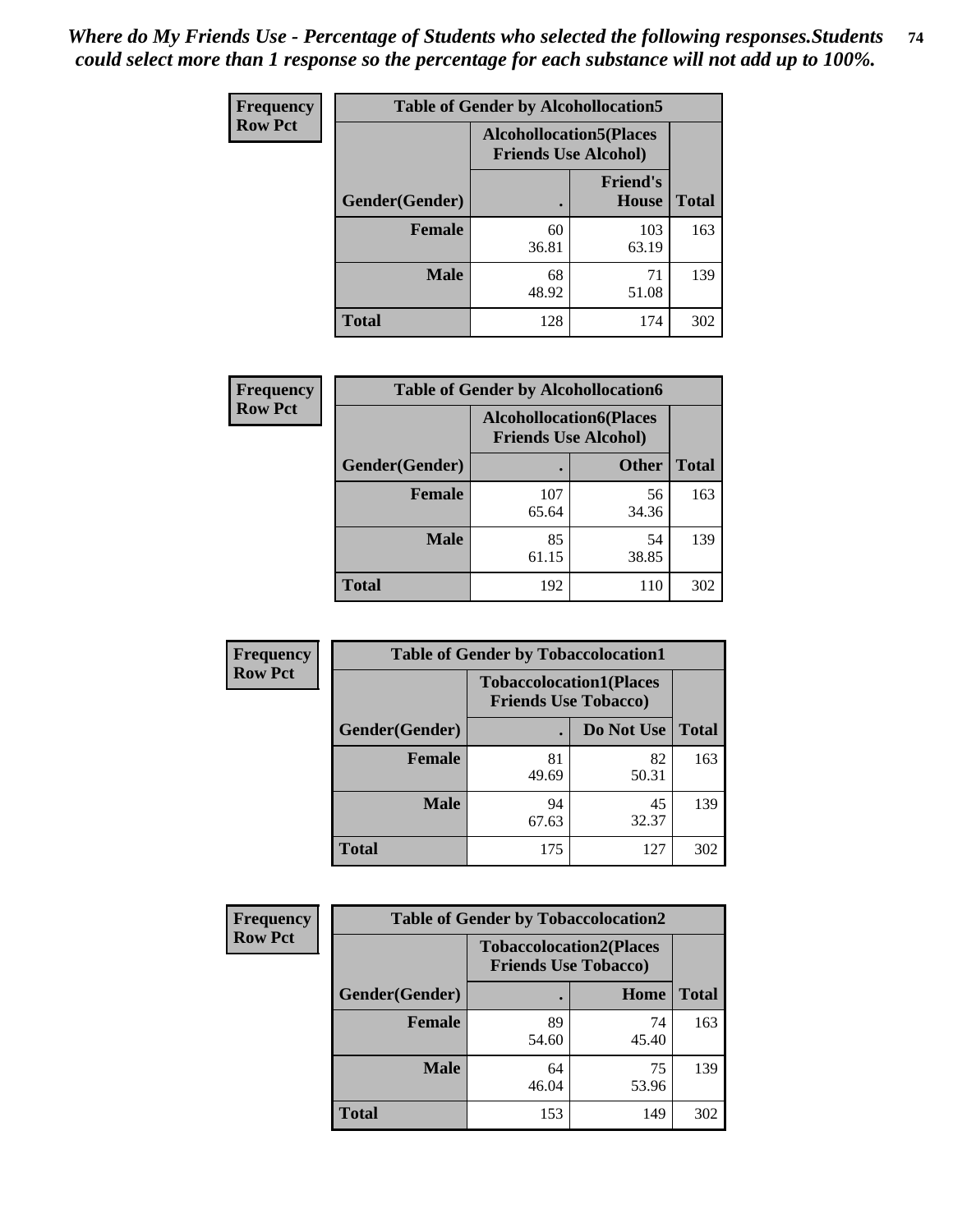| <b>Frequency</b> |                | <b>Table of Gender by Tobaccolocation3</b> |                                                               |              |
|------------------|----------------|--------------------------------------------|---------------------------------------------------------------|--------------|
| <b>Row Pct</b>   |                |                                            | <b>Tobaccolocation3(Places</b><br><b>Friends Use Tobacco)</b> |              |
|                  | Gender(Gender) |                                            | <b>School</b>                                                 | <b>Total</b> |
|                  | Female         | 124<br>76.07                               | 39<br>23.93                                                   | 163          |
|                  | <b>Male</b>    | 94<br>67.63                                | 45<br>32.37                                                   | 139          |
|                  | <b>Total</b>   | 218                                        | 84                                                            | 302          |

| <b>Frequency</b> | <b>Table of Gender by Tobaccolocation4</b> |             |                                                               |              |
|------------------|--------------------------------------------|-------------|---------------------------------------------------------------|--------------|
| <b>Row Pct</b>   |                                            |             | <b>Tobaccolocation4(Places</b><br><b>Friends Use Tobacco)</b> |              |
|                  | Gender(Gender)                             |             | Car                                                           | <b>Total</b> |
|                  | <b>Female</b>                              | 98<br>60.12 | 65<br>39.88                                                   | 163          |
|                  | <b>Male</b>                                | 79<br>56.83 | 60<br>43.17                                                   | 139          |
|                  | <b>Total</b>                               | 177         | 125                                                           | 302          |

| <b>Frequency</b> | <b>Table of Gender by Tobaccolocation5</b> |                                                               |                                 |              |
|------------------|--------------------------------------------|---------------------------------------------------------------|---------------------------------|--------------|
| <b>Row Pct</b>   |                                            | <b>Tobaccolocation5(Places</b><br><b>Friends Use Tobacco)</b> |                                 |              |
|                  | Gender(Gender)                             |                                                               | <b>Friend's</b><br><b>House</b> | <b>Total</b> |
|                  | <b>Female</b>                              | 86<br>52.76                                                   | 77<br>47.24                     | 163          |
|                  | <b>Male</b>                                | 73<br>52.52                                                   | 66<br>47.48                     | 139          |
|                  | <b>Total</b>                               | 159                                                           | 143                             | 302          |

| <b>Frequency</b> | <b>Table of Gender by Tobaccolocation6</b> |                                                               |              |              |  |
|------------------|--------------------------------------------|---------------------------------------------------------------|--------------|--------------|--|
| <b>Row Pct</b>   |                                            | <b>Tobaccolocation6(Places</b><br><b>Friends Use Tobacco)</b> |              |              |  |
|                  | Gender(Gender)                             |                                                               | <b>Other</b> | <b>Total</b> |  |
|                  | Female                                     | 116<br>71.17                                                  | 47<br>28.83  | 163          |  |
|                  | <b>Male</b>                                | 75<br>53.96                                                   | 64<br>46.04  | 139          |  |
|                  | <b>Total</b>                               | 191                                                           | 111          | 302          |  |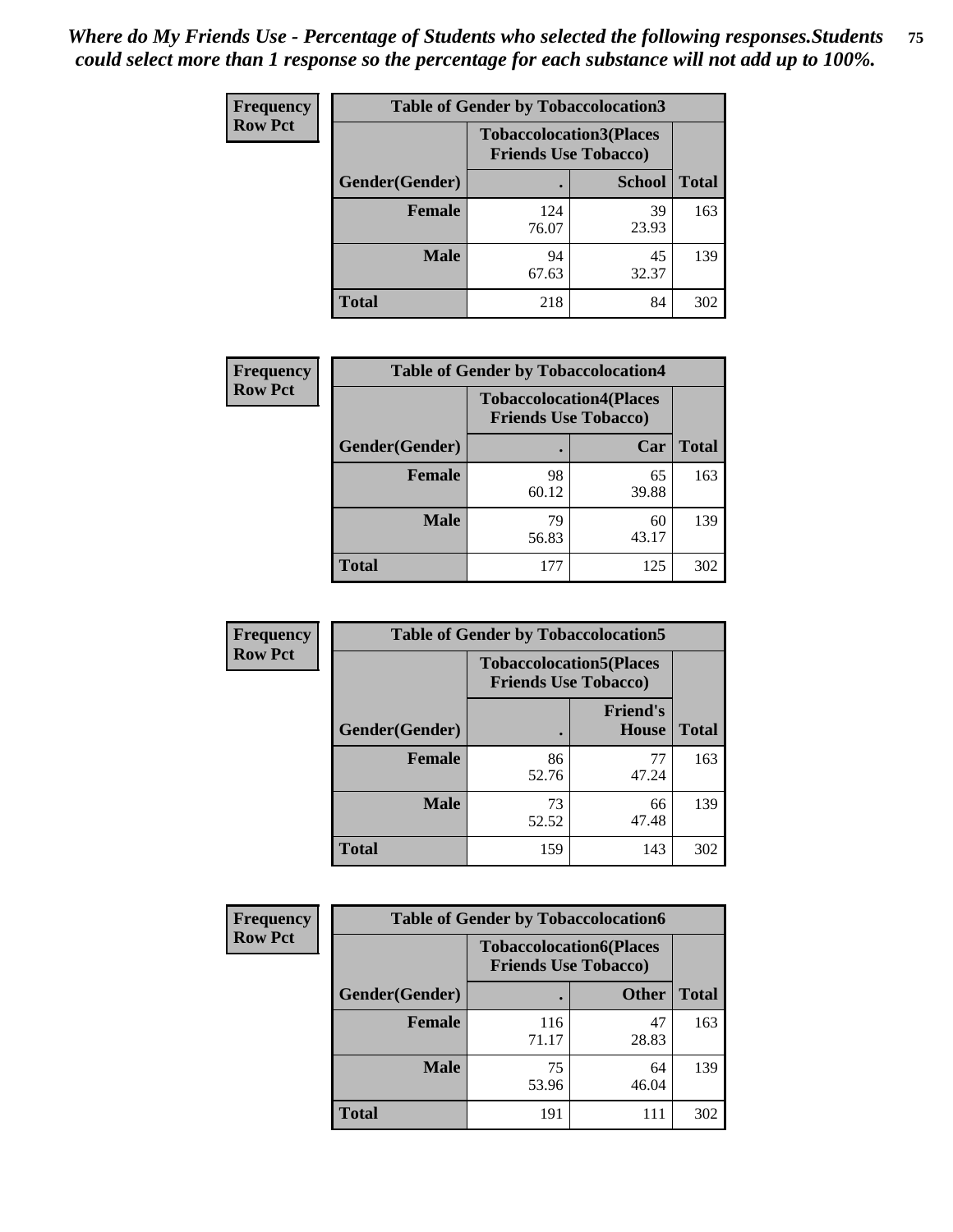| <b>Frequency</b> | <b>Table of Gender by Marijuanalocation1</b> |                                |                                  |              |
|------------------|----------------------------------------------|--------------------------------|----------------------------------|--------------|
| <b>Row Pct</b>   |                                              | <b>Friends Use Marijuana</b> ) | <b>Marijuanalocation1(Places</b> |              |
|                  | Gender(Gender)                               |                                | Do Not Use                       | <b>Total</b> |
|                  | Female                                       | 80<br>49.08                    | 83<br>50.92                      | 163          |
|                  | <b>Male</b>                                  | 79<br>56.83                    | 60<br>43.17                      | 139          |
|                  | Total                                        | 159                            | 143                              | 302          |

| <b>Frequency</b> | <b>Table of Gender by Marijuanalocation2</b> |                                                                    |             |              |  |
|------------------|----------------------------------------------|--------------------------------------------------------------------|-------------|--------------|--|
| <b>Row Pct</b>   |                                              | <b>Marijuanalocation2(Places</b><br><b>Friends Use Marijuana</b> ) |             |              |  |
|                  | Gender(Gender)                               |                                                                    | Home        | <b>Total</b> |  |
|                  | <b>Female</b>                                | 99<br>60.74                                                        | 64<br>39.26 | 163          |  |
|                  | <b>Male</b>                                  | 80<br>57.55                                                        | 59<br>42.45 | 139          |  |
|                  | <b>Total</b>                                 | 179                                                                | 123         | 302          |  |

| Frequency      | <b>Table of Gender by Marijuanalocation3</b> |                                                                    |               |              |
|----------------|----------------------------------------------|--------------------------------------------------------------------|---------------|--------------|
| <b>Row Pct</b> |                                              | <b>Marijuanalocation3(Places</b><br><b>Friends Use Marijuana</b> ) |               |              |
|                | Gender(Gender)                               |                                                                    | <b>School</b> | <b>Total</b> |
|                | Female                                       | 144<br>88.34                                                       | 19<br>11.66   | 163          |
|                | <b>Male</b>                                  | 117<br>84.17                                                       | 22<br>15.83   | 139          |
|                | <b>Total</b>                                 | 261                                                                | 41            | 302          |

| <b>Frequency</b> | <b>Table of Gender by Marijuanalocation4</b> |                                                                    |             |              |  |
|------------------|----------------------------------------------|--------------------------------------------------------------------|-------------|--------------|--|
| <b>Row Pct</b>   |                                              | <b>Marijuanalocation4(Places</b><br><b>Friends Use Marijuana</b> ) |             |              |  |
|                  | Gender(Gender)                               |                                                                    | Car         | <b>Total</b> |  |
|                  | Female                                       | 119<br>73.01                                                       | 44<br>26.99 | 163          |  |
|                  | <b>Male</b>                                  | 97<br>69.78                                                        | 42<br>30.22 | 139          |  |
|                  | <b>Total</b>                                 | 216                                                                | 86          | 302          |  |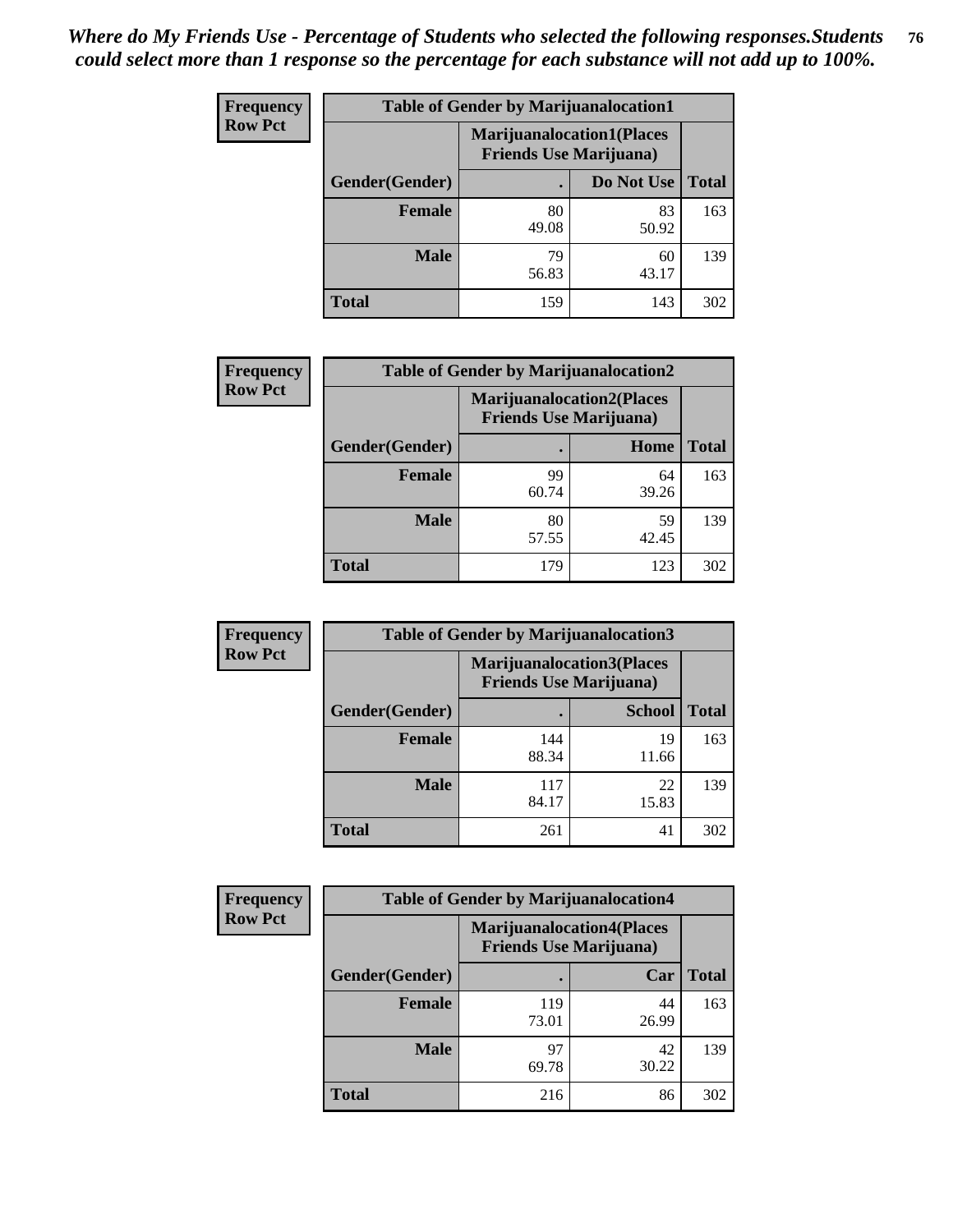| <b>Frequency</b> | <b>Table of Gender by Marijuanalocation5</b> |                                                                     |                                 |              |
|------------------|----------------------------------------------|---------------------------------------------------------------------|---------------------------------|--------------|
| <b>Row Pct</b>   |                                              | <b>Marijuanalocation5</b> (Places<br><b>Friends Use Marijuana</b> ) |                                 |              |
|                  | Gender(Gender)                               |                                                                     | <b>Friend's</b><br><b>House</b> | <b>Total</b> |
|                  | <b>Female</b>                                | 87<br>53.37                                                         | 76<br>46.63                     | 163          |
|                  | <b>Male</b>                                  | 80<br>57.55                                                         | 59<br>42.45                     | 139          |
|                  | <b>Total</b>                                 | 167                                                                 | 135                             | 302          |

| <b>Frequency</b> | <b>Table of Gender by Marijuanalocation6</b> |                                |                                  |              |
|------------------|----------------------------------------------|--------------------------------|----------------------------------|--------------|
| <b>Row Pct</b>   |                                              | <b>Friends Use Marijuana</b> ) | <b>Marijuanalocation6(Places</b> |              |
|                  | <b>Gender</b> (Gender)                       |                                | <b>Other</b>                     | <b>Total</b> |
|                  | Female                                       | 121<br>74.23                   | 42<br>25.77                      | 163          |
|                  | <b>Male</b>                                  | 83<br>59.71                    | 56<br>40.29                      | 139          |
|                  | Total                                        | 204                            | 98                               | 302          |

| Frequency      | <b>Table of Gender by Otherdruglocation1</b> |                                                                                |              |              |
|----------------|----------------------------------------------|--------------------------------------------------------------------------------|--------------|--------------|
| <b>Row Pct</b> |                                              | <b>Otherdruglocation1(Places</b><br><b>Friends Use Other Illegal</b><br>Drugs) |              |              |
|                | Gender(Gender)                               |                                                                                | Do Not Use   | <b>Total</b> |
|                | Female                                       | 48<br>29.45                                                                    | 115<br>70.55 | 163          |
|                | <b>Male</b>                                  | 54<br>38.85                                                                    | 85<br>61.15  | 139          |
|                | <b>Total</b>                                 | 102                                                                            | 200          | 302          |

| <b>Frequency</b> | <b>Table of Gender by Otherdruglocation2</b> |                                            |                                  |              |
|------------------|----------------------------------------------|--------------------------------------------|----------------------------------|--------------|
| <b>Row Pct</b>   |                                              | <b>Friends Use Other Illegal</b><br>Drugs) | <b>Otherdruglocation2(Places</b> |              |
|                  | Gender(Gender)                               |                                            | Home                             | <b>Total</b> |
|                  | <b>Female</b>                                | 128<br>78.53                               | 35<br>21.47                      | 163          |
|                  | <b>Male</b>                                  | 96<br>69.06                                | 43<br>30.94                      | 139          |
|                  | <b>Total</b>                                 | 224                                        | 78                               | 302          |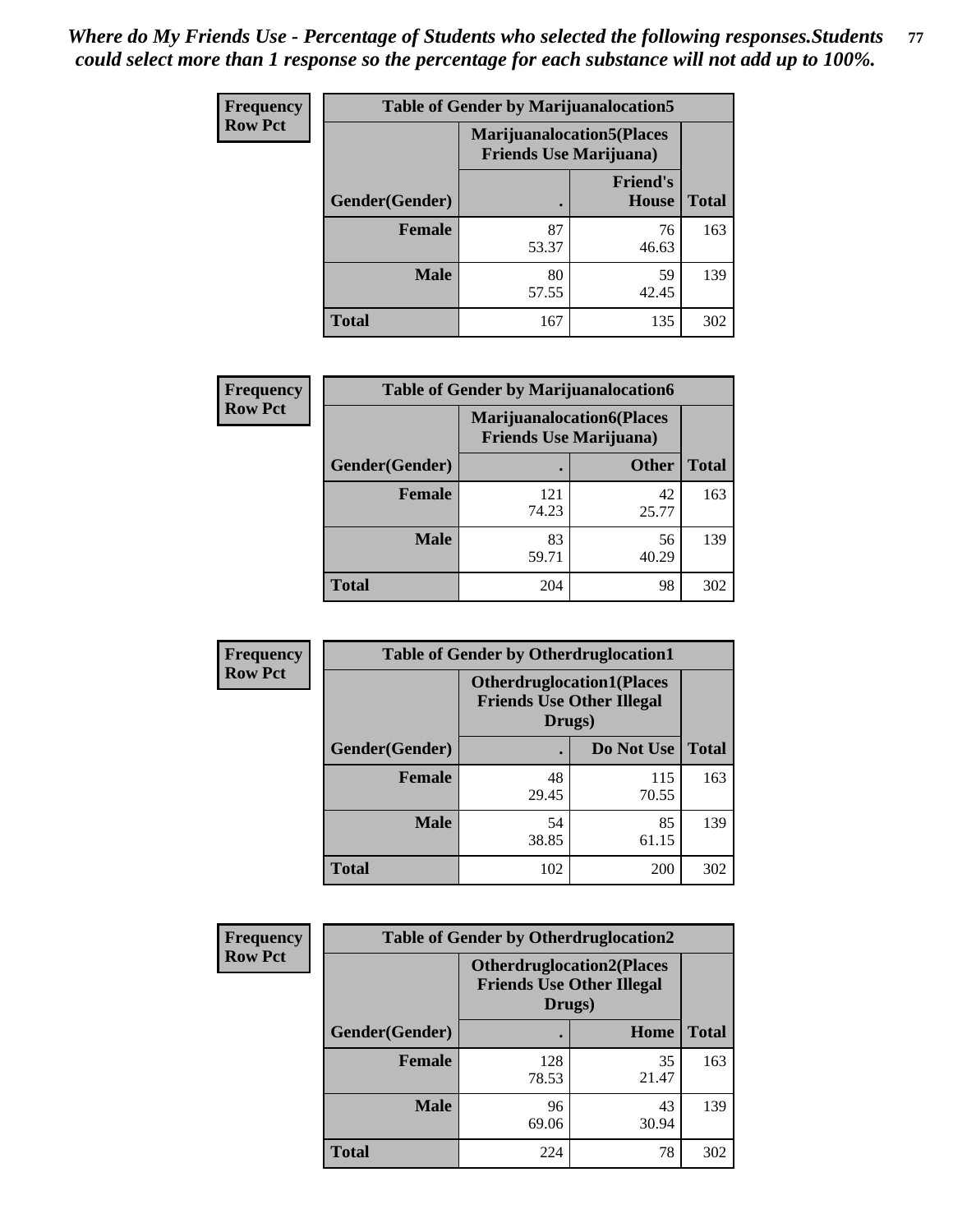| Frequency      | <b>Table of Gender by Otherdruglocation3</b> |                                                                                |               |              |
|----------------|----------------------------------------------|--------------------------------------------------------------------------------|---------------|--------------|
| <b>Row Pct</b> |                                              | <b>Otherdruglocation3(Places</b><br><b>Friends Use Other Illegal</b><br>Drugs) |               |              |
|                | Gender(Gender)                               |                                                                                | <b>School</b> | <b>Total</b> |
|                | <b>Female</b>                                | 157<br>96.32                                                                   | 6<br>3.68     | 163          |
|                | <b>Male</b>                                  | 118<br>84.89                                                                   | 21<br>15.11   | 139          |
|                | <b>Total</b>                                 | 275                                                                            | 27            | 302          |

| Frequency      | <b>Table of Gender by Otherdruglocation4</b> |                                                                                |             |              |
|----------------|----------------------------------------------|--------------------------------------------------------------------------------|-------------|--------------|
| <b>Row Pct</b> |                                              | <b>Otherdruglocation4(Places</b><br><b>Friends Use Other Illegal</b><br>Drugs) |             |              |
|                | Gender(Gender)                               |                                                                                | Car         | <b>Total</b> |
|                | Female                                       | 143<br>87.73                                                                   | 20<br>12.27 | 163          |
|                | <b>Male</b>                                  | 113<br>81.29                                                                   | 26<br>18.71 | 139          |
|                | <b>Total</b>                                 | 256                                                                            | 46          | 302          |

| Frequency      | <b>Table of Gender by Otherdruglocation5</b>                                   |              |                                 |              |
|----------------|--------------------------------------------------------------------------------|--------------|---------------------------------|--------------|
| <b>Row Pct</b> | <b>Otherdruglocation5(Places</b><br><b>Friends Use Other Illegal</b><br>Drugs) |              |                                 |              |
|                | Gender(Gender)                                                                 |              | <b>Friend's</b><br><b>House</b> | <b>Total</b> |
|                | <b>Female</b>                                                                  | 119<br>73.01 | 44<br>26.99                     | 163          |
|                | <b>Male</b>                                                                    | 101<br>72.66 | 38<br>27.34                     | 139          |
|                | <b>Total</b>                                                                   | 220          | 82                              | 302          |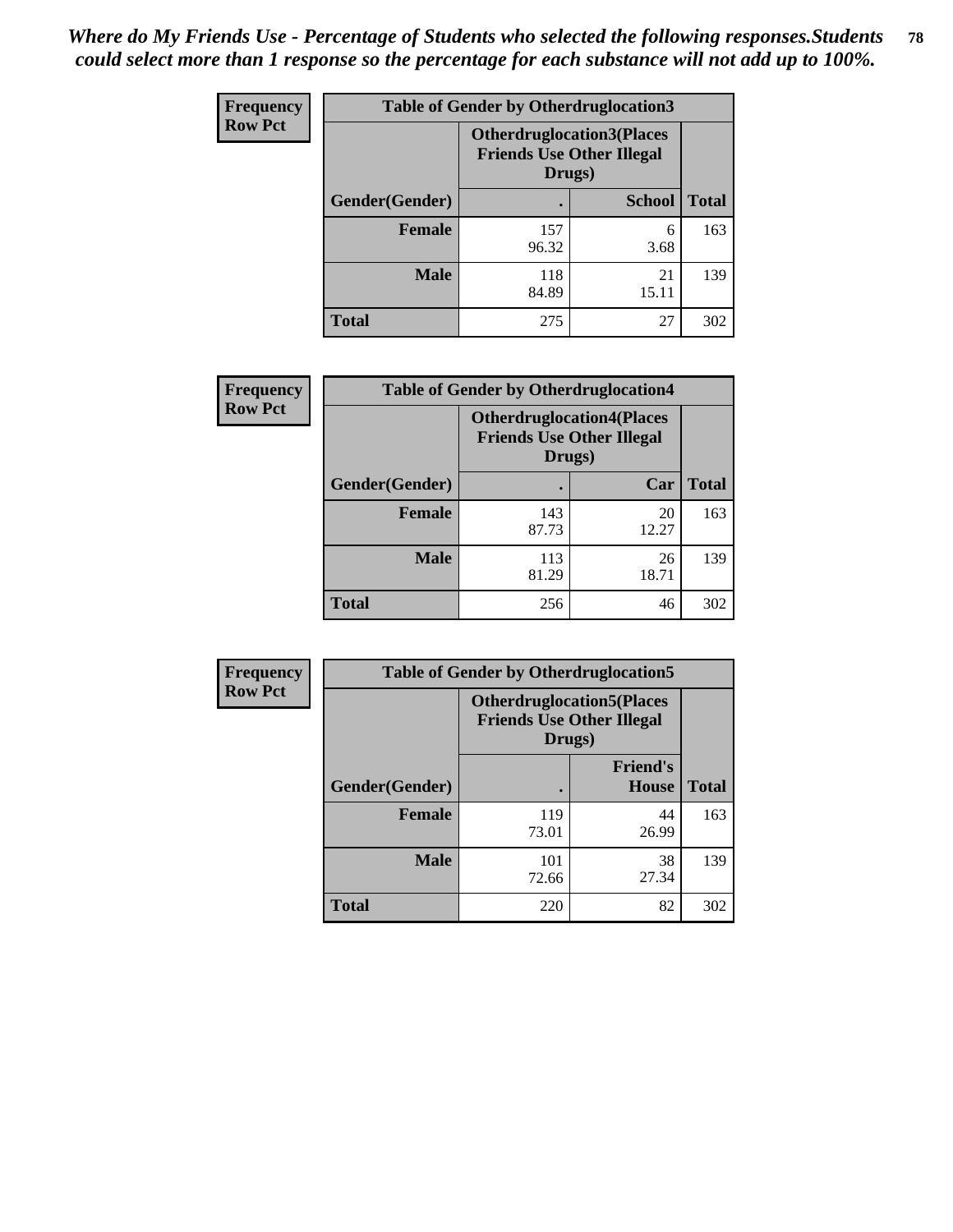| Frequency      | <b>Table of Gender by Otherdruglocation6</b> |                                            |                                  |              |
|----------------|----------------------------------------------|--------------------------------------------|----------------------------------|--------------|
| <b>Row Pct</b> |                                              | <b>Friends Use Other Illegal</b><br>Drugs) | <b>Otherdruglocation6(Places</b> |              |
|                | Gender(Gender)                               |                                            | <b>Other</b>                     | <b>Total</b> |
|                | <b>Female</b>                                | 132<br>80.98                               | 31<br>19.02                      | 163          |
|                | <b>Male</b>                                  | 98<br>70.50                                | 41<br>29.50                      | 139          |
|                | <b>Total</b>                                 | 230                                        | 72                               | 302          |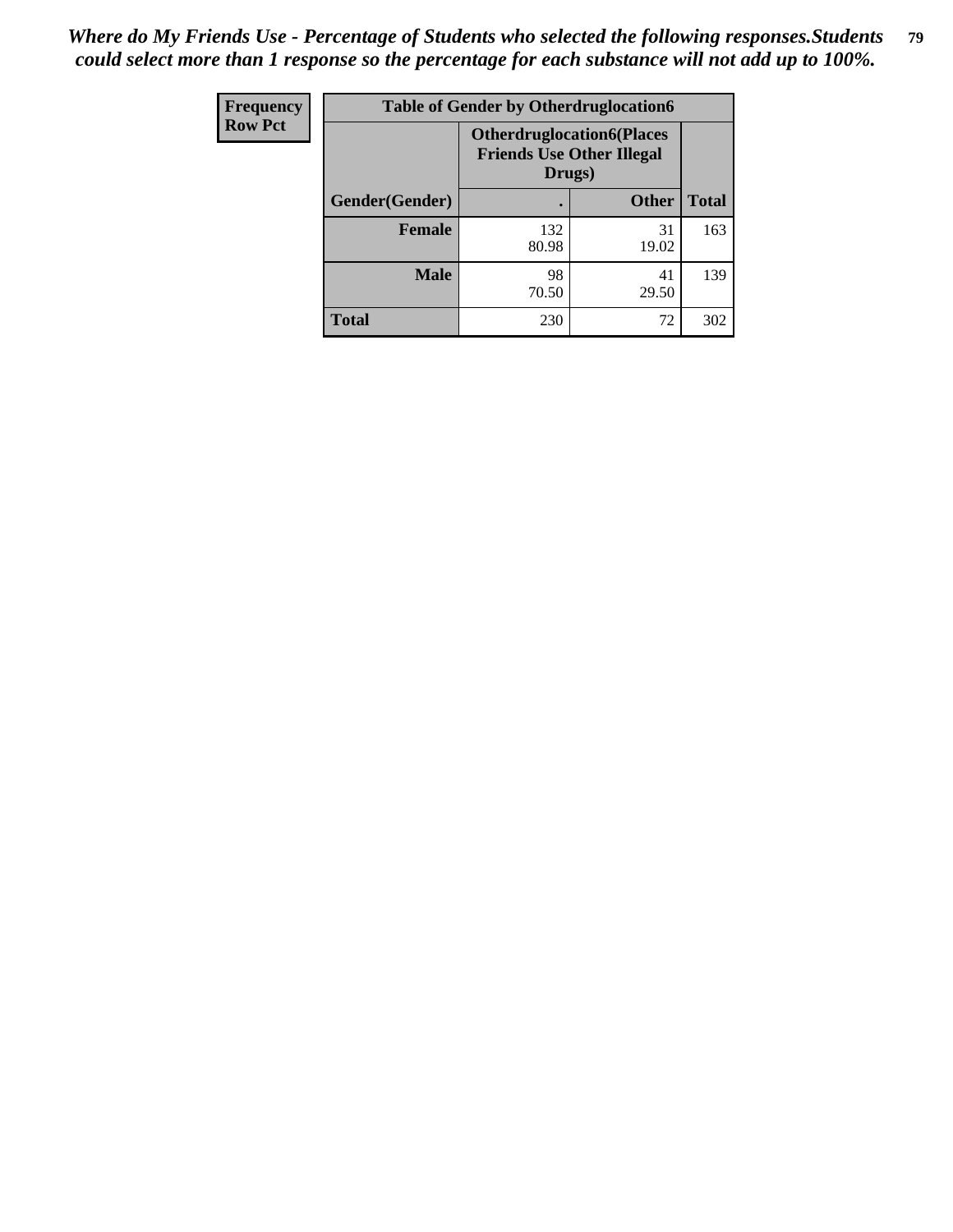| <b>Frequency</b> | <b>Table of Gender by Alcoholtime1</b> |                                                          |                      |              |
|------------------|----------------------------------------|----------------------------------------------------------|----------------------|--------------|
| <b>Row Pct</b>   |                                        | <b>Alcoholtime1(Times</b><br><b>Friends Use Alcohol)</b> |                      |              |
|                  | Gender(Gender)                         | $\bullet$                                                | Do Not<br><b>Use</b> | <b>Total</b> |
|                  | <b>Female</b>                          | 115<br>70.55                                             | 48<br>29.45          | 163          |
|                  | <b>Male</b>                            | 95<br>68.35                                              | 44<br>31.65          | 139          |
|                  | <b>Total</b>                           | 210                                                      | 92                   | 302          |

| Frequency      | <b>Table of Gender by Alcoholtime2</b> |                           |                             |              |
|----------------|----------------------------------------|---------------------------|-----------------------------|--------------|
| <b>Row Pct</b> |                                        | <b>Alcoholtime2(Times</b> | <b>Friends Use Alcohol)</b> |              |
|                | Gender(Gender)                         |                           | <b>On Way</b><br>to School  | <b>Total</b> |
|                | <b>Female</b>                          | 152<br>93.25              | 11<br>6.75                  | 163          |
|                | <b>Male</b>                            | 125<br>89.93              | 14<br>10.07                 | 139          |
|                | <b>Total</b>                           | 277                       | 25                          | 302          |

| <b>Frequency</b> | <b>Table of Gender by Alcoholtime3</b> |                                                          |                                |              |
|------------------|----------------------------------------|----------------------------------------------------------|--------------------------------|--------------|
| <b>Row Pct</b>   |                                        | <b>Alcoholtime3(Times</b><br><b>Friends Use Alcohol)</b> |                                |              |
|                  | Gender(Gender)                         |                                                          | <b>During</b><br><b>School</b> | <b>Total</b> |
|                  | Female                                 | 154<br>94.48                                             | 9<br>5.52                      | 163          |
|                  | <b>Male</b>                            | 123<br>88.49                                             | 16<br>11.51                    | 139          |
|                  | <b>Total</b>                           | 277                                                      | 25                             | 302          |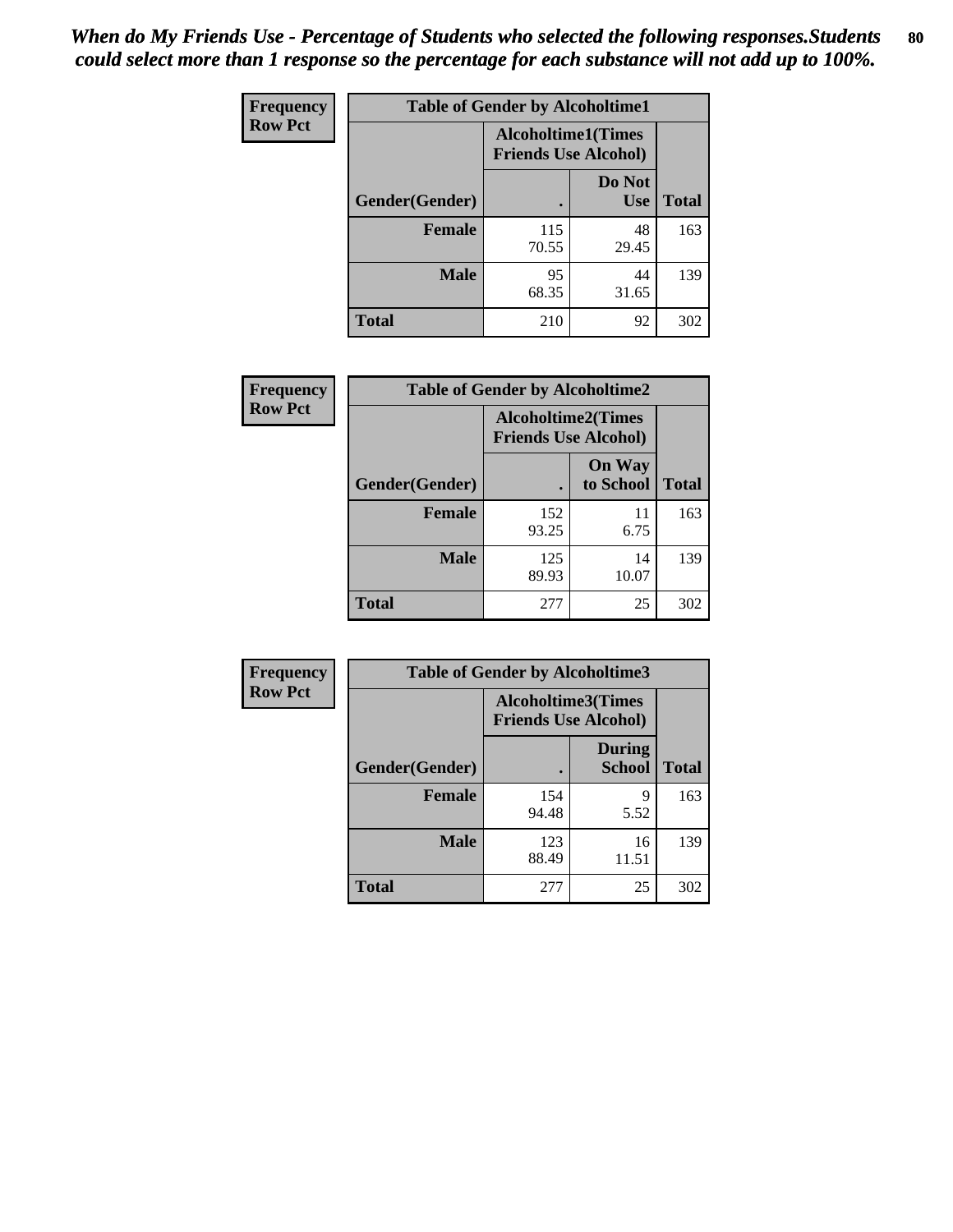*When do My Friends Use - Percentage of Students who selected the following responses.Students could select more than 1 response so the percentage for each substance will not add up to 100%.* **81**

| <b>Frequency</b> | <b>Table of Gender by Alcoholtime4</b> |                           |                                                       |              |
|------------------|----------------------------------------|---------------------------|-------------------------------------------------------|--------------|
| <b>Row Pct</b>   |                                        | <b>Alcoholtime4(Times</b> | <b>Friends Use Alcohol)</b>                           |              |
|                  | Gender(Gender)                         |                           | <b>On Way</b><br>Home<br><b>From</b><br><b>School</b> | <b>Total</b> |
|                  | <b>Female</b>                          | 153<br>93.87              | 10<br>6.13                                            | 163          |
|                  | <b>Male</b>                            | 125<br>89.93              | 14<br>10.07                                           | 139          |
|                  | <b>Total</b>                           | 278                       | 24                                                    | 302          |

| <b>Frequency</b> |                | <b>Table of Gender by Alcoholtime5</b>                    |             |              |
|------------------|----------------|-----------------------------------------------------------|-------------|--------------|
| <b>Row Pct</b>   |                | <b>Alcoholtime5</b> (Times<br><b>Friends Use Alcohol)</b> |             |              |
|                  | Gender(Gender) |                                                           | Weeknights  | <b>Total</b> |
|                  | <b>Female</b>  | 115<br>70.55                                              | 48<br>29.45 | 163          |
|                  | <b>Male</b>    | 88<br>63.31                                               | 51<br>36.69 | 139          |
|                  | <b>Total</b>   | 203                                                       | 99          | 302          |

| <b>Frequency</b> |                | <b>Table of Gender by Alcoholtime6</b> |                                                          |              |
|------------------|----------------|----------------------------------------|----------------------------------------------------------|--------------|
| <b>Row Pct</b>   |                |                                        | <b>Alcoholtime6(Times</b><br><b>Friends Use Alcohol)</b> |              |
|                  | Gender(Gender) |                                        | Weekends                                                 | <b>Total</b> |
|                  | Female         | 43<br>26.38                            | 120<br>73.62                                             | 163          |
|                  | <b>Male</b>    | 40<br>28.78                            | 99<br>71.22                                              | 139          |
|                  | <b>Total</b>   | 83                                     | 219                                                      | 302          |

| <b>Frequency</b> | <b>Table of Gender by Tobaccotime1</b> |                                                          |                      |              |
|------------------|----------------------------------------|----------------------------------------------------------|----------------------|--------------|
| <b>Row Pct</b>   |                                        | <b>Tobaccotime1(Times</b><br><b>Friends Use Tobacco)</b> |                      |              |
|                  | Gender(Gender)                         |                                                          | Do Not<br><b>Use</b> | <b>Total</b> |
|                  | <b>Female</b>                          | 84<br>51.53                                              | 79<br>48.47          | 163          |
|                  | <b>Male</b>                            | 88<br>63.31                                              | 51<br>36.69          | 139          |
|                  | <b>Total</b>                           | 172                                                      | 130                  | 302          |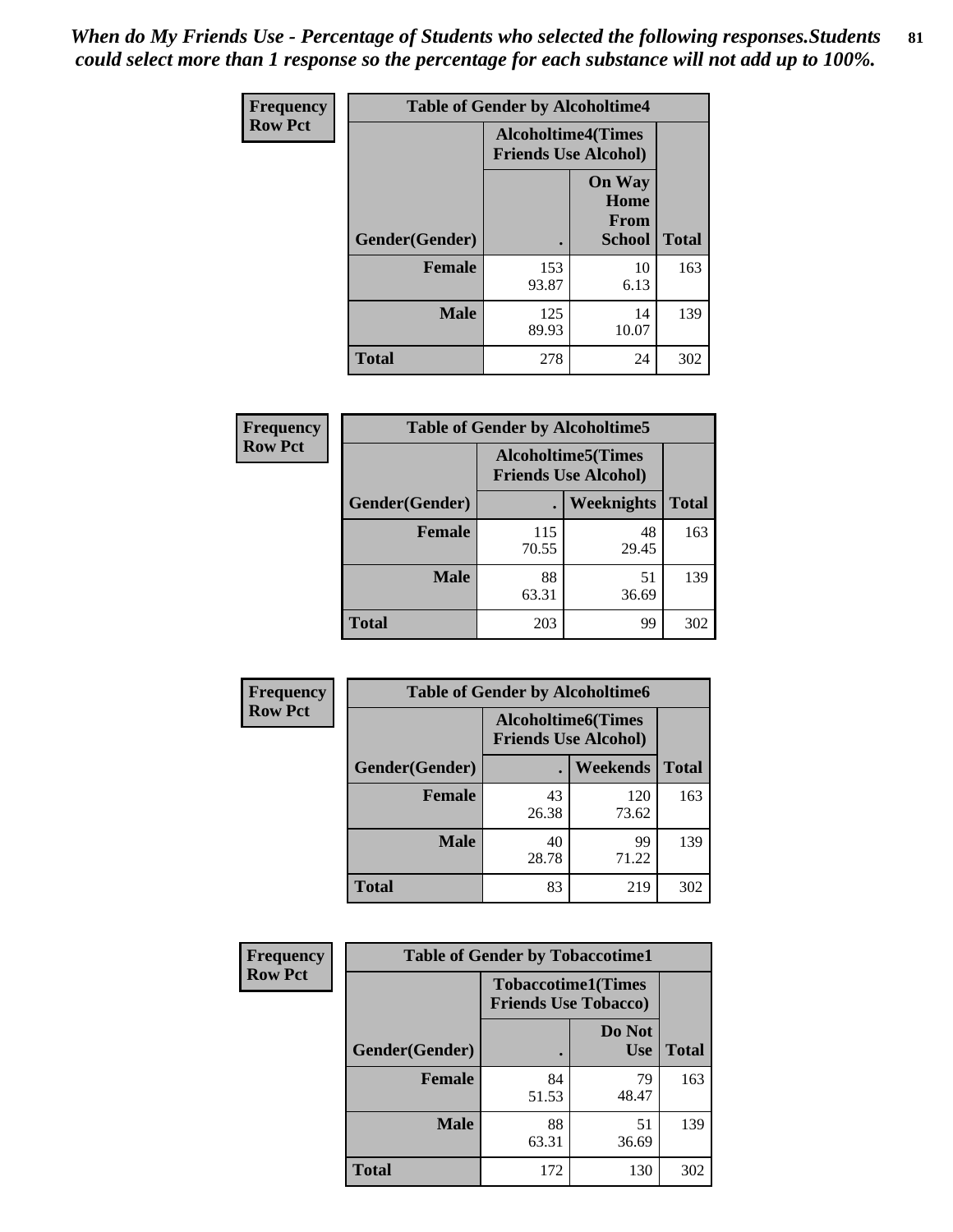| <b>Frequency</b> | <b>Table of Gender by Tobaccotime2</b> |                                                          |                            |              |
|------------------|----------------------------------------|----------------------------------------------------------|----------------------------|--------------|
| <b>Row Pct</b>   |                                        | <b>Tobaccotime2(Times</b><br><b>Friends Use Tobacco)</b> |                            |              |
|                  | Gender(Gender)                         |                                                          | <b>On Way</b><br>to School | <b>Total</b> |
|                  | <b>Female</b>                          | 105<br>64.42                                             | 58<br>35.58                | 163          |
|                  | <b>Male</b>                            | 79<br>56.83                                              | 60<br>43.17                | 139          |
|                  | <b>Total</b>                           | 184                                                      | 118                        | 302          |

| Frequency      | <b>Table of Gender by Tobaccotime3</b> |                                                          |                                |              |
|----------------|----------------------------------------|----------------------------------------------------------|--------------------------------|--------------|
| <b>Row Pct</b> |                                        | <b>Tobaccotime3(Times</b><br><b>Friends Use Tobacco)</b> |                                |              |
|                | Gender(Gender)                         |                                                          | <b>During</b><br><b>School</b> | <b>Total</b> |
|                | <b>Female</b>                          | 132<br>80.98                                             | 31<br>19.02                    | 163          |
|                | <b>Male</b>                            | 97<br>69.78                                              | 42<br>30.22                    | 139          |
|                | <b>Total</b>                           | 229                                                      | 73                             | 302          |

| <b>Frequency</b> | <b>Table of Gender by Tobaccotime4</b> |                                                          |                                                |              |
|------------------|----------------------------------------|----------------------------------------------------------|------------------------------------------------|--------------|
| <b>Row Pct</b>   |                                        | <b>Tobaccotime4(Times</b><br><b>Friends Use Tobacco)</b> |                                                |              |
|                  | Gender(Gender)                         |                                                          | <b>On Way</b><br>Home<br><b>From</b><br>School | <b>Total</b> |
|                  | <b>Female</b>                          | 153<br>93.87                                             | 10<br>6.13                                     | 163          |
|                  | <b>Male</b>                            | 125<br>89.93                                             | 14<br>10.07                                    | 139          |
|                  | <b>Total</b>                           | 278                                                      | 24                                             | 302          |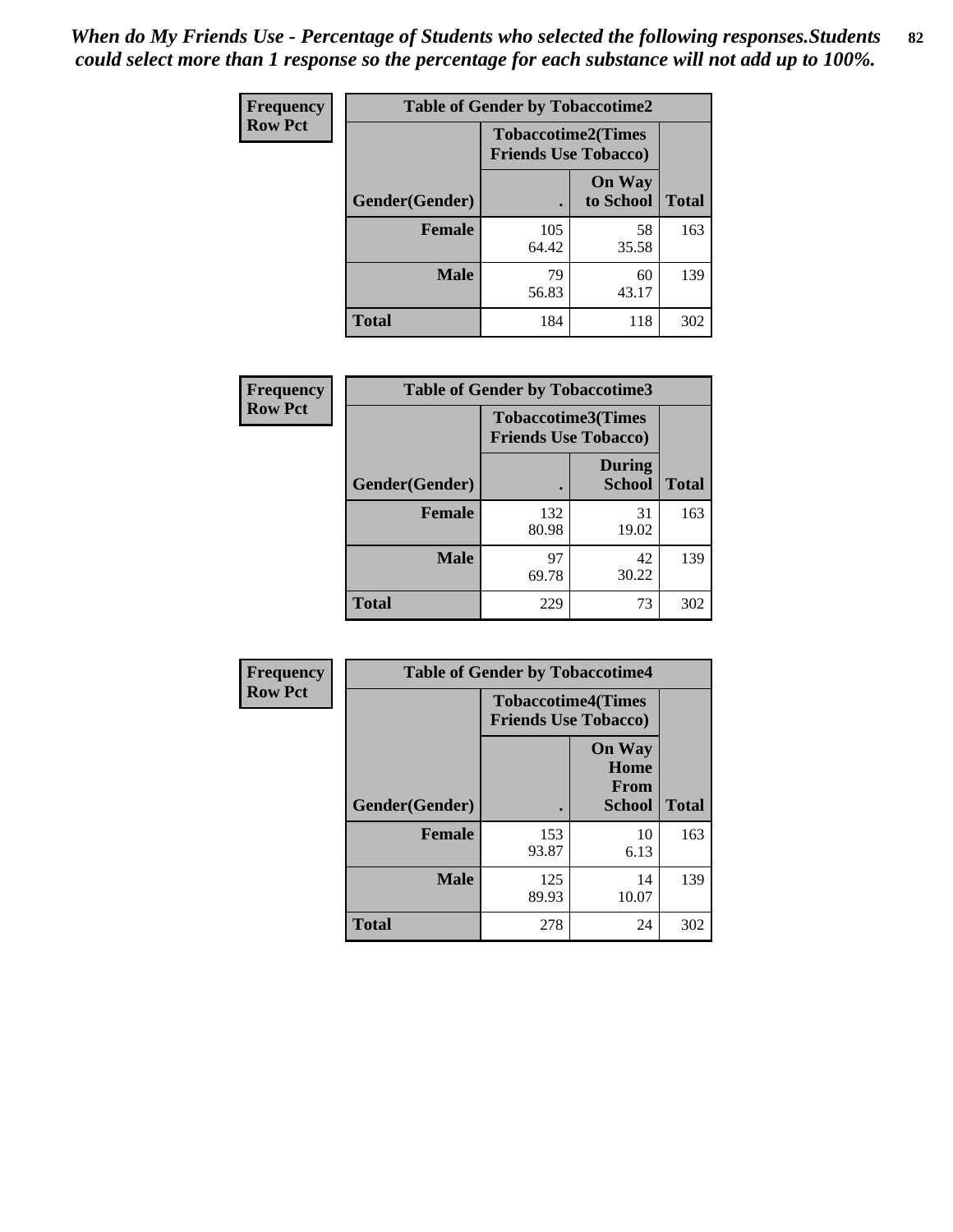| Frequency      | <b>Table of Gender by Tobaccotime5</b> |             |                                                           |              |  |
|----------------|----------------------------------------|-------------|-----------------------------------------------------------|--------------|--|
| <b>Row Pct</b> |                                        |             | <b>Tobaccotime5</b> (Times<br><b>Friends Use Tobacco)</b> |              |  |
|                | <b>Gender</b> (Gender)                 |             | <b>Weeknights</b>                                         | <b>Total</b> |  |
|                | <b>Female</b>                          | 87<br>53.37 | 76<br>46.63                                               | 163          |  |
|                | <b>Male</b>                            | 66<br>47.48 | 73<br>52.52                                               | 139          |  |
|                | <b>Total</b>                           | 153         | 149                                                       | 302          |  |

| <b>Frequency</b> | <b>Table of Gender by Tobaccotime6</b> |                                                          |             |              |
|------------------|----------------------------------------|----------------------------------------------------------|-------------|--------------|
| <b>Row Pct</b>   |                                        | <b>Tobaccotime6(Times</b><br><b>Friends Use Tobacco)</b> |             |              |
|                  | Gender(Gender)                         |                                                          | Weekends    | <b>Total</b> |
|                  | Female                                 | 85<br>52.15                                              | 78<br>47.85 | 163          |
|                  | <b>Male</b>                            | 49<br>35.25                                              | 90<br>64.75 | 139          |
|                  | <b>Total</b>                           | 134                                                      | 168         | 302          |

| <b>Frequency</b> | <b>Table of Gender by Marijuanatime1</b> |                                |                             |              |
|------------------|------------------------------------------|--------------------------------|-----------------------------|--------------|
| <b>Row Pct</b>   |                                          | <b>Friends Use Marijuana</b> ) | <b>Marijuanatime1(Times</b> |              |
|                  | Gender(Gender)                           |                                | Do Not Use                  | <b>Total</b> |
|                  | <b>Female</b>                            | 82<br>50.31                    | 81<br>49.69                 | 163          |
|                  | <b>Male</b>                              | 76<br>54.68                    | 63<br>45.32                 | 139          |
|                  | <b>Total</b>                             | 158                            | 144                         | 302          |

| <b>Frequency</b> | <b>Table of Gender by Marijuanatime2</b> |                                                               |                            |              |
|------------------|------------------------------------------|---------------------------------------------------------------|----------------------------|--------------|
| <b>Row Pct</b>   |                                          | <b>Marijuanatime2(Times</b><br><b>Friends Use Marijuana</b> ) |                            |              |
|                  | Gender(Gender)                           |                                                               | On Way to<br><b>School</b> | <b>Total</b> |
|                  | <b>Female</b>                            | 136<br>83.44                                                  | 27<br>16.56                | 163          |
|                  | <b>Male</b>                              | 107<br>76.98                                                  | 32<br>23.02                | 139          |
|                  | <b>Total</b>                             | 243                                                           | 59                         | 302          |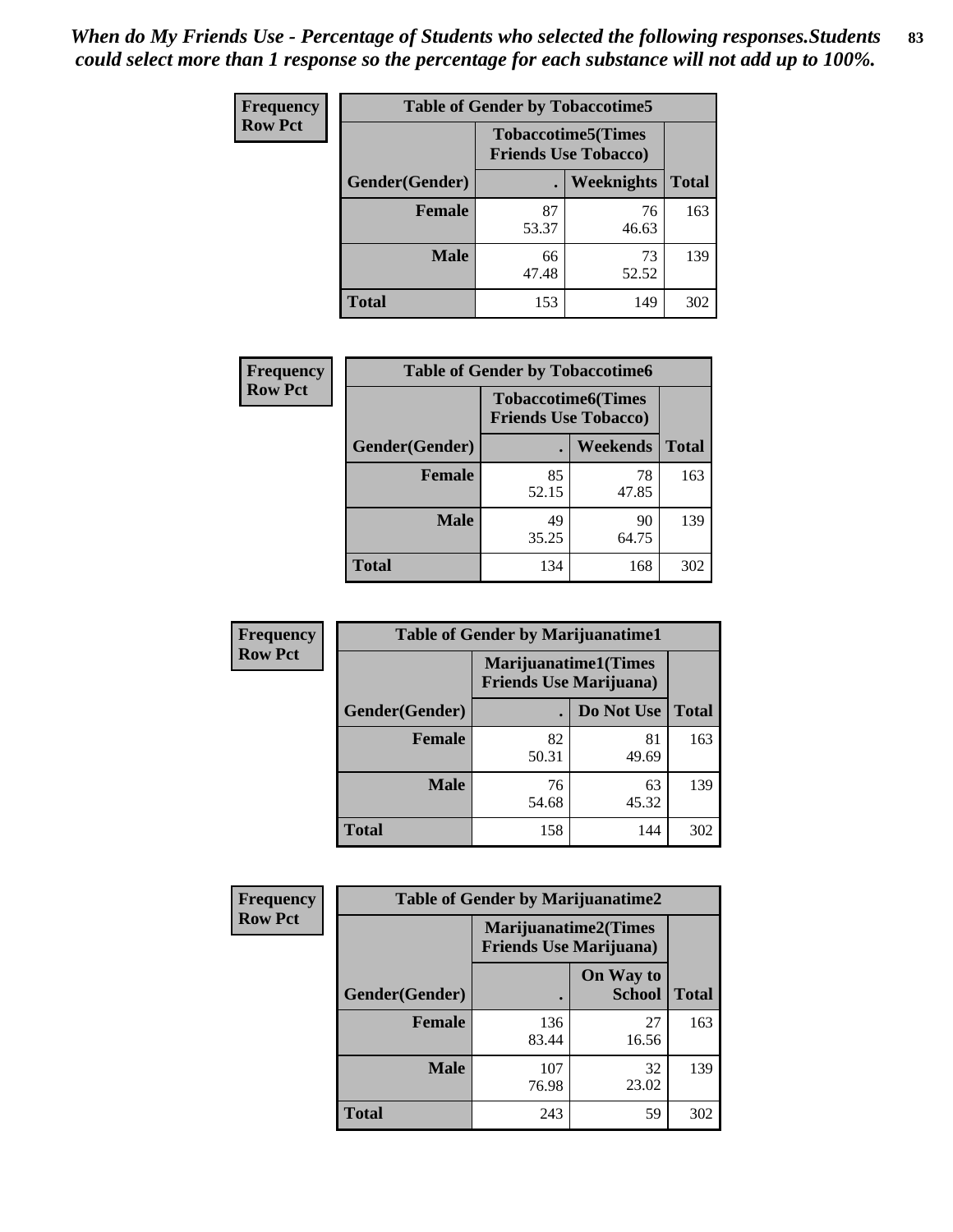*When do My Friends Use - Percentage of Students who selected the following responses.Students could select more than 1 response so the percentage for each substance will not add up to 100%.* **84**

| <b>Frequency</b> | Table of Gender by Marijuanatime3 |                                                        |                                |              |
|------------------|-----------------------------------|--------------------------------------------------------|--------------------------------|--------------|
| <b>Row Pct</b>   |                                   | Marijuanatime3(Times<br><b>Friends Use Marijuana</b> ) |                                |              |
|                  | Gender(Gender)                    |                                                        | <b>During</b><br><b>School</b> | <b>Total</b> |
|                  | <b>Female</b>                     | 148<br>90.80                                           | 15<br>9.20                     | 163          |
|                  | <b>Male</b>                       | 118<br>84.89                                           | 21<br>15.11                    | 139          |
|                  | <b>Total</b>                      | 266                                                    | 36                             | 302          |

| Frequency      | <b>Table of Gender by Marijuanatime4</b> |                               |                                                |              |
|----------------|------------------------------------------|-------------------------------|------------------------------------------------|--------------|
| <b>Row Pct</b> |                                          | <b>Friends Use Marijuana)</b> | <b>Marijuanatime4</b> (Times                   |              |
|                | Gender(Gender)                           |                               | <b>On Way</b><br>Home<br>From<br><b>School</b> | <b>Total</b> |
|                | <b>Female</b>                            | 134<br>82.21                  | 29<br>17.79                                    | 163          |
|                | <b>Male</b>                              | 110<br>79.14                  | 29<br>20.86                                    | 139          |
|                | <b>Total</b>                             | 244                           | 58                                             | 302          |

| Frequency      | <b>Table of Gender by Marijuanatime5</b> |                                                                |             |              |
|----------------|------------------------------------------|----------------------------------------------------------------|-------------|--------------|
| <b>Row Pct</b> |                                          | <b>Marijuanatime5</b> (Times<br><b>Friends Use Marijuana</b> ) |             |              |
|                | Gender(Gender)                           | ٠                                                              | Weeknights  | <b>Total</b> |
|                | <b>Female</b>                            | 106<br>65.03                                                   | 57<br>34.97 | 163          |
|                | <b>Male</b>                              | 86<br>61.87                                                    | 53<br>38.13 | 139          |
|                | <b>Total</b>                             | 192                                                            | 110         | 302          |

| Frequency      |                | <b>Table of Gender by Marijuanatime6</b> |                             |              |
|----------------|----------------|------------------------------------------|-----------------------------|--------------|
| <b>Row Pct</b> |                | <b>Friends Use Marijuana</b> )           | <b>Marijuanatime6(Times</b> |              |
|                | Gender(Gender) |                                          | Weekends                    | <b>Total</b> |
|                | <b>Female</b>  | 76<br>46.63                              | 87<br>53.37                 | 163          |
|                | <b>Male</b>    | 59<br>42.45                              | 80<br>57.55                 | 139          |
|                | <b>Total</b>   | 135                                      | 167                         | 302          |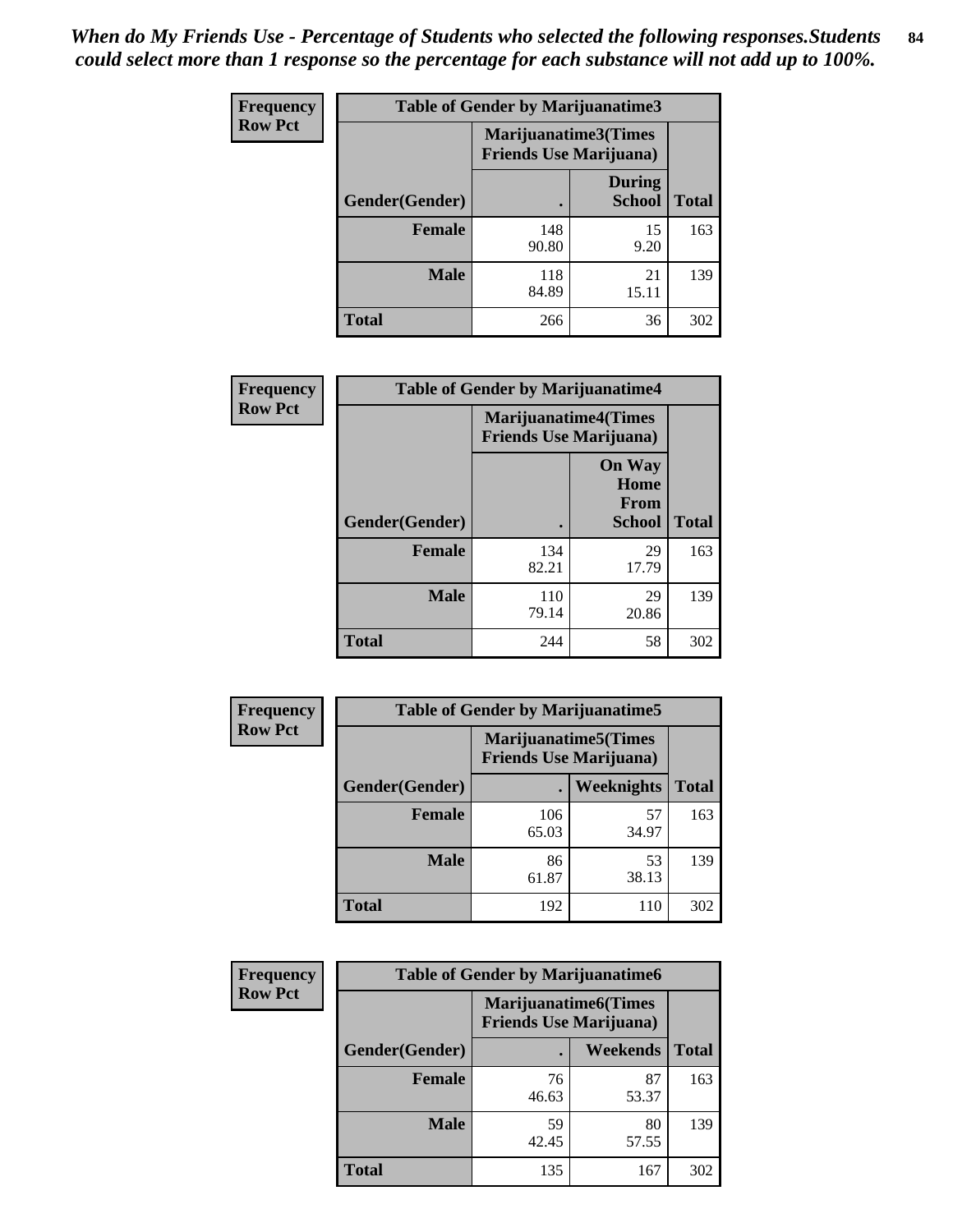| <b>Frequency</b> | <b>Table of Gender by Otherdrugtime1</b> |                                                                                   |              |              |
|------------------|------------------------------------------|-----------------------------------------------------------------------------------|--------------|--------------|
| <b>Row Pct</b>   |                                          | <b>Otherdrugtime1</b> (Times<br><b>Friends Use Other</b><br><b>Illegal Drugs)</b> |              |              |
|                  | Gender(Gender)                           |                                                                                   | Do Not Use   | <b>Total</b> |
|                  | <b>Female</b>                            | 47<br>28.83                                                                       | 116<br>71.17 | 163          |
|                  | <b>Male</b>                              | 51<br>36.69                                                                       | 88<br>63.31  | 139          |
|                  | <b>Total</b>                             | 98                                                                                | 204          | 302          |

| Frequency      | <b>Table of Gender by Otherdrugtime2</b> |                                                                                   |                            |              |
|----------------|------------------------------------------|-----------------------------------------------------------------------------------|----------------------------|--------------|
| <b>Row Pct</b> |                                          | <b>Otherdrugtime2(Times</b><br><b>Friends Use Other</b><br><b>Illegal Drugs</b> ) |                            |              |
|                | <b>Gender</b> (Gender)                   |                                                                                   | On Way to<br><b>School</b> | <b>Total</b> |
|                | <b>Female</b>                            | 153<br>93.87                                                                      | 10<br>6.13                 | 163          |
|                | <b>Male</b>                              | 118<br>84.89                                                                      | 21<br>15.11                | 139          |
|                | <b>Total</b>                             | 271                                                                               | 31                         | 302          |

| <b>Frequency</b> | <b>Table of Gender by Otherdrugtime3</b> |                        |                                                  |              |
|------------------|------------------------------------------|------------------------|--------------------------------------------------|--------------|
| <b>Row Pct</b>   |                                          | <b>Illegal Drugs</b> ) | Otherdrugtime3(Times<br><b>Friends Use Other</b> |              |
|                  | Gender(Gender)                           |                        | <b>During</b><br><b>School</b>                   | <b>Total</b> |
|                  | <b>Female</b>                            | 156<br>95.71           | 7<br>4.29                                        | 163          |
|                  | <b>Male</b>                              | 119<br>85.61           | 20<br>14.39                                      | 139          |
|                  | <b>Total</b>                             | 275                    | 27                                               | 302          |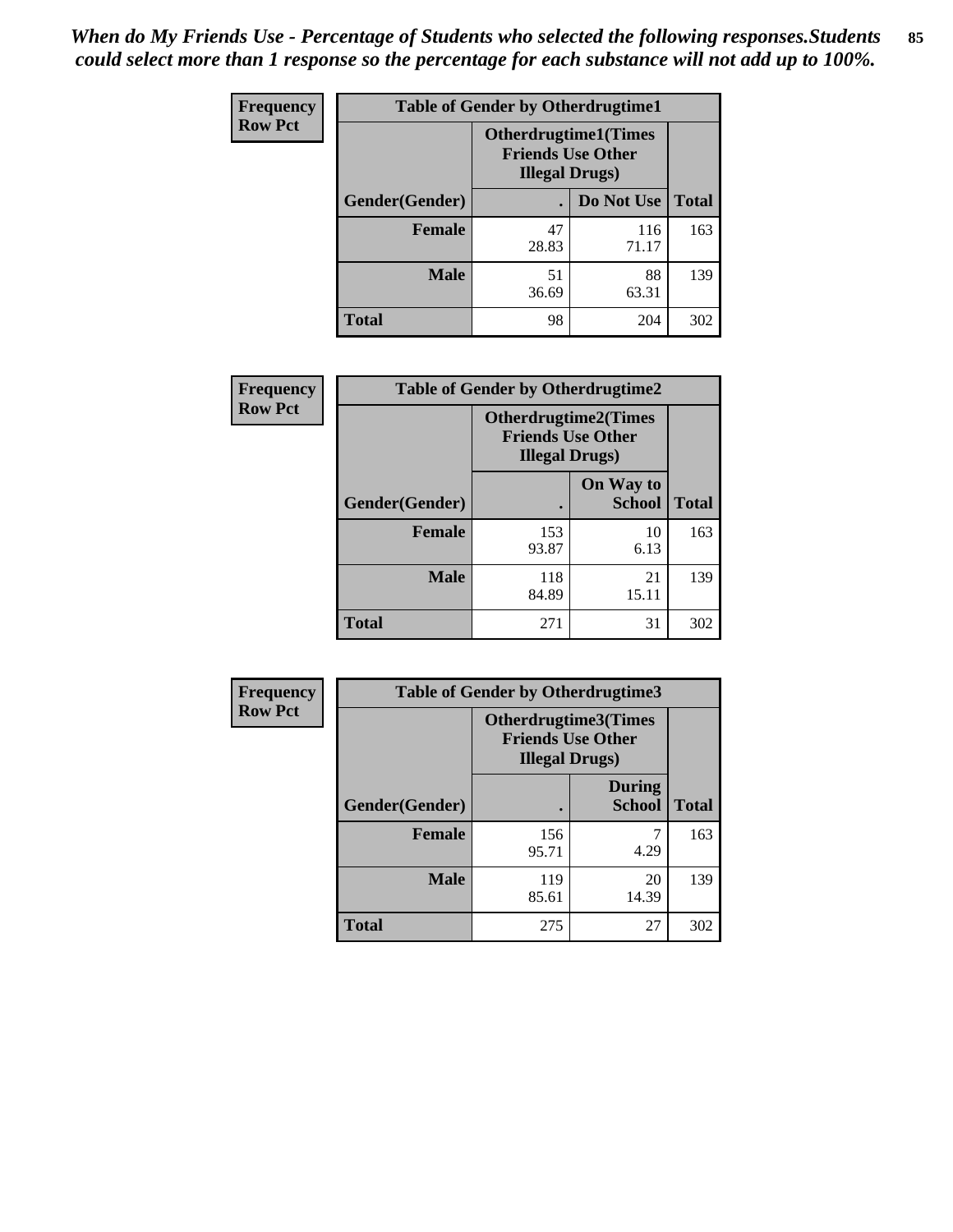*When do My Friends Use - Percentage of Students who selected the following responses.Students could select more than 1 response so the percentage for each substance will not add up to 100%.* **86**

| <b>Frequency</b> | <b>Table of Gender by Otherdrugtime4</b> |                                                                                   |                                                |              |
|------------------|------------------------------------------|-----------------------------------------------------------------------------------|------------------------------------------------|--------------|
| <b>Row Pct</b>   |                                          | <b>Otherdrugtime4(Times</b><br><b>Friends Use Other</b><br><b>Illegal Drugs</b> ) |                                                |              |
|                  | Gender(Gender)                           |                                                                                   | <b>On Way</b><br>Home<br>From<br><b>School</b> | <b>Total</b> |
|                  | <b>Female</b>                            | 151<br>92.64                                                                      | 12<br>7.36                                     | 163          |
|                  | <b>Male</b>                              | 115<br>82.73                                                                      | 24<br>17.27                                    | 139          |
|                  | <b>Total</b>                             | 266                                                                               | 36                                             | 302          |

| Frequency      | <b>Table of Gender by Otherdrugtime5</b> |                                                                                    |             |              |
|----------------|------------------------------------------|------------------------------------------------------------------------------------|-------------|--------------|
| <b>Row Pct</b> |                                          | <b>Otherdrugtime5</b> (Times<br><b>Friends Use Other</b><br><b>Illegal Drugs</b> ) |             |              |
|                | Gender(Gender)                           |                                                                                    | Weeknights  | <b>Total</b> |
|                | <b>Female</b>                            | 135<br>82.82                                                                       | 28<br>17.18 | 163          |
|                | <b>Male</b>                              | 100<br>71.94                                                                       | 39<br>28.06 | 139          |
|                | <b>Total</b>                             | 235                                                                                | 67          | 302          |

| <b>Frequency</b> | <b>Table of Gender by Otherdrugtime6</b> |                                                                                   |             |              |
|------------------|------------------------------------------|-----------------------------------------------------------------------------------|-------------|--------------|
| <b>Row Pct</b>   |                                          | <b>Otherdrugtime6(Times</b><br><b>Friends Use Other</b><br><b>Illegal Drugs</b> ) |             |              |
|                  | Gender(Gender)                           |                                                                                   | Weekends    | <b>Total</b> |
|                  | <b>Female</b>                            | 111<br>68.10                                                                      | 52<br>31.90 | 163          |
|                  | <b>Male</b>                              | 86<br>61.87                                                                       | 53<br>38.13 | 139          |
|                  | <b>Total</b>                             | 197                                                                               | 105         | 302          |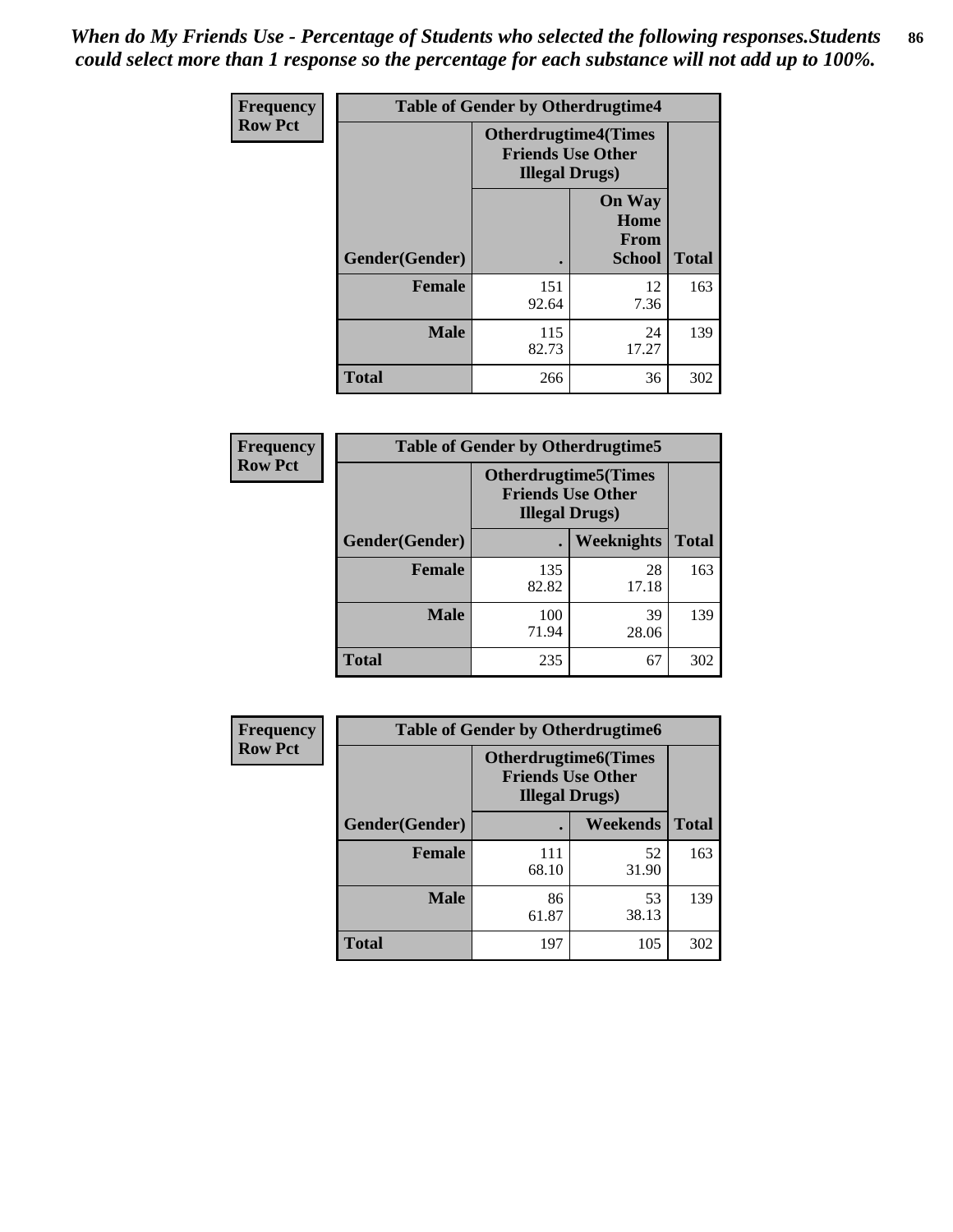# *Other Questions* **87**

| <b>Frequency</b> | <b>Table of Gender by Educationalcohol</b> |                                                                                                                                       |                |              |  |
|------------------|--------------------------------------------|---------------------------------------------------------------------------------------------------------------------------------------|----------------|--------------|--|
| <b>Row Pct</b>   |                                            | <b>Educationalcohol</b> (I<br>have been taught<br>about alcohol,<br>tobacco,<br>and other drugs<br>within the last year<br>at school) |                |              |  |
|                  | Gender(Gender)                             | <b>Yes</b>                                                                                                                            | N <sub>0</sub> | <b>Total</b> |  |
|                  | <b>Female</b>                              | 109<br>66.87                                                                                                                          | 54<br>33.13    | 163          |  |
|                  | <b>Male</b>                                | 98<br>70.50                                                                                                                           | 41<br>29.50    | 139          |  |
|                  | <b>Total</b>                               | 207                                                                                                                                   | 95             | 302          |  |

| Frequency      | <b>Table of Gender by Rodedrinking</b> |                                                                                                                     |              |              |  |
|----------------|----------------------------------------|---------------------------------------------------------------------------------------------------------------------|--------------|--------------|--|
| <b>Row Pct</b> |                                        | Rodedrinking(In<br>the past 30 days I<br>have ridden in a<br>car with a driver<br>who had been<br>drinking alcohol) |              |              |  |
|                | Gender(Gender)                         | Yes                                                                                                                 | $\bf N_0$    | <b>Total</b> |  |
|                | <b>Female</b>                          | 38<br>23.31                                                                                                         | 125<br>76.69 | 163          |  |
|                | <b>Male</b>                            | 21<br>15.11                                                                                                         | 118<br>84.89 | 139          |  |
|                | <b>Total</b>                           | 59                                                                                                                  | 243          | 302          |  |

| Frequency      | <b>Table of Gender by Drugsschool</b> |                                                                                                                                     |                |              |  |
|----------------|---------------------------------------|-------------------------------------------------------------------------------------------------------------------------------------|----------------|--------------|--|
| <b>Row Pct</b> |                                       | <b>Drugsschool</b> (During<br>the past 12 months,<br>I have been offered,<br>sold,<br>or given illegal drugs<br>on school property) |                |              |  |
|                | Gender(Gender)                        | Yes                                                                                                                                 | N <sub>0</sub> | <b>Total</b> |  |
|                | <b>Female</b>                         | 31<br>19.02                                                                                                                         | 132<br>80.98   | 163          |  |
|                | <b>Male</b>                           | 35<br>25.18                                                                                                                         | 104<br>74.82   | 139          |  |
|                | <b>Total</b>                          | 66                                                                                                                                  | 236            | 302          |  |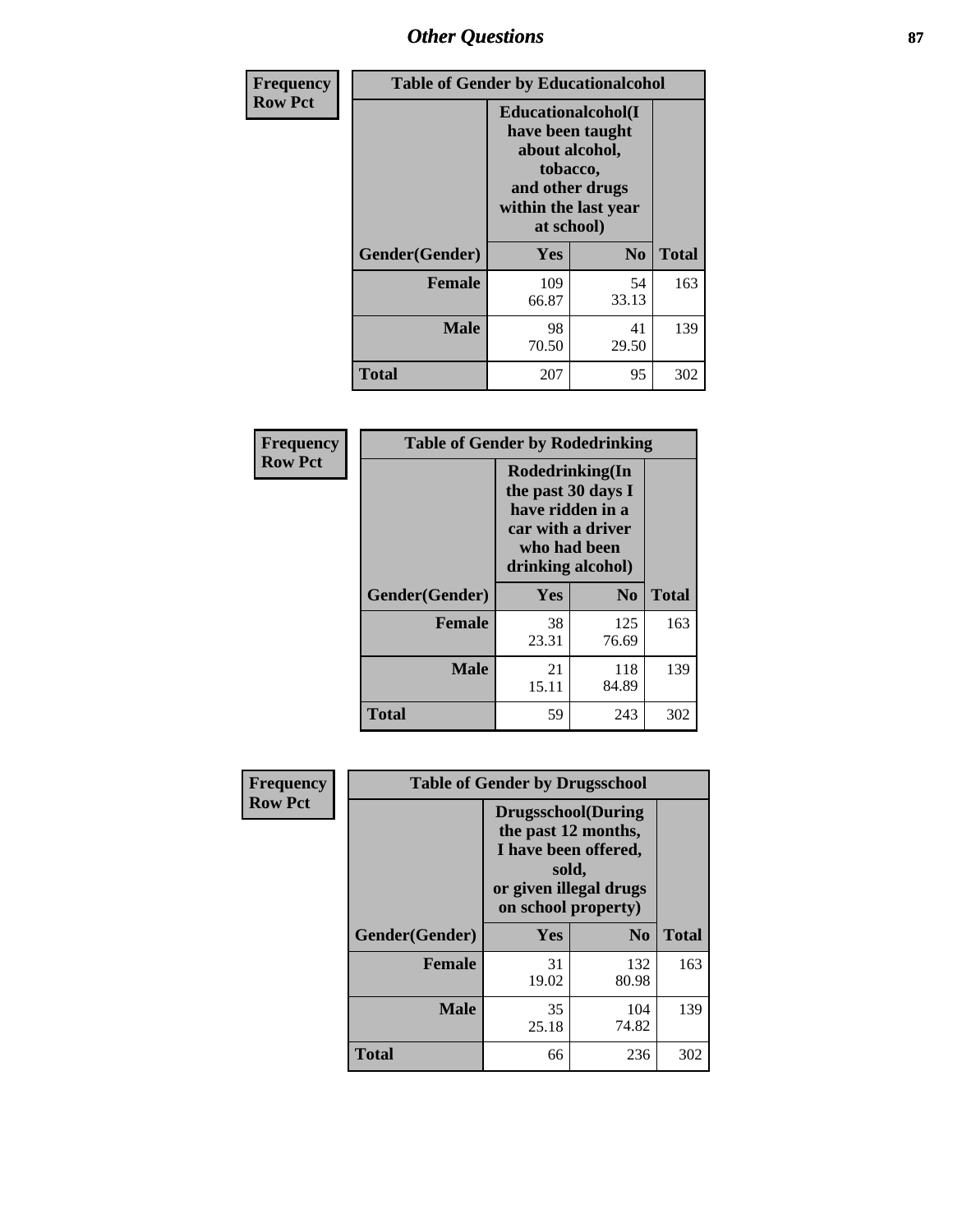## *Other Questions* **88**

**Frequency Row Pct**

| <b>Table of Gender by Bingedrinking</b> |              |                                                                                                         |                   |                          |                               |                               |                        |              |
|-----------------------------------------|--------------|---------------------------------------------------------------------------------------------------------|-------------------|--------------------------|-------------------------------|-------------------------------|------------------------|--------------|
|                                         |              | Bingedrinking(I have drunk five or more<br>drinks of alcohol at one sitting during the<br>last 30 days) |                   |                          |                               |                               |                        |              |
| <b>Gender</b> (Gender)   Days           | $\mathbf 0$  | 1 or<br>2<br>days                                                                                       | 3 to<br>5<br>days | <b>6 to</b><br>q<br>days | <b>10</b><br>to<br>19<br>days | <b>20</b><br>to<br>29<br>days | All<br>30<br>days      | <b>Total</b> |
| <b>Female</b>                           |              |                                                                                                         |                   |                          |                               |                               |                        |              |
|                                         | 139<br>85.28 | 14<br>8.59                                                                                              | 4<br>2.45         | 0.61                     | 0.61                          | 3<br>1.84                     | 0.61                   | 163          |
| <b>Male</b>                             | 110<br>79.14 | 7<br>5.04                                                                                               | 8<br>5.76         | $\mathfrak{D}$<br>1.44   | 7<br>5.04                     | 3<br>2.16                     | $\mathfrak{D}$<br>1.44 | 139          |

| Frequency      | <b>Table of Gender by Educationaids</b> |                                                                                                 |                |              |  |
|----------------|-----------------------------------------|-------------------------------------------------------------------------------------------------|----------------|--------------|--|
| <b>Row Pct</b> |                                         | <b>Educationaids</b> (I<br>have been taught<br>about HIV/AIDS<br>at school in the<br>past year) |                |              |  |
|                | Gender(Gender)                          | Yes                                                                                             | N <sub>0</sub> | <b>Total</b> |  |
|                | <b>Female</b>                           | 109<br>66.87                                                                                    | 54<br>33.13    | 163          |  |
|                | <b>Male</b>                             | 100<br>71.94                                                                                    | 39<br>28.06    | 139          |  |
|                | <b>Total</b>                            | 209                                                                                             | 93             | 302          |  |

| <b>Frequency</b> | <b>Table of Gender by Suicideconsider</b> |                        |                |              |  |
|------------------|-------------------------------------------|------------------------|----------------|--------------|--|
| <b>Row Pct</b>   |                                           | <b>Suicideconsider</b> |                |              |  |
|                  | Gender(Gender)                            | <b>Yes</b>             | N <sub>0</sub> | <b>Total</b> |  |
|                  | <b>Female</b>                             | 29<br>17.79            | 134<br>82.21   | 163          |  |
|                  | <b>Male</b>                               | q<br>6.47              | 130<br>93.53   | 139          |  |
|                  | <b>Total</b>                              | 38                     | 264            | 302          |  |